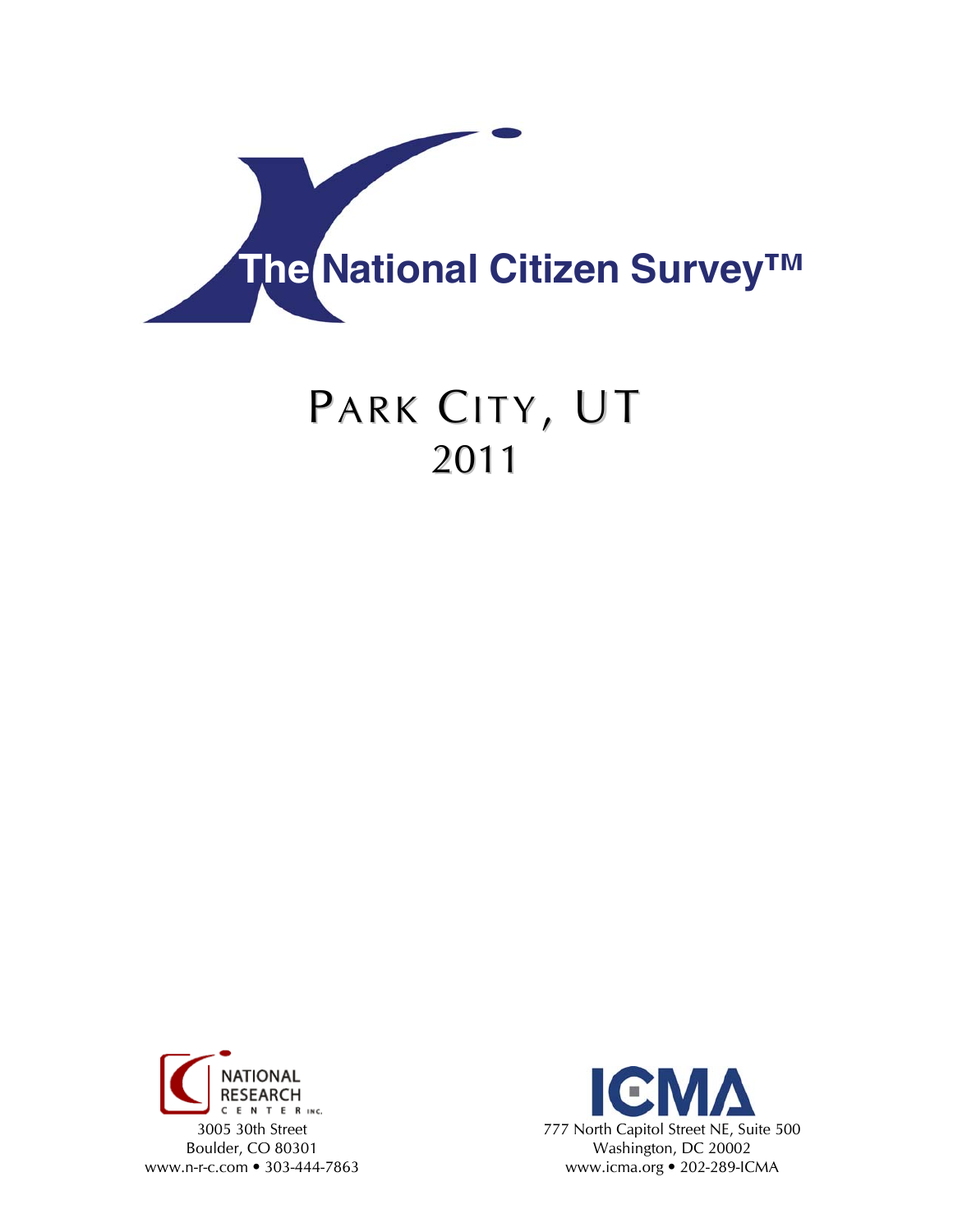# **CONTENTS**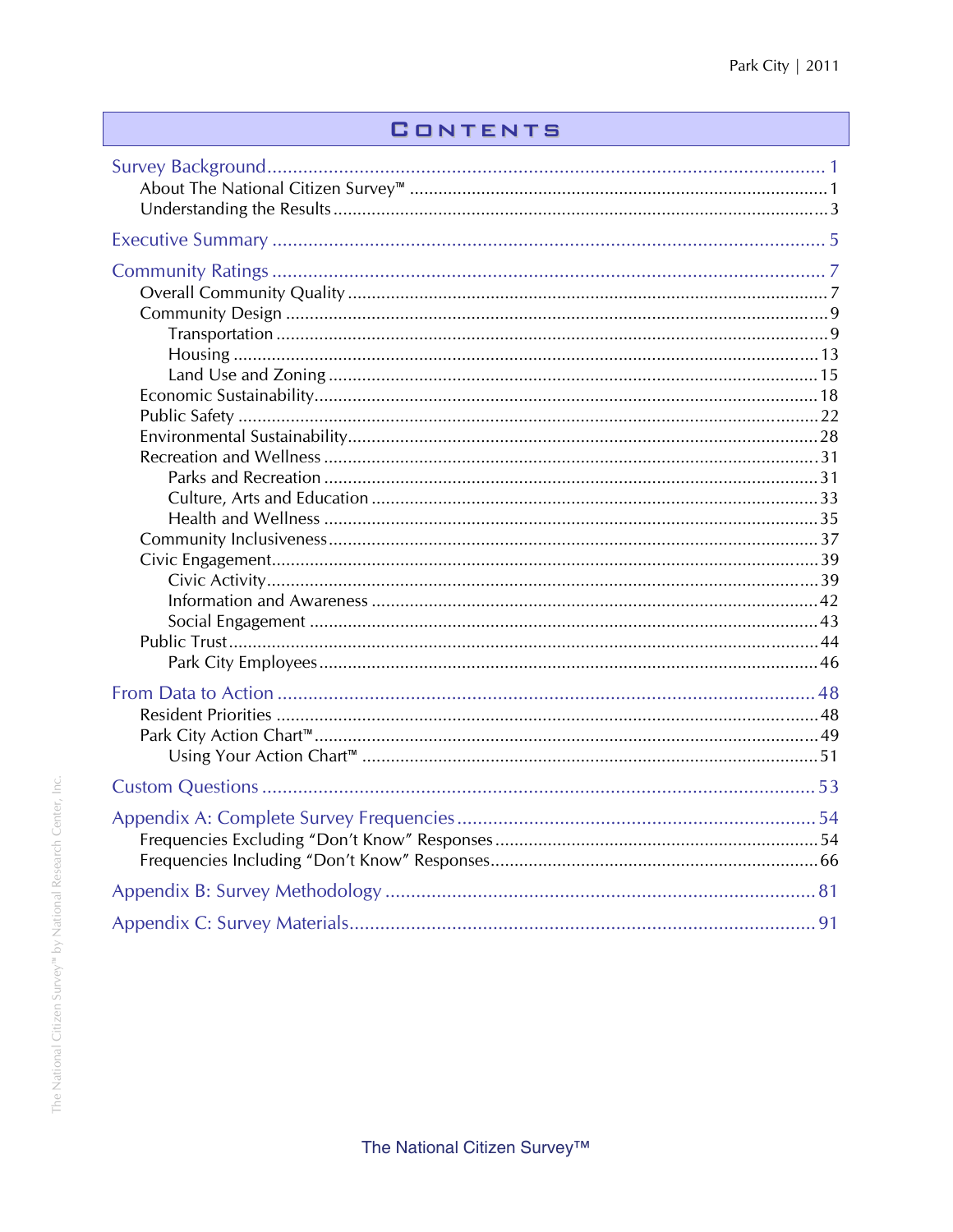# Survey Background

# ABOUT THE NATIONAL CITIZEN SURVEY<sup>™</sup>

The National Citizen Survey™ (The NCS) is a collaborative effort between National Research Center, Inc. (NRC) and the International City/County Management Association (ICMA). The NCS was developed by NRC to provide a statistically valid survey of resident opinions about community and services provided by local government. The survey results may be used by staff, elected officials and other stakeholders for community planning and resource allocation, program improvement and policy making.

#### FIGURE 1: THE NATIONAL CITIZEN SURVEY™ METHODS AND GOALS



The NCS focuses on a series of community characteristics and local government services, as well as issues of public trust. Resident behaviors related to civic engagement in the community also were measured in the survey.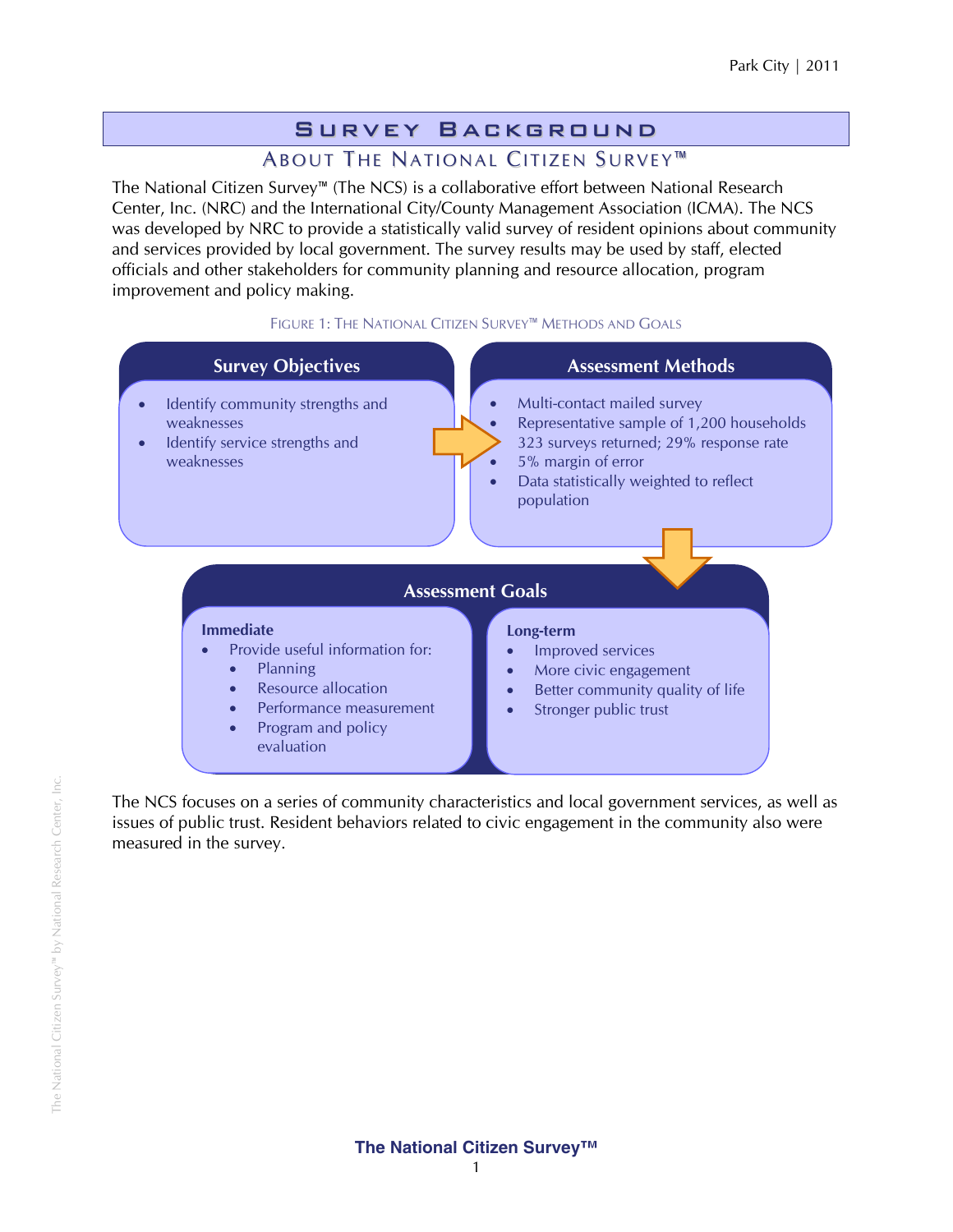#### FIGURE 2: THE NATIONAL CITIZEN SURVEY™ FOCUS AREAS



The survey and its administration are standardized to assure high quality research methods and directly comparable results across The National Citizen Survey™ jurisdictions. Participating households are selected at random and the household member who responds is selected without bias. Multiple mailings give each household more than one chance to participate with selfaddressed and postage-paid envelopes. Results are statistically weighted to reflect the proper demographic composition of the entire community. A total of 323 completed surveys were obtained, providing an overall response rate of 29%. Typically, response rates obtained on citizen surveys range from 25% to 40%.

The National Citizen Survey™ customized for Park City was developed in close cooperation with local jurisdiction staff. Park City staff selected items from a menu of questions about services and community issues and provided the appropriate letterhead and signatures for mailings. Park City staff also augmented The National Citizen Survey™ basic service through a variety of options including crosstabulations of results and several custom questions.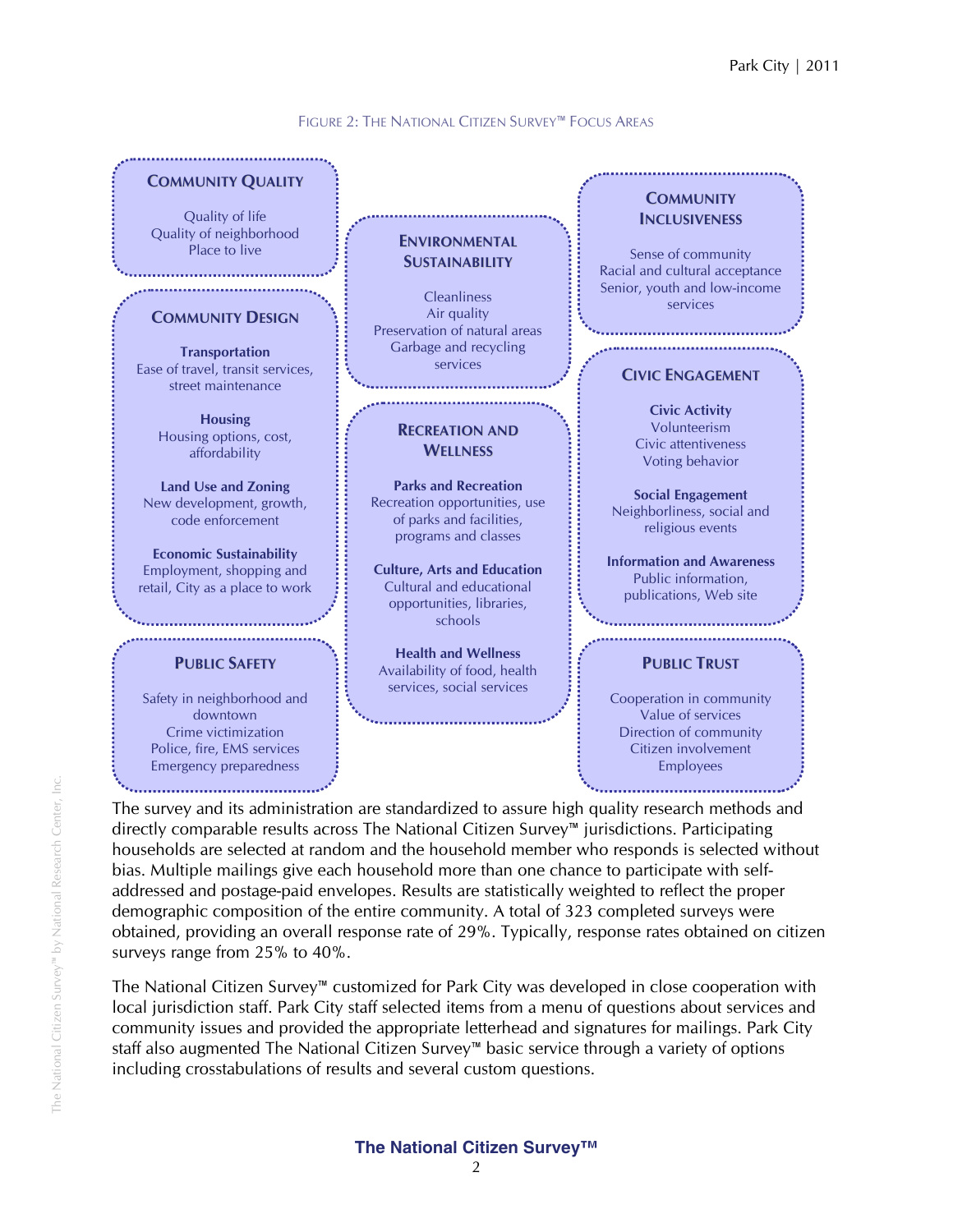### UNDERSTANDING THE RESULTS

As shown in Figure 2, this report is based around respondents' opinions about eight larger categories: community quality, community design, public safety, environmental sustainability, recreation and wellness, community inclusiveness, civic engagement and public trust. Each report section begins with residents' ratings of community characteristics and is followed by residents' ratings of service quality. For all evaluative questions, the percent of residents rating the service or community feature as "excellent" or "good" is presented. To see the full set of responses for each question on the survey, please see Appendix A: Complete Survey Frequencies.

### **Margin of Error**

The margin of error around results for the Park City Survey (323 completed surveys) is plus or minus five percentage points. This is a measure of the precision of your results; a larger number of completed surveys gives a smaller (more precise) margin of error, while a smaller number of surveys yields a larger margin of error. With your margin of error, you may conclude that when 60% of survey respondents report that a particular service is "excellent" or "good," somewhere between 55-65% of all residents are likely to feel that way.

### **Co mparing Survey Results**

Certain kinds of services tend to be thought better of by residents in many communities across the country. For example, public safety services tend to be received better than transportation services by residents of most American communities. Where possible, the better comparison is not from one service to another in Park City, but from Park City services to services like them provided by other jurisdictions.

# **Benchmark Comparisons**

NRC's database of comparative resident opinion is comprised of resident perspectives gathered in citizen surveys from approximately 500 jurisdictions whose residents evaluated local government services and gave their opinion about the quality of community life. The comparison evaluations are from the most recent survey completed in each jurisdiction; most communities conduct surveys every year or in alternating years. NRC adds the latest results quickly upon survey completion, keeping the benchmark data fresh and relevant.

Park City chose to have comparisons made to the entire database. A benchmark comparison (the average rating from all the comparison jurisdictions where a similar question was asked) has been provided when a similar question on the Park City survey was included in NRC's database and there were at least five jurisdictions in which the question was asked. For most questions compared to the entire dataset, there were more than 100 jurisdictions included in the benchmark comparison.

Where comparisons for quality ratings were available, Park City results were generally noted as being "above" the benchmark, "below" the benchmark or "similar" to the benchmark. For some questions – those related to resident behavior, circumstance or to a local problem – the comparison to the benchmark is designated as "more," "similar" or "less" (for example, the percent of crime victims, residents visiting a park or residents identifying code enforcement as a problem.) In instances where ratings are considerably higher or lower than the benchmark, these ratings have been further demarcated by the attribute of "much," (for example, "much less" or "much above"). These labels come from a statistical comparison of Park City's rating to the benchmark.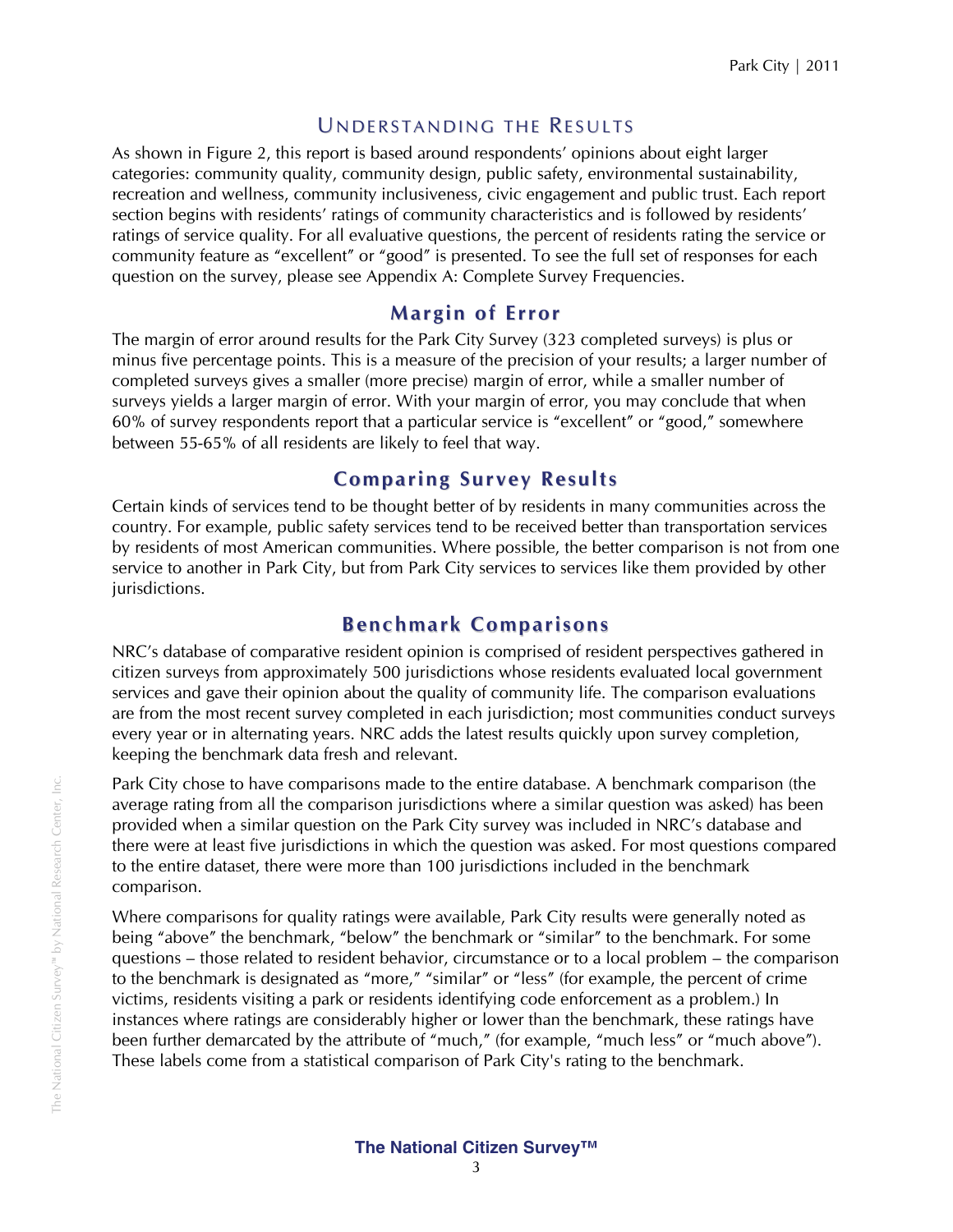# **" Don't Kno w" Responses and Rounding**

On many of the questions in the survey respondents may answer "don't know." The proportion of respondents giving this reply is shown in the full set of responses included in Appendix A. However, these responses have been removed from the analyses presented in the body of the report. In other words, the tables and graphs display the responses from respondents who had an opinion about a specific item.

For some questions, respondents were permitted to select more than one answer. When the total exceeds 100% in a table for a multiple response question, it is because some respondents did select more than one response. When a table for a question that only permitted a single response does not total to exactly 100%, it is due to the customary practice of percentages being rounded to the nearest whole number.

For more information on understanding The NCS report, please see Appendix B: Survey Methodology.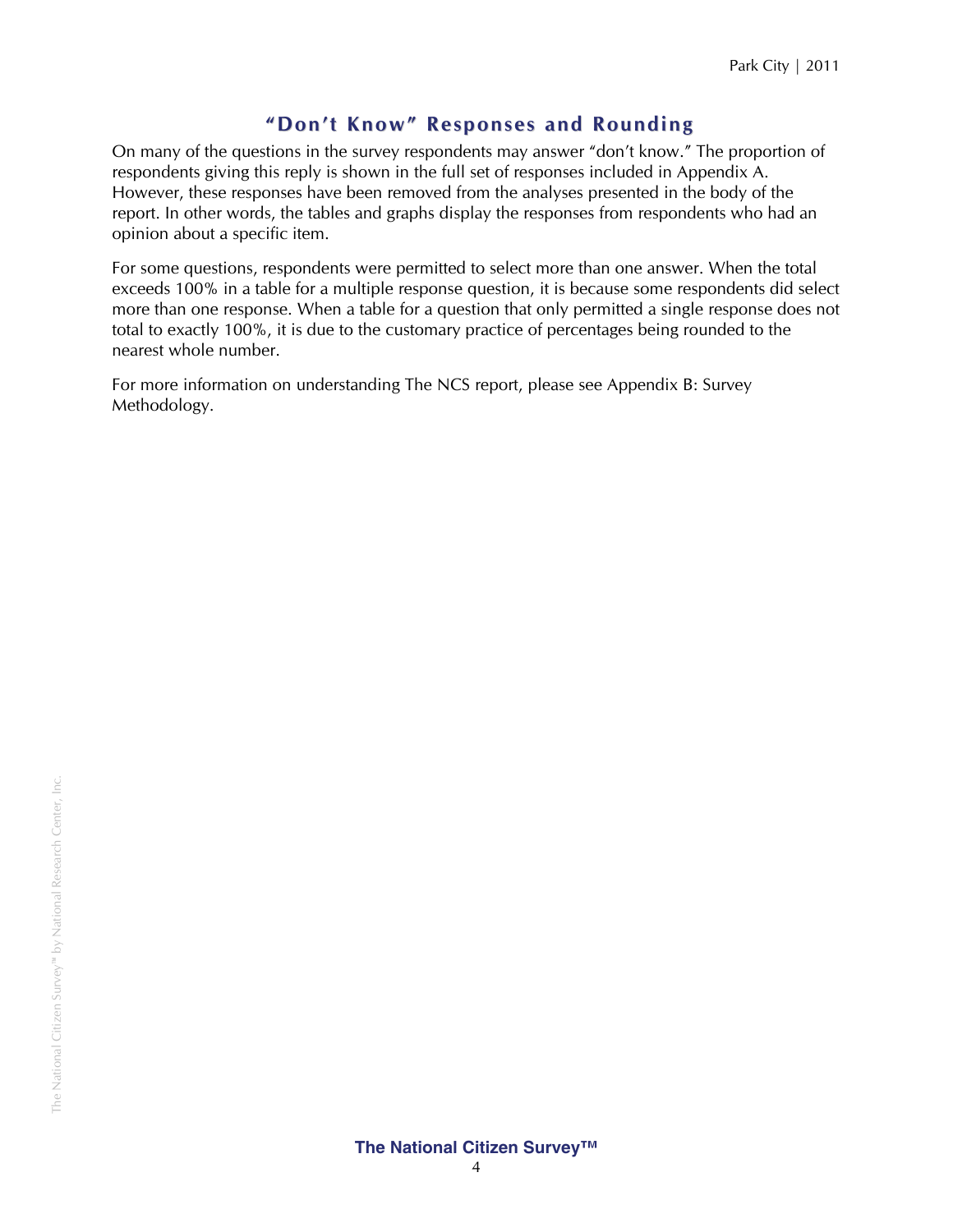### Executive Summary

This report of the Park City survey provides the opinions of a representative sample of residents about community quality of life, service delivery, civic participation and unique issues of local interest. A periodic sounding of resident opinion offers staff, elected officials and other stakeholders an opportunity to identify challenges and to plan for and evaluate improvements and to sustain services and amenities for long-term success.

Most residents experienced a good quality of life in Park City and believed the City was a good place to live. The overall quality of life in Park City was rated as "excellent" or "good" by 97% of respondents. Almost all reported they plan on staying in Park City for the next five years.

A variety of characteristics of the community was evaluated by those participating in the study. Among the characteristics receiving the most favorable ratings were the overall image or reputation of Park City, overall appearance of Park City, and recreational opportunities. Among the characteristics receiving the least positive ratings were the availability of affordable quality housing, the variety of housing options, and the availability of affordable quality child care.

Ratings of community characteristics were compared to the benchmark database. Of the 29 characteristics for which comparisons were available, 24 were above the national benchmark comparison, two were similar to the national benchmark comparison and three were below.

Residents in Park City were very civically engaged. Close to half had attended a meeting of local elected public officials or other local public meeting in the previous 12 months and 96% had provided help to a friend or neighbor. A majority had volunteered their time to some group or activity in Park City, which was much higher than the benchmark.

In general, survey respondents demonstrated strong trust in local government. A majority rated the overall direction being taken by Park City as "good" or "excellent." This was much higher than the benchmark. Those residents who had interacted with an employee of Park City in the previous 12 months gave high marks to those employees. Most rated their overall impression of employees as "excellent" or "good."

On average, residents gave favorable ratings to a majority of local government services. City services rated were able to be compared to the benchmark database. Of the 36 services for which comparisons were available, 28 were above the benchmark comparison, seven were similar to the benchmark comparison and one was below.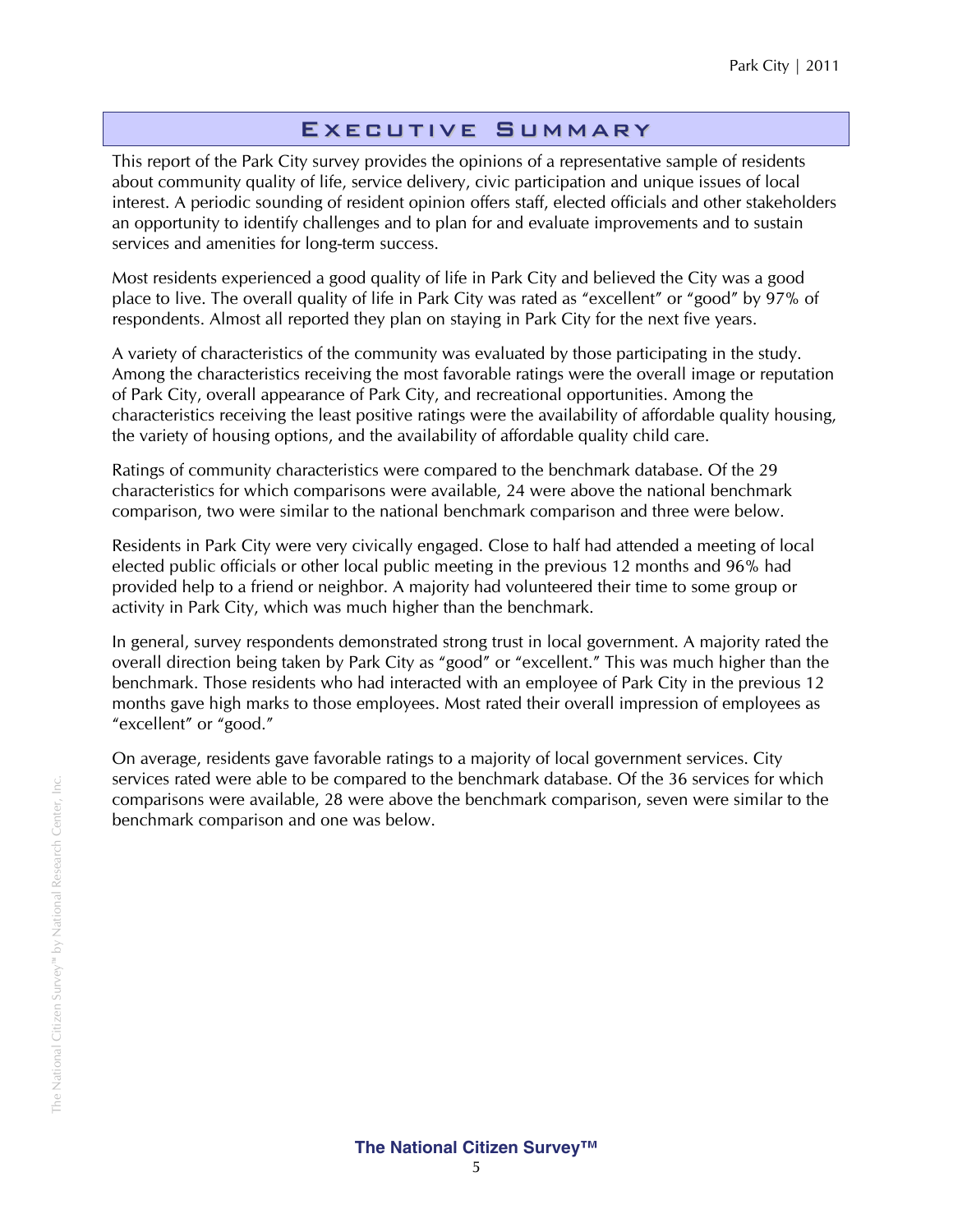A Key Driver Analysis was conducted for Park City which examined the relationships between ratings of each service and ratings of Park City's services overall. Those key driver services that correlated most strongly with residents' perceptions about overall City service quality have been identified. By targeting improvements in key services, Park City can focus on the services that have the greatest likelihood of influencing residents' opinions about overall service quality. Services found to be influential in ratings of overall service quality from the Key Driver Analysis were:

- Police services
- **Recreation centers and facilities**

Of these services, that deserving the most attention may be that which was similar to the benchmark comparison: police services. For recreation centers and facilities, Park City was above the benchmark and should continue to ensure high quality performance.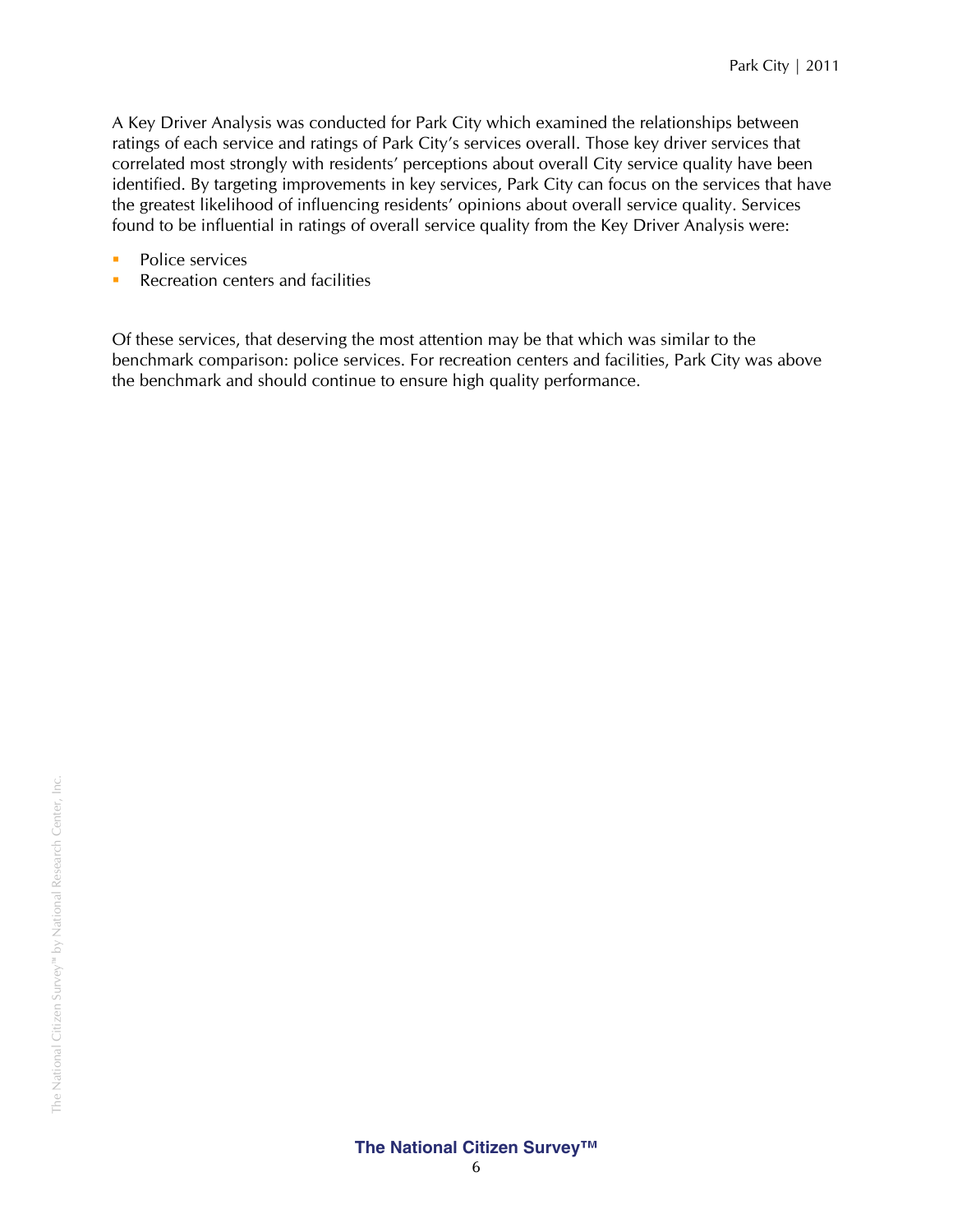# Community Ratings

# OVERALL COMMUNITY QUALITY

Overall quality of community life may be the single best indicator of success in providing the natural ambience, services and amenities that make for an attractive community. The National Citizen Survey™ contained many questions related to quality of community life in Park City – not only direct questions about quality of life overall and in neighborhoods, but questions to measure residents' commitment to Park City. Residents were asked whether they planned to move soon or if they would recommend Park City to others. Intentions to stay and willingness to make recommendations provide evidence that Park City offers services and amenities that work.

Most of Park City's residents gave high ratings to their neighborhoods and the community as a place to live. Further, most reported they would recommend the community to others and plan to stay for the next five years.



#### FIGURE 3: RATINGS OF OVERALL COMMUNITY QUALITY

FIGURE 4: LIKELIHOOD OF REMAINING IN COMMUNITY AND RECOMMENDING COMMUNITY



Percent "likely"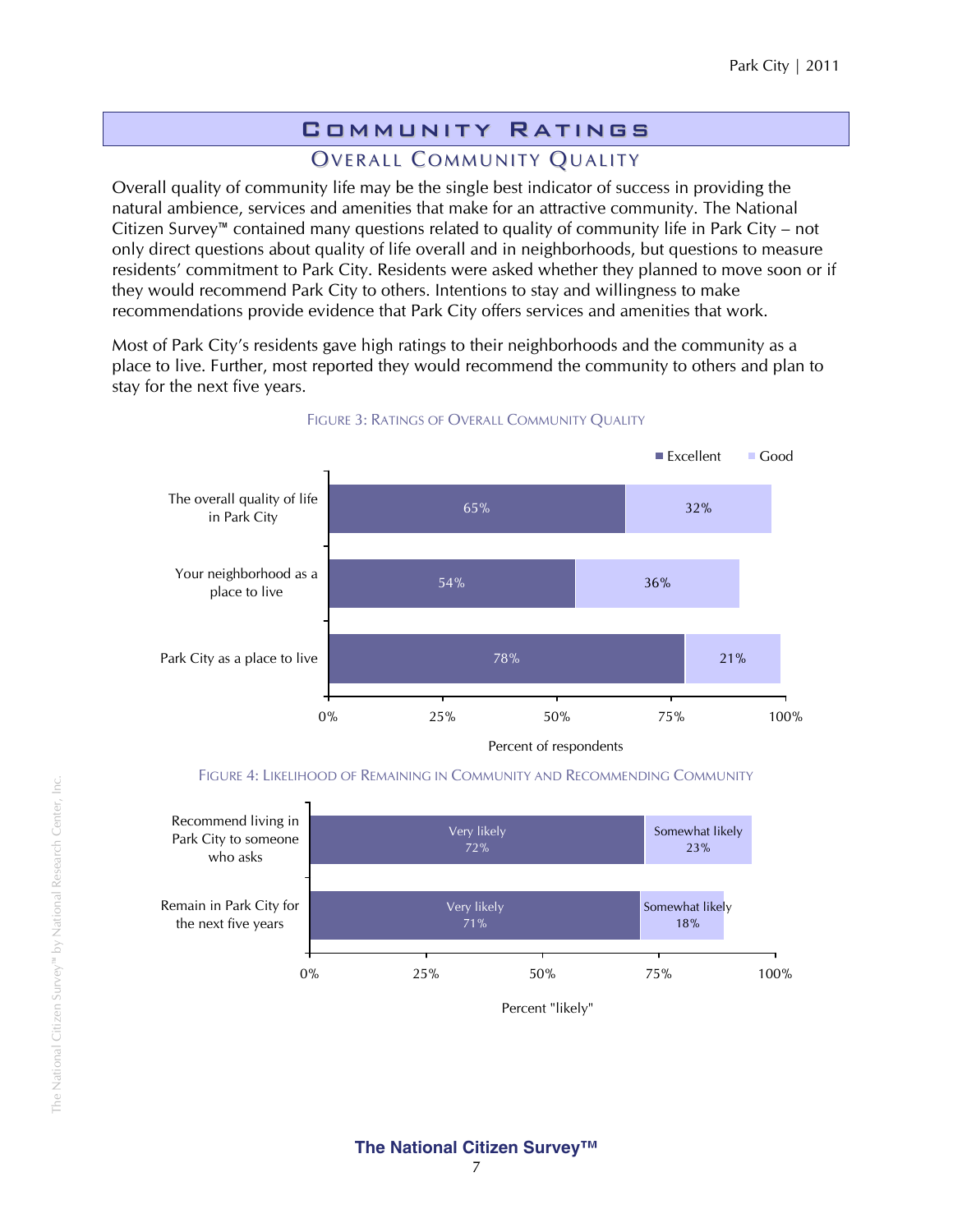|                                                   | Comparison to benchmark |
|---------------------------------------------------|-------------------------|
| Overall quality of life in Park City              | Much above              |
| Your neighborhood as place to live                | Much above              |
| Park City as a place to live                      | Much above              |
| Recommend living in Park City to someone who asks | Much above              |
| Remain in Park City for the next five years       | Much above              |

#### FIGURE 5: OVERALL COMMUNITY QUALITY BENCHMARKS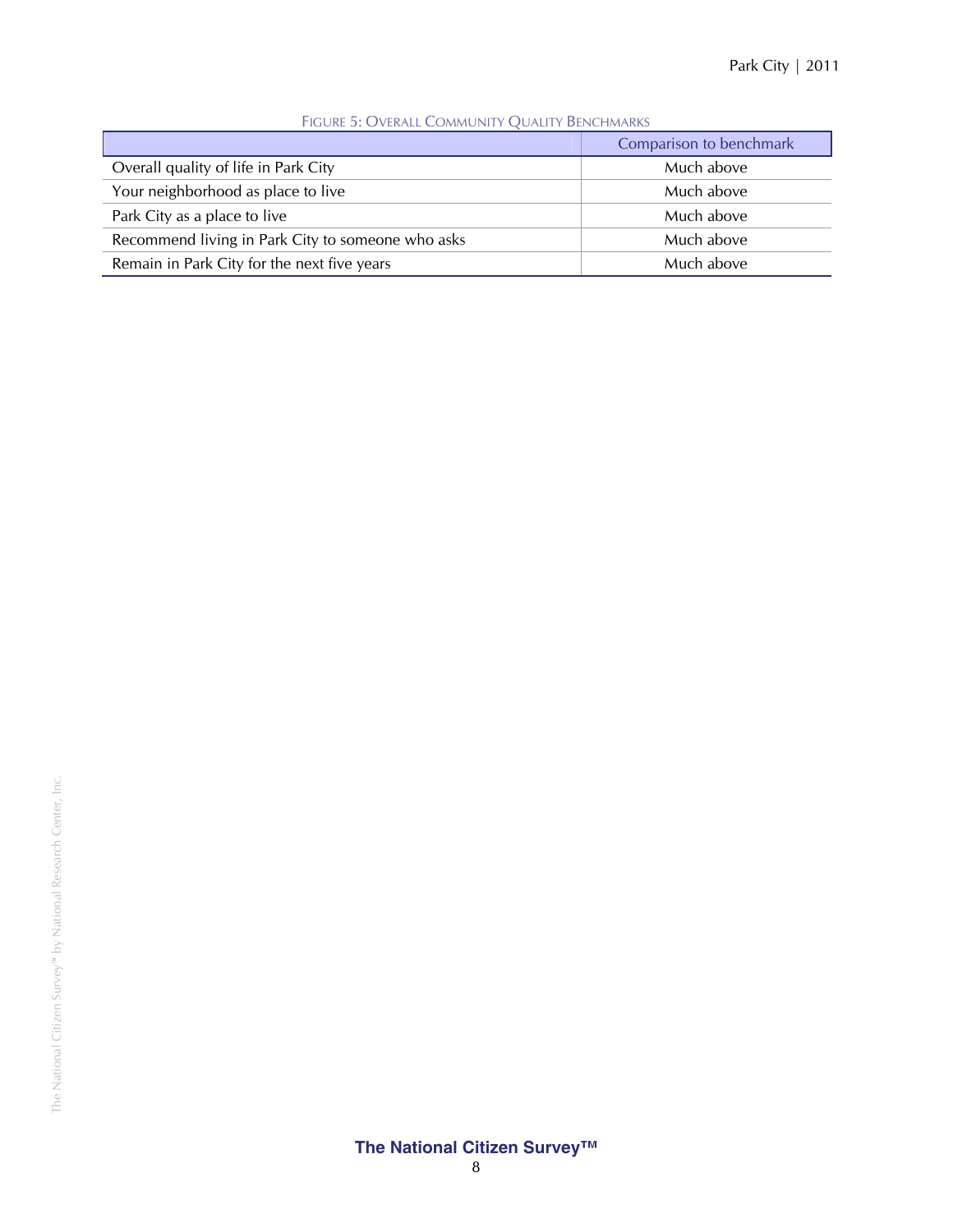# **COMMUNITY DESIGN**

# **Transportation**

The ability to move easily throughout a community can greatly affect the quality of life of residents by diminishing time wasted in traffic congestion and by providing opportunities to travel quickly and safely by modes other than the automobile. High quality options for resident mobility not only require local government to remove barriers to flow but they require government programs and policies that create quality opportunities for all modes of travel.

Residents responding to the survey were given a list of five aspects of mobility to rate on a scale of "excellent," "good," "fair" and "poor." All five aspects of community transportation were rated much above the benchmark.



#### FIGURE 6: RATINGS OF TRANSPORTATION IN COMMUNITY

FIGURE 7: COMMUNITY TRANSPORTATION BENCHMARKS

|                                          | Comparison to benchmark |
|------------------------------------------|-------------------------|
| Ease of car travel in Park City          | Much above              |
| Ease of bicycle travel in Park City      | Much above              |
| Ease of walking in Park City             | Much above              |
| Availability of paths and walking trails | Much above              |
| Traffic flow on major streets            | Much above              |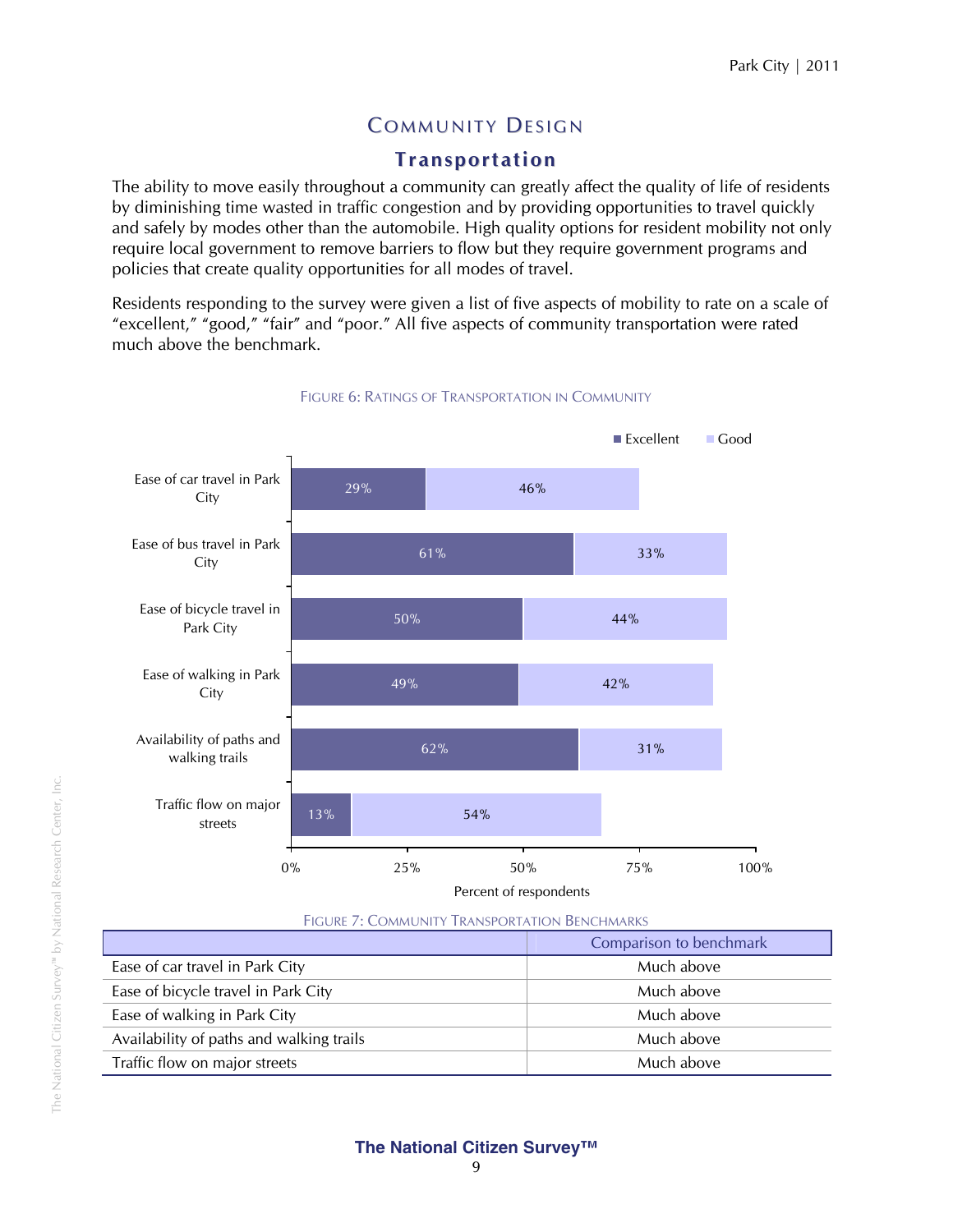Eight transportation services were rated in Park City. As compared to most communities across America, ratings tended to be somewhat favorable. Six were above the benchmark and two were similar to the benchmark.



#### FIGURE 8: RATINGS OF TRANSPORTATION AND PARKING SERVICES

FIGURE 9: TRANSPORTATION AND PARKING SERVICES BENCHMARKS

|                          | Comparison to benchmark |
|--------------------------|-------------------------|
| Street repair            | Similar                 |
| Street cleaning          | Above                   |
| Street lighting          | Above                   |
| Snow removal             | Much above              |
| Sidewalk maintenance     | Much above              |
| Traffic signal timing    | Similar                 |
| Bus or transit services  | Much above              |
| Amount of public parking | Much above              |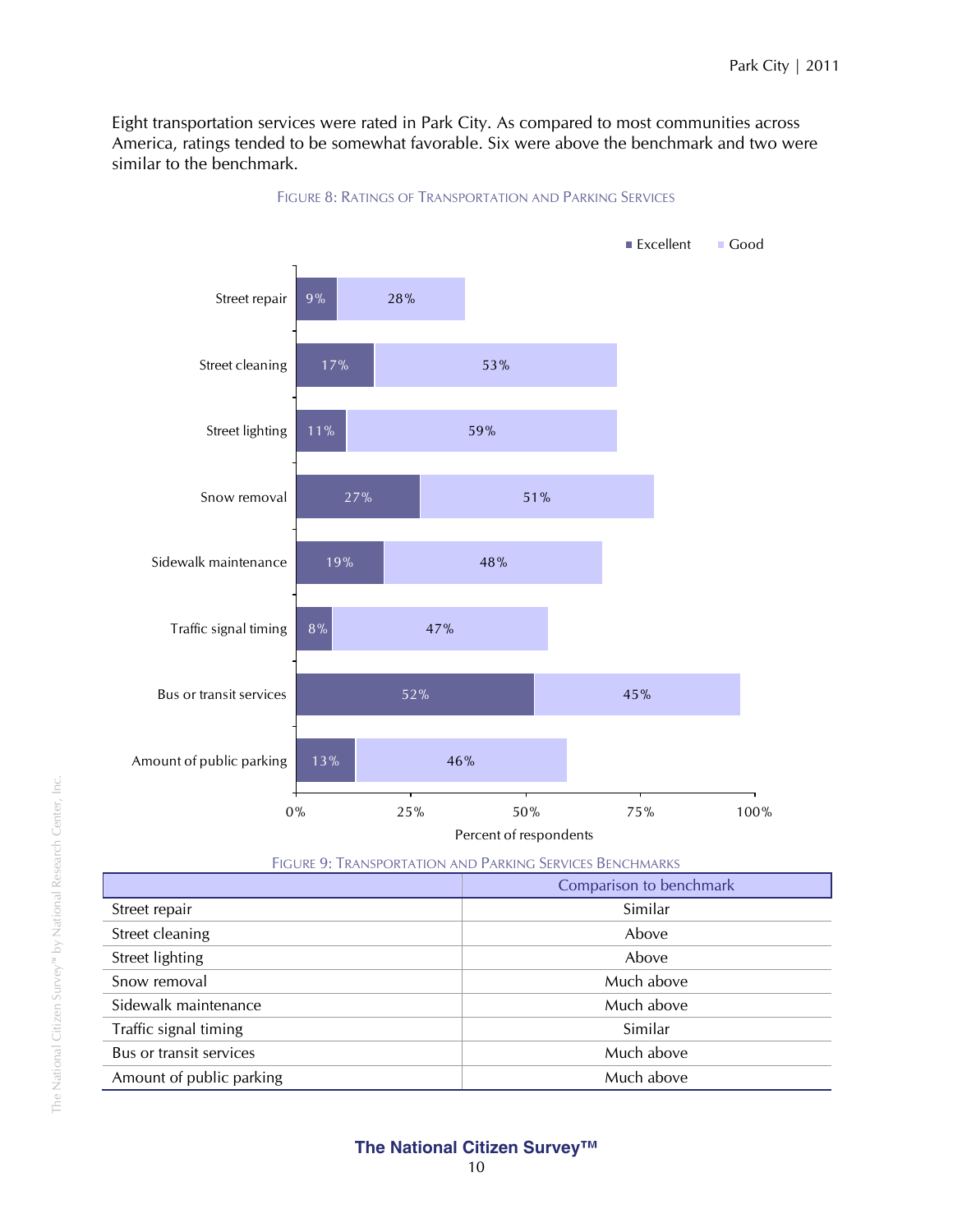By measuring choice of travel mode over time, communities can monitor their success in providing attractive alternatives to the traditional mode of travel, the single-occupied automobile. When asked how they typically traveled to work, single-occupancy (SOV) travel was the main mode of use. However, 4% of work commute trips were made by transit, 5% by bicycle and 7% by foot.



| FIGURE 11: FREQUENCY OF BUS USE BENCHMARKS |                         |
|--------------------------------------------|-------------------------|
|                                            | Comparison to benchmark |
| Ridden a local bus within Park City        | Much more               |

#### FIGURE 10: FREQUENCY OF BUS USE IN LAST 12 MONTHS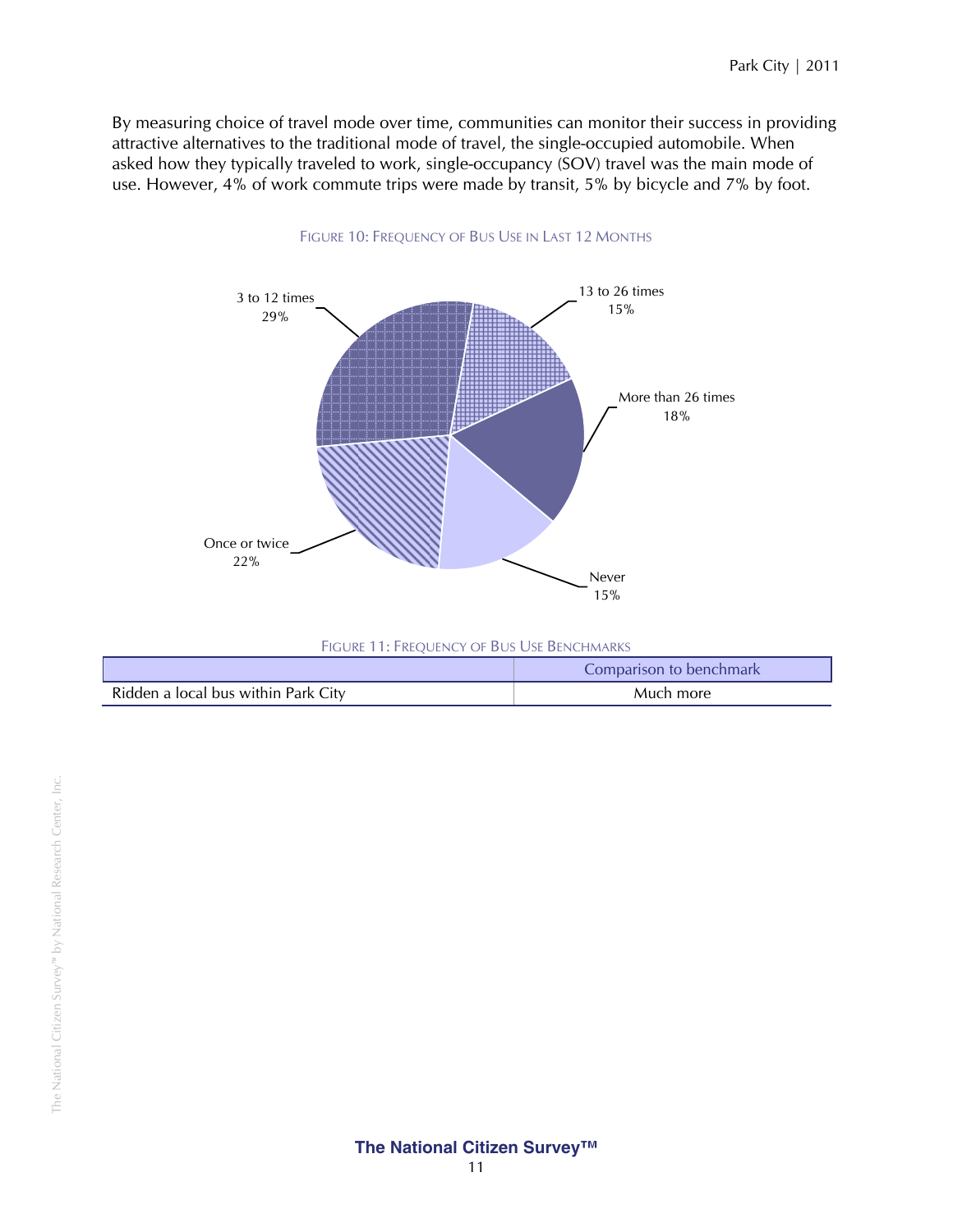

#### FIGURE 12: MODE OF TRAVEL USED FOR WORK COMMUTE

FIGURE 13: DRIVE ALONE BENCHMARKS

|                                                             | Comparison to benchmark |
|-------------------------------------------------------------|-------------------------|
| Average percent of work commute trips made by driving alone | Much less               |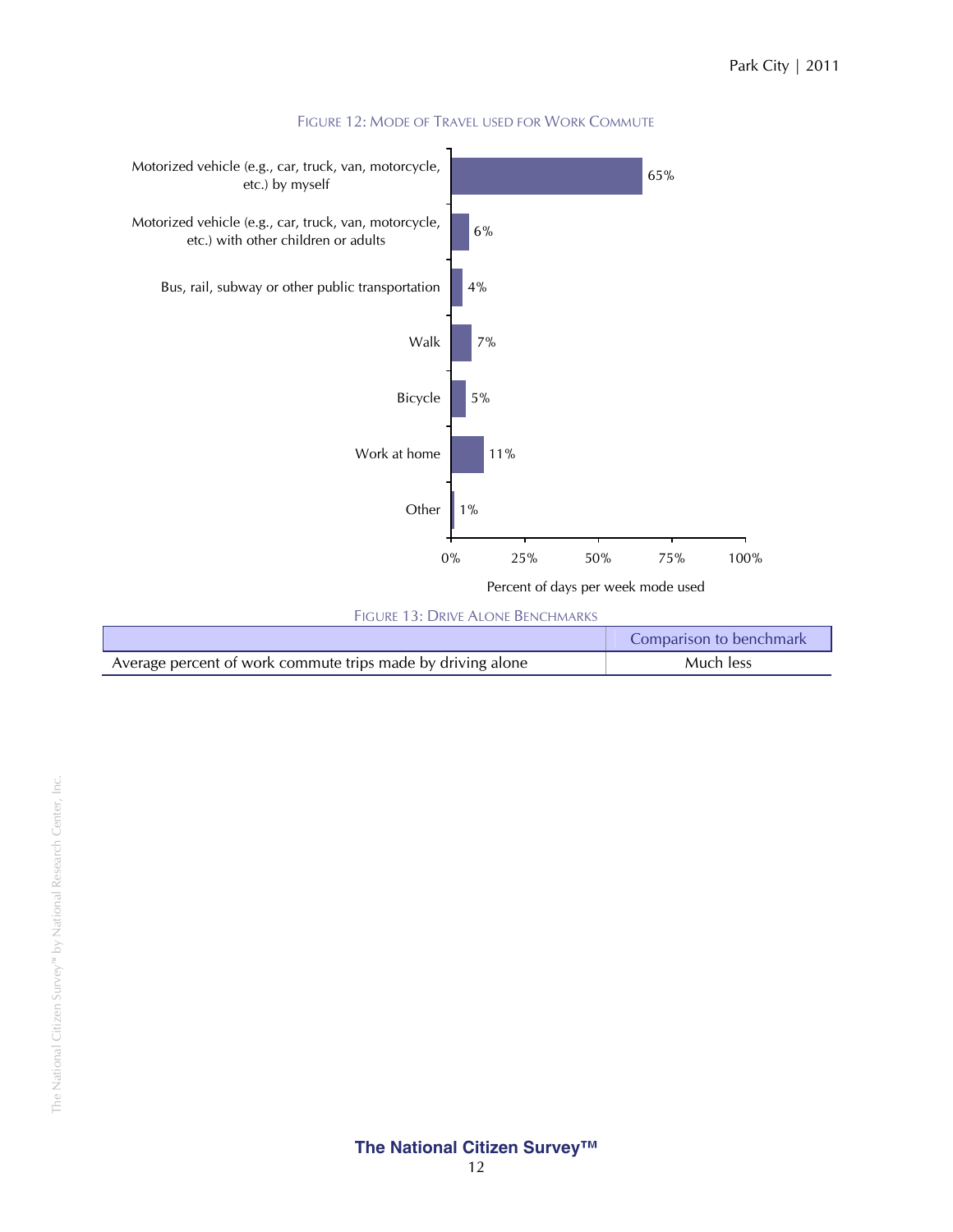# **Housing**

Housing variety and affordability are not luxuries for any community. When there are too few options for housing style and affordability, the characteristics of a community tilt toward a single group, often of well-off residents. While this may seem attractive to a community, the absence of affordable townhomes, condominiums, mobile homes, single family detached homes and apartments means that in addition to losing the vibrancy of diverse thoughts and lifestyles, the community loses the service workers that sustain all communities – police officers, school teachers, house painters and electricians. These workers must live elsewhere and commute in at great personal cost and to the detriment of traffic flow and air quality. Furthermore lower income residents pay so much of their income to rent or mortgage that little remains to bolster their own quality of life or local business.

The survey of Park City residents asked respondents to reflect on the availability of affordable housing as well as the variety of housing options. The availability of affordable housing was rated as "excellent" or "good" by 27% of respondents, while the variety of housing options was rated as "excellent" or "good" by 40% of respondents. The rating of perceived affordable housing availability was much worse in Park City than the ratings, on average, in comparison jurisdictions.



#### FIGURE 14: RATINGS OF HOUSING IN COMMUNITY

#### FIGURE 15: HOUSING CHARACTERISTICS BENCHMARKS

|                                            | Comparison to benchmark |
|--------------------------------------------|-------------------------|
| Availability of affordable quality housing | Much below              |
| Variety of housing options                 | Much below              |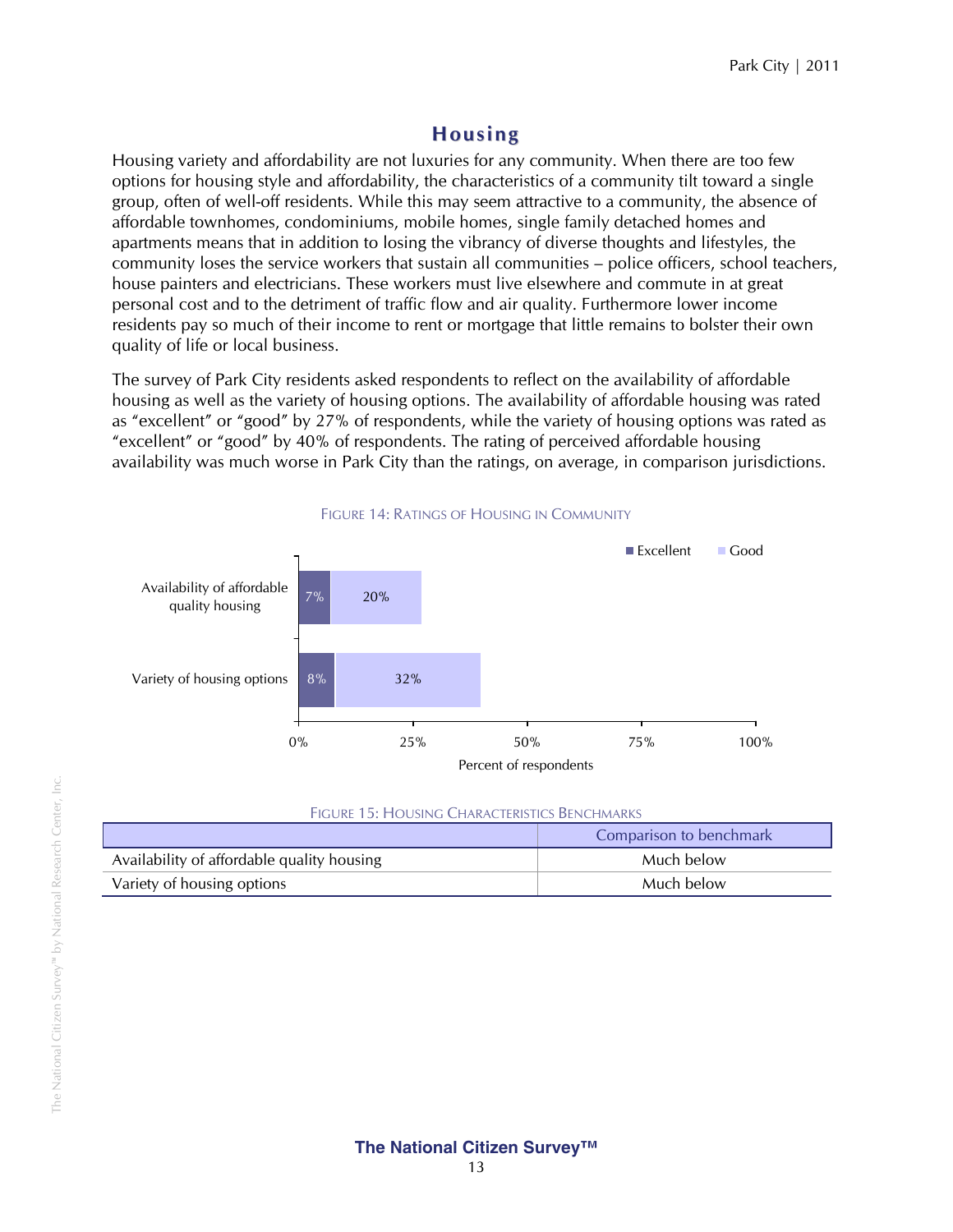To augment the perceptions of affordable housing in Park City, the cost of housing as reported in the survey was compared to residents' reported monthly income to create a rough estimate of the proportion of residents of Park City experiencing housing cost stress. About 40% of survey participants were found to pay housing costs of more than 30% of their monthly household income.





|                                                                         | Comparison to benchmark |
|-------------------------------------------------------------------------|-------------------------|
| Experiencing housing costs stress (housing costs 30% or MORE of income) | More                    |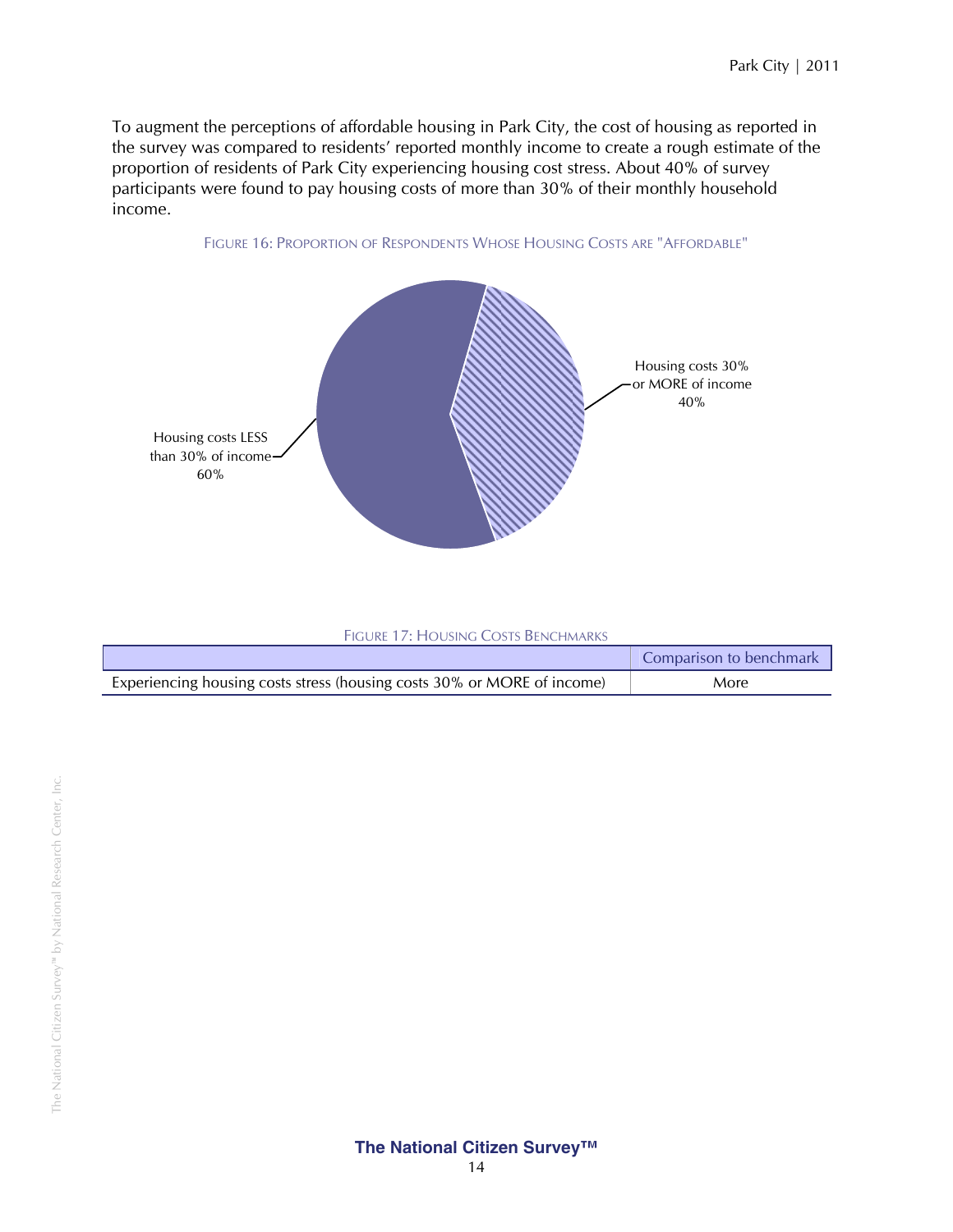# **Land Use and Zoning**

Community development contributes to a feeling among residents and even visitors of the attention given to the speed of growth, the location of residences and businesses, the kind of housing that is appropriate for the community and the ease of access to commerce, green space and residences. Even the community's overall appearance often is attributed to the planning and enforcement functions of the local jurisdiction. Residents will appreciate an attractive, well-planned community. The NCS questionnaire asked residents to evaluate the quality of new development, the appearance of Park City and the speed of population growth. Problems with the appearance of property were rated, and the quality of land use planning, zoning and code enforcement services were evaluated.

The overall quality of new development in Park City was rated as "excellent" by 13% of respondents and as "good" by an additional 47%. The overall appearance of Park City was rated as "excellent" or "good" by 97% of respondents and was much higher than the benchmark. When rating to what extent run down buildings, weed lots or junk vehicles were a problem in Park City, 2% thought they were a "major" problem. The services of land use, planning and zoning, code enforcement and animal control were rated above the benchmark.



FIGURE 19: BUILT ENVIRONMENT BENCHMARKS

|                                         | Comparison to benchmark |
|-----------------------------------------|-------------------------|
| Quality of new development in Park City | Similar                 |
| Overall appearance of Park City         | Much above              |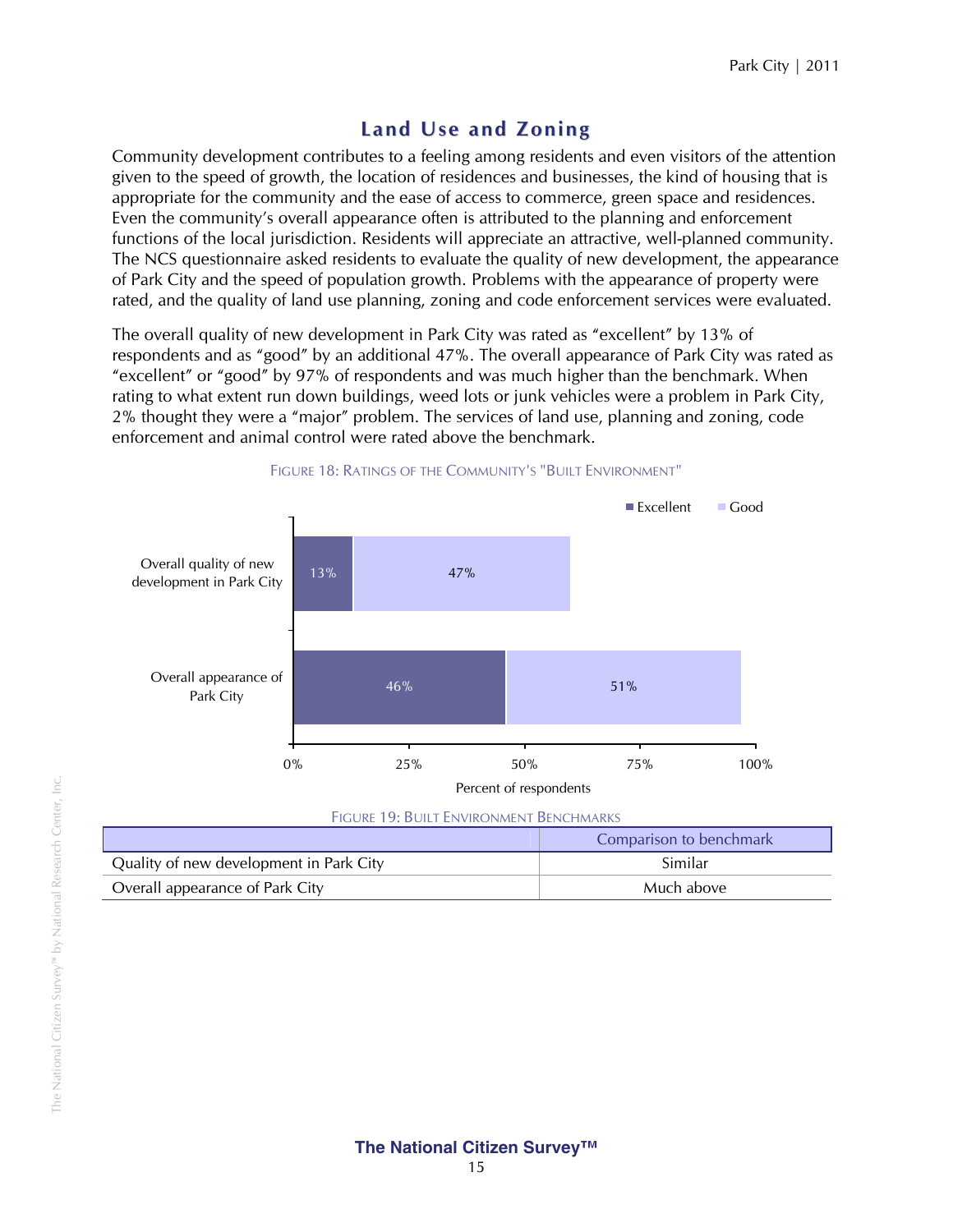

FIGURE 21: POPULATION GROWTH BENCHMARKS

|                                    | Comparison to benchmark |
|------------------------------------|-------------------------|
| Population growth seen as too fast | Much more               |





FIGURE 23: NUISANCE PROBLEMS BENCHMARKS

|                                                                           | Comparison to benchmark |
|---------------------------------------------------------------------------|-------------------------|
| Run down buildings, weed lots and junk vehicles seen as a "major" problem | Much less               |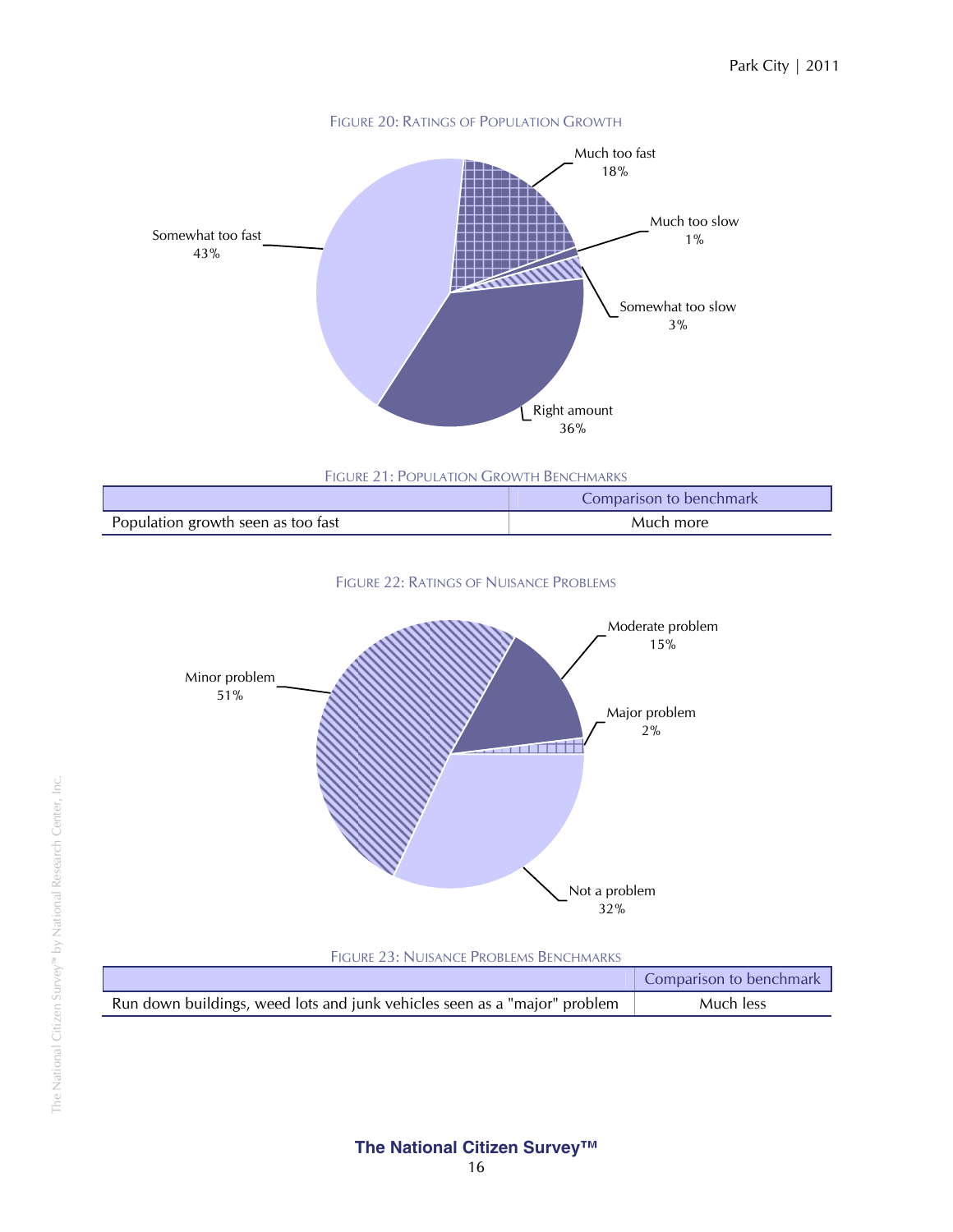

#### FIGURE 24: RATINGS OF PLANNING AND COMMUNITY CODE ENFORCEMENT SERVICES

| <b>FIGURE 25: PLANNING AND COMMUNITY CODE ENFORCEMENT SERVICES BENCHMARKS</b> |  |
|-------------------------------------------------------------------------------|--|
|-------------------------------------------------------------------------------|--|

| Comparison to benchmark                             |            |
|-----------------------------------------------------|------------|
| Land use, planning and zoning                       | Much above |
| Code enforcement (weeds, abandoned buildings, etc.) | Much above |
| Animal control                                      | Above      |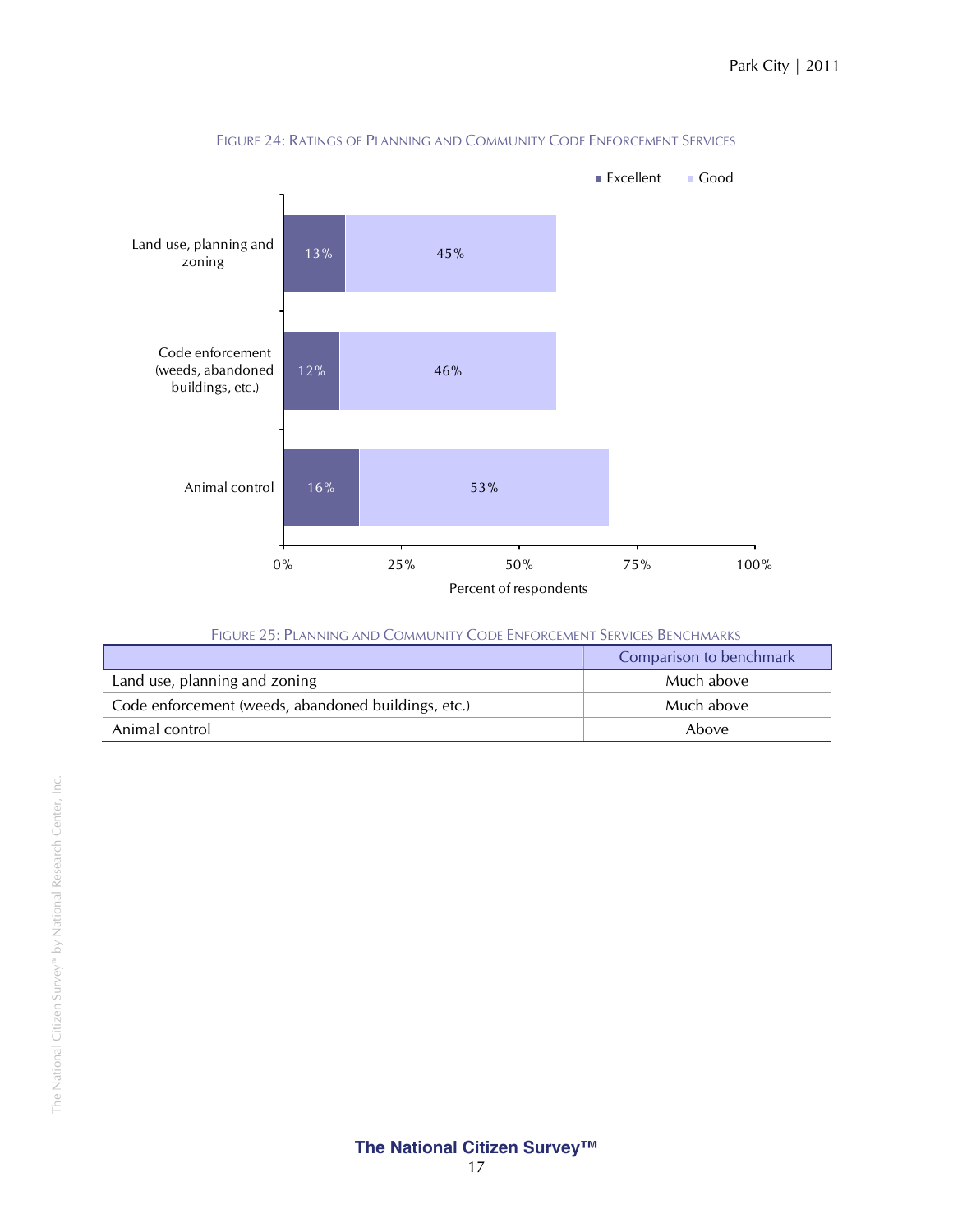# E CONOMIC SUSTAINABILITY

The United States has been in recession since late 2007 with an accelerated downturn occurring in the fourth quarter of 2008. Officially we emerged from recession in the third quarter of 2009, but high unemployment lingers, keeping a lid on a strong recovery. Many readers worry that the ill health of the economy will color how residents perceive their environment and the services that local government delivers. NRC researchers have found that the economic downturn has chastened Americans' view of their own economic futures but has not colored their perspectives about community services or quality of life.

Survey respondents were asked to rate a number of community features related to economic opportunity and growth. The most positively rated features were Park City as a place to work and the overall quality of business and service establishments. Employment opportunities received the lowest rating, but was much above the benchmark.



#### FIGURE 26: RATINGS OF ECONOMIC SUSTAINABILITY AND OPPORTUNITIES

| FIGURE 27: ECONOMIC SUSTAINABILITY AND OPPORTUNITIES BENCHMARKS     |            |  |
|---------------------------------------------------------------------|------------|--|
| Comparison to benchmark                                             |            |  |
| Employment opportunities                                            | Much above |  |
| Shopping opportunities                                              | Much above |  |
| Park City as a place to work                                        | Much above |  |
| Overall quality of business and service establishments in Park City | Above      |  |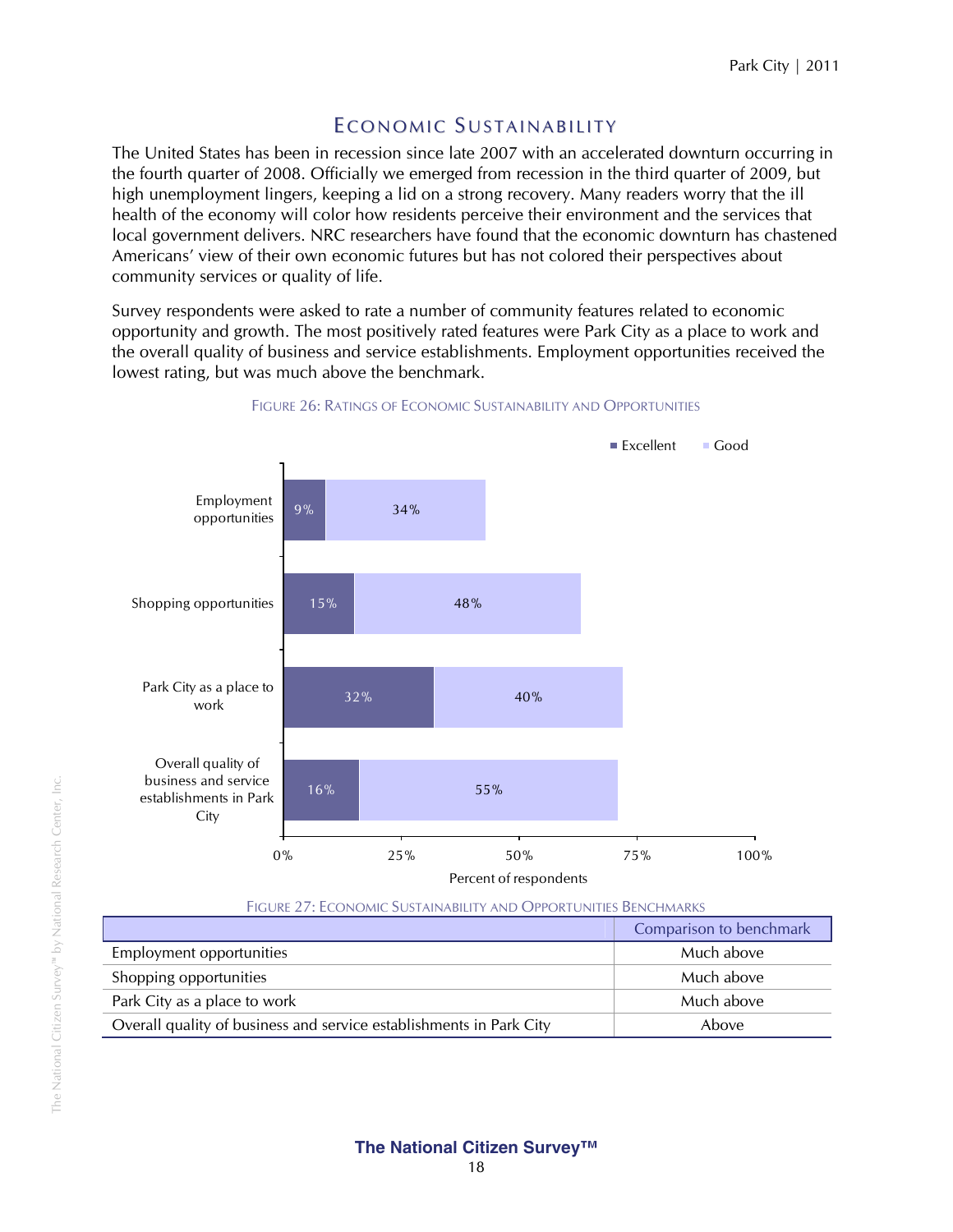Residents were asked to evaluate the speed of jobs growth and retail growth on a scale from "much too slow" to "much too fast." When asked about the rate of jobs growth in Park City, 62% responded that it was "too slow," while 16% reported retail growth as "too slow." The proportion of residents that believed retail growth was too slow was much less compared to other jurisdictions, as was the proportion who believed that jobs growth was too slow.



#### FIGURE 28: RATINGS OF RETAIL AND JOBS GROWTH

|  |  | FIGURE 29: RETAIL AND JOBS GROWTH BENCHMARKS |  |
|--|--|----------------------------------------------|--|
|--|--|----------------------------------------------|--|

|                                | Comparison to benchmark |
|--------------------------------|-------------------------|
| Retail growth seen as too slow | Much less               |
| Jobs growth seen as too slow   | Much less               |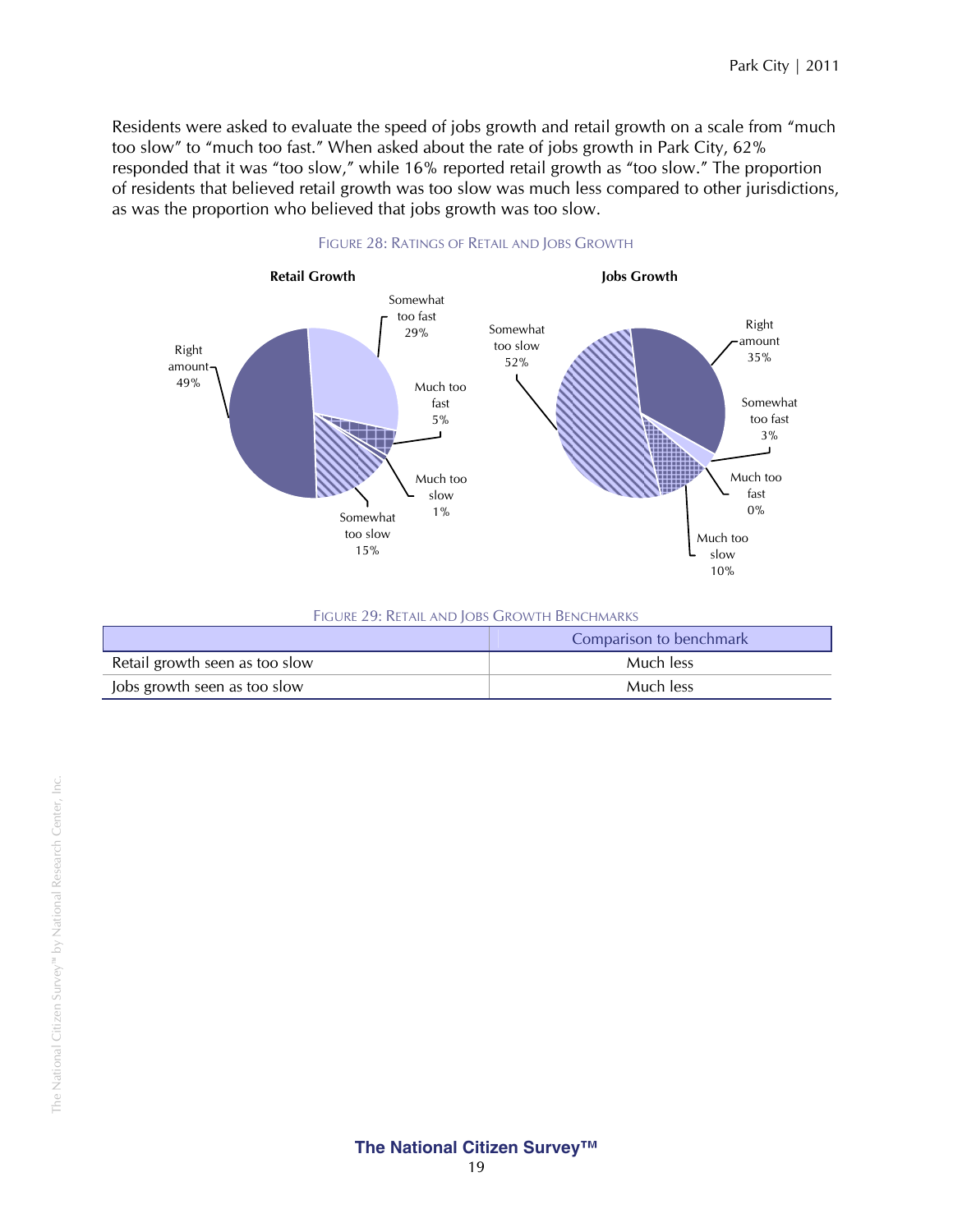

|                      | Comparison to benchmark |  |
|----------------------|-------------------------|--|
| Economic development | Much above              |  |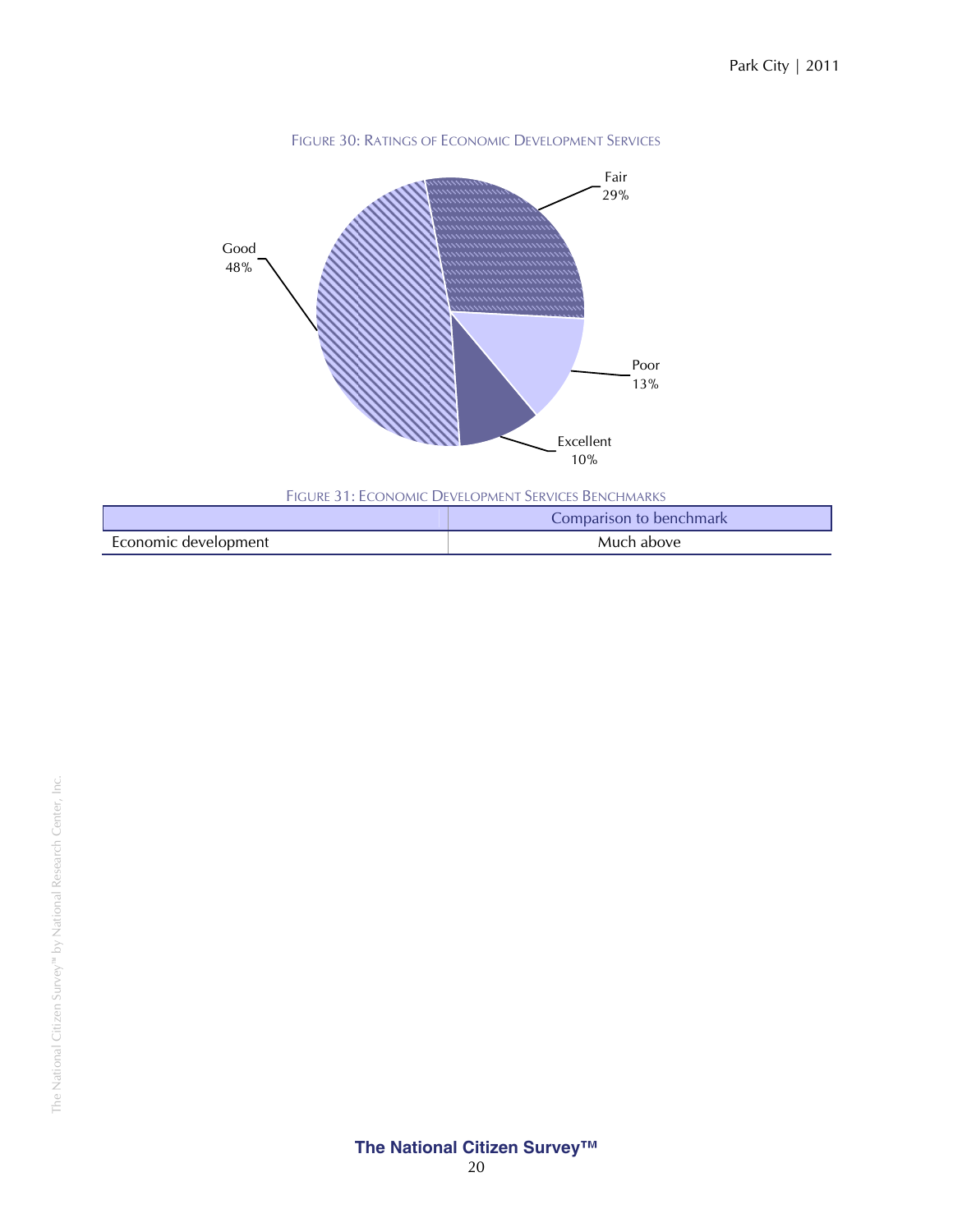Residents were asked to reflect on their economic prospects in the near term. Twenty-four percent of Park City residents expected that the coming six months would have a "somewhat" or "very" positive impact on their family, while 37% felt that the economic future would be "somewhat" or "very" negative. The percent of residents with an optimistic outlook on their household income was much greater than that of comparison jurisdictions.



| FIGURE 33: PERSONAL ECONOMIC FUTURE BENCHMARKS |                         |  |
|------------------------------------------------|-------------------------|--|
|                                                | Comparison to benchmark |  |
| Positive impact of economy on household income | Much above              |  |
|                                                |                         |  |

L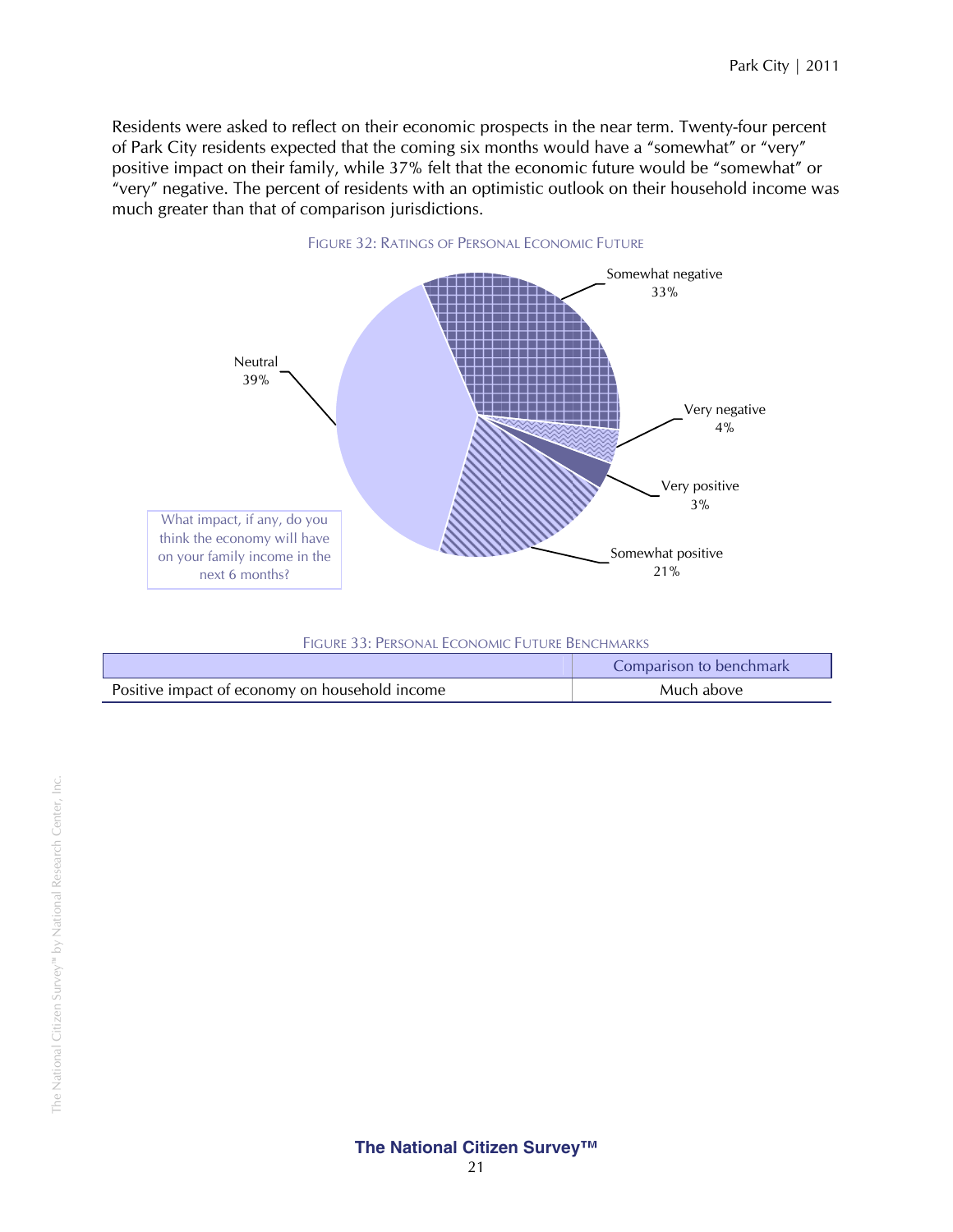# PUBLIC SAFETY

Safety from violent or property crimes creates the cornerstone of an attractive community. No one wants to live in fear of crime, fire or natural hazards, and communities in which residents feel protected or unthreatened are communities that are more likely to show growth in population, commerce and property value.

Residents were asked to rate their feelings of safety from violent crimes, property crimes, fire and environmental dangers and to evaluate the local agencies whose main charge is to provide protection from these dangers. Nearly all gave positive ratings of safety in Park City. About 96% of those completing the questionnaire said they felt "very" or "somewhat" safe from violent crimes and 78% felt "very" or "somewhat" safe from environmental hazards.



FIGURE 34: RATINGS OF COMMUNITY AND PERSONAL PUBLIC SAFETY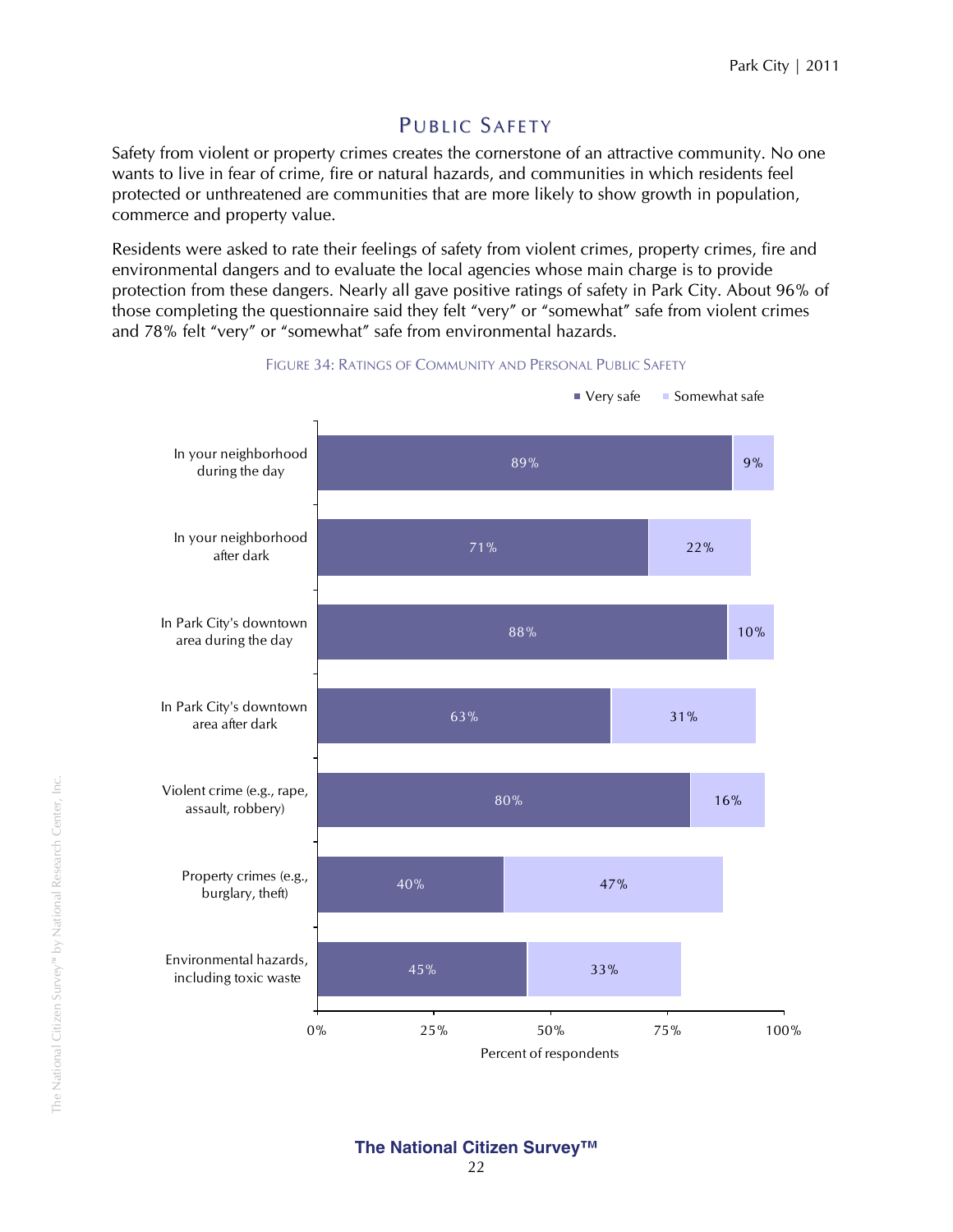| TIQUINE JJ. COMMONITI ANNO LEINJONNET UDEIC JAN ETT DEI NOTIMANNJ |            |  |
|-------------------------------------------------------------------|------------|--|
| Comparison to benchmark                                           |            |  |
| In your neighborhood during the day                               | Much above |  |
| In your neighborhood after dark                                   | Much above |  |
| In Park City's downtown area during the day                       | Much above |  |
| In Park City's downtown area after dark                           | Much above |  |
| Violent crime (e.g., rape, assault, robbery)                      | Much above |  |
| Property crimes (e.g., burglary, theft)                           | Much above |  |
| Environmental hazards, including toxic waste                      | Similar    |  |

FIGURE 35: COMMUNITY AND PERSONAL PUBLIC SAFETY BENCHMARKS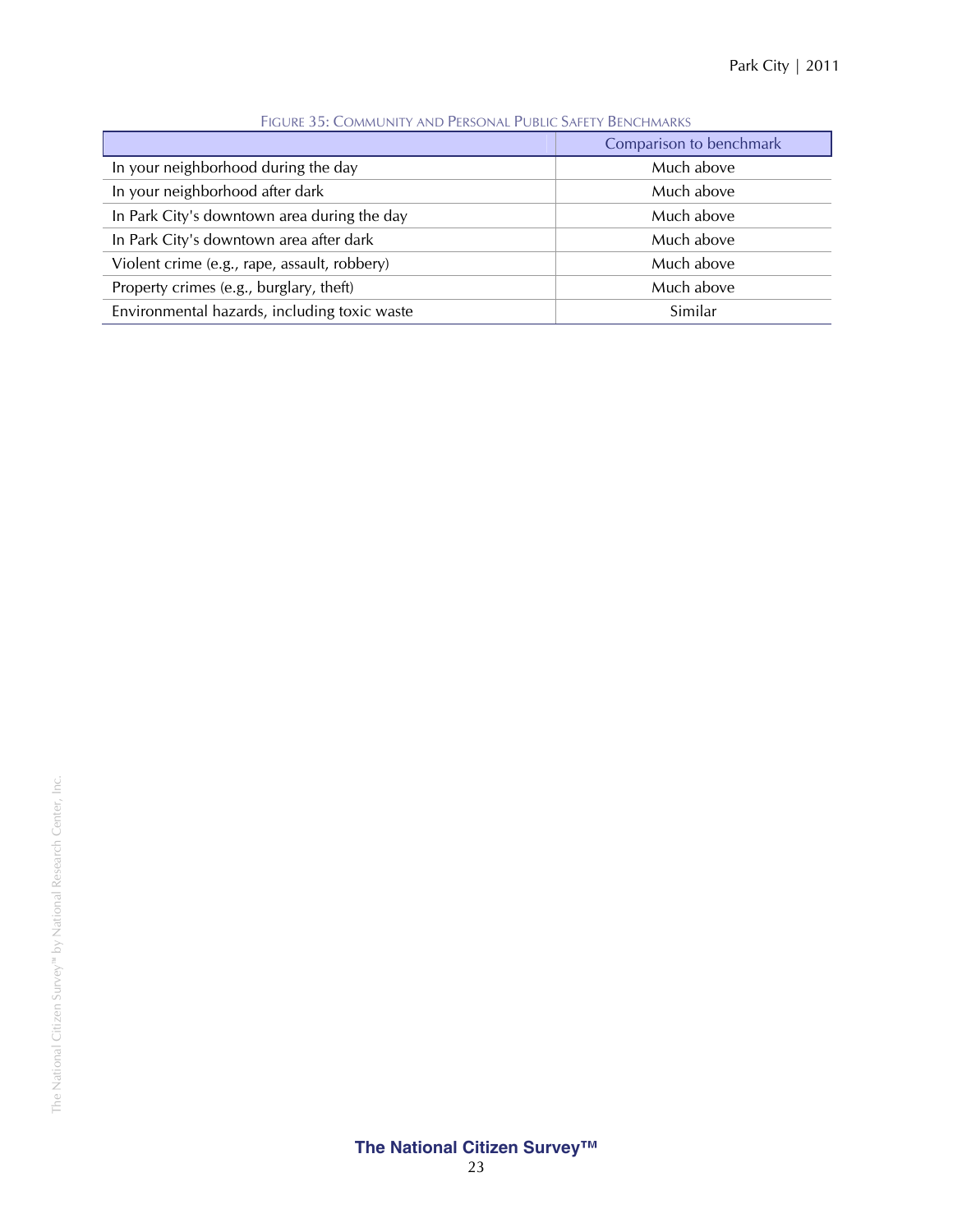As assessed by the survey, 10% of respondents reported that someone in the household had been the victim of one or more crimes in the past year. Of those who had been the victim of a crime, 84% had reported it to police. Compared to other jurisdictions fewer Park City residents had been victims of crime in the 12 months preceding the survey and more Park City residents had reported their most recent crime victimization to the police.



#### FIGURE 37: CRIME VICTIMIZATION AND REPORTING BENCHMARKS

|                 | Comparison to benchmark |  |
|-----------------|-------------------------|--|
| Victim of crime | Less                    |  |
| Reported crimes | More                    |  |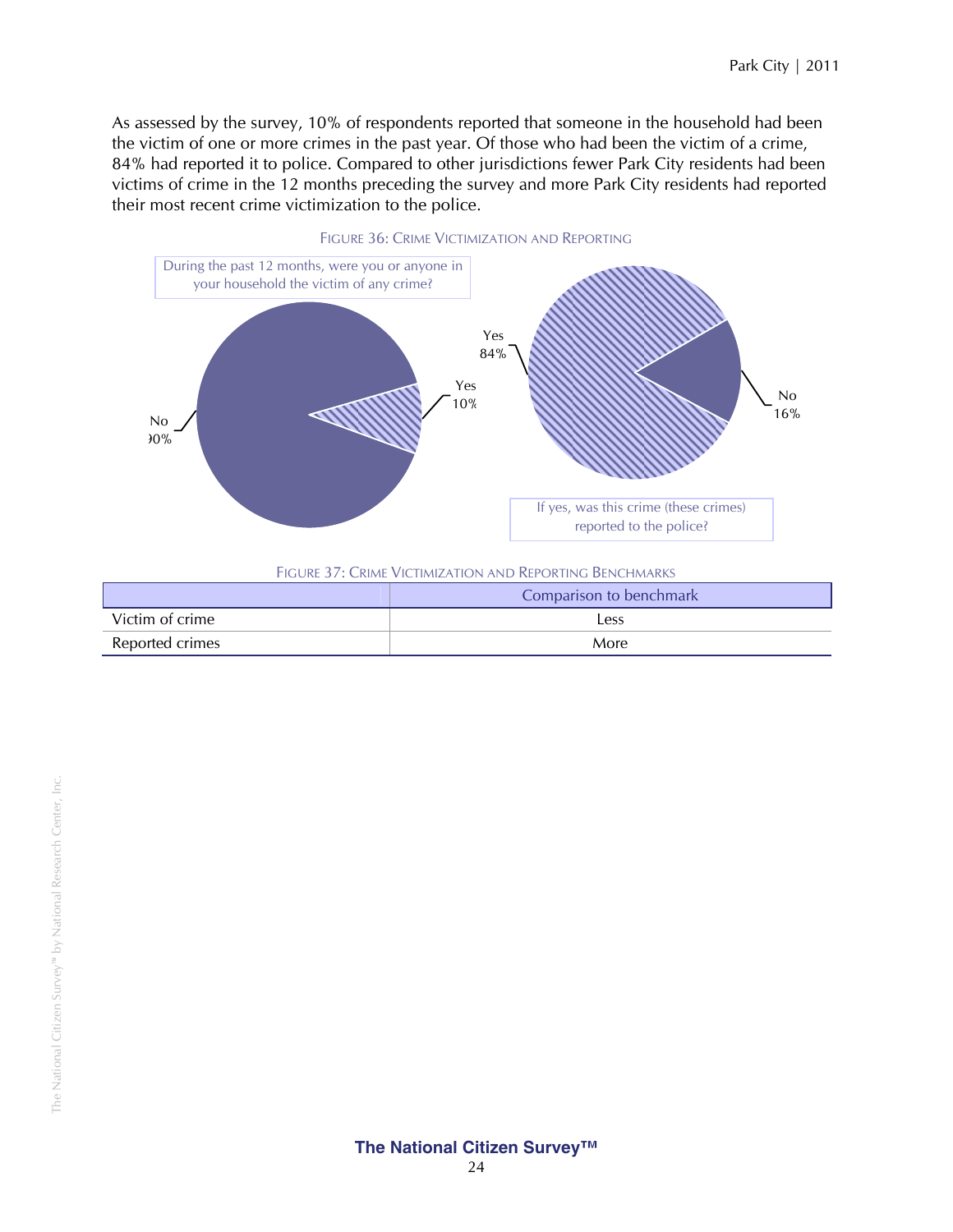Residents rated eight City public safety services; of these, three were rated above the benchmark comparison and five were rated similar to the benchmark. Fire services and ambulance or emergency medical services received the highest ratings, while traffic enforcement and emergency preparedness received the lowest ratings.



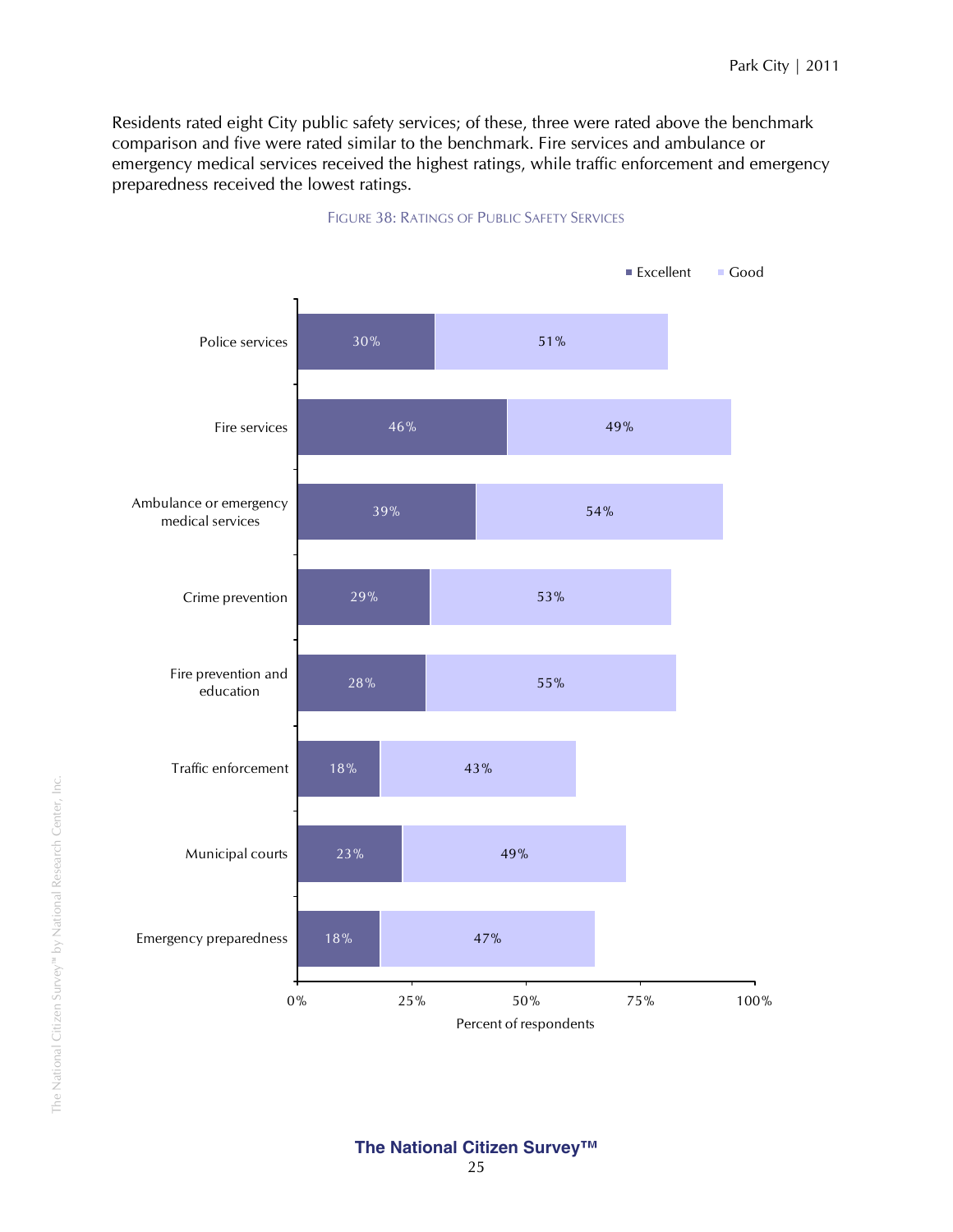|                                                                                                                     | Comparison to<br>benchmark |
|---------------------------------------------------------------------------------------------------------------------|----------------------------|
| Police services                                                                                                     | Similar                    |
| Fire services                                                                                                       | Similar                    |
| Ambulance or emergency medical services                                                                             | Similar                    |
| Crime prevention                                                                                                    | Much above                 |
| Fire prevention and education                                                                                       | Above                      |
| Traffic enforcement                                                                                                 | Similar                    |
| Courts                                                                                                              | Above                      |
| Emergency preparedness (services that prepare the community for natural<br>disasters or other emergency situations) | Similar                    |

#### FIGURE 39: PUBLIC SAFETY SERVICES BENCHMARKS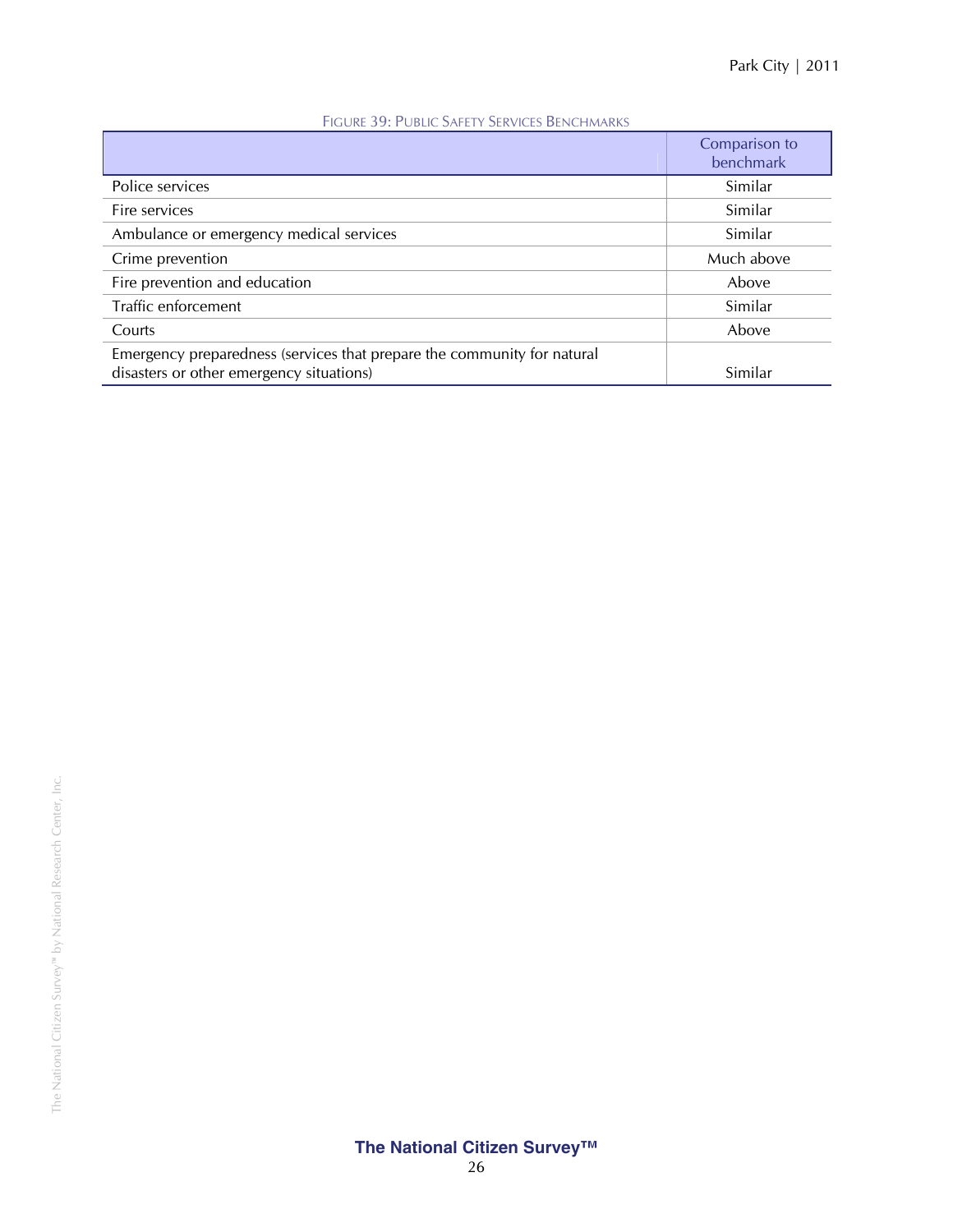

#### FIGURE 40: CONTACT WITH POLICE DEPARTMENT





| FIGURE 42: CONTACT WITH POLICE AND FIRE DEPARTMENTS BENCHMARKS |  |  |  |
|----------------------------------------------------------------|--|--|--|
|----------------------------------------------------------------|--|--|--|

|                                                                                              | Comparison to<br>benchmark |
|----------------------------------------------------------------------------------------------|----------------------------|
| Had contact with the Park City Police Department                                             | Much more                  |
| Overall impression of most recent contact with the Park City Police<br>Department            | Above                      |
| Had contact with the Park City Fire Service District                                         | Similar                    |
| Overall impression of most recent contact with the Park City Fire Service<br><b>District</b> | Similar                    |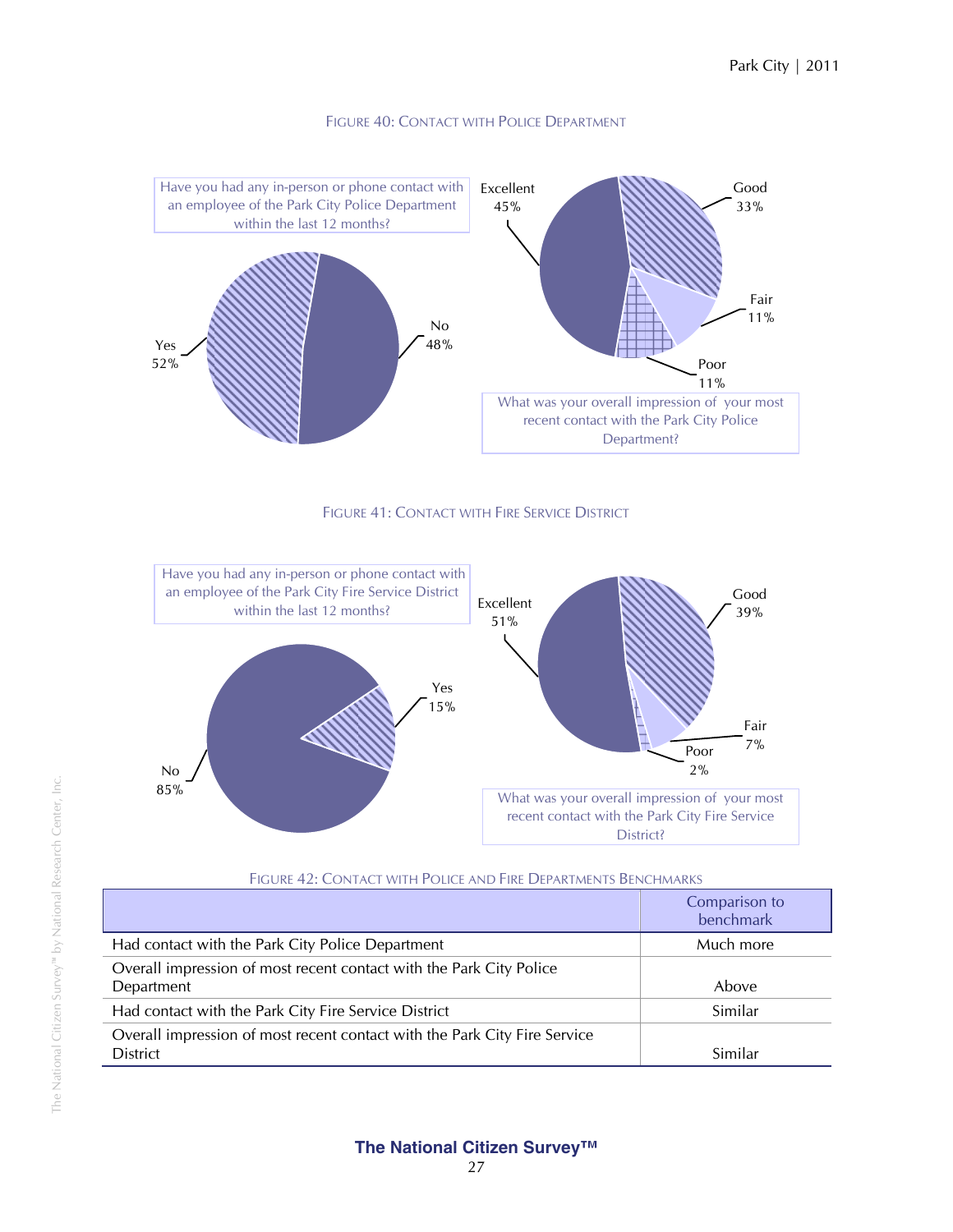# ENVIRONMENTAL SUSTAINABILITY

Residents value the aesthetic qualities of their hometowns and appreciate features such as overall cleanliness and landscaping. In addition, the appearance and smell or taste of the air and water do not go unnoticed. These days, increasing attention is paid to proper treatment of the environment. At the same time that they are attending to community appearance and cleanliness, cities, counties, states and the nation are going "Green". These strengthening environmental concerns extend to trash haul, recycling, sewer services, the delivery of power and water and preservation of open spaces. Treatment of the environment affects air and water quality and, generally, how habitable and inviting a place appears.

Residents of Park City were asked to evaluate their local environment and the services provided to ensure its quality. The quality of the overall natural environment was rated as "excellent" or "good" by 93% of survey respondents. All of the natural environment ratings were much above the benchmark.



#### FIGURE 43: RATINGS OF THE COMMUNITY'S NATURAL ENVIRONMENT

| FIGURE 44: COMMUNITY ENVIRONMENT BENCHMARKS |
|---------------------------------------------|
|---------------------------------------------|

|                                                                            | Comparison to benchmark |
|----------------------------------------------------------------------------|-------------------------|
| <b>Cleanliness of Park City</b>                                            | Much above              |
| Quality of overall natural environment in Park City                        | Much above              |
| Preservation of natural areas such as open space, farmlands and greenbelts | Much above              |
| Air quality                                                                | Much above              |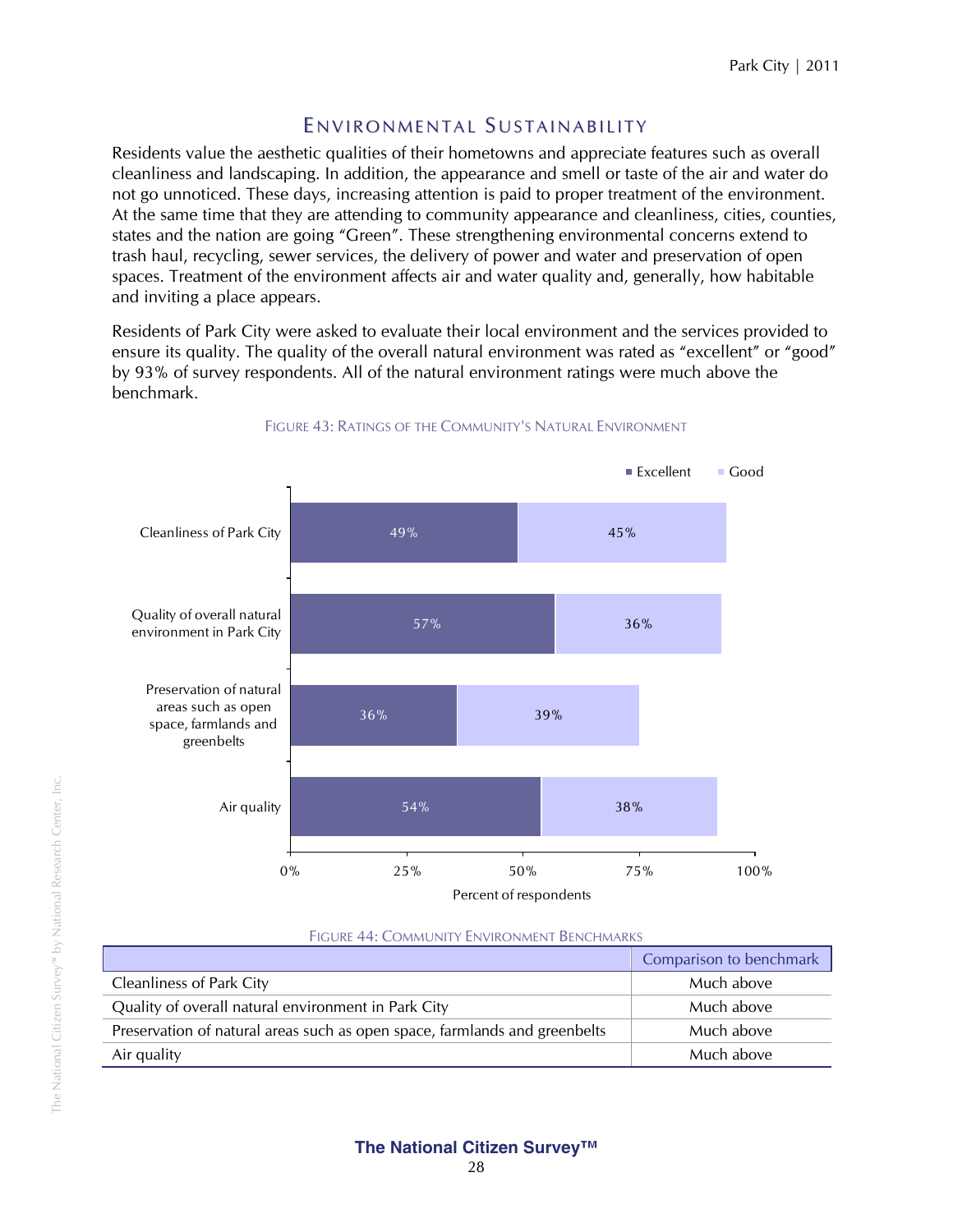

#### Resident recycling was much greater than recycling reported in comparison communities.

|                                                     | Comparison to benchmark |
|-----------------------------------------------------|-------------------------|
| Recycled used paper, cans or bottles from your home | Much more               |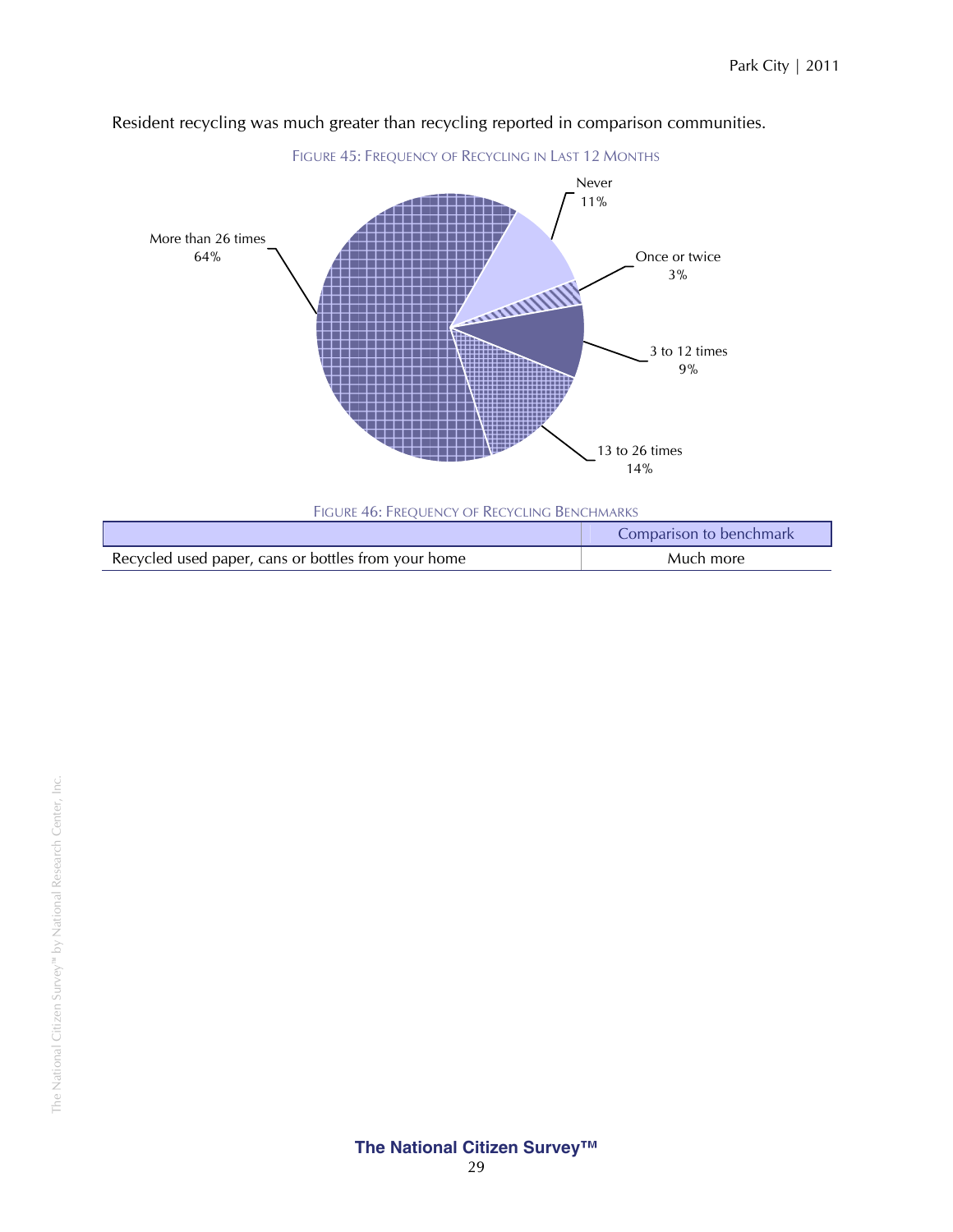Of the six utility services rated by those completing the questionnaire, five were higher than the benchmark comparison and one was below.



#### FIGURE 47: RATINGS OF UTILITY SERVICES

| FIGURE 48: UTILITY SERVICES BENCHMARKS |  |
|----------------------------------------|--|
|----------------------------------------|--|

|                                     | Comparison to benchmark |
|-------------------------------------|-------------------------|
| Power (electric and/or gas) utility | Above                   |
| Sewer services                      | Above                   |
| Drinking water                      | Much below              |
| Storm drainage                      | Much above              |
| Recycling                           | Much above              |
| Garbage collection                  | Above                   |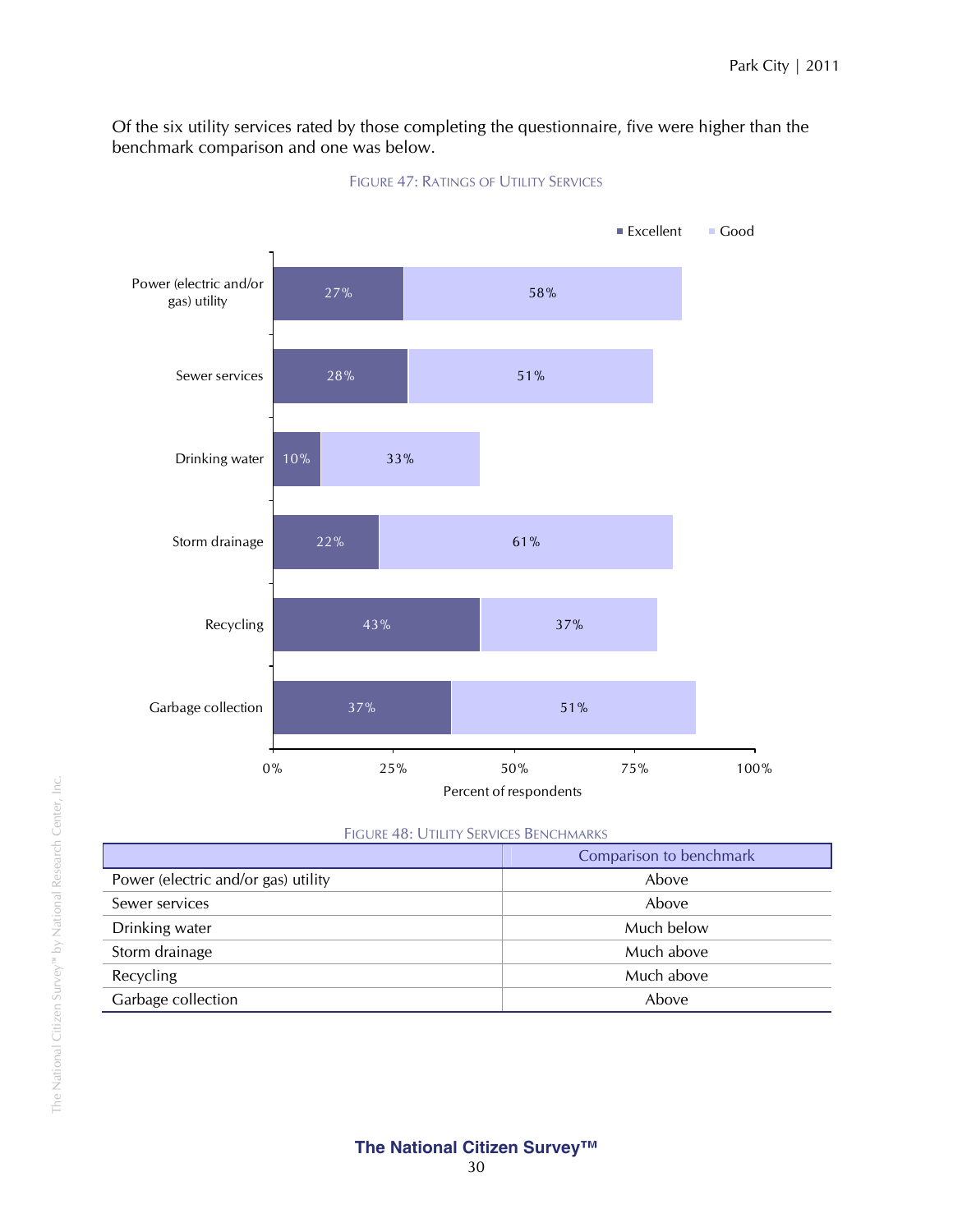# **RECREATION AND WELLNESS**

# **Parks and Recreation**

Quality parks and recreation opportunities help to define a community as more than the grind of its business, traffic and hard work. Leisure activities vastly can improve the quality of life of residents, serving both to entertain and mobilize good health. The survey contained questions seeking residents' perspectives about opportunities and services related to the community's parks and recreation services.

Recreation opportunities in Park City were rated positively as were services related to parks and recreation. City parks, recreation programs or classes and recreation centers or facilities were rated much higher than the national benchmark.

Resident use of Park City parks and recreation facilities tells its own story about the attractiveness and accessibility of those services. The percent of residents that used Park City recreation centers was much greater than the percent of users in comparison jurisdictions. Similarly, recreation program use in Park City was much higher than use in comparison jurisdictions.



FIGURE 49: RATINGS OF COMMUNITY RECREATIONAL OPPORTUNITIES

|                          | Comparison to benchmark |
|--------------------------|-------------------------|
| Recreation opportunities | Much above              |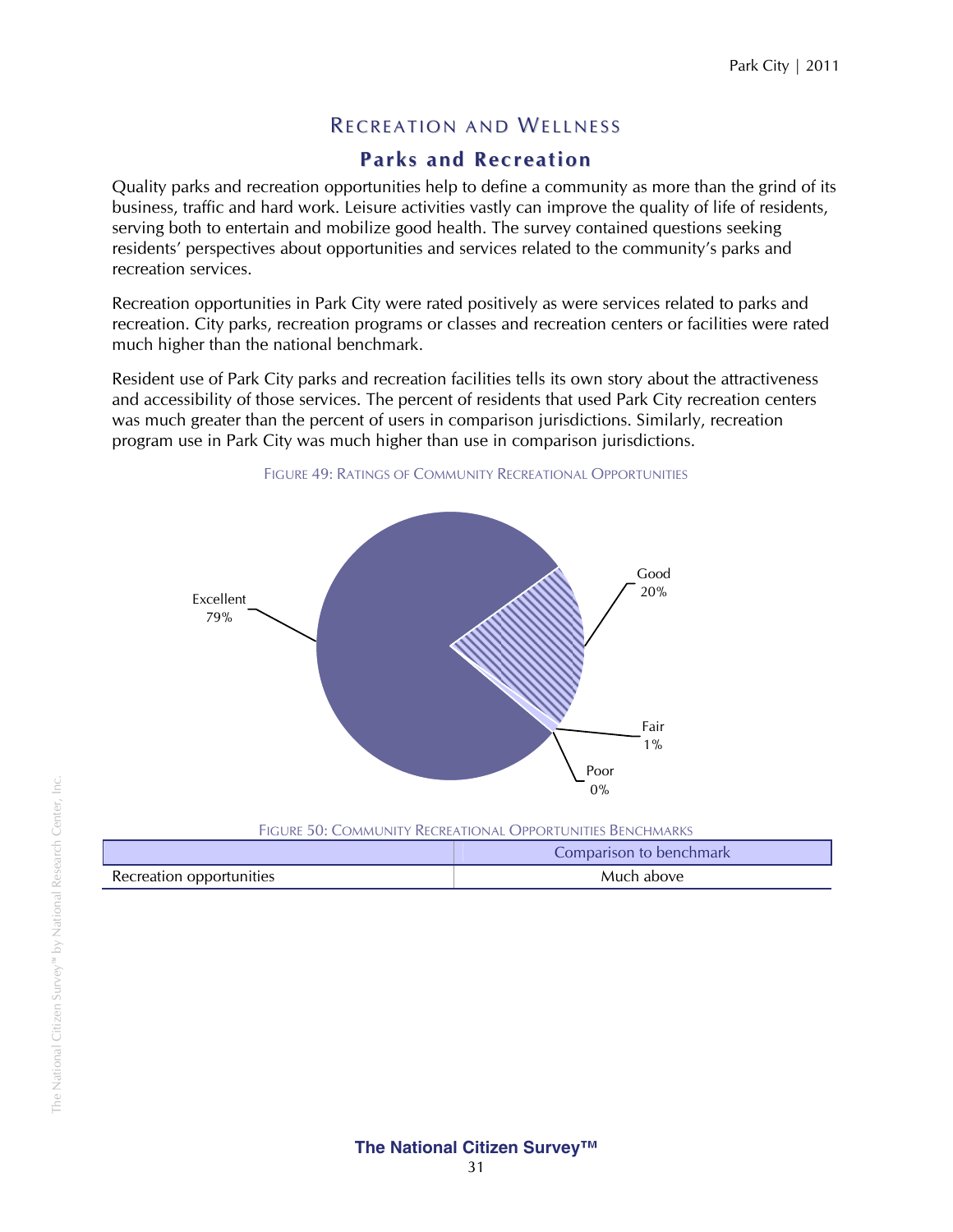

#### FIGURE 51: PARTICIPATION IN PARKS AND RECREATION OPPORTUNITIES

Percent of respondents who did each at least once in last 12 months

FIGURE 52: PARTICIPATION IN PARKS AND RECREATION OPPORTUNITIES BENCHMARKS

|                                                  | Comparison to benchmark |
|--------------------------------------------------|-------------------------|
| Used Park City recreation centers                | Much more               |
| Participated in a recreation program or activity | Much more               |
| Visited a neighborhood park or City park         | Much more               |

#### FIGURE 53: RATINGS OF PARKS AND RECREATION SERVICES



#### FIGURE 54: PARKS AND RECREATION SERVICES BENCHMARKS

|                                  | Comparison to benchmark |
|----------------------------------|-------------------------|
| City parks                       | Much above              |
| Recreation programs or classes   | Much above              |
| Recreation centers or facilities | Much above              |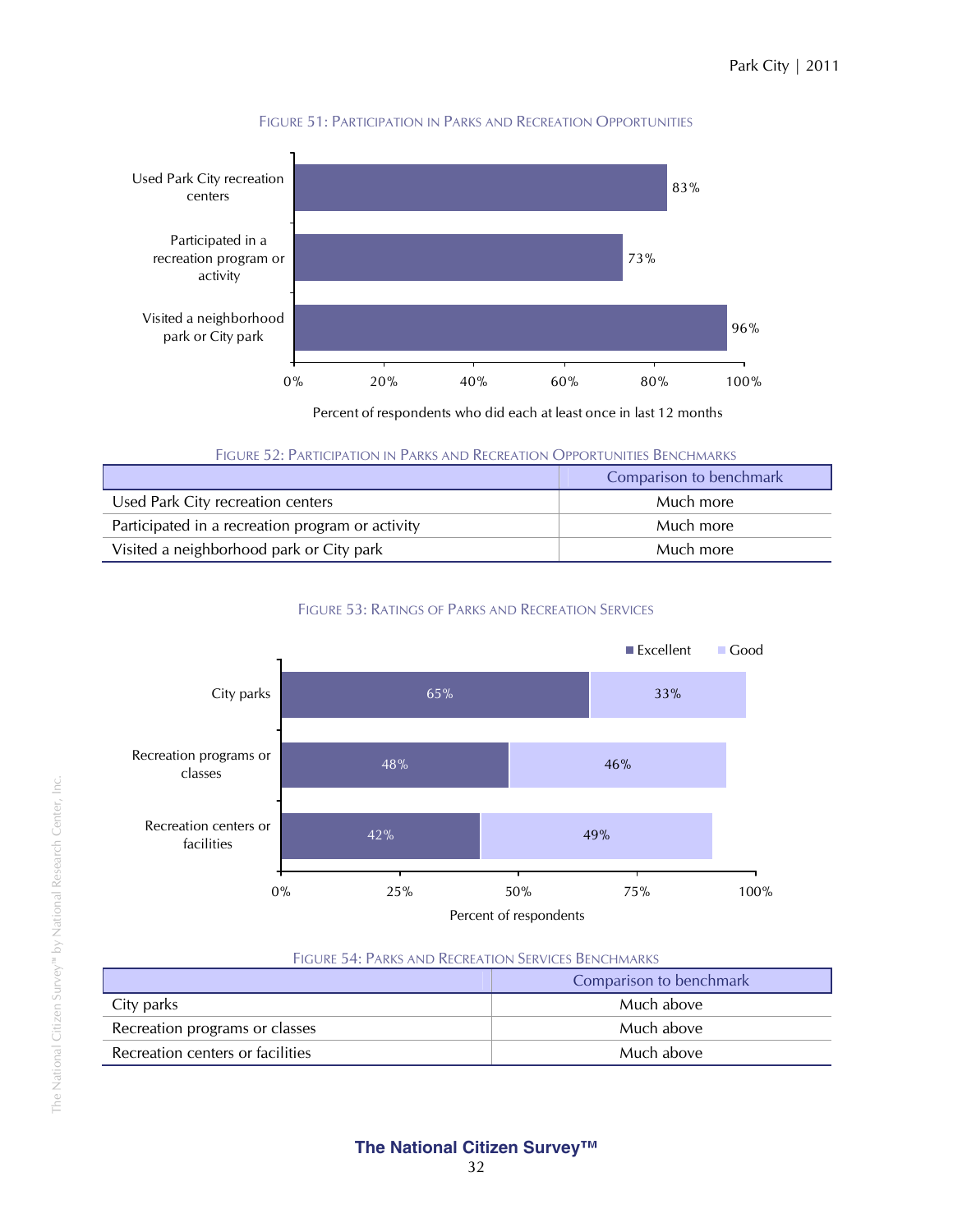# **Culture, Arts and Education**

A full service community does not address only the life and safety of its residents. Like individuals who simply go to the office and return home, a community that pays attention only to the life sustaining basics becomes insular, dreary and uninspiring. In the case of communities without thriving culture, arts and education opportunities, the magnet that attracts those who might consider relocating there is vastly weakened. Cultural, artistic, social and educational services elevate the opportunities for personal growth among residents. In the survey, residents were asked about the quality of opportunities to participate in cultural and educational activities.

Opportunities to attend cultural activities were rated as "excellent" or "good" by 75% of respondents. Educational opportunities were rated as "excellent" or "good" by 61% of respondents. Compared to the benchmark data, educational opportunities were similar to the average of comparison jurisdictions, while cultural activity opportunities were rated much above the benchmark comparison.

About 82% of Park City residents used a City library at least once in the 12 months preceding the survey. This participation rate for library use was much above the comparison jurisdictions.



#### FIGURE 55: RATINGS OF CULTURAL AND EDUCATIONAL OPPORTUNITIES

| FIGURE 56: CULTURAL AND EDUCATIONAL OPPORTUNITIES BENCHMARKS |                         |
|--------------------------------------------------------------|-------------------------|
|                                                              | Comparison to benchmark |
| Opportunities to attend cultural activities                  | Much above              |
| Educational opportunities                                    | Similar                 |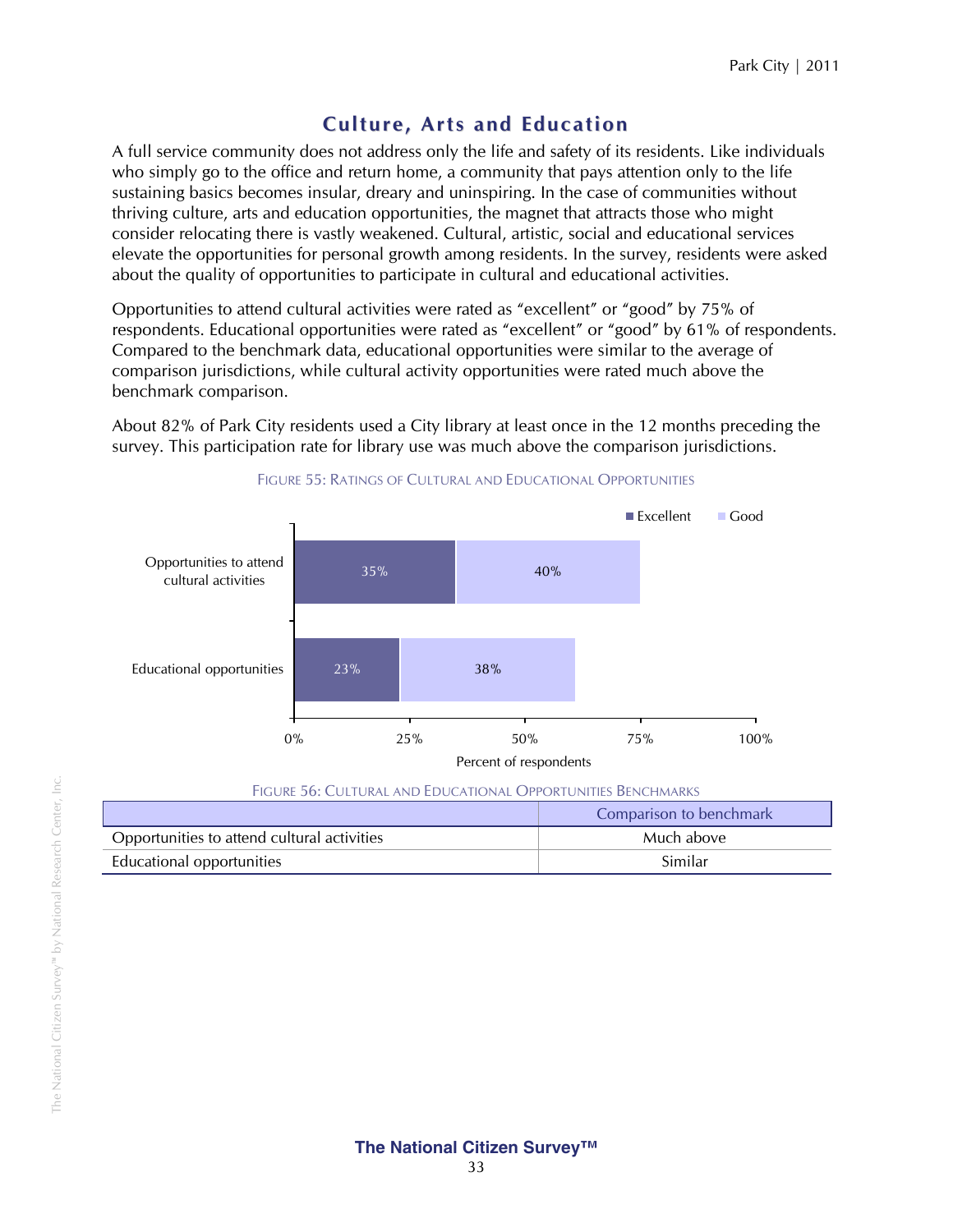

#### FIGURE 57: PARTICIPATION IN CULTURAL AND EDUCATIONAL OPPORTUNITIES

Percent of respondents who did each at least once in last 12 months

FIGURE 58: PARTICIPATION IN CULTURAL AND EDUCATIONAL OPPORTUNITIES BENCHMARKS

|                                                                | Comparison to benchmark |
|----------------------------------------------------------------|-------------------------|
| Used Park City public libraries or their services              | Much more               |
| Participated in religious or spiritual activities in Park City | Much less               |

#### FIGURE 59: PERCEPTION OF CULTURAL AND EDUCATIONAL SERVICES



|                         | Comparison to benchmark |
|-------------------------|-------------------------|
| Public schools          | Much above              |
| Public library services | Much above              |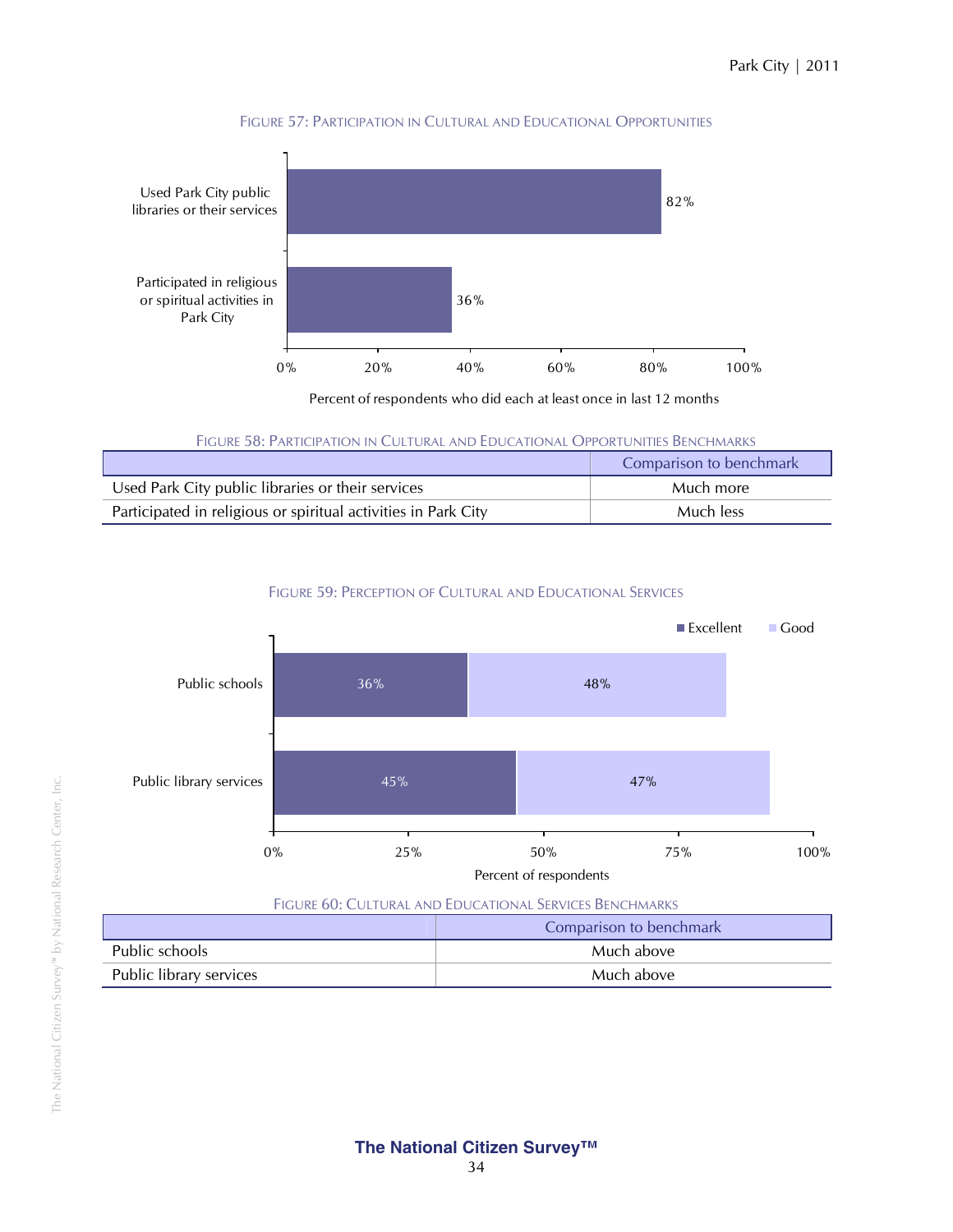## **Health and Wellness**

Healthy residents have the wherewithal to contribute to the economy as volunteers or employees and they do not present a burden in cost and time to others. Although residents bear the primary responsibility for their good health, local government provides services that can foster that well being and that provide care when residents are ill.

Residents of Park City were asked to rate the community's health services as well as the availability of health care and preventive health care services.

Among Park City residents, 23% rated affordable quality health care as "excellent" while 47% rated it as "good." Those ratings were much above the ratings of comparison communities.



Availability of preventive health services and the matter of the Much above Much above

FIGURE 61: RATINGS OF COMMUNITY HEALTH AND WELLNESS ACCESS AND OPPORTUNITIES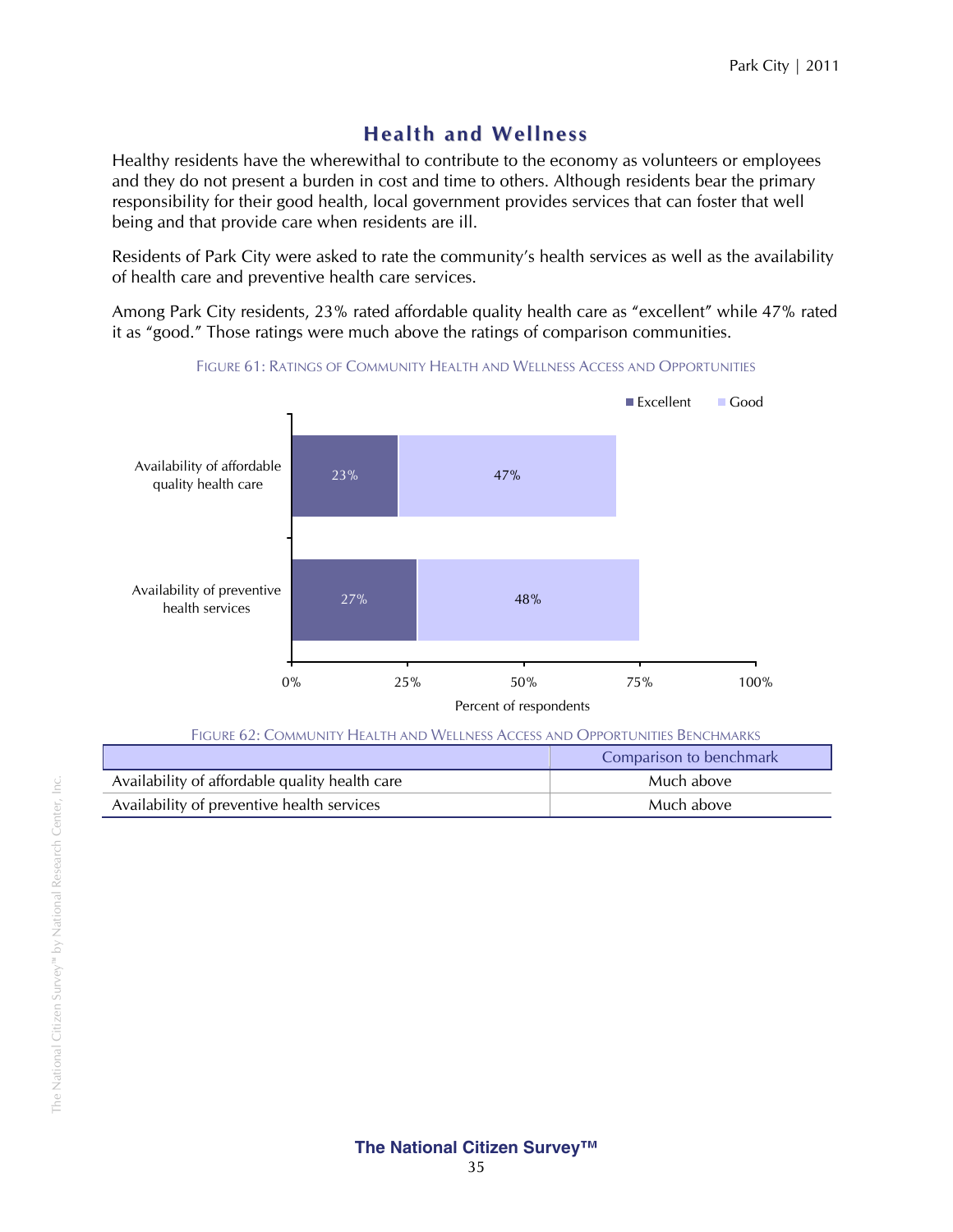Health services in Park City were rated "excellent" or "good buy 85% of respondents and were much above the benchmark.



FIGURE 64: HEALTH AND WELLNESS SERVICES BENCHMARKS

|                 | Comparison to benchmark |
|-----------------|-------------------------|
| Health services | Much above              |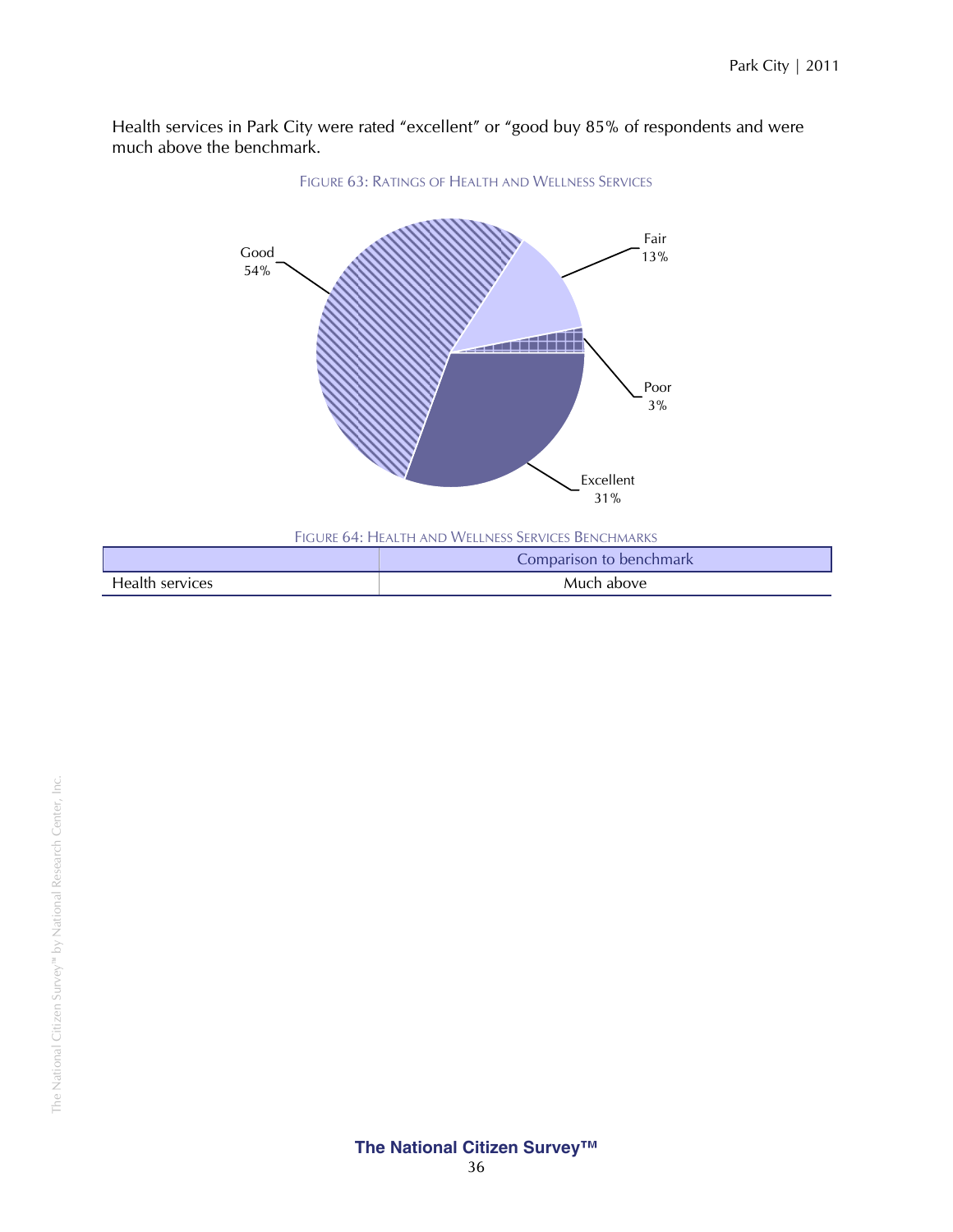## **COMMUNITY INCLUSIVENESS**

Diverse communities that include among their residents a mix of races, ages, wealth, ideas and beliefs have the raw material for the most vibrant and creative society. However, the presence of these features alone does not ensure a high quality or desirable space. Surveyed residents were asked about the success of the mix: the sense of community, the openness of residents to people of diverse backgrounds and the attractiveness of Park City as a place to raise children or to retire. They were also questioned about the quality of services delivered to various population subgroups, including older adults, youth and residents with few resources. A community that succeeds in creating an inclusive environment for a variety of residents is a community that offers more to many.

A high percentage of residents rated Park City as an "excellent" or "good" place to raise kids and a high percentage rated it as an excellent or good place to retire. Most residents felt that the local sense of community was "excellent" or "good." A majority of survey respondents felt Park City was open and accepting towards people of diverse backgrounds. The availability of affordable quality child care was rated the lowest by residents and was much lower than the benchmark.



#### FIGURE 65: RATINGS OF COMMUNITY QUALITY AND INCLUSIVENESS

|                                                                                  | Comparison to<br>benchmark |
|----------------------------------------------------------------------------------|----------------------------|
| Sense of community                                                               | Much above                 |
| Openness and acceptance of the community toward people of diverse<br>backgrounds | Above                      |
| Availability of affordable quality child care                                    | Much below                 |
| Park City as a place to raise kids                                               | Much above                 |
| Park City as a place to retire                                                   | Much above                 |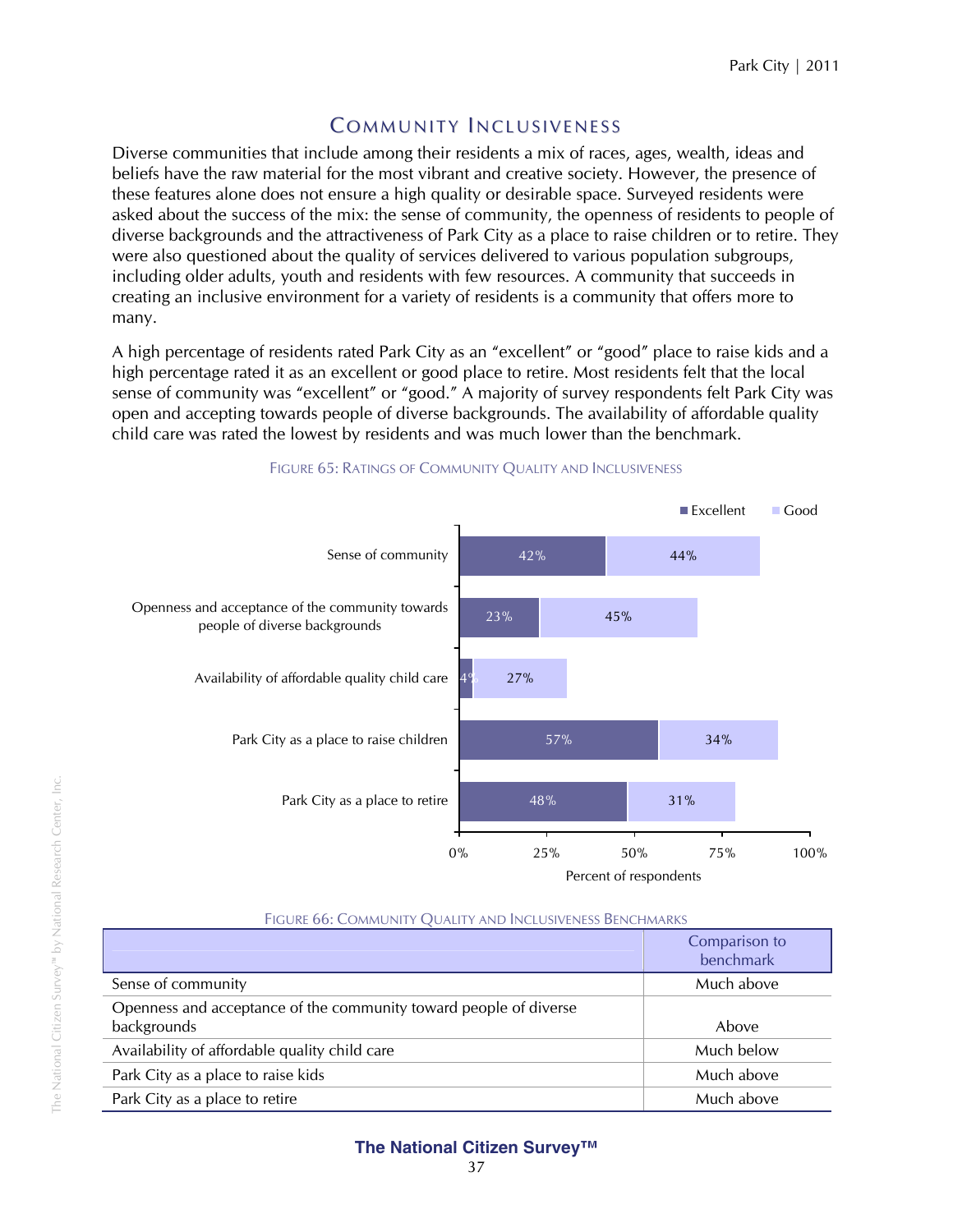Services to more vulnerable populations (e.g., seniors, youth or low-income residents) ranged from 49% to 86% with ratings of "excellent" or "good." These services were all rated above the benchmark.



#### FIGURE 67: RATINGS OF QUALITY OF SERVICES PROVIDED FOR POPULATION SUBGROUPS

| <b>FIGURE 68: SERVICES PROVIDED FOR POPULATION SUBGROUPS BENCHMARKS</b> |            |
|-------------------------------------------------------------------------|------------|
| Comparison to benchmark                                                 |            |
| Services to seniors                                                     | Above      |
| Services to youth                                                       | Much above |
| Services to low income people                                           | Above      |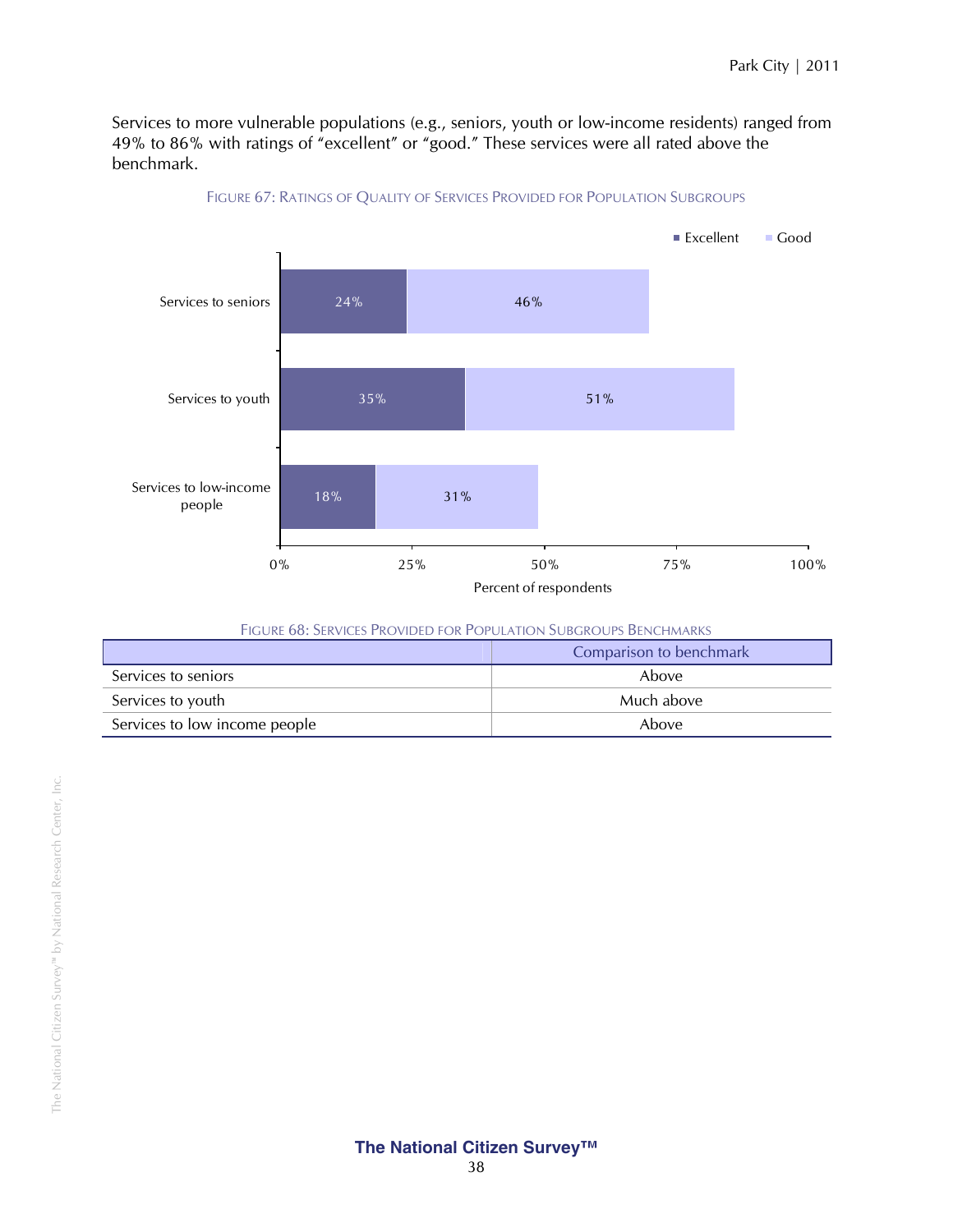## CIVIC ENGAGEMENT

Community leaders cannot run a jurisdiction alone and a jurisdiction cannot run effectively if residents remain strangers with little to connect them. Elected officials and staff require the assistance of local residents whether that assistance comes in tacit approval or eager help; and commonality of purpose among the electorate facilitates policies and programs that appeal to most and causes discord among few. Furthermore, when neighbors help neighbors, the cost to the community to provide services to residents in need declines. When residents are civically engaged, they have taken the opportunity to participate in making the community more livable for all. The extent to which local government provides opportunities to become informed and engaged and the extent to which residents take those opportunities is an indicator of the connection between government and populace. By understanding your residents' level of connection to, knowledge of and participation in local government, the City can find better opportunities to communicate and educate citizens about its mission, services, accomplishments and plans. Communities with strong civic engagement may be more likely to see the benefits of programs intended to improve the quality of life of all residents and therefore would be more likely to support those new policies or programs.

## **Civic Activity**

Respondents were asked about the perceived community volunteering opportunities and their participation as citizens of Park City. Survey participants rated the volunteer opportunities in Park City favorably. Opportunities to attend or participate in community matters were rated "excellent" or "good" by 84% of respondents.

Ratings of civic engagement opportunities were much above ratings from comparison jurisdictions where these questions were asked.



#### FIGURE 69: RATINGS OF CIVIC ENGAGEMENT OPPORTUNITIES

#### FIGURE 70: CIVIC ENGAGEMENT OPPORTUNITIES BENCHMARKS

|                                                   | Comparison to benchmark |
|---------------------------------------------------|-------------------------|
| Opportunities to participate in community matters | Much above              |
| Opportunities to volunteer                        | Much above              |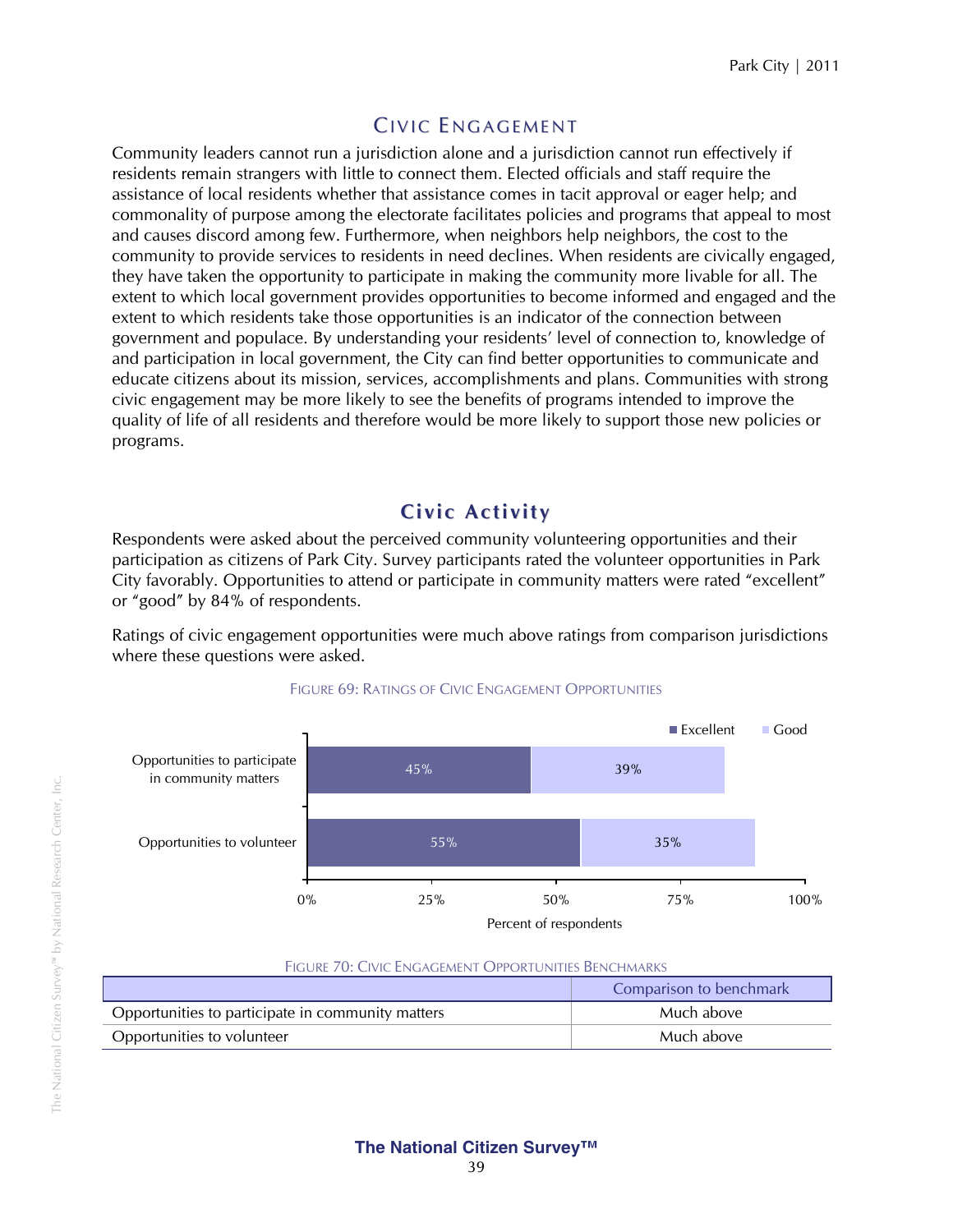Nearly half of the participants in this survey had attended a public meeting, and even more had volunteered time to a group or participated in a club or civic group in the 12 months prior to the survey. The participation rates of these civic behaviors were compared to the rates in other jurisdictions. Those who had provided help to a friend or neighbor showed similar rates of involvement; while those who had attended a meeting of local elected officials or other local public meeting, volunteered or participated in a club or civic group in Park City showed much higher rates of community engagement.



#### FIGURE 71: PARTICIPATION IN CIVIC ENGAGEMENT OPPORTUNITIES

Percent of respondents who did each at least once in last 12 months

| <b>FIGURE 72: PARTICIPATION IN CIVIC ENGAGEMENT OPPORTUNITIES BENCHMARKS</b> |                         |
|------------------------------------------------------------------------------|-------------------------|
|                                                                              | Comparison to benchmark |
| Attended a meeting of local elected officials or other local public meeting  | Much more               |
|                                                                              |                         |

| Attended a meeting of local elected officials or other local public meeting | Much more |
|-----------------------------------------------------------------------------|-----------|
| Volunteered your time to some group or activity in Park City                | Much more |
| Participated in a club or civic group in Park City                          | Much more |
| Provided help to a friend or neighbor                                       | Similar   |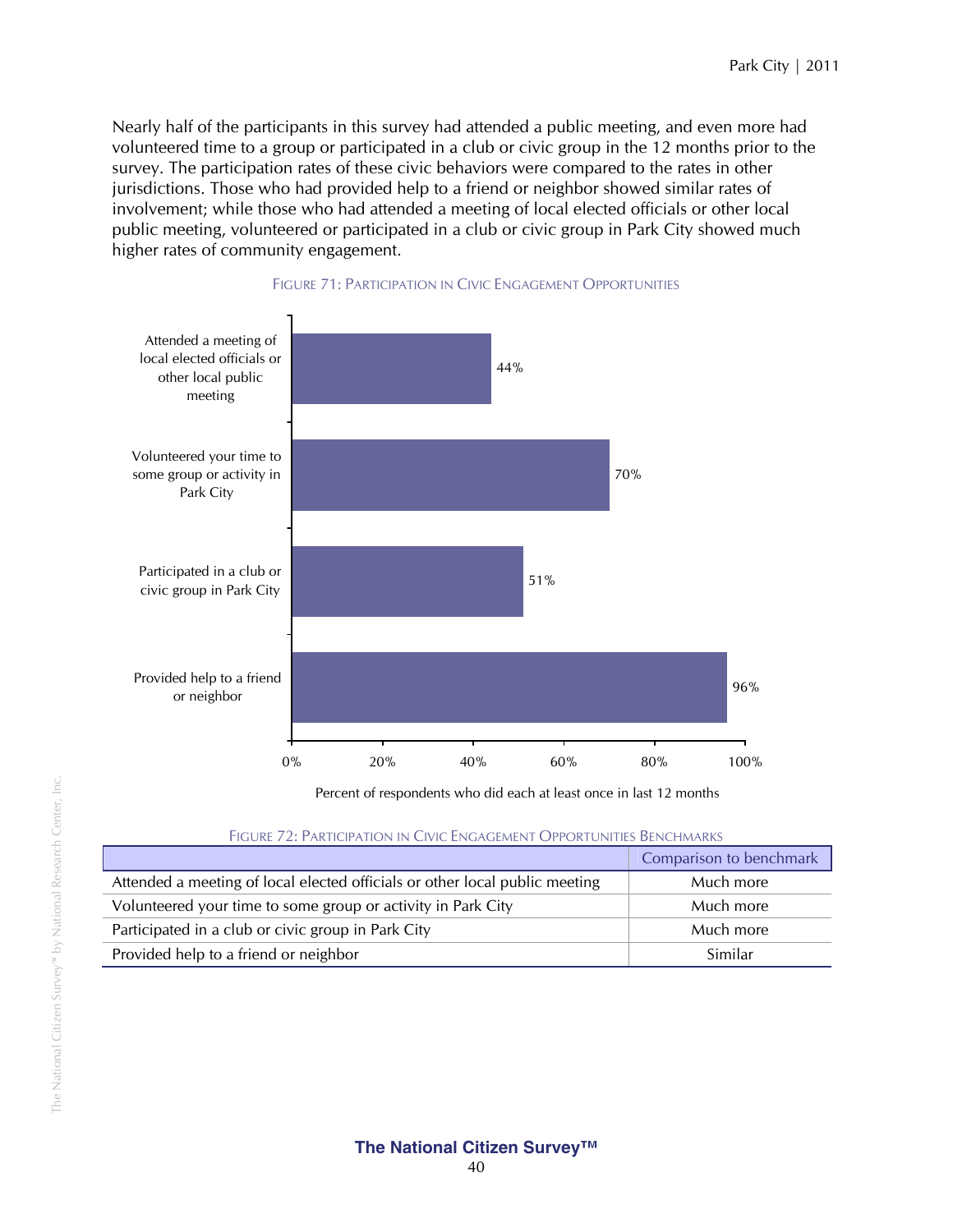Park City residents showed a large amount of civic engagement in the area of electoral participation. Eighty- one percent reported they were registered to vote and 72% indicated they had voted in the last general election. This rate of self-reported voting was about the same as that of comparison communities.



#### FIGURE 73: REPORTED VOTING BEHAVIOR

|                                | Comparison to benchmark |
|--------------------------------|-------------------------|
| Registered to vote             | Similar                 |
| Voted in last general election | Similar                 |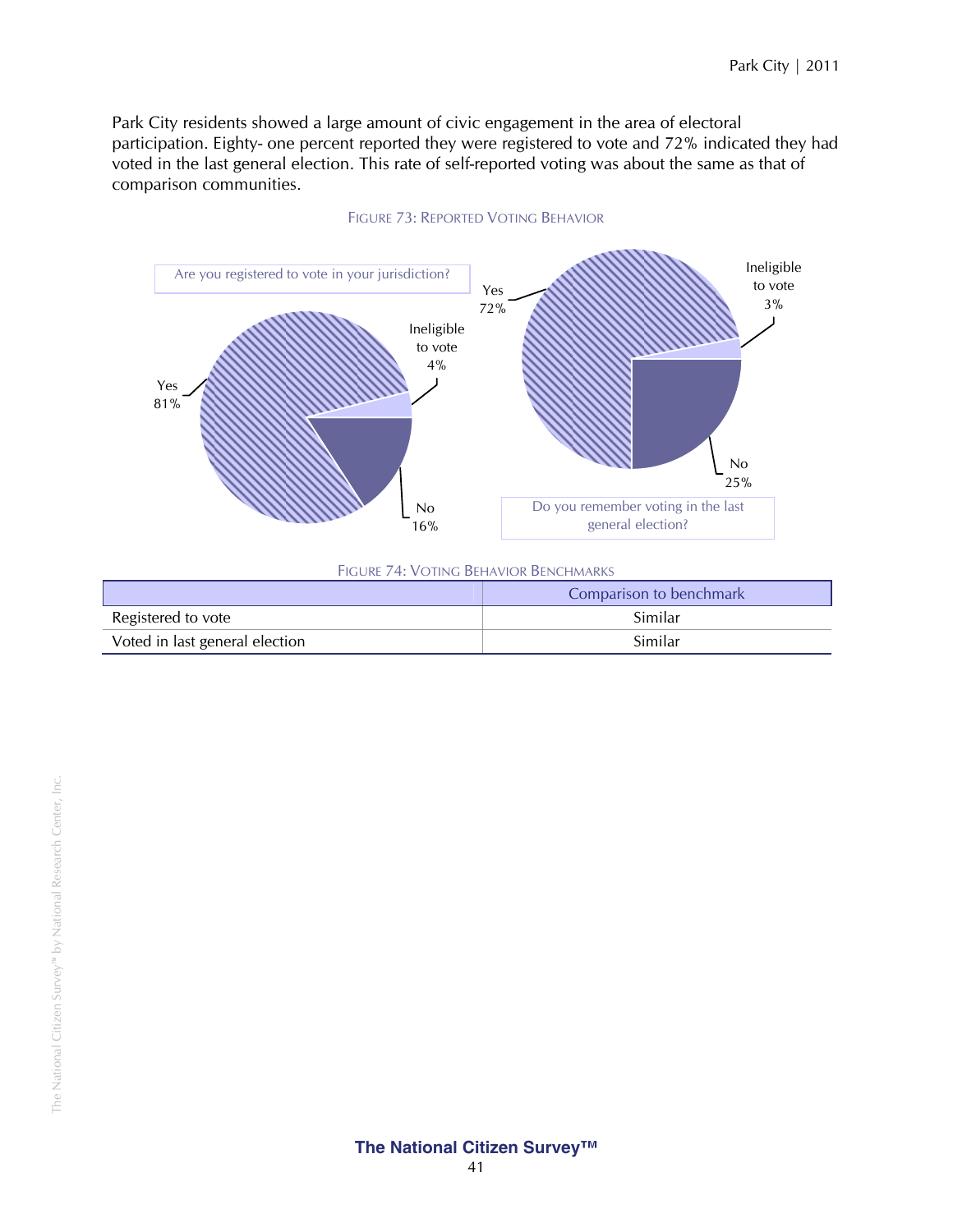## **Infor mation and Awareness**

Those completing the survey were asked about their use and perceptions of various information sources and local government media services. When asked whether they had visited the Park City Web site in the previous 12 months, 75% reported they had done so at least once. Public information services were rated favorably compared to benchmark data.



FIGURE 75: USE OF INFORMATION SOURCES

Percent of respondents who did each at least once in last 12 months

| <b>FIGURE 76: USE OF INFORMATION SOURCES BENCHMARKS</b> |
|---------------------------------------------------------|
|---------------------------------------------------------|

|                                         | Comparison to benchmark |
|-----------------------------------------|-------------------------|
| Read the Park City Municipal Newsletter | Much less               |
| Visited the Park City Web site          | Much more               |

## FIGURE 77: RATINGS OF LOCAL GOVERNMENT MEDIA SERVICES AND INFORMATION DISSEMINATION



#### FIGURE 78: LOCAL GOVERNMENT MEDIA SERVICES AND INFORMATION DISSEMINATION BENCHMARKS

|                             | Comparison to benchmark |
|-----------------------------|-------------------------|
| Public information services | Much above              |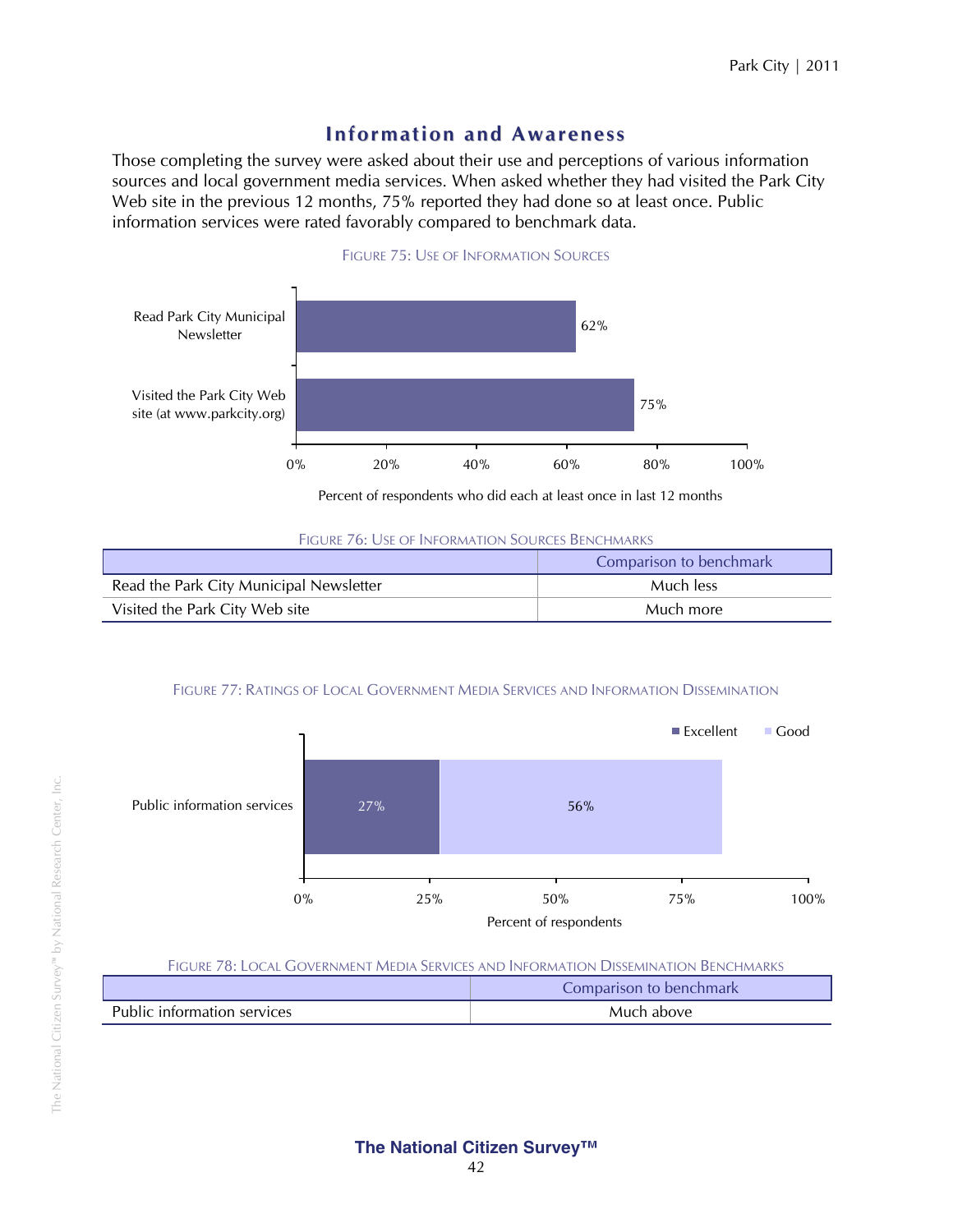## **Social Engage ment**

FIGURE 79: RATINGS OF SOCIAL ENGAGEMENT OPPORTUNITIES

Opportunities to participate in social events and activities were rated as "excellent" or "good" by 88% of respondents, while a similar proportion rated opportunities to participate in religious or spiritual events and activities as "excellent" or "good."



|                                                                              | Comparison to benchmark |
|------------------------------------------------------------------------------|-------------------------|
| Opportunities to participate in social events and activities                 | Much above              |
| Opportunities to participate in religious or spiritual events and activities | Above                   |

Residents in Park City reported a strong amount of neighborliness. About 54% indicated talking or visiting with their neighbors at least several times a week. This amount of contact with neighbors was more than the amount of contact reported in other communities.



| FIGURE 82: CONTACT WITH IMMEDIATE NEIGHBORS BENCHMARKS     |      |  |  |
|------------------------------------------------------------|------|--|--|
| Comparison to benchmark                                    |      |  |  |
| Has contact with neighbors at least several times per week | More |  |  |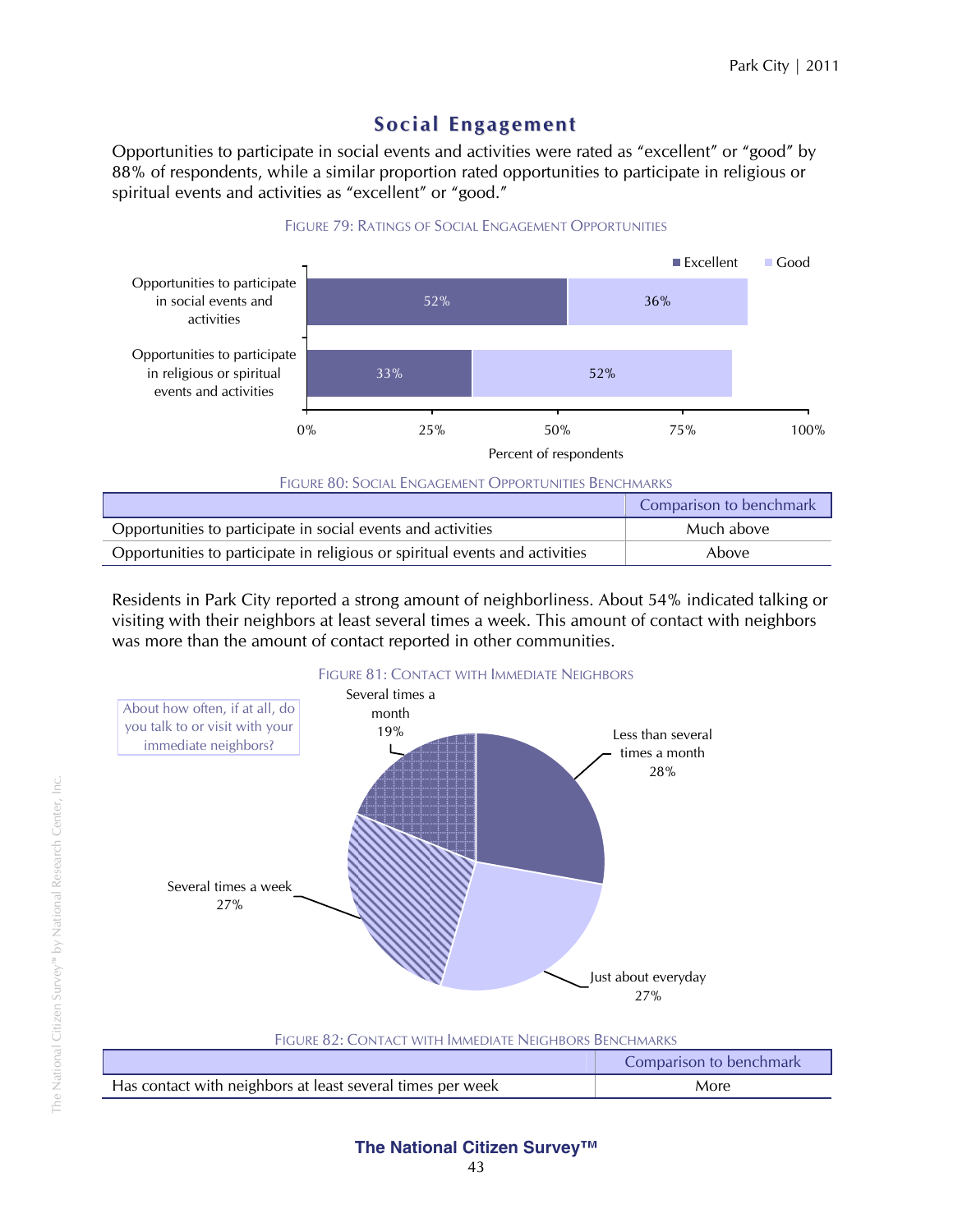## PUBLIC TRUST

When local government leaders are trusted, an environment of cooperation is more likely to surround all decisions they make. Cooperation leads to easier communication between leaders and residents and increases the likelihood that high value policies and programs will be implemented to improve the quality of life of the entire community. Trust can be measured in residents' opinions about the overall direction Park City is taking, their perspectives about the service value their taxes purchase and the openness of government to citizen participation. In addition, resident opinion about services provided by Park City could be compared to their opinion about services provided by the state and federal governments. If residents find nothing to admire in the services delivered by any level of government, their opinions about Park City may be colored by their dislike of what all levels of government provide.

A majority of respondents felt that the value of services for taxes paid was "excellent" or "good." When asked to rate the job Park City does at welcoming citizen involvement, 80% rated it as "excellent" or "good." Of these four ratings, all were rated much higher than the benchmark.



#### FIGURE 83: PUBLIC TRUST RATINGS

#### FIGURE 84: PUBLIC TRUST BENCHMARKS

|                                                                | Comparison to benchmark |
|----------------------------------------------------------------|-------------------------|
| Value of services for the taxes paid to Park City              | Much above              |
| The overall direction that Park City is taking                 | Much above              |
| Job Park City government does at welcoming citizen involvement | Much above              |
| Overall image or reputation of Park City                       | Much above              |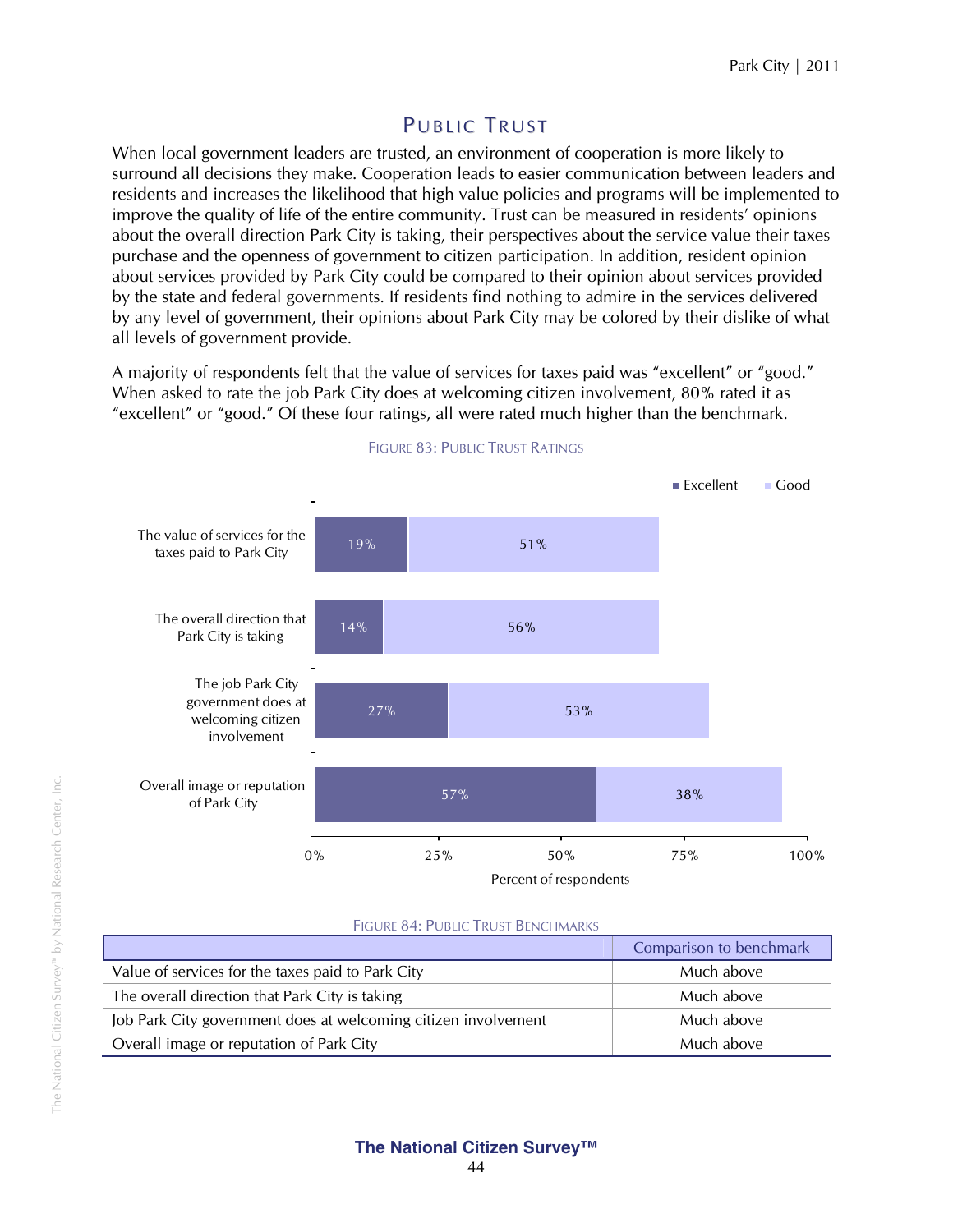On average, residents of Park City gave the highest evaluations to their own local government and the lowest average rating to the State and Federal Governments. The overall quality of services delivered by the Park City Municipal Government was rated as "excellent" or "good" by 82% of survey participants. Park City's rating was above the benchmark when compared to other communities.



#### FIGURE 85: RATINGS OF SERVICES PROVIDED BY LOCAL, STATE AND FEDERAL GOVERNMENTS

| Figure 86: Services Provided by Local, State and Federal Governments Benchmarks |  |
|---------------------------------------------------------------------------------|--|
|---------------------------------------------------------------------------------|--|

|                                                         | Comparison to benchmark |
|---------------------------------------------------------|-------------------------|
| Services provided by the Park City Municipal Government | Above                   |
| Services provided by the Federal Government             | Similar                 |
| Services provided by the State Government               | Similar                 |
| Services provided by Summit County Government           | Much above              |
|                                                         |                         |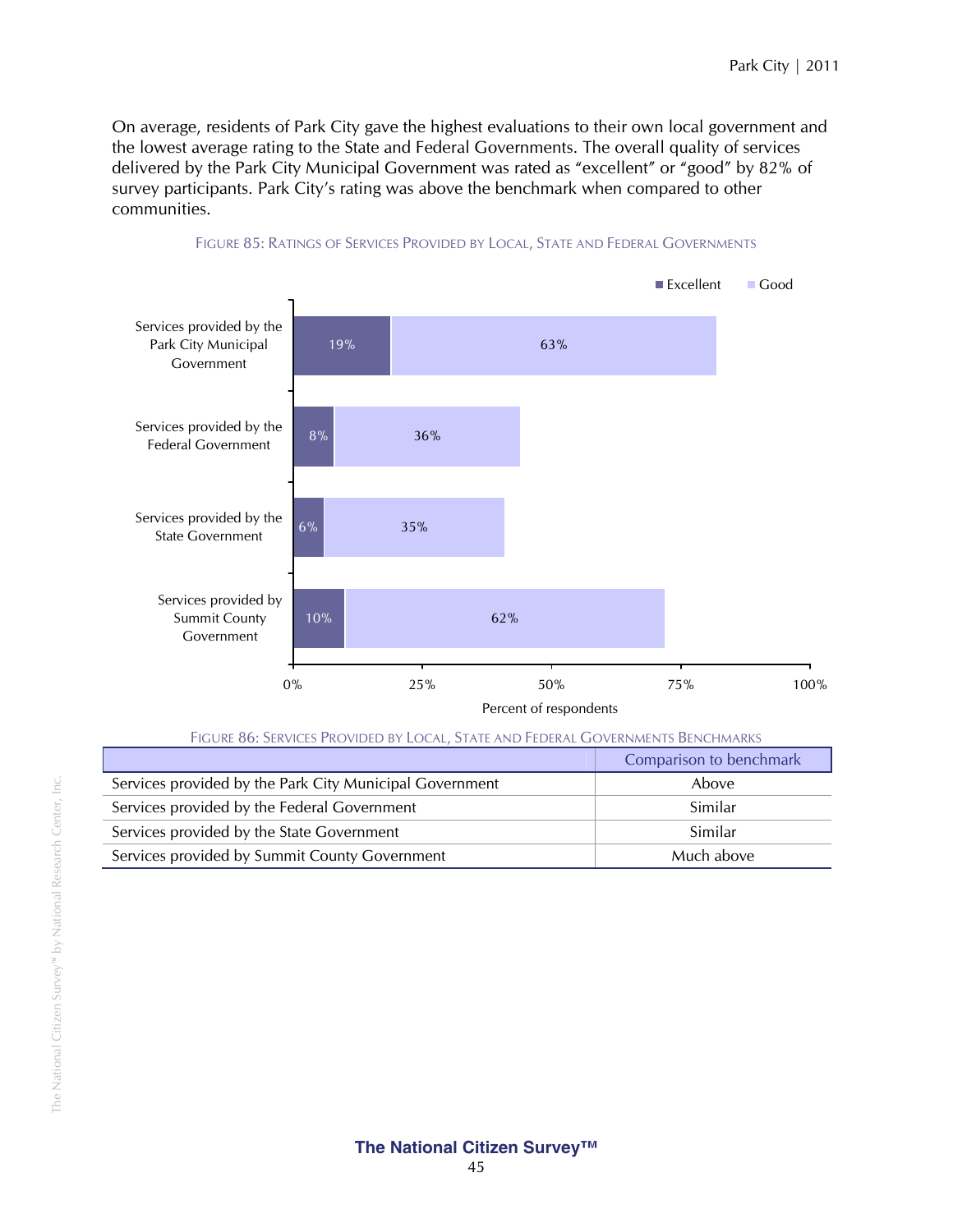## **Park City E mployees**

The employees of Park City who interact with the public create the first impression that most residents have of Park City. Front line staff who provide information, assist with bill paying, collect trash, create service schedules, fight fires and crime and even give traffic tickets are the collective face of Park City. As such, it is important to know about residents' experience talking with that "face." When employees appear to be knowledgeable, responsive and courteous, residents are more likely to feel that any needs or problems may be solved through positive and productive interactions with Park City staff.

Those completing the survey were asked if they had been in contact with a City employee either inperson, over the phone or via email in the last 12 months; the 57% who reported that they had been in contact (a percent that is similar to the benchmark comparison) were then asked to indicate overall how satisfied they were with the employee in their most recent contact. City employees were rated highly; 77% of respondents rated their overall impression as "excellent" or "good."

FIGURE 87: PROPORTION OF RESPONDENTS WHO HAD CONTACT WITH CITY EMPLOYEES IN PREVIOUS 12 MONTHS



FIGURE 88: CONTACT WITH CITY EMPLOYEES BENCHMARKS

|                                                     | Comparison to benchmark |  |  |  |  |
|-----------------------------------------------------|-------------------------|--|--|--|--|
| Had contact with City employee(s) in last 12 months | Similar                 |  |  |  |  |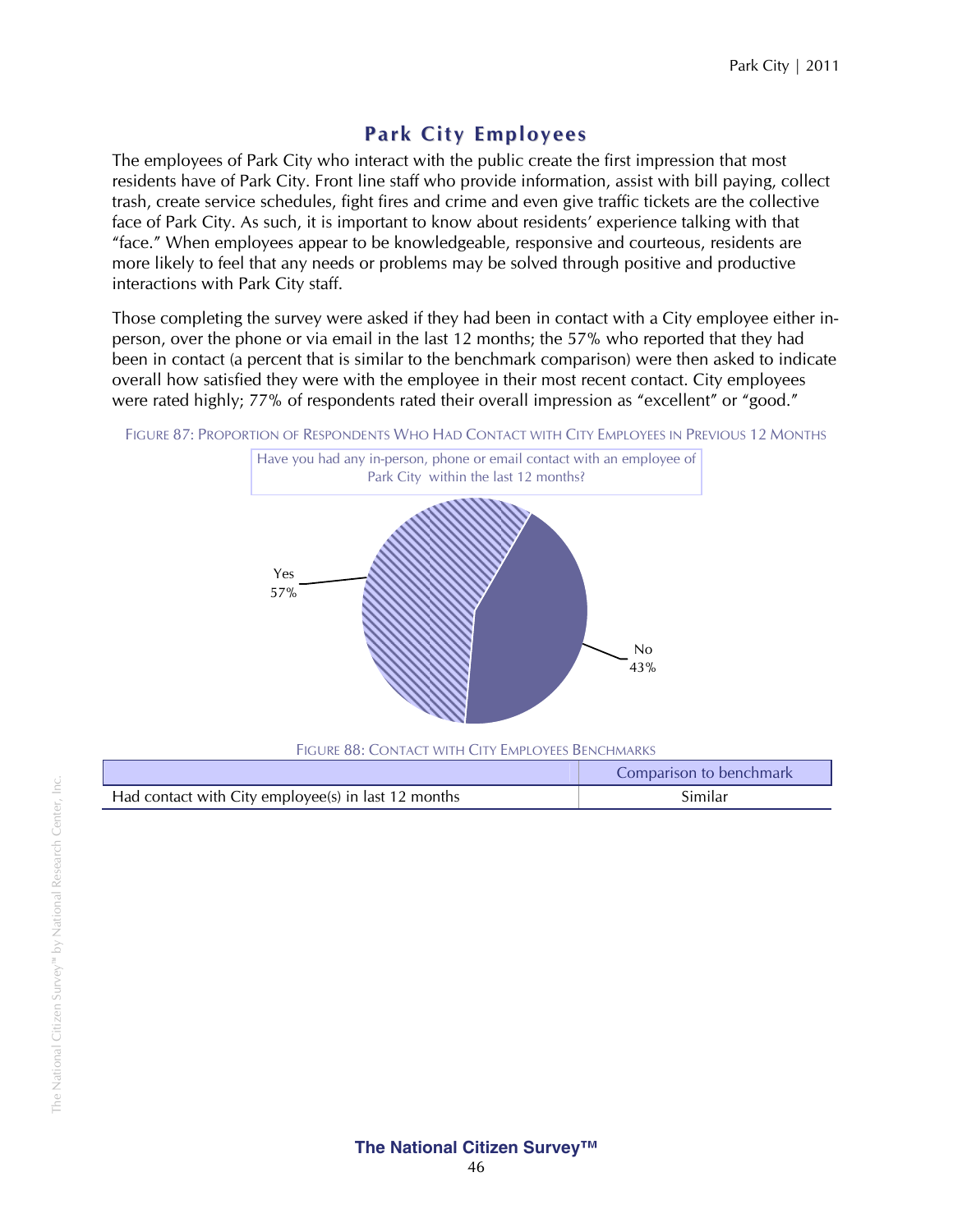

FIGURE 89: RATINGS OF CITY EMPLOYEES (AMONG THOSE WHO HAD CONTACT)

| FIGURE 90: RATINGS OF CITY EMPLOYEES (AMONG THOSE WHO HAD CONTACT) BENCHMARKS |                         |  |  |  |
|-------------------------------------------------------------------------------|-------------------------|--|--|--|
|                                                                               | Comparison to benchmark |  |  |  |
| Knowledge                                                                     | Above                   |  |  |  |
| Responsiveness                                                                | Above                   |  |  |  |
| Courteousness                                                                 | Above                   |  |  |  |
| Overall impression                                                            | Above                   |  |  |  |
|                                                                               |                         |  |  |  |

 $\overline{\phantom{a}}$ 

 $\overline{\phantom{a}}$ 

Ē,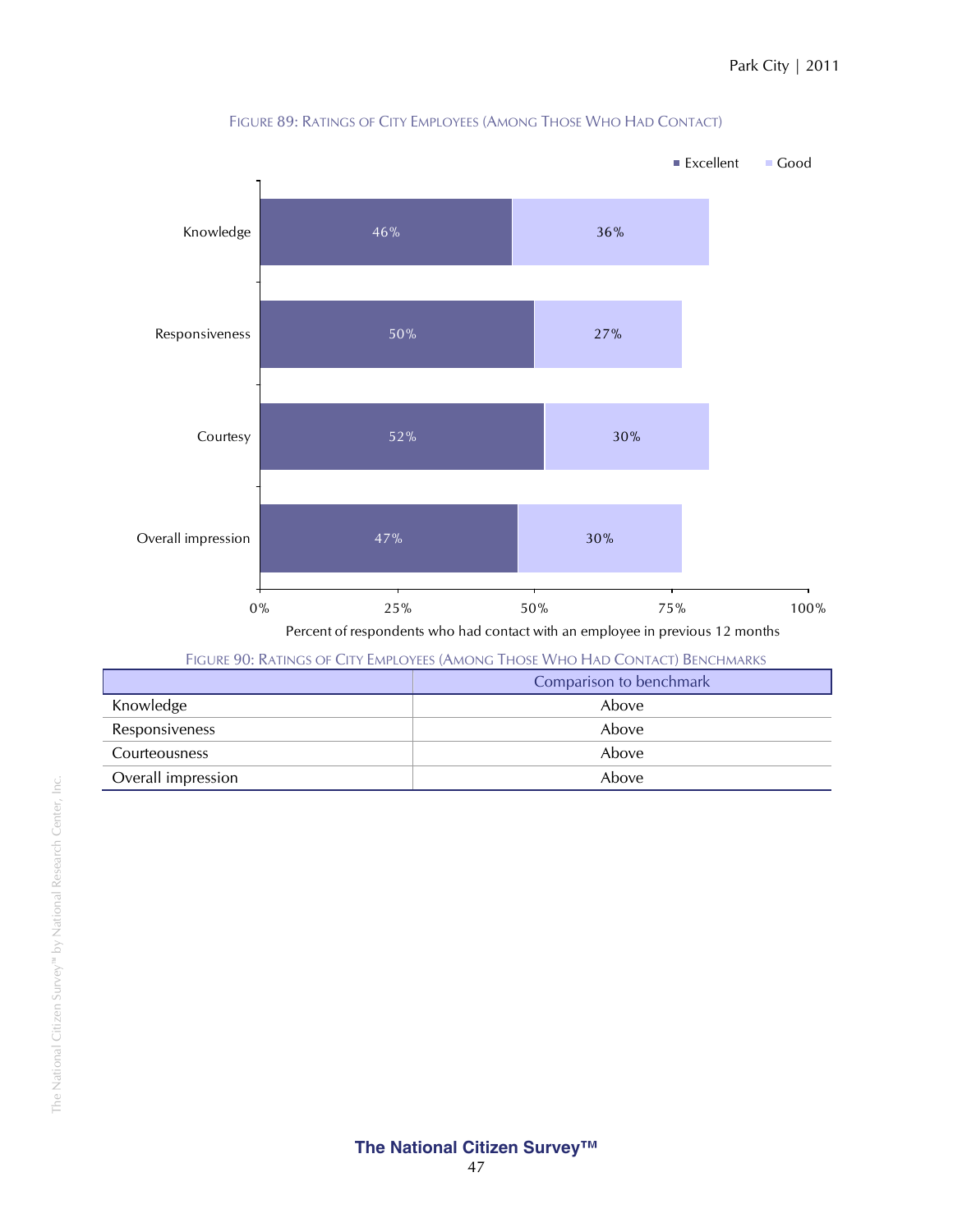## From Data to Action RESIDENT PRIORITIES

Knowing where to focus limited resources to improve residents' opinions of local government requires information that targets the services that are most important to residents. However, when residents are asked what services are most important, they rarely stray beyond core services – those directed to save lives and improve safety.

In market research, identifying the most important characteristics of a transaction or product is called Key Driver Analysis (KDA). The key drivers that are identified from that analysis do not come from asking customers to self-report which service or product characteristic most influenced their decision to buy or return, but rather from statistical analyses of the predictors of their behavior. When customers are asked to name the most important characteristics of a good or service, responses often are expected or misleading – just as they can be in the context of a citizen survey. For example, air travelers often claim that safety is the primary consideration in their choice of an airline, yet key driver analysis reveals that frequent flier perks or in-flight entertainment predicts their buying decisions.

In local government core services – like fire protection – invariably land at the top of the list created when residents are asked about the most important local government services. And core services are important. But by using KDA, our approach digs deeper to identify the less obvious, but more influential services that are most related to residents' ratings of overall quality of local government services. Because services focused directly on life and safety remain essential to quality government, it is suggested that core services should remain the focus of continuous monitoring and improvement where necessary – but monitoring core services or asking residents to identify important services is not enough.

A KDA was conducted for Park City by examining the relationships between ratings of each service and ratings of Park City's overall services. Those Key Driver services that correlated most highly with residents' perceptions about overall City service quality have been identified. By targeting improvements in key services, Park City can focus on the services that have the greatest likelihood of influencing residents' opinions about overall service quality. Because a strong correlation is not the same as a cause, there is no guarantee that improving ratings on key drivers necessarily will improve ratings. What is certain from these analyses is that key drivers are good predictors of overall resident opinion and that the key drivers presented may be useful focus areas to consider for enhancement of overall service ratings.

Services found to be most strongly correlated with ratings of overall service quality from the Park City Key Driver Analysis were:

- **Police Services**
- **Recreation centers or facilities**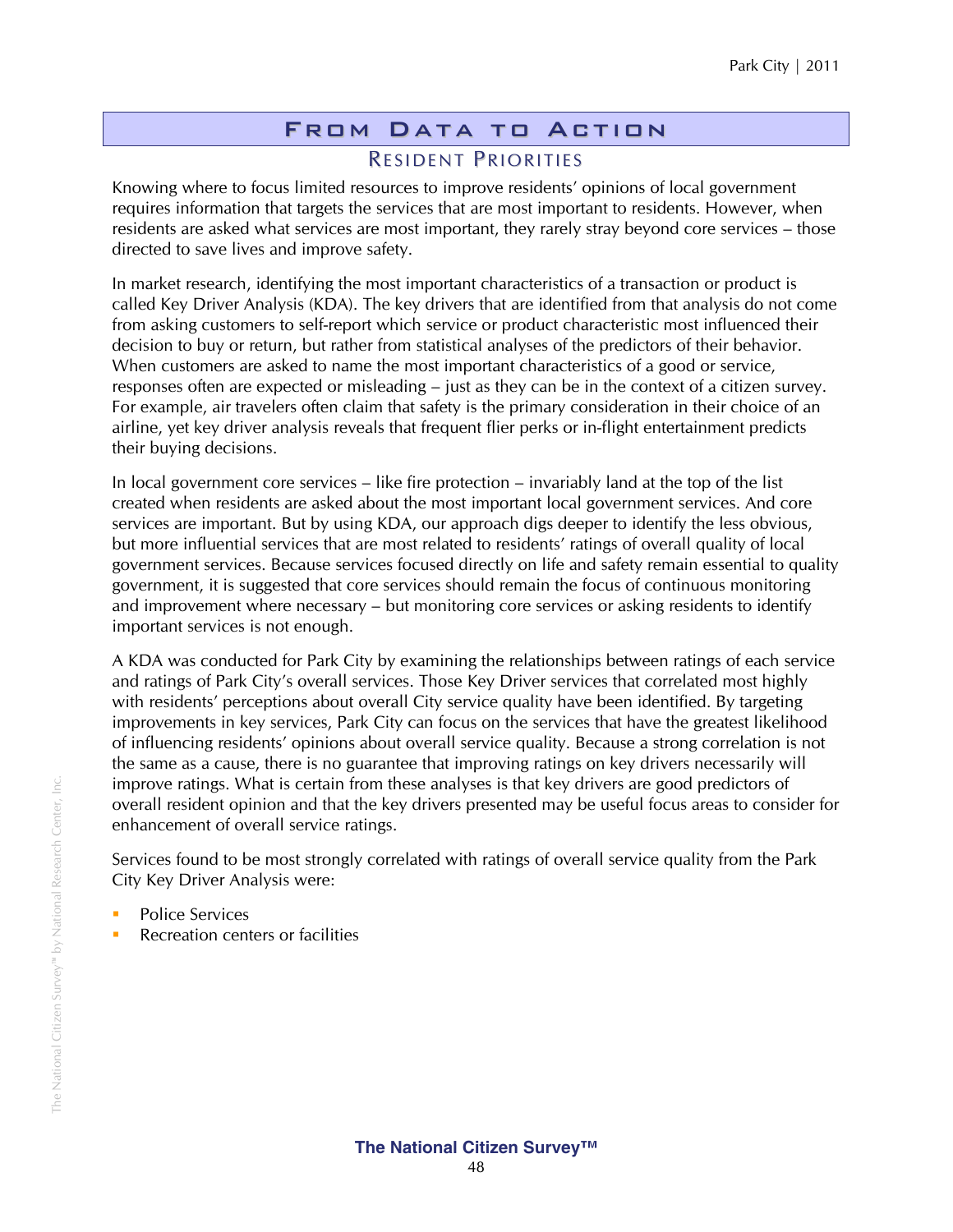## PARK CITY ACTION CHART™

The 2011 Park City Action Chart™ on the following page combines two dimensions of performance:

- Comparison to resident evaluations from other communities. When a comparison is available, the background color of each service box indicates whether the service is above the national benchmark (green), similar to the benchmark (yellow) or below the benchmark (red).
- Identification of key services. A black key icon  $($ <del>,</del>  $)$  next to a service box indicates it as a key driver for the City.

Twenty-eight services were included in the KDA for Park City. Of these, 21 were above the benchmark, one was below the benchmark and six were similar to the benchmark.

Considering all performance data included in the Action Chart, a jurisdiction typically will want to consider improvements to any key driver services that are not at least similar to the benchmark. In the case of Park City, no key drivers were below the benchmark. Therefore, Park City may wish to seek improvements to police services, as these key drivers received ratings similar to other benchmark jurisdictions. More detail about interpreting results can be found in the next section.

Services with a high percent of respondents answering "don't know" were excluded from the analysis and were considered services that would be less influential. See Appendix A: Complete Survey Frequencies, Frequencies Including "Don't Know" Responses for the percent "don't know" for each service.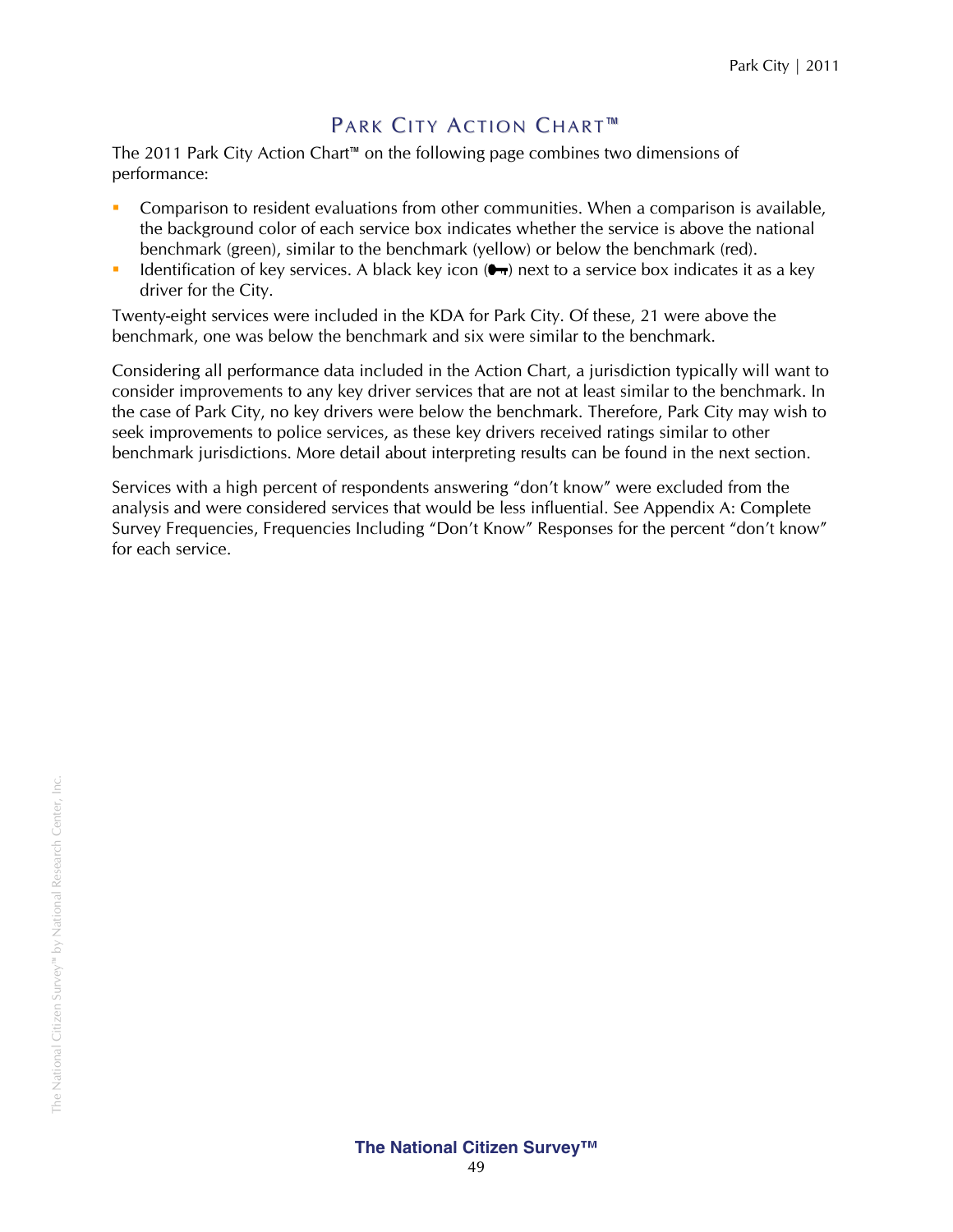#### FIGURE 91: CITY OF PARK CITY ACTION CHART

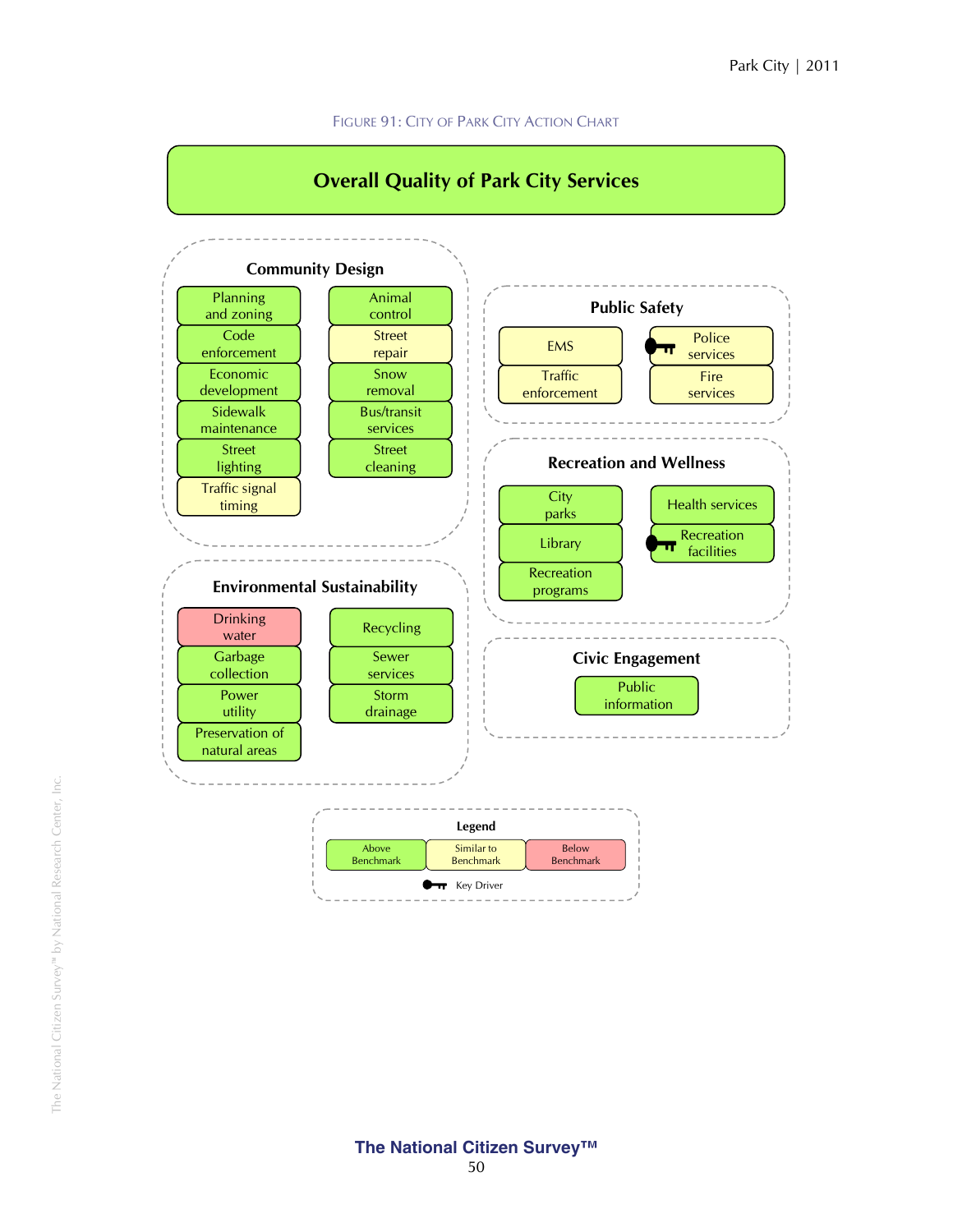## **Using Your Action Chart ™**

The key drivers derived for Park City provide a list of those services that are uniquely related to overall service quality. Those key drivers are marked with the symbol of a key in the action chart. Because key driver results are based on a relatively small number of responses, the relationships or correlations that define the key drivers are subject to more variability than is seen when key drivers are derived from a large national dataset of resident responses. To benefit Park City, NRC lists the key drivers derived from tens of thousands of resident responses from across the country. This national list is updated periodically so that you can compare your key drivers to the key drivers from the entire NRC dataset. Where your locally derived key drivers overlap national key drivers, it makes sense to focus even more strongly on your keys. Similarly, when your local key drivers overlap your core services, there is stronger argument to make for attending to your key drivers that overlap with core services.

As staff review key drivers, not all drivers may resonate as likely links to residents' perspectives about overall service quality. For example, in Park City, planning and zoning and police services may be obvious links to overall service delivery (and each is a key driver from our national database), since it could be easy for staff to see how residents' view of overall service delivery could be colored by how well they perceive police and land use planning to be delivered. But animal control could be a surprise. Before rejecting a key driver that does not pass the first test of conventional wisdom, consider whether residents' opinions about overall service quality could reasonably be influenced by this unexpected driver. For example, in the case of animal control, was there a visible case of violation prior to the survey data collection? Do Park City residents have different expectations for animal control than what current policy provides? Are the rare instances of violation serious enough to cause a word of mouth campaign about service delivery?

If, after deeper review, the "suspect" driver still does not square with your understanding of the services that could influence residents' perspectives about overall service quality (and if that driver is not a core service or a key driver from NRC's national research), put action in that area on hold and wait to see if it appears as a key driver the next time the survey is conducted.

In the following table, we have listed your key drivers, core services and the national key drivers and we have indicated (in bold typeface and with the symbol "•"), the Park City key drivers that overlap core services or the nationally derived keys. In general, key drivers below the benchmark may be targeted for improvement. Additionally, we have indicated (with the symbol " $\degree$ ") those services that neither are local nor national key drivers nor are they core services. It is these services that could be considered first for resource reductions.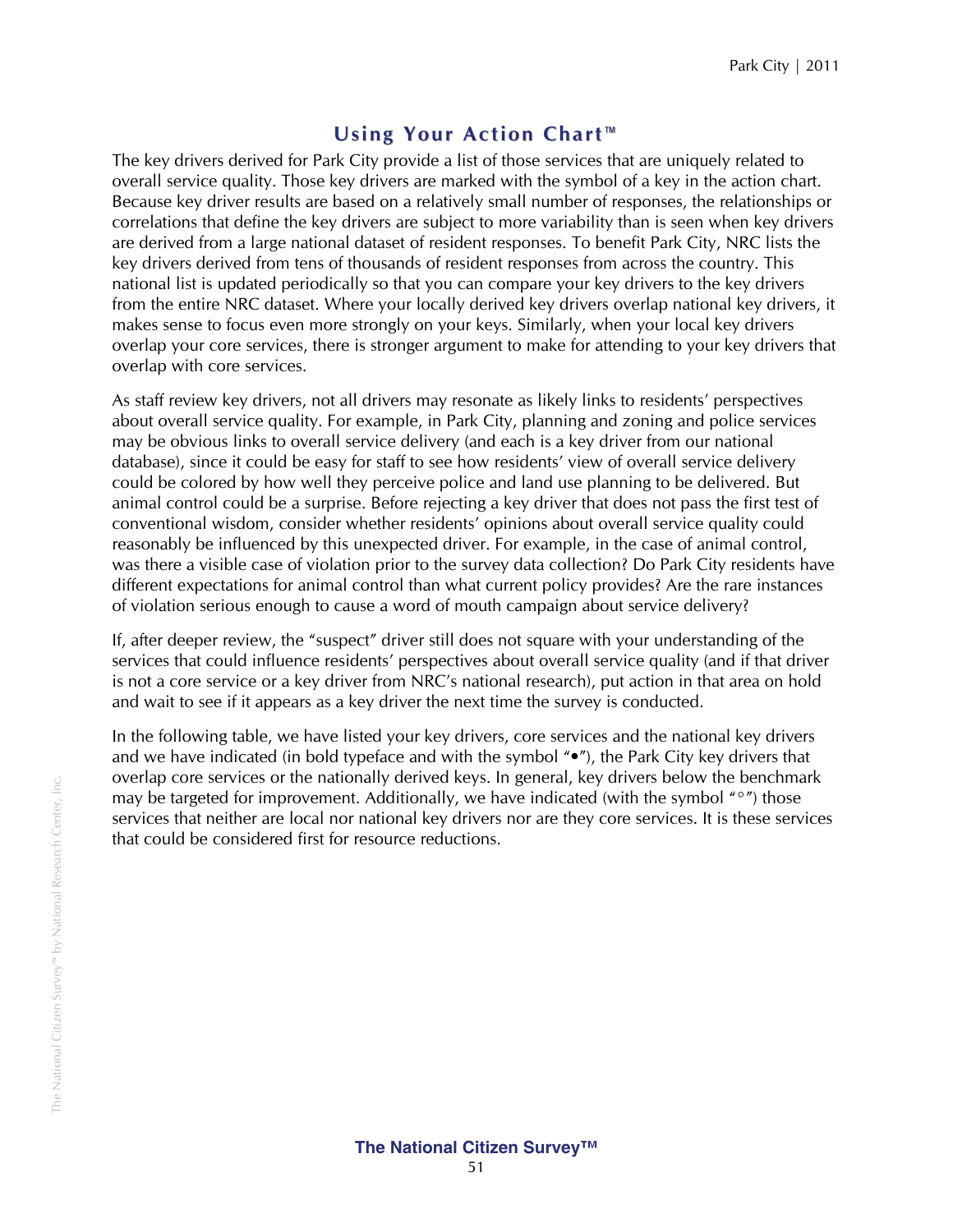|                                          | Park City Key | <b>National Key</b> |                     |
|------------------------------------------|---------------|---------------------|---------------------|
| Service                                  | <b>Driver</b> | <b>Driver</b>       | <b>Core Service</b> |
| • Police services                        | ✓             | $\checkmark$        | $\checkmark$        |
| Fire services                            |               |                     | ✓                   |
| Ambulance and emergency medical services |               |                     | ✓                   |
| ° Traffic enforcement                    |               |                     |                     |
| Street repair                            |               |                     | ✓                   |
| ° Street cleaning                        |               |                     |                     |
| ° Street lighting                        |               |                     |                     |
| ° Snow removal                           |               |                     |                     |
| ° Sidewalk maintenance                   |               |                     |                     |
| <sup>o</sup> Traffic signal timing       |               |                     |                     |
| ° Bus or transit services                |               |                     |                     |
| Garbage collection                       |               |                     | ✓                   |
| ° Recycling                              |               |                     |                     |
| Storm drainage                           |               |                     | ✓                   |
| Drinking water                           |               |                     | ✓                   |
| Sewer services                           |               |                     | ✓                   |
| Power (electric and/or gas) utility      |               |                     | ✓                   |
| ° City parks                             |               |                     |                     |
| ° Recreation programs or classes         |               |                     |                     |
| Recreation centers or facilities         | ✓             |                     |                     |
| Land use planning and zoning             |               | $\checkmark$        |                     |
| Code enforcement                         |               |                     | ✓                   |
| <sup>o</sup> Animal control              |               |                     |                     |
| Economic development                     |               | ✓                   |                     |
| Health services                          |               |                     | $\checkmark$        |
| ° Public library                         |               |                     |                     |
| Public information services              |               | ✓                   |                     |
| ° Preservation of natural areas          |               |                     |                     |

FIGURE 92: KEY DRIVERS COMPARED

• Key driver overlaps with national and or core services

° Service may be targeted for reductions it is not a key driver or core service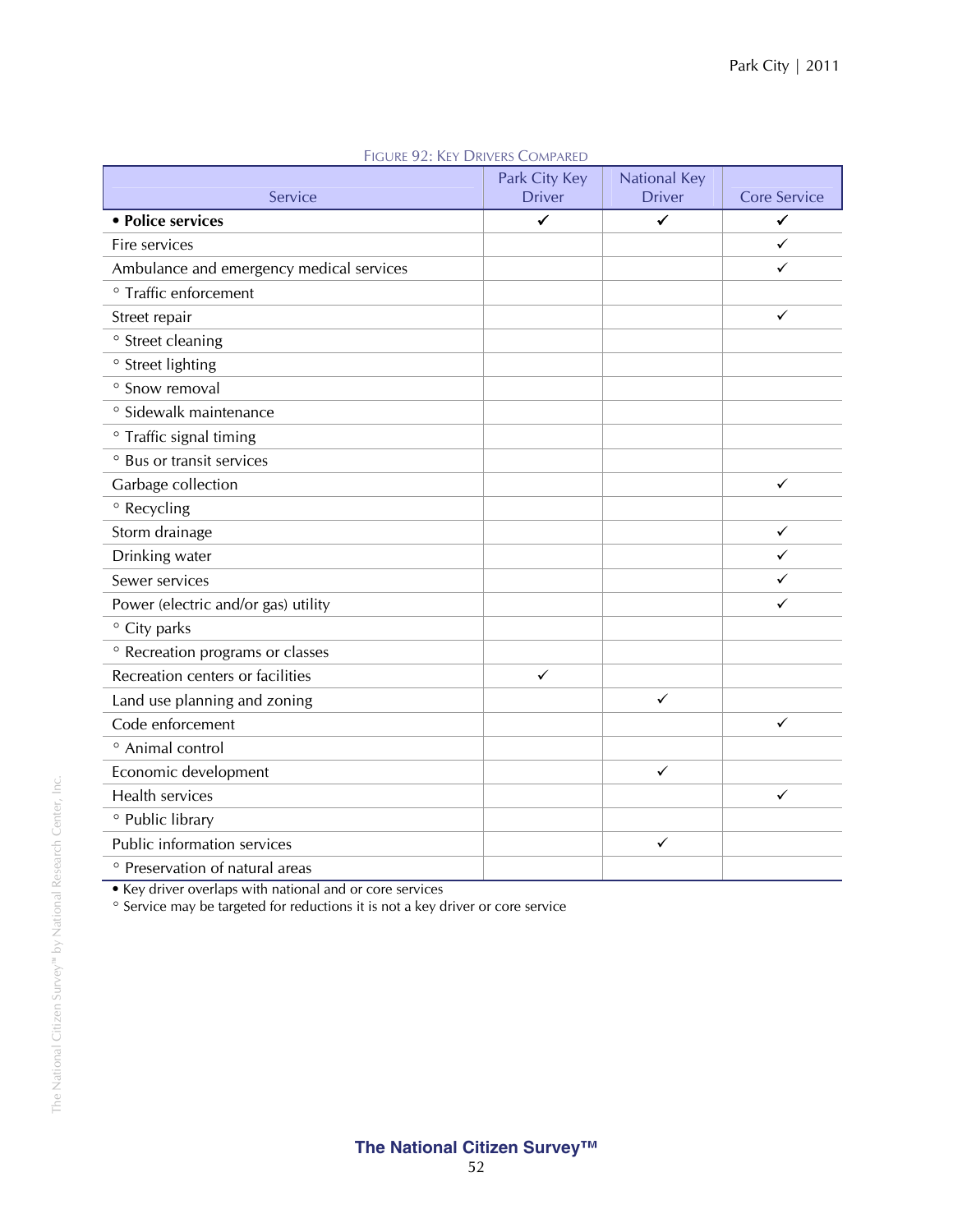## Custom Questions

"Don't know" responses have been removed from the following questions, when applicable.

| <b>Custom Question 1</b>                                                                                                                                                                                    |                           |
|-------------------------------------------------------------------------------------------------------------------------------------------------------------------------------------------------------------|---------------------------|
| FEMA recommends that each household have sufficient food, water and other<br>necessities to cover a 72-hour time frame during an emergency. How prepared, if at all,<br>is your household for an emergency? | Percent of<br>respondents |
| Fully prepared                                                                                                                                                                                              | 16%                       |
| Somewhat prepared                                                                                                                                                                                           | 62%                       |
| Not at all prepared                                                                                                                                                                                         | 22%                       |
| Total                                                                                                                                                                                                       | 100%                      |

| <b>Custom Question 2</b>                                                                                                                                                                                                                                                                                                                                                                                              |                                           |                                     |                                     |                                     |                                     |                                   |                                  |                                                     |              |
|-----------------------------------------------------------------------------------------------------------------------------------------------------------------------------------------------------------------------------------------------------------------------------------------------------------------------------------------------------------------------------------------------------------------------|-------------------------------------------|-------------------------------------|-------------------------------------|-------------------------------------|-------------------------------------|-----------------------------------|----------------------------------|-----------------------------------------------------|--------------|
| Reducing the size of the<br><b>Treasure Hill project</b><br>would require a voter-<br>approved bond held<br>during a special bond<br>election. The source of<br>repayment would be a<br>special assessment on<br>residents' property tax<br>bills for 15 years. Please<br>indicate how much your<br>household would be<br>willing to pay annually, if<br>anything, for the<br>following density<br>reduction options: | \$500<br><b>or</b><br>more<br>per<br>year | \$400<br>to<br>\$499<br>per<br>year | \$300<br>to<br>\$399<br>per<br>year | \$200<br>to<br>\$299<br>per<br>year | \$100<br>to<br>\$199<br>per<br>year | \$50<br>to<br>\$99<br>per<br>year | \$1<br>to<br>\$49<br>per<br>year | \$0/not<br>willing to<br>pay<br>additional<br>funds | <b>Total</b> |
| Removing ALL of the<br>density from Treasure Hill<br>approximately 400,000<br>square feet, and<br>preserving the land as<br>Open Space:                                                                                                                                                                                                                                                                               | 17%                                       | 5%                                  | 7%                                  | 5%                                  | 11%                                 | 13%                               | 15%                              | 28%                                                 | 100%         |
| Reallocate approximately<br>100,000 square feet of the<br>Treasure Hill Project to<br>the Park City Mountain<br>Resort and leave<br>approximately 200,000<br>square feet at Treasure<br>Hill as a hotel:                                                                                                                                                                                                              | 8%                                        | $0\%$                               | 2%                                  | 4%                                  | 9%                                  | 10%                               | 18%                              | 49%                                                 | 100%         |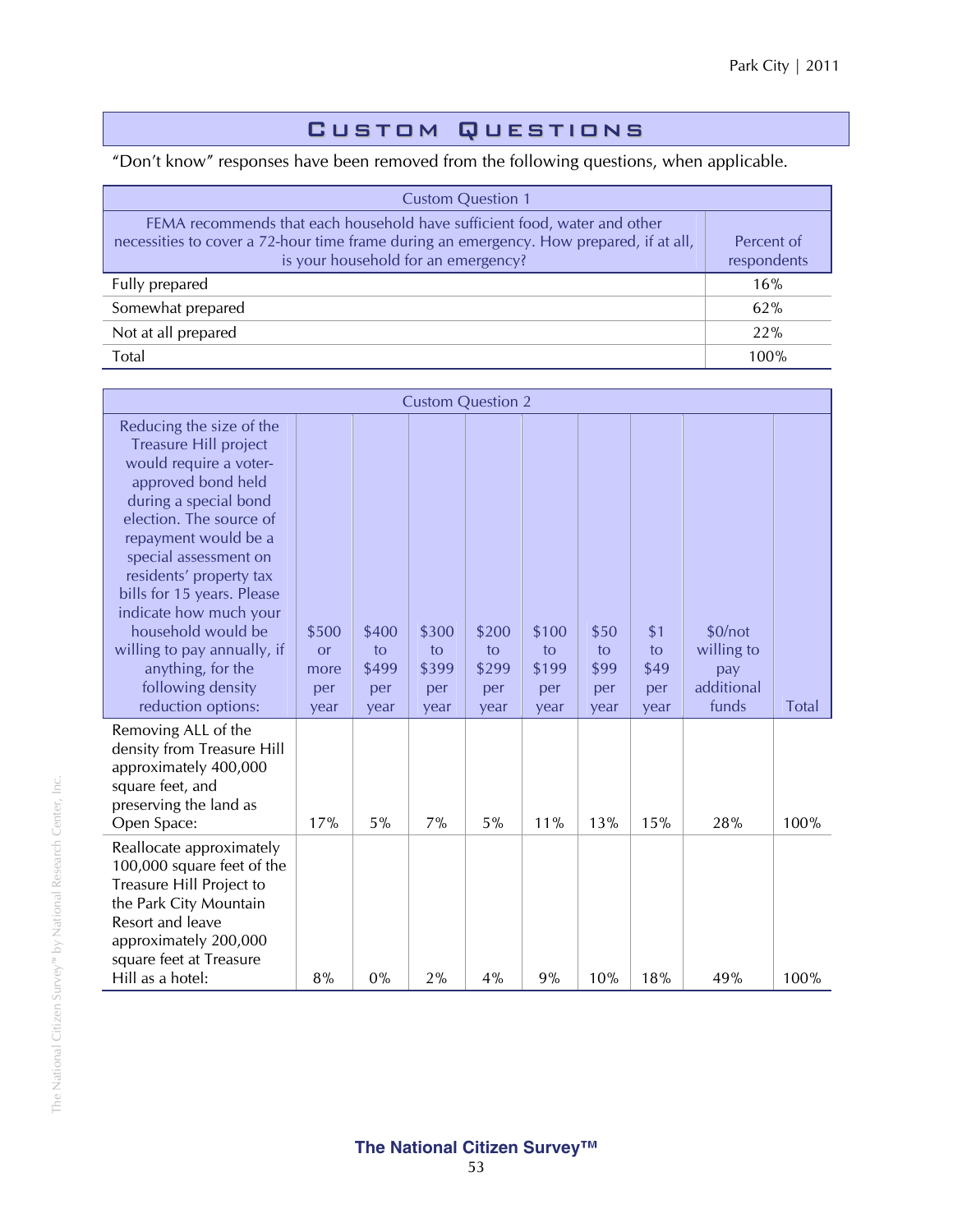## Appendix A: Complete Survey Frequencies

# FREQUENCIES EXCLUDING "DON'T KNOW" RESPONSES

| Question 1: Quality of Life                                                   |           |      |       |       |         |  |
|-------------------------------------------------------------------------------|-----------|------|-------|-------|---------|--|
| Please rate each of the following aspects of quality of life in<br>Park City: | Excellent | Good | Fair  | Poor  | Total   |  |
| Park City as a place to live                                                  | 78%       | 21%  | $1\%$ | $0\%$ | 100%    |  |
| Your neighborhood as a place to live                                          | 54%       | 36%  | 9%    | $0\%$ | $100\%$ |  |
| Park City as a place to raise children                                        | 57%       | 34%  | 9%    | $1\%$ | 100%    |  |
| Park City as a place to work                                                  | 32%       | 40%  | 22%   | 6%    | 100%    |  |
| Park City as a place to retire                                                | 48%       | 31%  | 15%   | 6%    | 100%    |  |
| The overall quality of life in Park City                                      | 65%       | 32%  | 2%    | 0%    | 100%    |  |

| <b>Question 2: Community Characteristics</b>                                                 |                  |      |       |       |              |
|----------------------------------------------------------------------------------------------|------------------|------|-------|-------|--------------|
| Please rate each of the following characteristics as they relate<br>to Park City as a whole: | <b>Excellent</b> | Good | Fair  | Poor  | <b>Total</b> |
| Sense of community                                                                           | 42%              | 44%  | 11%   | 3%    | 100%         |
| Openness and acceptance of the community towards people of<br>diverse backgrounds            | 23%              | 45%  | 26%   | 6%    | 100%         |
| Overall appearance of Park City                                                              | 46%              | 51%  | 2%    | $1\%$ | 100%         |
| <b>Cleanliness of Park City</b>                                                              | 49%              | 45%  | 6%    | $1\%$ | 100%         |
| Overall quality of new development in Park City                                              | 13%              | 47%  | 32%   | 9%    | 100%         |
| Variety of housing options                                                                   | 8%               | 32%  | 37%   | 23%   | 100%         |
| Overall quality of business and service establishments in Park<br>City                       | 16%              | 55%  | 25%   | 3%    | 100%         |
| Shopping opportunities                                                                       | 15%              | 48%  | 29%   | 8%    | 100%         |
| Opportunities to attend cultural activities                                                  | 35%              | 40%  | 21%   | 4%    | 100%         |
| Recreational opportunities                                                                   | 79%              | 20%  | $1\%$ | $0\%$ | 100%         |
| <b>Employment opportunities</b>                                                              | 9%               | 34%  | 41%   | 17%   | 100%         |
| <b>Educational opportunities</b>                                                             | 23%              | 38%  | 28%   | 11%   | 100%         |
| Opportunities to participate in social events and activities                                 | 52%              | 36%  | 10%   | $1\%$ | 100%         |
| Opportunities to participate in religious or spiritual events and<br>activities              | 33%              | 52%  | 12%   | 2%    | 100%         |
| Opportunities to volunteer                                                                   | 55%              | 35%  | 9%    | 0%    | 100%         |
| Opportunities to participate in community matters                                            | 45%              | 39%  | 11%   | 5%    | 100%         |
| Ease of car travel in Park City                                                              | 29%              | 46%  | 20%   | 5%    | 100%         |
| Ease of bus travel in Park City                                                              | 61%              | 33%  | 6%    | $1\%$ | 100%         |
| Ease of bicycle travel in Park City                                                          | 50%              | 44%  | 5%    | $1\%$ | 100%         |
| Ease of walking in Park City                                                                 | 49%              | 42%  | 8%    | 0%    | 100%         |
| Availability of paths and walking trails                                                     | 62%              | 31%  | 6%    | $1\%$ | 100%         |
| Traffic flow on major streets                                                                | 13%              | 54%  | 26%   | 6%    | 100%         |

# The National Citizen Survey<sup>nm</sup> by National Research Center, Inc. The National Citizen Survey™ by National Research Center, Inc.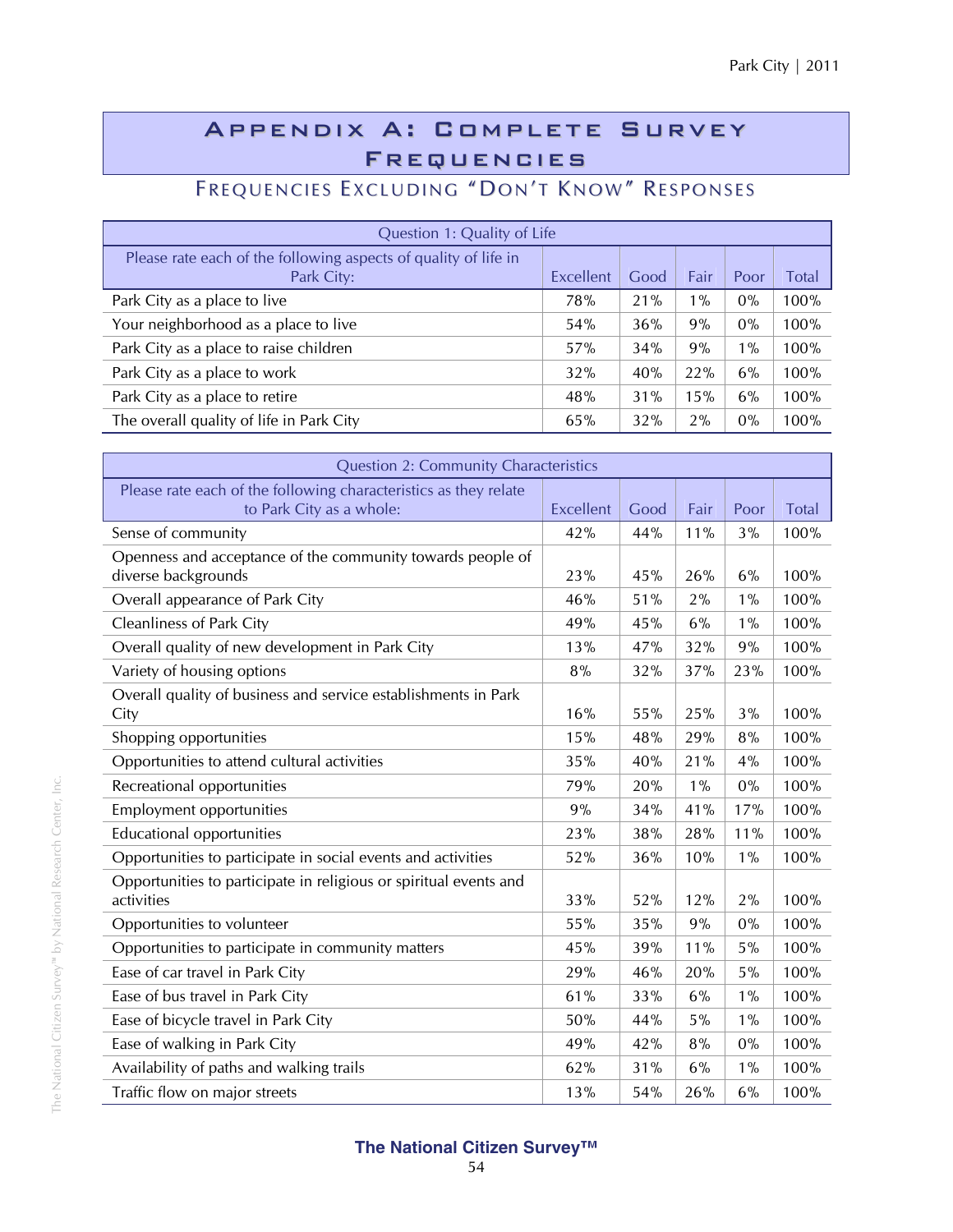| <b>Question 2: Community Characteristics</b>                                                 |           |      |      |       |       |
|----------------------------------------------------------------------------------------------|-----------|------|------|-------|-------|
| Please rate each of the following characteristics as they relate<br>to Park City as a whole: | Excellent | Good | Fair | Poor  | Total |
| Amount of public parking                                                                     | 13%       | 46%  | 29%  | 12%   | 100%  |
| Availability of affordable quality housing                                                   | 7%        | 20%  | 39%  | 35%   | 100%  |
| Availability of affordable quality child care                                                | 4%        | 27%  | 43%  | 27%   | 100%  |
| Availability of affordable quality health care                                               | 23%       | 47%  | 25%  | 6%    | 100%  |
| Availability of preventive health services                                                   | 27%       | 48%  | 21%  | 4%    | 100%  |
| Air quality                                                                                  | 54%       | 38%  | 6%   | 2%    | 100%  |
| Quality of overall natural environment in Park City                                          | 57%       | 36%  | 6%   | $0\%$ | 100%  |
| Overall image or reputation of Park City                                                     | 57%       | 38%  | 4%   | $0\%$ | 100%  |

| <b>Question 3: Growth</b>                                                                                                                                                                                                    |       |     |     |     |       |      |  |  |  |
|------------------------------------------------------------------------------------------------------------------------------------------------------------------------------------------------------------------------------|-------|-----|-----|-----|-------|------|--|--|--|
| Please rate the speed of growth<br>Much<br>in the following categories in<br>Right<br>Somewhat<br>Much<br>Somewhat<br>too<br>Park City over the past 2 years:<br>Total<br>too slow<br>too fast<br>too fast<br>slow<br>amount |       |     |     |     |       |      |  |  |  |
| Population growth                                                                                                                                                                                                            | $1\%$ | 3%  | 36% | 43% | 18%   | 100% |  |  |  |
| Retail growth (stores, restaurants,<br>$etc.$ )                                                                                                                                                                              | $1\%$ | 15% | 49% | 29% | $5\%$ | 100% |  |  |  |
| Jobs growth                                                                                                                                                                                                                  | 10%   | 52% | 35% | 3%  | 0%    | 100% |  |  |  |

| <b>Question 4: Code Enforcement</b>                                                                      |                           |  |  |  |  |
|----------------------------------------------------------------------------------------------------------|---------------------------|--|--|--|--|
| To what degree, if at all, are run down buildings, weed lots or junk vehicles a<br>problem in Park City? | Percent of<br>respondents |  |  |  |  |
| Not a problem                                                                                            | 32%                       |  |  |  |  |
| Minor problem                                                                                            | 51%                       |  |  |  |  |
| Moderate problem                                                                                         | 15%                       |  |  |  |  |
| Major problem                                                                                            | 2%                        |  |  |  |  |
| Total                                                                                                    | 100%                      |  |  |  |  |

| <b>Question 5: Community Safety</b>                                                                                                                                                                      |     |     |     |       |       |      |  |  |  |
|----------------------------------------------------------------------------------------------------------------------------------------------------------------------------------------------------------|-----|-----|-----|-------|-------|------|--|--|--|
| Please rate how safe or unsafe<br>you feel from the following in<br>Neither safe<br>Somewhat<br>Very<br>Somewhat<br>Very<br>Park City:<br><b>Total</b><br>safe<br>safe<br>nor unsafe<br>unsafe<br>unsafe |     |     |     |       |       |      |  |  |  |
| Violent crime (e.g., rape, assault,<br>robbery)                                                                                                                                                          | 80% | 16% | 4%  | $0\%$ | $0\%$ | 100% |  |  |  |
| Property crimes (e.g., burglary,<br>theft)                                                                                                                                                               | 40% | 47% | 7%  | $5\%$ | 2%    | 100% |  |  |  |
| Environmental hazards,<br>including toxic waste                                                                                                                                                          | 45% | 33% | 13% | $7\%$ | $1\%$ | 100% |  |  |  |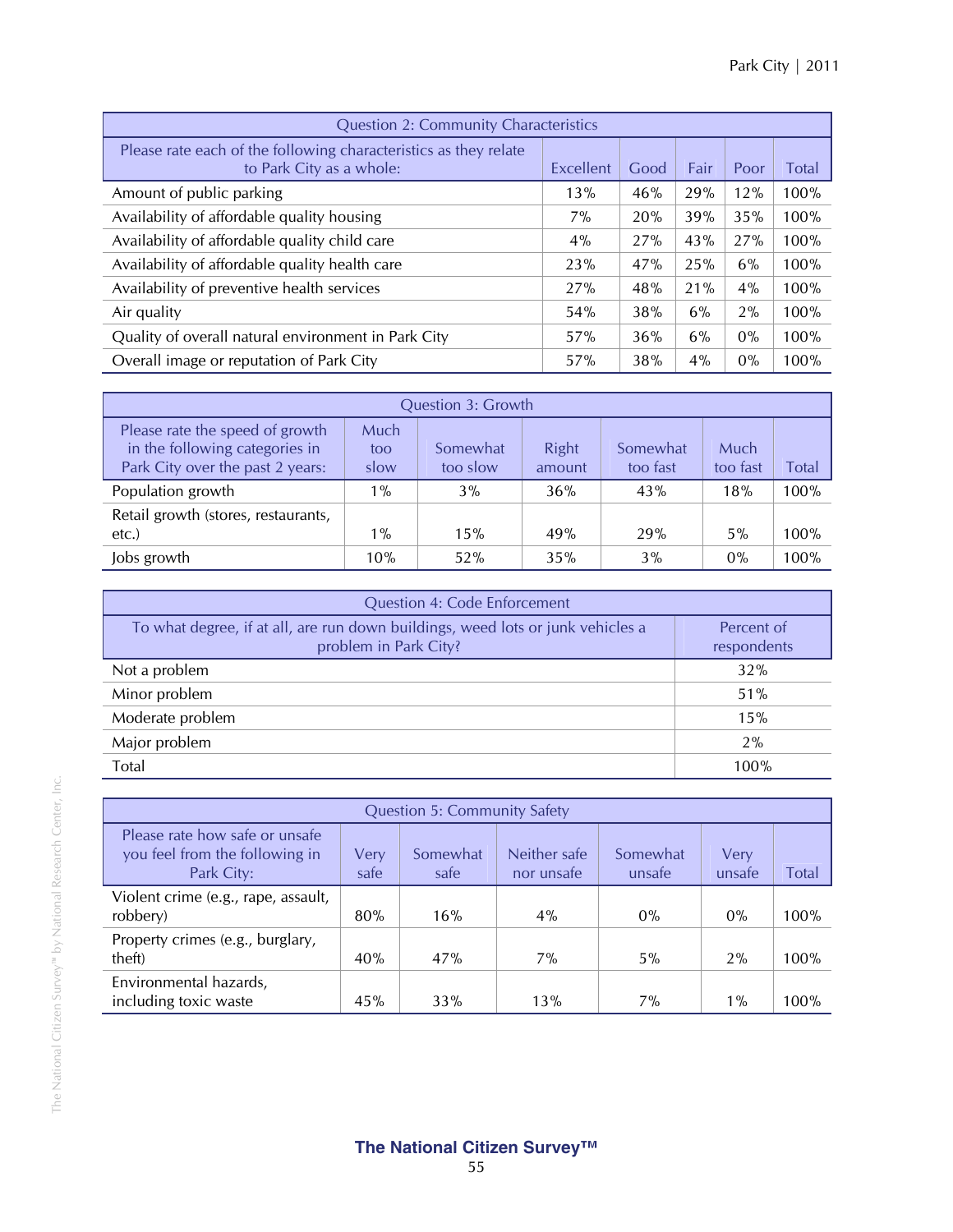| Question 6: Personal Safety                                                                                                                                           |     |     |       |       |       |      |  |  |  |  |
|-----------------------------------------------------------------------------------------------------------------------------------------------------------------------|-----|-----|-------|-------|-------|------|--|--|--|--|
| Please rate how safe or<br>Neither safe<br>Somewhat<br>Somewhat<br>Very<br>Very<br>unsafe you feel:<br><b>Total</b><br>safe<br>nor unsafe<br>safe<br>unsafe<br>unsafe |     |     |       |       |       |      |  |  |  |  |
| In your neighborhood<br>during the day                                                                                                                                | 89% | 9%  | 2%    | $0\%$ | $0\%$ | 100% |  |  |  |  |
| In your neighborhood after<br>dark                                                                                                                                    | 71% | 22% | 6%    | $1\%$ | $0\%$ | 100% |  |  |  |  |
| In Park City's downtown<br>area during the day                                                                                                                        | 88% | 10% | $2\%$ | $0\%$ | $0\%$ | 100% |  |  |  |  |
| In Park City's downtown<br>area after dark                                                                                                                            | 63% | 31% | $4\%$ | $2\%$ | $0\%$ | 100% |  |  |  |  |

| <b>Question 7: Contact with Police Department</b>                                                                             |     |     |  |
|-------------------------------------------------------------------------------------------------------------------------------|-----|-----|--|
| Have you had any in-person or phone contact with an employee of the Park City Police<br>Department within the last 12 months? |     | Yes |  |
| Have you had any in-person or phone contact with an employee of the Park City Police<br>Department within the last 12 months? | 48% | 52% |  |

| Question 8: Ratings of Contact with Police Department                                                 |                         |     |        |        |  |  |
|-------------------------------------------------------------------------------------------------------|-------------------------|-----|--------|--------|--|--|
| What was your overall impression of your most recent contact with the<br>Park City Police Department? | Excellent   Good   Fair |     |        | Poor   |  |  |
| What was your overall impression of your most recent contact with the<br>Park City Police Department? | 45%                     | 33% | $11\%$ | $11\%$ |  |  |

| <b>Question 9: Crime Victim</b>                                                             |                           |
|---------------------------------------------------------------------------------------------|---------------------------|
| During the past 12 months, were you or anyone in your household the victim of<br>any crime? | Percent of<br>respondents |
| No                                                                                          | 90%                       |
| Yes                                                                                         | 10%                       |
| Total                                                                                       | 100%                      |

|       | Question 10: Crime Reporting                                  |                        |
|-------|---------------------------------------------------------------|------------------------|
|       | If yes, was this crime (these crimes) reported to the police? | Percent of respondents |
| No    |                                                               | 16%                    |
| Yes   |                                                               | 84%                    |
| Total |                                                               | $100\%$                |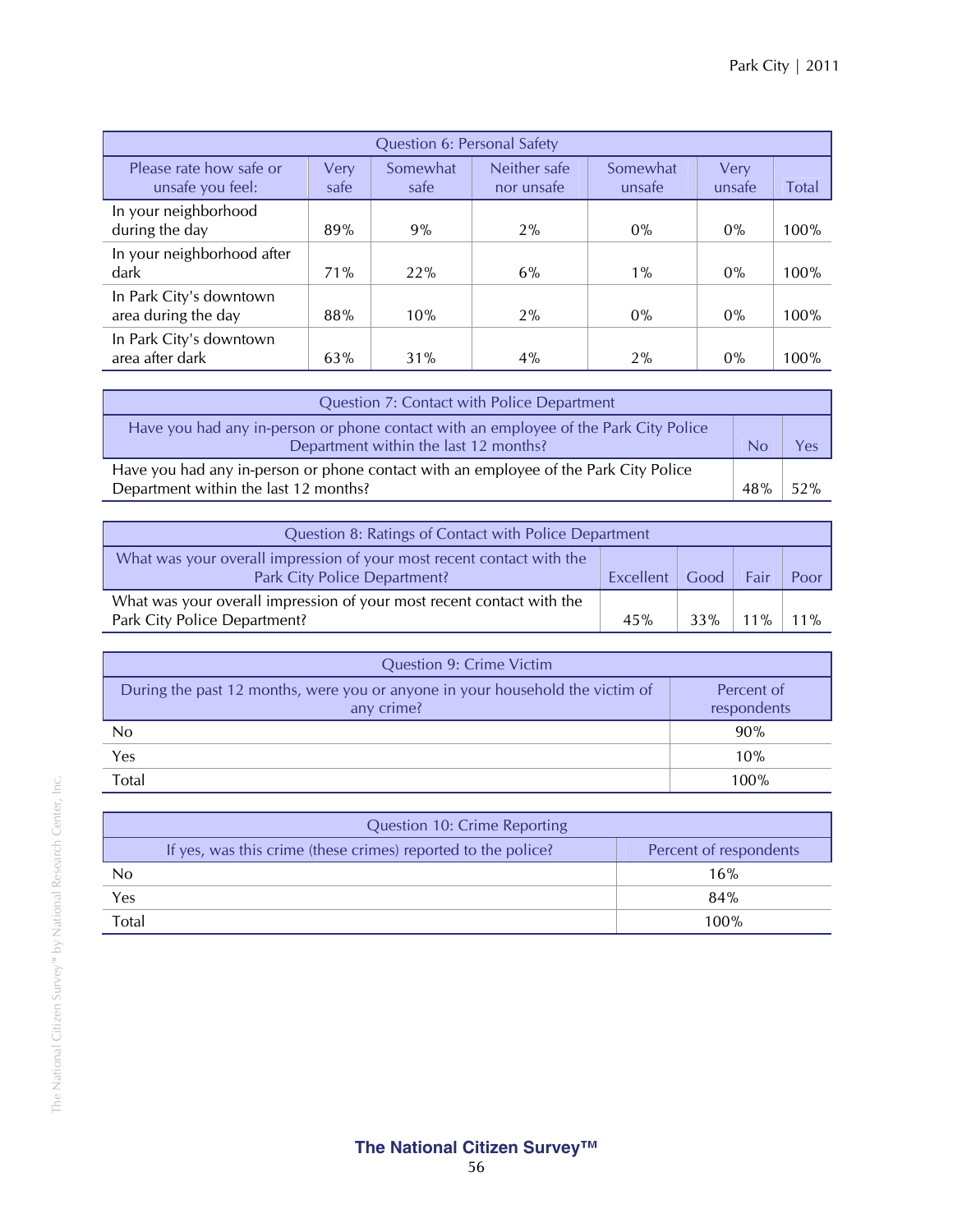| <b>Question 11: Resident Behaviors</b>                                                                                                                    |              |                     |                  |                        |                            |              |
|-----------------------------------------------------------------------------------------------------------------------------------------------------------|--------------|---------------------|------------------|------------------------|----------------------------|--------------|
| In the last 12 months, about how many times, if<br>ever, have you or other household members<br>participated in the following activities in Park<br>City? | <b>Never</b> | Once<br>or<br>twice | 3 to 12<br>times | $13$ to<br>26<br>times | More<br>than $26$<br>times | <b>Total</b> |
| Used Park City public libraries or their services                                                                                                         | 18%          | 27%                 | 29%              | 12%                    | 14%                        | 100%         |
| Used Park City recreation centers                                                                                                                         | 17%          | 16%                 | 20%              | 22%                    | 25%                        | 100%         |
| Participated in a recreation program or activity                                                                                                          | 27%          | 24%                 | 16%              | 16%                    | 18%                        | 100%         |
| Visited a neighborhood park or City park                                                                                                                  | 4%           | 8%                  | 27%              | 27%                    | 32%                        | 100%         |
| Ridden a local bus within Park City                                                                                                                       | 15%          | 22%                 | 29%              | 15%                    | 18%                        | 100%         |
| Attended a meeting of local elected officials or<br>other local public meeting                                                                            | 56%          | 24%                 | 15%              | 2%                     | 3%                         | 100%         |
| Read Park City Municipal Newsletter                                                                                                                       | 38%          | 29%                 | 21%              | 6%                     | 6%                         | 100%         |
| Visited the Park City Web site (at<br>www.parkcity.org)                                                                                                   | 25%          | 24%                 | 32%              | 10%                    | 9%                         | 100%         |
| Recycled used paper, cans or bottles from your<br>home                                                                                                    | 11%          | 3%                  | 9%               | 14%                    | 64%                        | 100%         |
| Volunteered your time to some group or<br>activity in Park City                                                                                           | 30%          | 28%                 | 19%              | 10%                    | 13%                        | 100%         |
| Participated in religious or spiritual activities in<br>Park City                                                                                         | 64%          | 11%                 | 12%              | 5%                     | 7%                         | 100%         |
| Participated in a club or civic group in Park<br>City                                                                                                     | 49%          | 20%                 | 18%              | 6%                     | 6%                         | 100%         |
| Provided help to a friend or neighbor                                                                                                                     | 4%           | 14%                 | 45%              | 19%                    | 18%                        | 100%         |

| Question 12: Neighborliness                                                                                                                                |                           |
|------------------------------------------------------------------------------------------------------------------------------------------------------------|---------------------------|
| About how often, if at all, do you talk to or visit with your immediate neighbors<br>(people who live in the 10 or 20 households that are closest to you)? | Percent of<br>respondents |
| Just about everyday                                                                                                                                        | 27%                       |
| Several times a week                                                                                                                                       | 27%                       |
| Several times a month                                                                                                                                      | 19%                       |
| Less than several times a month                                                                                                                            | 28%                       |
| Total                                                                                                                                                      | 100%                      |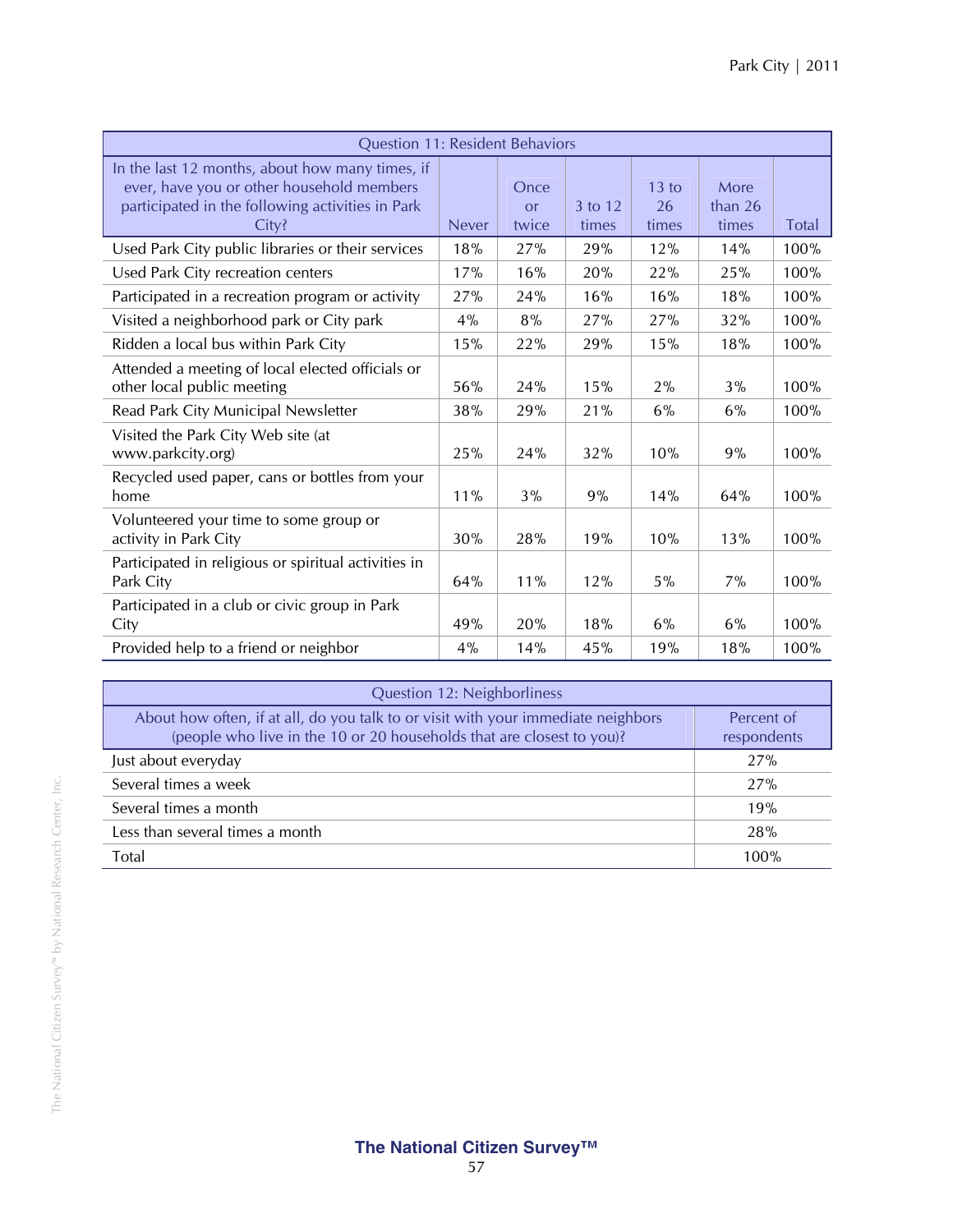| <b>Question 13: Service Quality</b>                                           |           |      |      |       |              |  |  |
|-------------------------------------------------------------------------------|-----------|------|------|-------|--------------|--|--|
| Please rate the quality of each of the following services in Park             |           |      |      |       |              |  |  |
| City:                                                                         | Excellent | Good | Fair | Poor  | <b>Total</b> |  |  |
| Police services                                                               | 30%       | 51%  | 13%  | 6%    | 100%         |  |  |
| Fire services                                                                 | 46%       | 49%  | 5%   | 0%    | 100%         |  |  |
| Ambulance or emergency medical services                                       | 39%       | 54%  | 6%   | $1\%$ | 100%         |  |  |
| Crime prevention                                                              | 29%       | 53%  | 16%  | 2%    | 100%         |  |  |
| Fire prevention and education                                                 | 28%       | 55%  | 16%  | $1\%$ | 100%         |  |  |
| Municipal courts                                                              | 23%       | 49%  | 15%  | 13%   | 100%         |  |  |
| Traffic enforcement                                                           | 18%       | 43%  | 27%  | 11%   | 100%         |  |  |
| Street repair                                                                 | 9%        | 28%  | 46%  | 18%   | 100%         |  |  |
| Street cleaning                                                               | 17%       | 53%  | 24%  | 6%    | 100%         |  |  |
| <b>Street lighting</b>                                                        | 11%       | 59%  | 23%  | 7%    | 100%         |  |  |
| Snow removal                                                                  | 27%       | 51%  | 18%  | 5%    | 100%         |  |  |
| Sidewalk maintenance                                                          | 19%       | 48%  | 26%  | 7%    | 100%         |  |  |
| Traffic signal timing                                                         | 8%        | 47%  | 30%  | 14%   | 100%         |  |  |
| Bus or transit services                                                       | 52%       | 45%  | 2%   | $1\%$ | 100%         |  |  |
| Garbage collection                                                            | 37%       | 51%  | 11%  | $1\%$ | 100%         |  |  |
| Recycling                                                                     | 43%       | 37%  | 10%  | 10%   | 100%         |  |  |
| Storm drainage                                                                | 22%       | 61%  | 15%  | 3%    | 100%         |  |  |
| Drinking water                                                                | 10%       | 33%  | 30%  | 27%   | 100%         |  |  |
| Sewer services                                                                | 28%       | 51%  | 17%  | 4%    | 100%         |  |  |
| Power (electric and/or gas) utility                                           | 27%       | 58%  | 12%  | 2%    | 100%         |  |  |
| City parks                                                                    | 65%       | 33%  | 2%   | 0%    | 100%         |  |  |
| Recreation programs or classes                                                | 48%       | 46%  | 6%   | 0%    | 100%         |  |  |
| Recreation centers or facilities                                              | 42%       | 49%  | 8%   | $1\%$ | 100%         |  |  |
| Land use, planning and zoning                                                 | 13%       | 45%  | 29%  | 13%   | 100%         |  |  |
| Code enforcement (weeds, abandoned buildings, etc.)                           | 12%       | 46%  | 28%  | 14%   | 100%         |  |  |
| Animal control                                                                | 16%       | 53%  | 21%  | 10%   | 100%         |  |  |
| Economic development                                                          | 10%       | 48%  | 29%  | 13%   | 100%         |  |  |
| Health services                                                               | 31%       | 54%  | 13%  | 3%    | 100%         |  |  |
| Services to seniors                                                           | 24%       | 46%  | 19%  | 11%   | 100%         |  |  |
| Services to youth                                                             | 35%       | 51%  | 12%  | 2%    | 100%         |  |  |
| Services to low-income people                                                 | 18%       | 31%  | 35%  | 17%   | 100%         |  |  |
| Public library services                                                       | 45%       | 47%  | 8%   | $0\%$ | 100%         |  |  |
| Public information services                                                   | 27%       | 56%  | 16%  | $1\%$ | 100%         |  |  |
| Public schools                                                                | 36%       | 48%  | 13%  | 3%    | 100%         |  |  |
| Emergency preparedness (services that prepare the community                   |           |      |      |       |              |  |  |
| for natural disasters or other emergency situations)                          | 18%       | 47%  | 28%  | 7%    | 100%         |  |  |
| Preservation of natural areas such as open space, farmlands<br>and greenbelts | 36%       | 39%  | 20%  | 5%    | 100%         |  |  |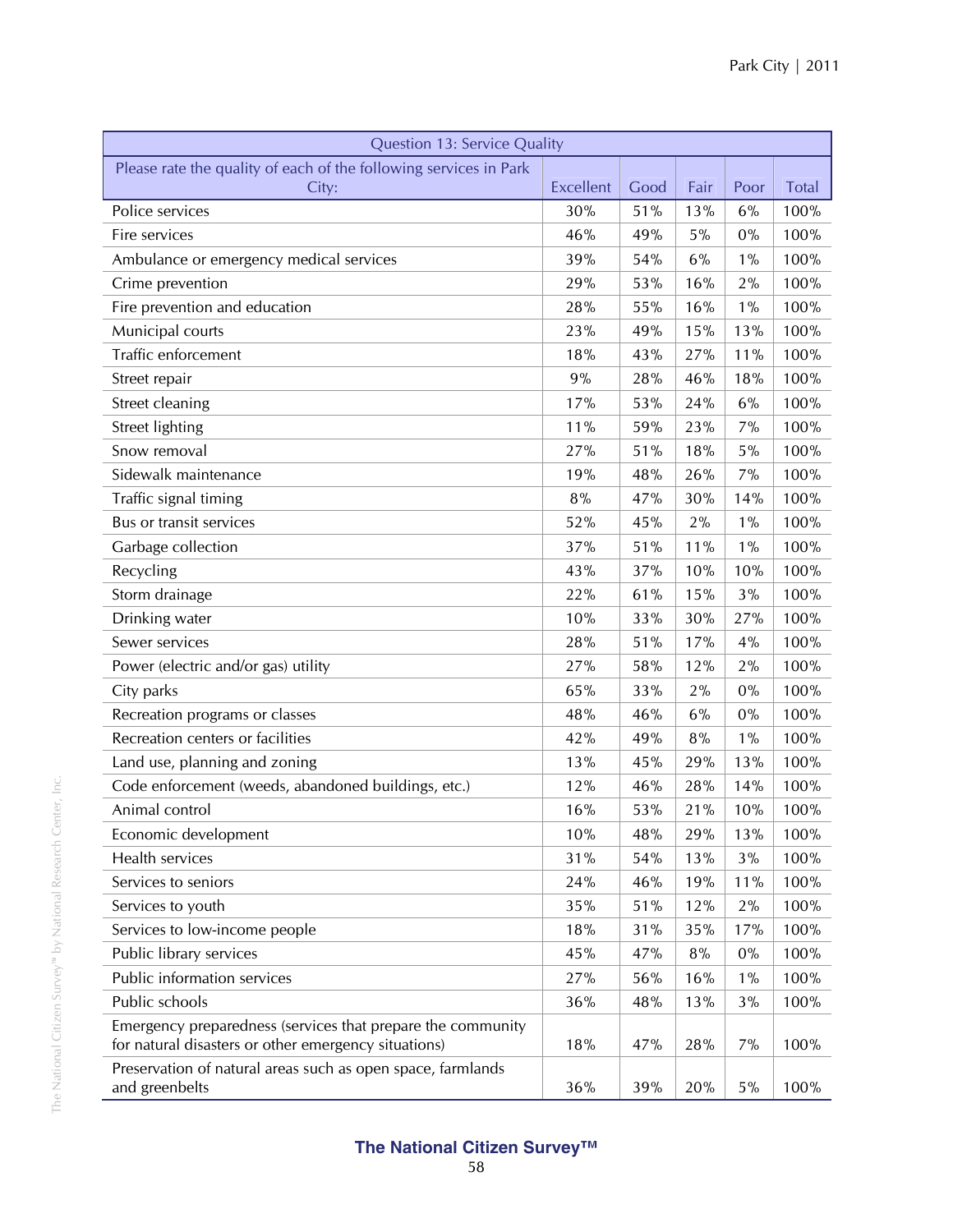| <b>Question 14: Government Services Overall</b>                                               |           |      |      |      |         |  |  |  |  |
|-----------------------------------------------------------------------------------------------|-----------|------|------|------|---------|--|--|--|--|
| Overall, how would you rate the quality of the services<br>provided by each of the following? | Excellent | Good | Fair | Poor | Total   |  |  |  |  |
| Park City Municipal Government                                                                | 19%       | 63%  | 14%  | 4%   | $100\%$ |  |  |  |  |
| The Federal Government                                                                        | 8%        | 36%  | 36%  | 21%  | 100%    |  |  |  |  |
| The State Government                                                                          | 6%        | 35%  | 40%  | 19%  | 100%    |  |  |  |  |
| <b>Summit County Government</b>                                                               | 10%       | 62%  | 21%  | 8%   | 100%    |  |  |  |  |
| <b>Wasatch County Government</b>                                                              | 10%       | 52%  | 22%  | 15%  | 100%    |  |  |  |  |

| Question 15: Recommendation and Longevity                                      |                       |                    |                      |                  |       |  |  |  |  |
|--------------------------------------------------------------------------------|-----------------------|--------------------|----------------------|------------------|-------|--|--|--|--|
| Please indicate how likely or unlikely<br>you are to do each of the following: | <b>Very</b><br>likely | Somewhat<br>likely | Somewhat<br>unlikely | Very<br>unlikely | Total |  |  |  |  |
| Recommend living in Park City to<br>someone who asks                           | 72%                   | 23%                | $4\%$                | $1\%$            | 100%  |  |  |  |  |
| Remain in Park City for the next five<br>vears                                 | 71%                   | 18%                | 8%                   | $4\%$            | 100%  |  |  |  |  |

| Question 16: Impact of the Economy                                                                                                      |                           |  |  |  |  |
|-----------------------------------------------------------------------------------------------------------------------------------------|---------------------------|--|--|--|--|
| What impact, if any, do you think the economy will have on your family income in<br>the next 6 months? Do you think the impact will be: | Percent of<br>respondents |  |  |  |  |
| Very positive                                                                                                                           | 3%                        |  |  |  |  |
| Somewhat positive                                                                                                                       | 21%                       |  |  |  |  |
| <b>Neutral</b>                                                                                                                          | 39%                       |  |  |  |  |
| Somewhat negative                                                                                                                       | 33%                       |  |  |  |  |
| Very negative                                                                                                                           | 4%                        |  |  |  |  |
| Total                                                                                                                                   | 100%                      |  |  |  |  |

| Question 17: Contact with Fire Department                                                                                         |     |     |
|-----------------------------------------------------------------------------------------------------------------------------------|-----|-----|
| Have you had any in-person or phone contact with an employee of the Park City Fire<br>Service District within the last 12 months? |     | Υρς |
| Have you had any in-person or phone contact with an employee of the Park City Fire<br>Service District within the last 12 months? | 85% | 15% |

| Question 18: Ratings of Contact with Fire Department                                                      |           |           |       |      |  |  |  |  |
|-----------------------------------------------------------------------------------------------------------|-----------|-----------|-------|------|--|--|--|--|
| What was your overall impression of your most recent contact with the<br>Park City Fire Service District? | Excellent | Good Fair |       | Poor |  |  |  |  |
| What was your overall impression of your most recent contact with the<br>Park City Fire Service District? | 51%       | 39%       | $7\%$ | 2%   |  |  |  |  |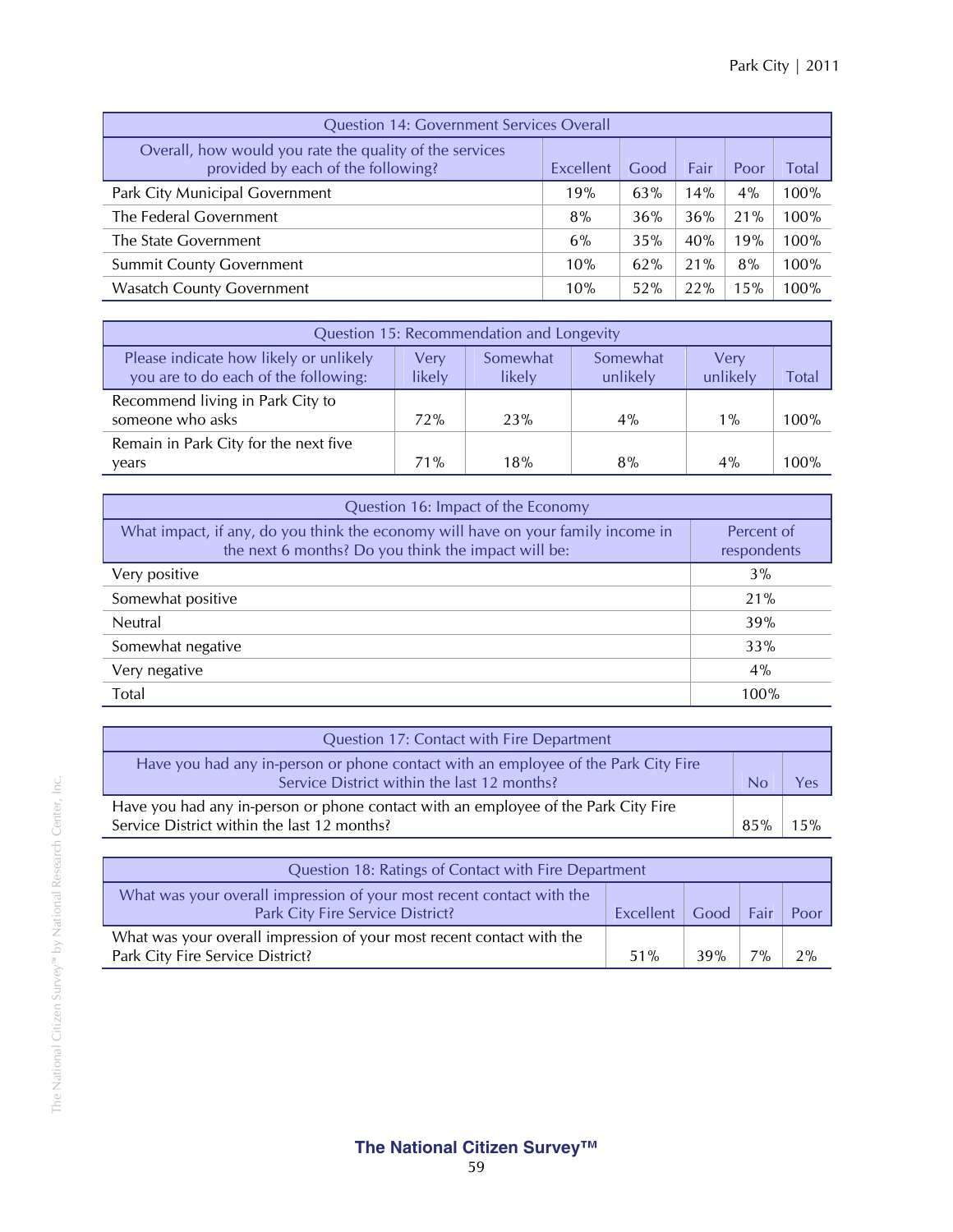| Question 19: Contact with City Employees                                                                                                                                                     |                           |
|----------------------------------------------------------------------------------------------------------------------------------------------------------------------------------------------|---------------------------|
| Have you had any in-person, phone or email with an employee of the Park City<br>Municipal Government within the last 12 months (including police, receptionists,<br>planners or any others)? | Percent of<br>respondents |
| No.                                                                                                                                                                                          | 43%                       |
| Yes                                                                                                                                                                                          | 57%                       |
| Total                                                                                                                                                                                        | 100%                      |

| Question 20: City Employees                                                                                                                                        |     |     |     |    |      |  |  |  |  |
|--------------------------------------------------------------------------------------------------------------------------------------------------------------------|-----|-----|-----|----|------|--|--|--|--|
| What was your impression of the employee(s) of the City of the<br>Park City Municipal Government in your most recent contact?<br>Excellent<br>Good<br>Fair<br>Poor |     |     |     |    |      |  |  |  |  |
| Knowledge                                                                                                                                                          | 46% | 36% | 16% | 3% | 100% |  |  |  |  |
| Responsiveness                                                                                                                                                     | 50% | 27% | 18% | 6% | 100% |  |  |  |  |
| Courtesy                                                                                                                                                           | 52% | 30% | 13% | 5% | 100% |  |  |  |  |
| Overall impression                                                                                                                                                 | 47% | 30% | 15% | 7% | 100% |  |  |  |  |

| <b>Question 21: Government Performance</b>                                   |           |      |      |       |       |  |  |  |
|------------------------------------------------------------------------------|-----------|------|------|-------|-------|--|--|--|
| Please rate the following categories of Park City government<br>performance: | Excellent | Good | Fair | Poor  | Total |  |  |  |
| The value of services for the taxes paid to Park City                        | 19%       | 51%  | 25%  | 6%    | 100%  |  |  |  |
| The overall direction that Park City is taking                               | 14%       | 56%  | 21%  | 8%    | 100%  |  |  |  |
| The job Park City government does at welcoming citizen<br>involvement        | 27%       | 53%  | 13%  | $7\%$ | 100%  |  |  |  |

| <b>Question 22: Custom Question</b>                                                                                                                                                                         |                           |  |  |  |  |
|-------------------------------------------------------------------------------------------------------------------------------------------------------------------------------------------------------------|---------------------------|--|--|--|--|
| FEMA recommends that each household have sufficient food, water and other<br>necessities to cover a 72-hour time frame during an emergency. How prepared, if at all,<br>is your household for an emergency? | Percent of<br>respondents |  |  |  |  |
| Fully prepared                                                                                                                                                                                              | 16%                       |  |  |  |  |
| Somewhat prepared                                                                                                                                                                                           | 62%                       |  |  |  |  |
| Not at all prepared                                                                                                                                                                                         | 22%                       |  |  |  |  |
| Total                                                                                                                                                                                                       | 100%                      |  |  |  |  |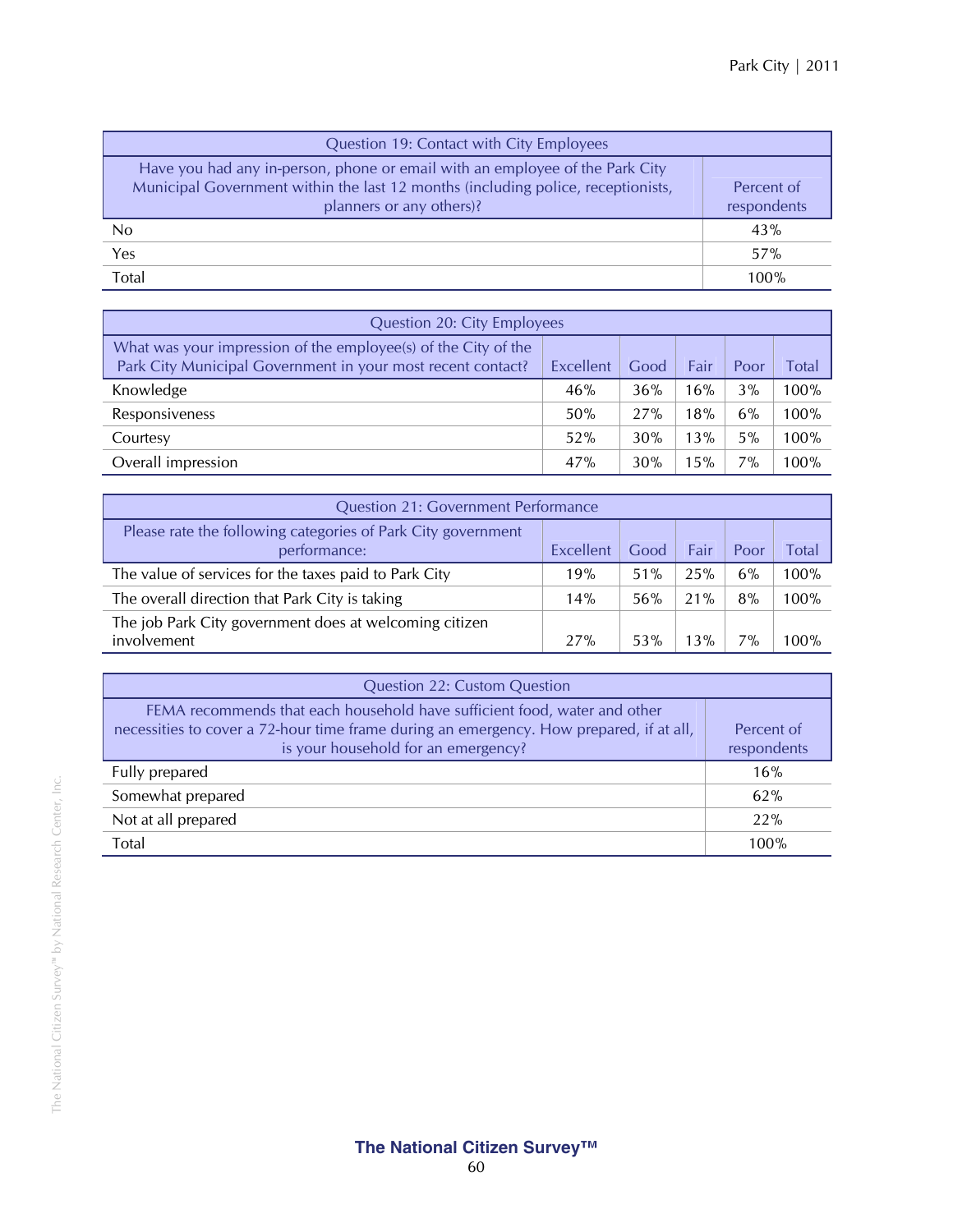| <b>Question 23: Custom Question 2</b>                                                                                                                                                                                                                                                                                                                                                                          |                                           |                                     |                                     |                                     |                                     |                                   |                                  |                                                     |              |
|----------------------------------------------------------------------------------------------------------------------------------------------------------------------------------------------------------------------------------------------------------------------------------------------------------------------------------------------------------------------------------------------------------------|-------------------------------------------|-------------------------------------|-------------------------------------|-------------------------------------|-------------------------------------|-----------------------------------|----------------------------------|-----------------------------------------------------|--------------|
| Reducing the size of the<br>Treasure Hill project<br>would require a voter-<br>approved bond held<br>during a special bond<br>election. The source of<br>repayment would be a<br>special assessment on<br>residents' property tax<br>bills for 15 years. Please<br>indicate how much your<br>household would be<br>willing to pay annually, if<br>anything, for the<br>following density<br>reduction options: | \$500<br><b>or</b><br>more<br>per<br>year | \$400<br>to<br>\$499<br>per<br>year | \$300<br>to<br>\$399<br>per<br>year | \$200<br>to<br>\$299<br>per<br>year | \$100<br>to<br>\$199<br>per<br>year | \$50<br>to<br>\$99<br>per<br>year | \$1<br>to<br>\$49<br>per<br>year | \$0/not<br>willing to<br>pay<br>additional<br>funds | <b>Total</b> |
| Removing ALL of the<br>density from Treasure Hill<br>approximately 400,000<br>square feet, and<br>preserving the land as<br>Open Space:                                                                                                                                                                                                                                                                        | 17%                                       | 5%                                  | 7%                                  | 5%                                  | 11%                                 | 13%                               | 15%                              | 28%                                                 | 100%         |
| Reallocate approximately<br>100,000 square feet of the<br>Treasure Hill Project to<br>the Park City Mountain<br>Resort and leave<br>approximately 200,000<br>square feet at Treasure<br>Hill as a hotel:                                                                                                                                                                                                       | 8%                                        | 0%                                  | 2%                                  | 4%                                  | 9%                                  | 10%                               | 18%                              | 49%                                                 | 100%         |

| <b>Question D1: Employment Status</b> |                        |  |  |  |  |
|---------------------------------------|------------------------|--|--|--|--|
| Are you currently employed for pay?   | Percent of respondents |  |  |  |  |
| No                                    | 19%                    |  |  |  |  |
| Yes, full-time                        | 71%                    |  |  |  |  |
| Yes, part-time                        | 10%                    |  |  |  |  |
| Total                                 | 100%                   |  |  |  |  |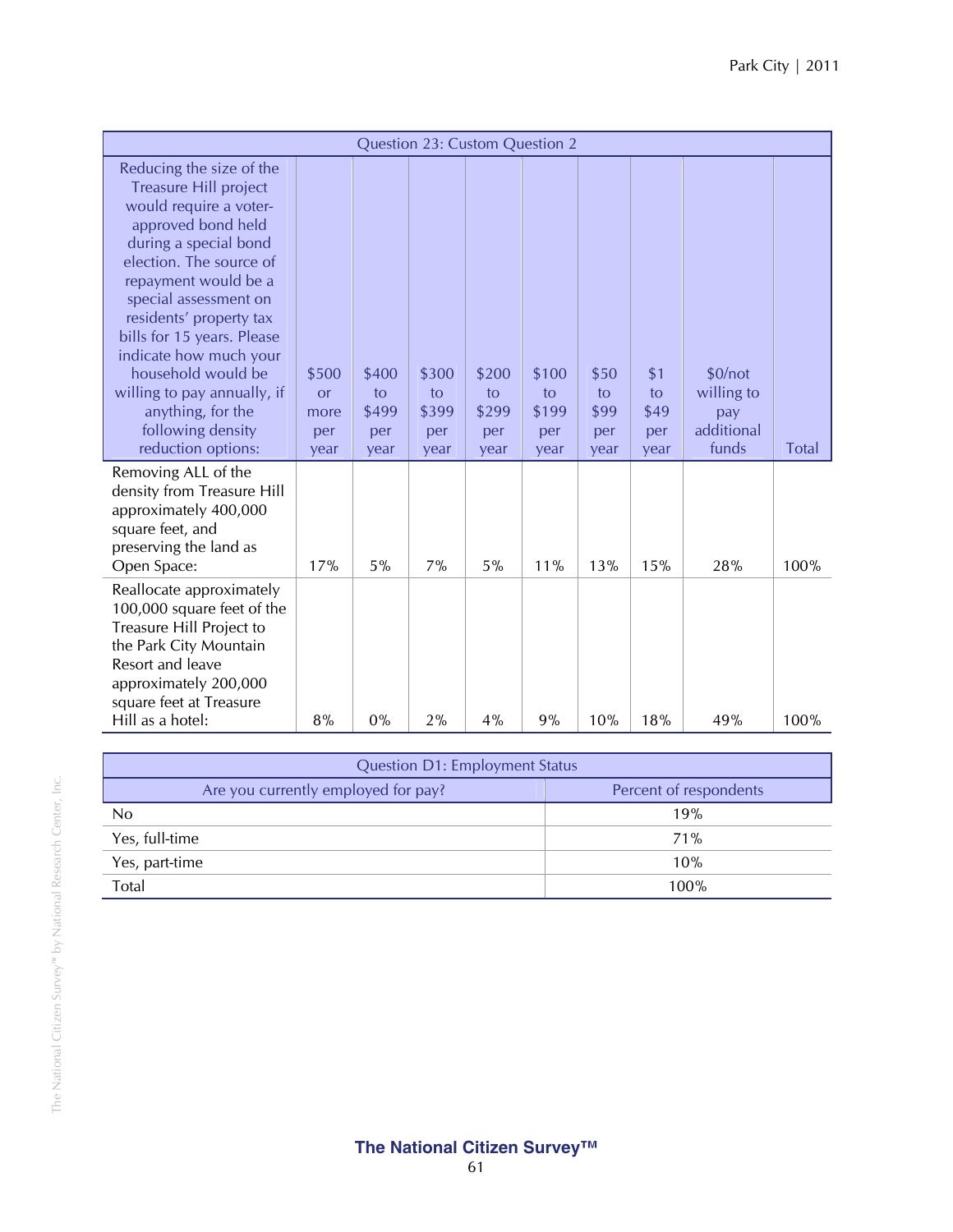| Question D2: Mode of Transportation Used for Commute                                                                                        |                              |  |  |  |  |
|---------------------------------------------------------------------------------------------------------------------------------------------|------------------------------|--|--|--|--|
| During a typical week, how many days do you commute to work (for the longest<br>distance of your commute) in each of the ways listed below? | Percent of days<br>mode used |  |  |  |  |
| Motorized vehicle (e.g., car, truck, van, motorcycle, etc.) by myself                                                                       | 65%                          |  |  |  |  |
| Motorized vehicle (e.g., car, truck, van, motorcycle, etc.) with other children or adults                                                   | 6%                           |  |  |  |  |
| Bus, rail, subway or other public transportation                                                                                            | 4%                           |  |  |  |  |
| Walk                                                                                                                                        | $7\%$                        |  |  |  |  |
| <b>Bicycle</b>                                                                                                                              | $5\%$                        |  |  |  |  |
| Work at home                                                                                                                                | 11%                          |  |  |  |  |
| Other                                                                                                                                       | $1\%$                        |  |  |  |  |

| Question D3: Length of Residency            |                        |
|---------------------------------------------|------------------------|
| How many years have you lived in Park City? | Percent of respondents |
| Less than 2 years                           | 13%                    |
| 2 to 5 years                                | 17%                    |
| 6 to 10 years                               | 22%                    |
| 11 to 20 years                              | 23%                    |
| More than 20 years                          | 26%                    |
| Total                                       | 100%                   |

| Question D4: Housing Unit Type                                    |                        |
|-------------------------------------------------------------------|------------------------|
| Which best describes the building you live in?                    | Percent of respondents |
| One family house detached from any other houses                   | 57%                    |
| House attached to one or more houses (e.g., a duplex or townhome) | 18%                    |
| Building with two or more apartments or condominiums              | 22%                    |
| Mobile home                                                       | $0\%$                  |
| Other                                                             | 3%                     |
| Total                                                             | 100%                   |

| Question D5: Housing Tenure (Rent/Own)                                  |                        |
|-------------------------------------------------------------------------|------------------------|
| Is this house, apartment or mobile home                                 | Percent of respondents |
| Rented for cash or occupied without cash payment                        | 39%                    |
| Owned by you or someone in this house with a mortgage or free and clear | 61%                    |
| Total                                                                   | 100%                   |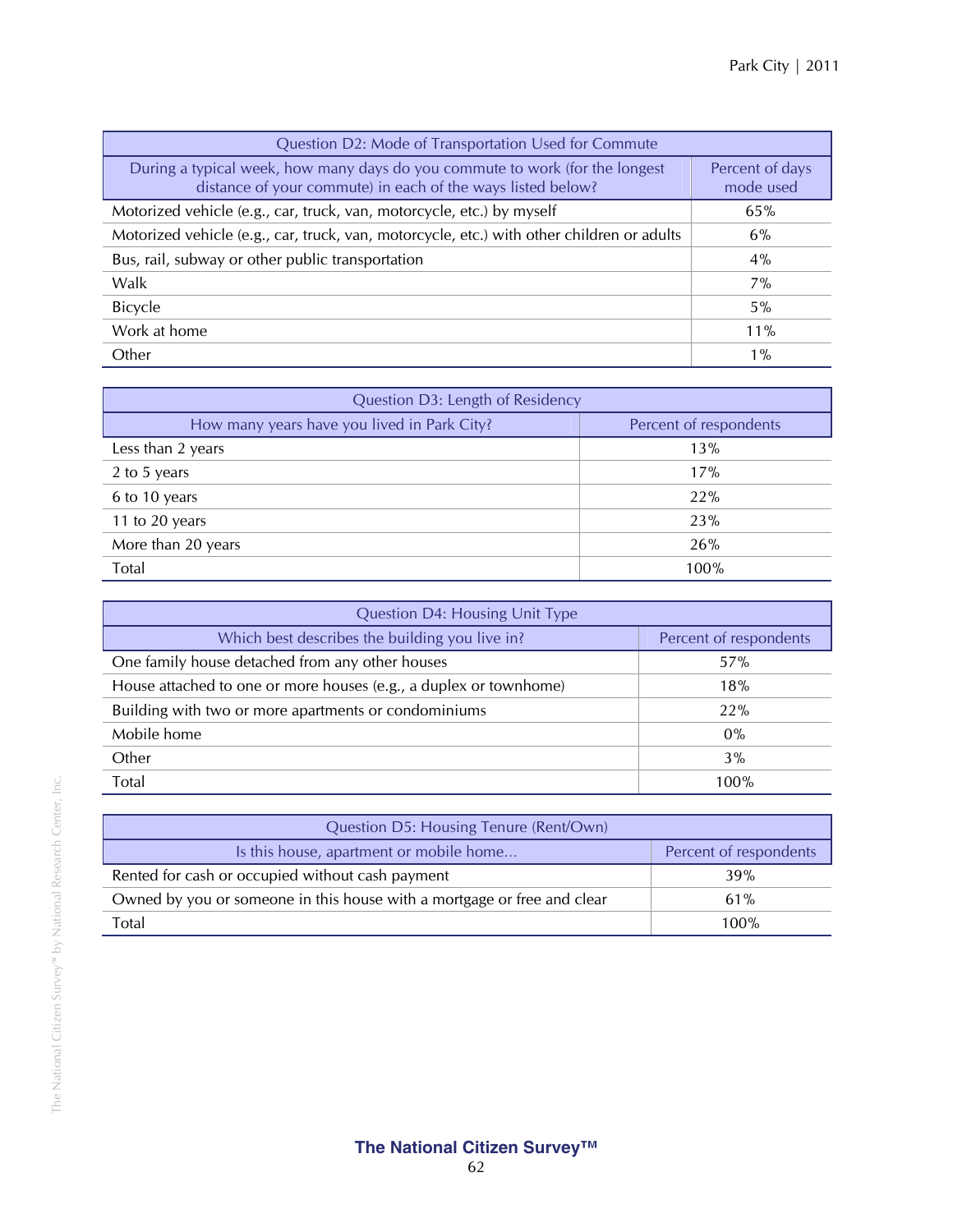| <b>Question D6: Monthly Housing Cost</b>                                                                                                                                                   |                           |
|--------------------------------------------------------------------------------------------------------------------------------------------------------------------------------------------|---------------------------|
| About how much is the total monthly housing cost for the place you live (including<br>rent, mortgage payment, property tax, property insurance and homeowners"<br>association (HOA) fees)? | Percent of<br>respondents |
| Less than \$300 per month                                                                                                                                                                  | 2%                        |
| \$300 to \$599 per month                                                                                                                                                                   | 14%                       |
| \$600 to \$999 per month                                                                                                                                                                   | 12%                       |
| \$1,000 to \$1,499 per month                                                                                                                                                               | 23%                       |
| \$1,500 to \$2,499 per month                                                                                                                                                               | 25%                       |
| \$2,500 or more per month                                                                                                                                                                  | 24%                       |
| Total                                                                                                                                                                                      | 100%                      |

| Question D7: Presence of Children in Household                                |      |
|-------------------------------------------------------------------------------|------|
| Do any children 17 or under live in your household?<br>Percent of respondents |      |
| No                                                                            | 71%  |
| Yes                                                                           | 29%  |
| Total                                                                         | 100% |

| Question D8: Presence of Older Adults in Household               |                        |
|------------------------------------------------------------------|------------------------|
| Are you or any other members of your household aged 65 or older? | Percent of respondents |
| No                                                               | 87%                    |
| Yes                                                              | 13%                    |
| Total                                                            | 100%                   |

| Question D9: Household Income                                                                                                                                                                                    |                           |
|------------------------------------------------------------------------------------------------------------------------------------------------------------------------------------------------------------------|---------------------------|
| How much do you anticipate your household's total income before taxes will be for the<br>current year? (Please include in your total income money from all sources for all<br>persons living in your household.) | Percent of<br>respondents |
| Less than \$24,999                                                                                                                                                                                               | 9%                        |
| \$25,000 to \$49,999                                                                                                                                                                                             | 21%                       |
| \$50,000 to \$99,999                                                                                                                                                                                             | 28%                       |
| \$100,000 to \$149,000                                                                                                                                                                                           | 17%                       |
| \$150,000 or more                                                                                                                                                                                                | 25%                       |
| Total                                                                                                                                                                                                            | 100%                      |

| <b>Question D10: Ethnicity</b>                           |                        |
|----------------------------------------------------------|------------------------|
| Are you Spanish, Hispanic or Latino?                     | Percent of respondents |
| No, not Spanish, Hispanic or Latino                      | 89%                    |
| Yes, I consider myself to be Spanish, Hispanic or Latino | $11\%$                 |
| Total                                                    | $100\%$                |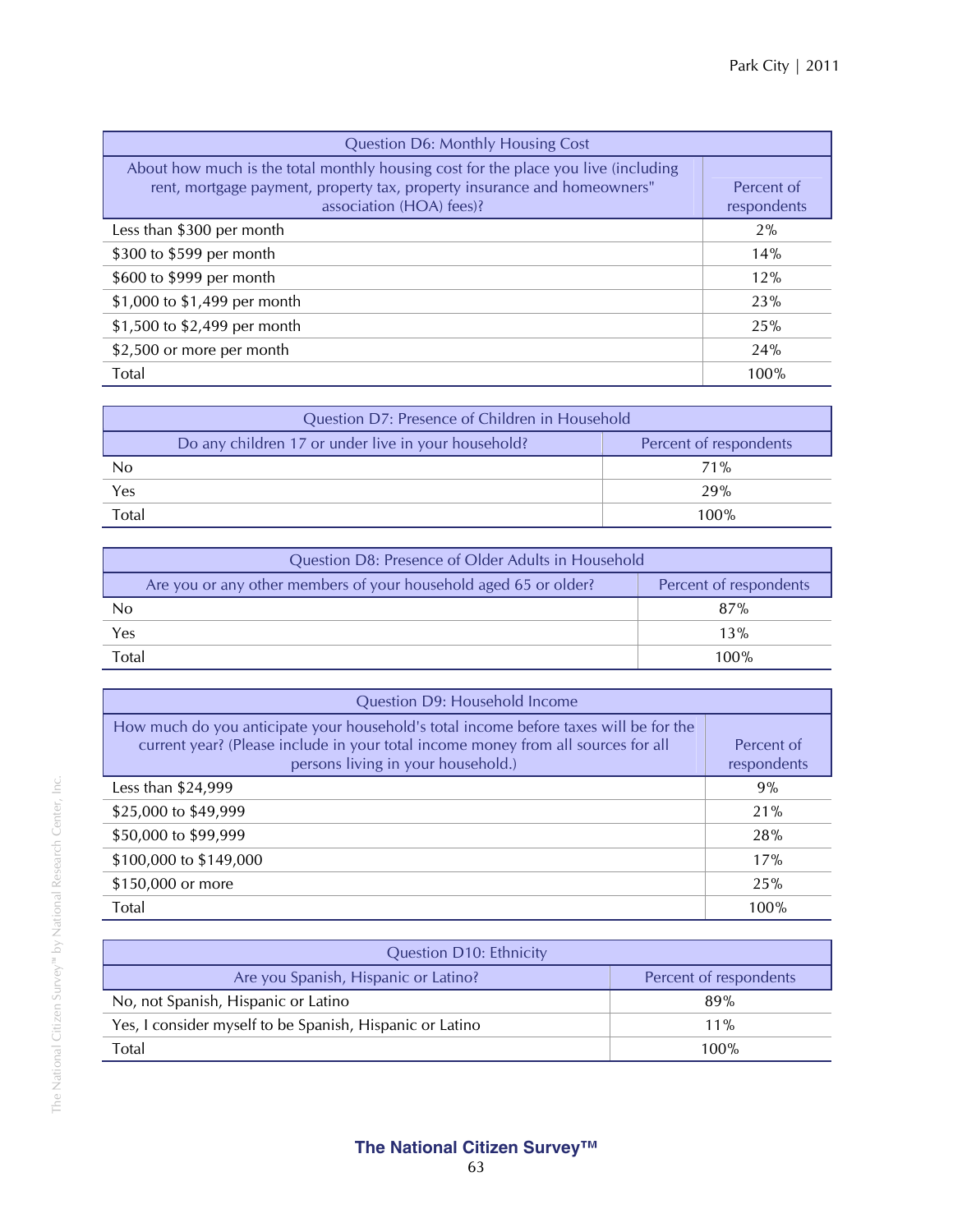| <b>Question D11: Race</b>                                                                            |                           |
|------------------------------------------------------------------------------------------------------|---------------------------|
| What is your race? (Mark one or more races to indicate what race(s) you consider<br>yourself to be.) | Percent of<br>respondents |
| American Indian or Alaskan Native                                                                    | $2\%$                     |
| Asian, Asian Indian or Pacific Islander                                                              | 5%                        |
| <b>Black or African American</b>                                                                     | $1\%$                     |
| White                                                                                                | 89%                       |
| Other                                                                                                | 6%                        |
| $-1$<br>$\mathbf{1}$ $\mathbf{1}$ $\mathbf{2}$ $\mathbf{3}$ $\mathbf{3}$                             |                           |

Total may exceed 100% as respondents could select more than one option

| Question D12: Age              |                        |
|--------------------------------|------------------------|
| In which category is your age? | Percent of respondents |
| 18 to 24 years                 | 7%                     |
| 25 to 34 years                 | 33%                    |
| 35 to 44 years                 | 12%                    |
| 45 to 54 years                 | 21%                    |
| 55 to 64 years                 | 17%                    |
| 65 to 74 years                 | 7%                     |
| 75 years or older              | 3%                     |
| Total                          | 100%                   |

| <b>Question D13: Gender</b> |                        |
|-----------------------------|------------------------|
| What is your sex?           | Percent of respondents |
| Female                      | 50%                    |
| Male                        | 50%                    |
| Total                       | $100\%$                |

| Question D14: Registered to Vote                 |                        |
|--------------------------------------------------|------------------------|
| Are you registered to vote in your jurisdiction? | Percent of respondents |
| No                                               | 16%                    |
| Yes                                              | 81%                    |
| Ineligible to vote                               | 4%                     |
| Total                                            | 100%                   |

| Question D15: Voted in Last General Election                                                    |                           |
|-------------------------------------------------------------------------------------------------|---------------------------|
| Many people don't have time to vote in elections. Did you vote in the last general<br>election? | Percent of<br>respondents |
| No.                                                                                             | 25%                       |
| Yes                                                                                             | 72%                       |
| Ineligible to vote                                                                              | 3%                        |
| Total                                                                                           | 100%                      |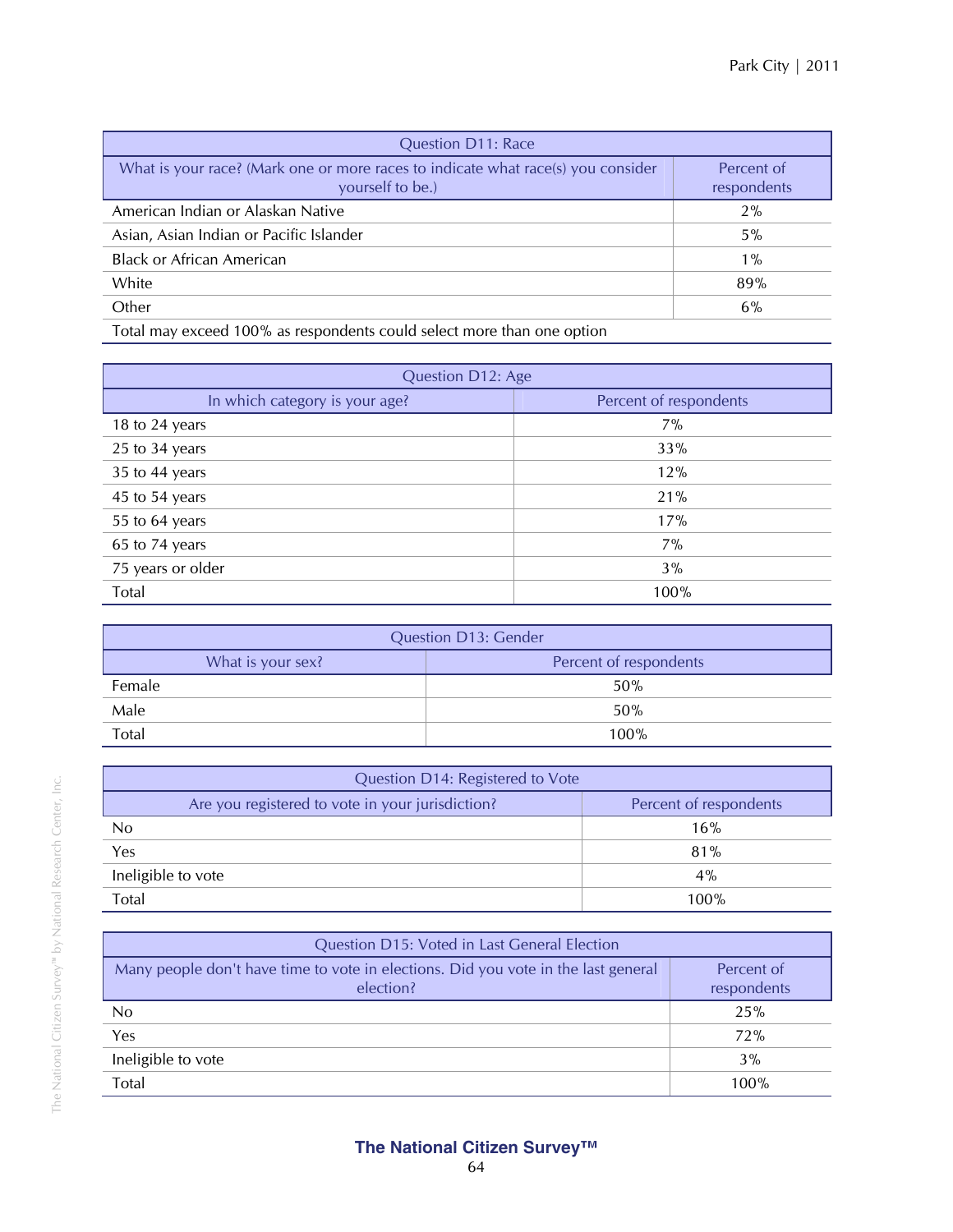| Question D16: Has Cell Phone |                        |
|------------------------------|------------------------|
| Do you have a cell phone?    | Percent of respondents |
| No                           | $1\%$                  |
| Yes                          | 99%                    |
| Total                        | 100%                   |

| Question D17: Has Land Line      |                        |
|----------------------------------|------------------------|
| Do you have a land line at home? | Percent of respondents |
| N <sub>0</sub>                   | 52%                    |
| Yes                              | 48%                    |
| Total                            | 100%                   |

| Question D18: Primary Phone                                                                            |                           |
|--------------------------------------------------------------------------------------------------------|---------------------------|
| If you have both a cell phone and a land line, which do you consider your primary<br>telephone number? | Percent of<br>respondents |
| Cell                                                                                                   | 52%                       |
| Land line                                                                                              | 31%                       |
| <b>Both</b>                                                                                            | 17%                       |
| Total                                                                                                  | 100%                      |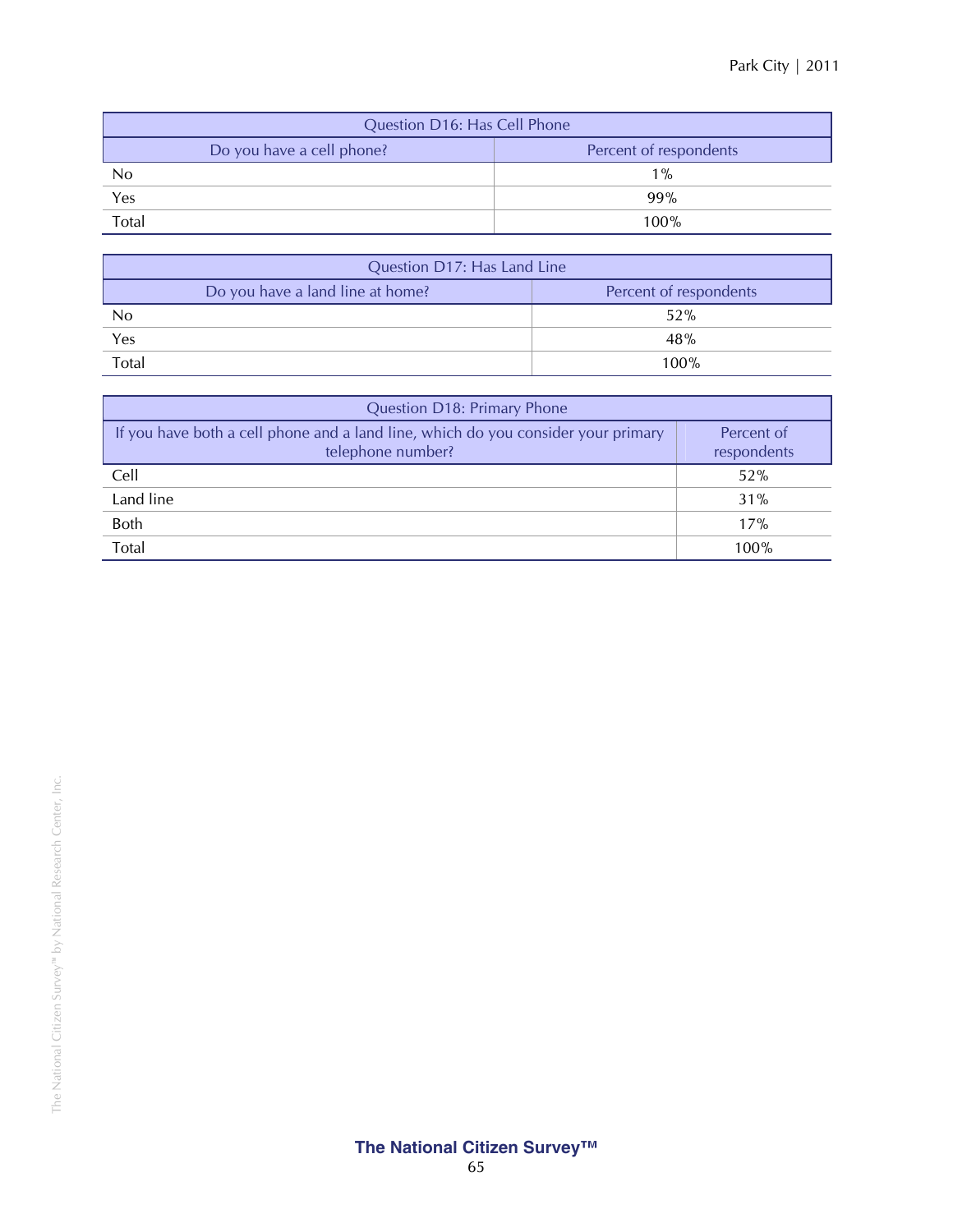## Frequencies Including "Don't Know" Responses

These tables contain the percentage of respondents for each response category as well as the "n" or total number of respondents for each category, next to the percentage.

| Question 1: Quality of Life                                                   |                  |     |      |     |          |    |       |    |               |    |              |     |  |
|-------------------------------------------------------------------------------|------------------|-----|------|-----|----------|----|-------|----|---------------|----|--------------|-----|--|
| Please rate each of the following aspects of quality of life in Park<br>City: | <b>Excellent</b> |     | Good |     | Fair     |    | Poor  |    | Don't<br>know |    | <b>Total</b> |     |  |
| Park City as a place to live                                                  | 78%              | 239 | 21%  | 65  | $19^{0}$ |    | $0\%$ |    | $0\%$         |    | 100%         | 307 |  |
| Your neighborhood as a place to live                                          | 54%              | 164 | 36%  | 111 | 9%       | 27 | $0\%$ |    | $0\%$         |    | 100%         | 304 |  |
| Park City as a place to raise children                                        | 44%              | 134 | 26%  | 79  | $7\%$    | 20 | $1\%$ |    | 22%           | 67 | 100%         | 303 |  |
| Park City as a place to work                                                  | 28%              | 85  | 36%  | 108 | 19%      | 59 | $5\%$ | 15 | 12%           | 35 | 100%         | 302 |  |
| Park City as a place to retire                                                | 39%              | 119 | 26%  | 78  | 12%      | 37 | $5\%$ | 14 | 18%           | 56 | 100%         | 305 |  |
| The overall quality of life in Park City                                      | 65%              | 199 | 32%  | 99  | 2%       | 8  | $0\%$ |    | $0\%$         |    | 100%         | 306 |  |

|                                                                                              | <b>Question 2: Community Characteristics</b> |     |     |      |       |      |       |      |               |          |              |     |  |  |
|----------------------------------------------------------------------------------------------|----------------------------------------------|-----|-----|------|-------|------|-------|------|---------------|----------|--------------|-----|--|--|
| Please rate each of the following characteristics as they relate to<br>Park City as a whole: | Excellent                                    |     |     | Good |       | Fair |       | Poor | Don't<br>know |          | <b>Total</b> |     |  |  |
| Sense of community                                                                           | 42%                                          | 125 | 44% | 132  | 11%   | 32   | 3%    | 8    | $1\%$         | 3        | 100%         | 300 |  |  |
| Openness and acceptance of the community towards people of<br>diverse backgrounds            | 23%                                          | 70  | 44% | 134  | 25%   | 77   | 6%    | 18   | 2%            | 6        | 100%         | 304 |  |  |
| Overall appearance of Park City                                                              | 46%                                          | 141 | 51% | 155  | $2\%$ | 7    | $1\%$ | 2    | $0\%$         | $\Omega$ | 100%         | 306 |  |  |
| <b>Cleanliness of Park City</b>                                                              | 49%                                          | 149 | 45% | 136  | 6%    | 18   | $1\%$ | 2    | $0\%$         | 0        | 100%         | 306 |  |  |
| Overall quality of new development in Park City                                              | 13%                                          | 39  | 46% | 138  | 31%   | 94   | 8%    | 25   | 2%            |          | 100%         | 303 |  |  |
| Variety of housing options                                                                   | 8%                                           | 23  | 32% | 96   | 36%   | 109  | 23%   | 69   | 2%            | 6        | 100%         | 305 |  |  |
| Overall quality of business and service establishments in Park<br>City                       | 16%                                          | 50  | 55% | 168  | 25%   | 77   | 3%    | 10   | $0\%$         | $\Omega$ | 100%         | 305 |  |  |
| Shopping opportunities                                                                       | 15%                                          | 45  | 48% | 146  | 29%   | 89   | 8%    | 23   | $0\%$         |          | 100%         | 303 |  |  |
| Opportunities to attend cultural activities                                                  | 34%                                          | 103 | 39% | 120  | 21%   | 63   | 4%    | 11   | 2%            |          | 100%         | 304 |  |  |
| Recreational opportunities                                                                   | 79%                                          | 240 | 20% | 61   | $1\%$ | 4    | $0\%$ |      | $0\%$         | $\Omega$ | 100%         | 305 |  |  |
| Employment opportunities                                                                     | 7%                                           | 22  | 29% | 89   | 35%   | 107  | 15%   | 44   | 13%           | 40       | 100%         | 302 |  |  |
| Educational opportunities                                                                    | 20%                                          | 60  | 34% | 101  | 25%   | 74   | 10%   | 29   | 12%           | 37       | 100%         | 300 |  |  |
| Opportunities to participate in social events and activities                                 | 50%                                          | 152 | 35% | 105  | 10%   | 29   | $1\%$ | 4    | 4%            | 12       | 100%         | 303 |  |  |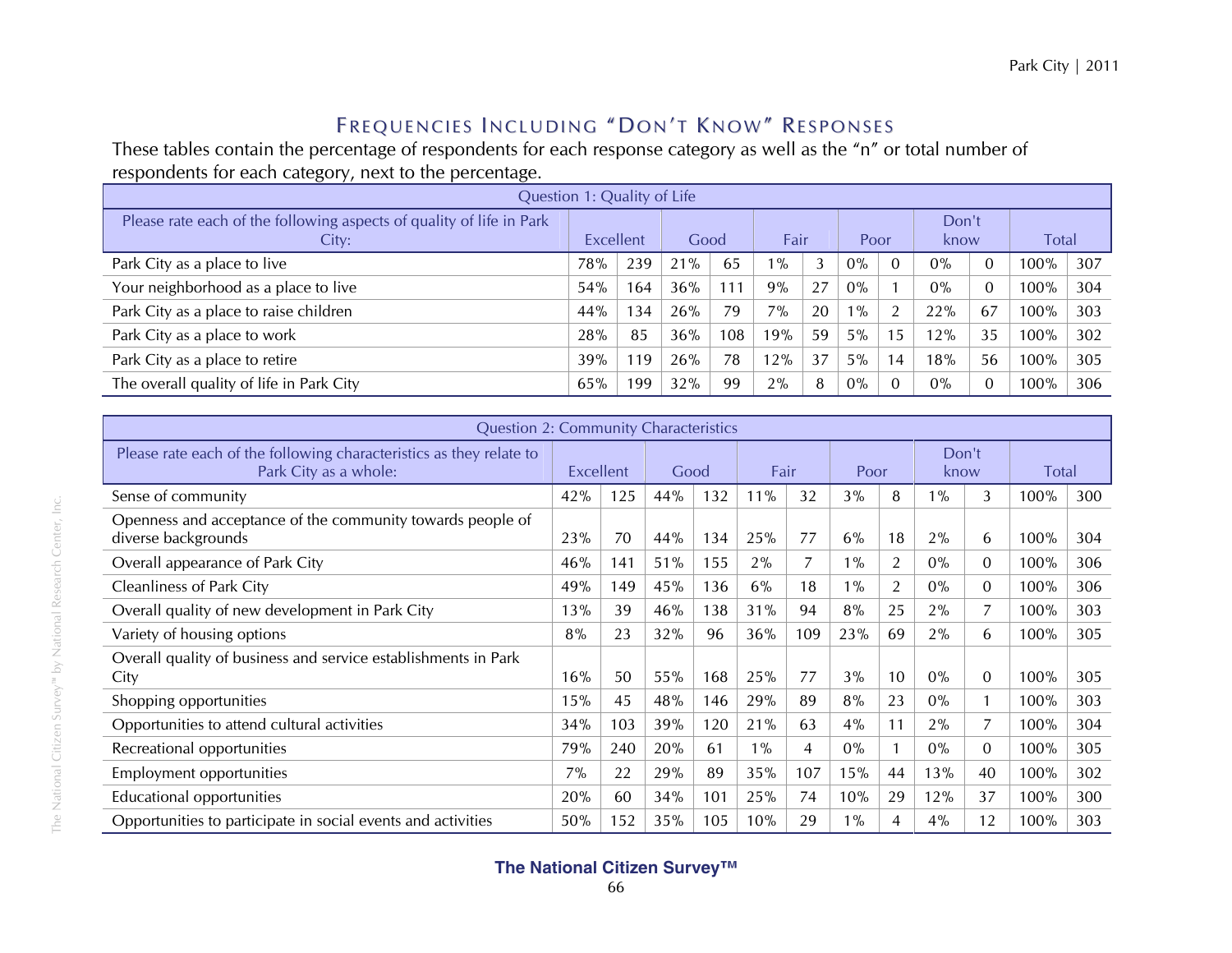| <b>Question 2: Community Characteristics</b>                                                 |     |           |     |      |       |      |       |                |       |                |      |              |  |
|----------------------------------------------------------------------------------------------|-----|-----------|-----|------|-------|------|-------|----------------|-------|----------------|------|--------------|--|
| Please rate each of the following characteristics as they relate to<br>Park City as a whole: |     | Excellent |     | Good |       | Fair |       | Poor           |       | Don't<br>know  |      | <b>Total</b> |  |
| Opportunities to participate in religious or spiritual events and<br>activities              | 21% | 64        | 33% | 101  | 8%    | 23   | $1\%$ | 4              | 36%   | 111            | 100% | 303          |  |
| Opportunities to volunteer                                                                   | 48% | 143       | 30% | 90   | 8%    | 24   | $0\%$ | $\overline{0}$ | 14%   | 42             | 100% | 300          |  |
| Opportunities to participate in community matters                                            | 40% | 120       | 34% | 103  | 10%   | 29   | 4%    | 12             | 12%   | 38             | 100% | 302          |  |
| Ease of car travel in Park City                                                              | 28% | 86        | 45% | 138  | 20%   | 60   | 5%    | 16             | $1\%$ | 4              | 100% | 304          |  |
| Ease of bus travel in Park City                                                              | 57% | 175       | 31% | 95   | $5\%$ | 17   | $1\%$ | 3              | $5\%$ | 16             | 100% | 304          |  |
| Ease of bicycle travel in Park City                                                          | 49% | 148       | 43% | 129  | $5\%$ | 16   | $1\%$ | $\overline{2}$ | 3%    | 8              | 100% | 303          |  |
| Ease of walking in Park City                                                                 | 49% | 149       | 42% | 127  | 8%    | 24   | $0\%$ |                | $0\%$ | $\overline{0}$ | 100% | 302          |  |
| Availability of paths and walking trails                                                     | 62% | 189       | 31% | 95   | 6%    | 17   | $1\%$ | $\overline{2}$ | $1\%$ | 3              | 100% | 305          |  |
| Traffic flow on major streets                                                                | 13% | 41        | 54% | 164  | 26%   | 79   | 6%    | 19             | $0\%$ | $\mathbf{0}$   | 100% | 303          |  |
| Amount of public parking                                                                     | 13% | 39        | 46% | 138  | 29%   | 88   | 12%   | 35             | $1\%$ | $\overline{2}$ | 100% | 303          |  |
| Availability of affordable quality housing                                                   | 6%  | 17        | 17% | 50   | 33%   | 99   | 30%   | 89             | 14%   | 43             | 100% | 298          |  |
| Availability of affordable quality child care                                                | 2%  | 6         | 13% | 38   | 20%   | 61   | 13%   | 38             | 52%   | 156            | 100% | 298          |  |
| Availability of affordable quality health care                                               | 19% | 56        | 38% | 116  | 20%   | 61   | 5%    | 16             | 18%   | 54             | 100% | 304          |  |
| Availability of preventive health services                                                   | 21% | 63        | 37% | 110  | 16%   | 47   | 3%    | 10             | 23%   | 70             | 100% | 299          |  |
| Air quality                                                                                  | 54% | 164       | 37% | 114  | 6%    | 18   | 2%    | 7              | $1\%$ | $\overline{2}$ | 100% | 304          |  |
| Quality of overall natural environment in Park City                                          | 57% | 174       | 36% | 111  | 6%    | 19   | $0\%$ | $\Omega$       | $0\%$ | $\Omega$       | 100% | 305          |  |
| Overall image or reputation of Park City                                                     | 57% | 175       | 38% | 117  | $4\%$ | 13   | 0%    |                | $0\%$ | $\Omega$       | 100% | 305          |  |

|                                                                                                       | Question 3: Growth   |    |                        |     |                      |     |                  |     |               |     |              |    |         |     |  |
|-------------------------------------------------------------------------------------------------------|----------------------|----|------------------------|-----|----------------------|-----|------------------|-----|---------------|-----|--------------|----|---------|-----|--|
| Please rate the speed of growth in the<br>following categories in Park City over the<br>past 2 years: | Somewhat too<br>slow |    | <b>Right</b><br>amount |     | Somewhat<br>too fast |     | Much too<br>fast |     | Don't<br>know |     | <b>Total</b> |    |         |     |  |
| Population growth                                                                                     | $1\%$                | ി  | 2%                     |     | 32%                  | 98  | 38%              | 117 | 16%           | 48  | $1\%$        | 34 | $100\%$ | 306 |  |
| Retail growth (stores, restaurants, etc.)                                                             | $1\%$                | 4  | 5%                     | 45  | 47%                  | 143 | 28%              | 84  | 5%            | .5. | 5%           | 14 | $100\%$ | 305 |  |
| Jobs growth                                                                                           | 8%                   | 23 | 38%                    | 116 | 26%                  | 77  | 2%               | b   | 0%            |     | 27%          | 81 | $100\%$ | 302 |  |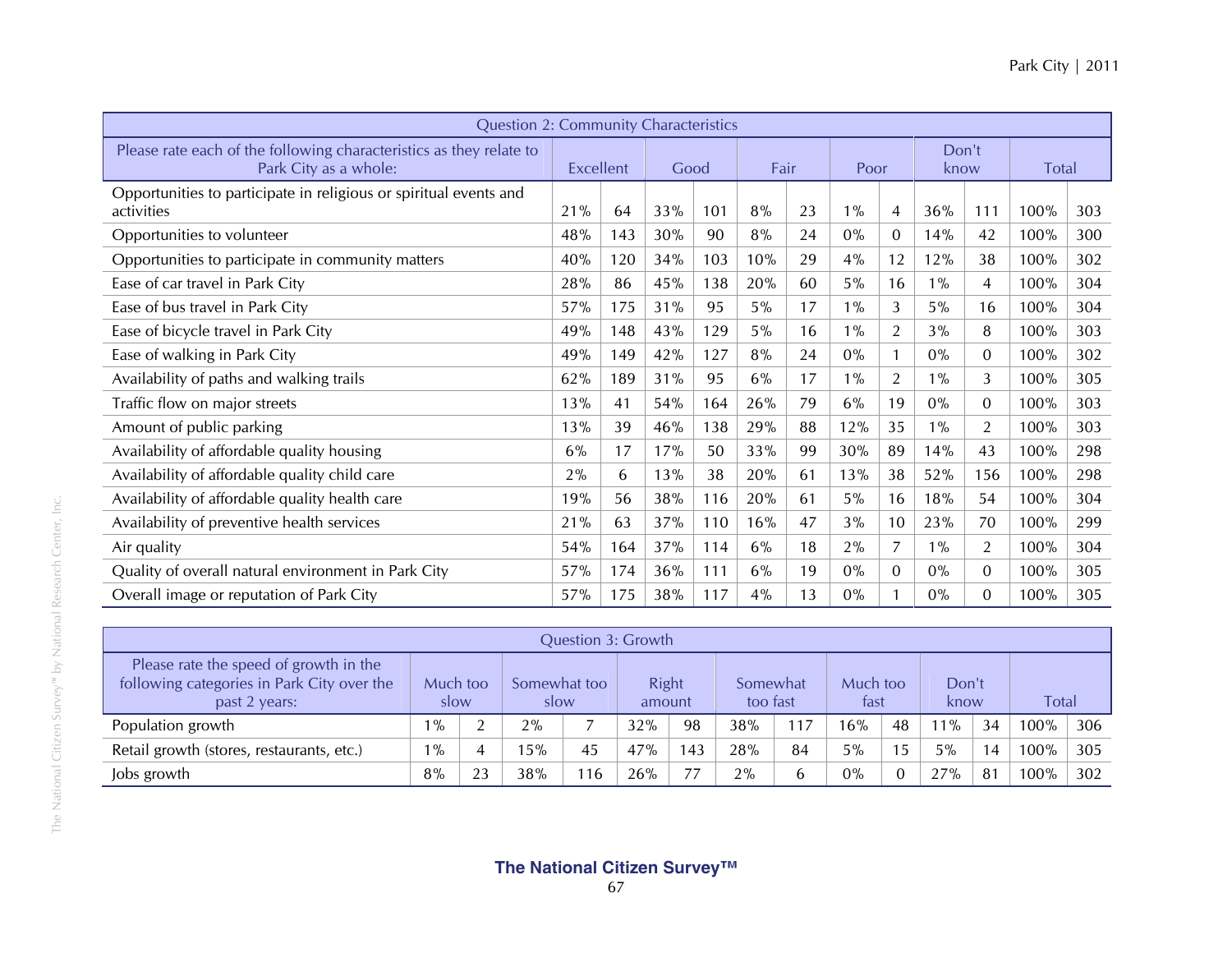| <b>Question 4: Code Enforcement</b>                                                                   |                        |       |
|-------------------------------------------------------------------------------------------------------|------------------------|-------|
| To what degree, if at all, are run down buildings, weed lots or junk vehicles a problem in Park City? | Percent of respondents | Count |
| Not a problem                                                                                         | 31%                    | 95    |
| Minor problem                                                                                         | 49%                    | 150   |
| Moderate problem                                                                                      | 15%                    | 46    |
| Major problem                                                                                         | 2%                     |       |
| Don't know                                                                                            | 3%                     |       |
| Total                                                                                                 | 100%                   | 305   |

|                                                                             | <b>Question 5: Community Safety</b> |           |     |                  |     |                            |       |                    |                |                |               |  |         |              |  |
|-----------------------------------------------------------------------------|-------------------------------------|-----------|-----|------------------|-----|----------------------------|-------|--------------------|----------------|----------------|---------------|--|---------|--------------|--|
| Please rate how safe or unsafe you feel<br>from the following in Park City: |                                     | Very safe |     | Somewhat<br>safe |     | Neither safe nor<br>unsafe |       | Somewhat<br>unsafe |                | Verv<br>unsafe | Don't<br>know |  |         | <b>Total</b> |  |
| Violent crime (e.g., rape, assault, robbery)                                | 79%                                 | 244       | 16% | 48               | 4%  | 14                         | $0\%$ |                    | $0\%$          | $\Omega$       | $0\%$         |  | 100%    | 307          |  |
| Property crimes (e.g., burglary, theft)                                     | 40%                                 | 122       | 47% | 145              | 7%  | 20                         | 5%    |                    | 2%             |                | $0\%$         |  | 100%    | 307          |  |
| Environmental hazards, including toxic<br>waste                             | 45%                                 |           | 32% | 99               | 13% | 40                         | $7\%$ | 22                 | $\frac{10}{6}$ |                | 2%            |  | $100\%$ | 307          |  |

|                                                | Question 6: Personal Safety |     |                         |    |                            |    |                    |   |                |  |               |              |         |     |  |
|------------------------------------------------|-----------------------------|-----|-------------------------|----|----------------------------|----|--------------------|---|----------------|--|---------------|--------------|---------|-----|--|
| Please rate how safe or unsafe you<br>feel:    | Very safe                   |     | <b>Somewhat</b><br>safe |    | Neither safe nor<br>unsafe |    | Somewhat<br>unsafe |   | Verv<br>unsafe |  | Don't<br>know | <b>Total</b> |         |     |  |
| In your neighborhood during the<br>day         | 89%                         | 273 | 9%                      | 28 | 2%                         | Ċ  | $0\%$              | 0 | $0\%$          |  | $0\%$         | $\Omega$     | 100%    | 307 |  |
| In your neighborhood after dark                | 71%                         | 218 | 22%                     | 67 | 6%                         | 17 | $1\%$              | 4 | $0\%$          |  | $0\%$         | $\Omega$     | 100%    | 307 |  |
| In Park City's downtown area<br>during the day | 88%                         | 271 | 10%                     | 29 | 2%                         | 6  | $0\%$              | 0 | $0\%$          |  | $0\%$         | $\Omega$     | $100\%$ | 307 |  |
| In Park City's downtown area after<br>dark     | 63%                         | 192 | 31%                     | 93 | $4\%$                      | 11 | 2%                 | b | $0\%$          |  | $1\%$         | ി            | 100%    | 306 |  |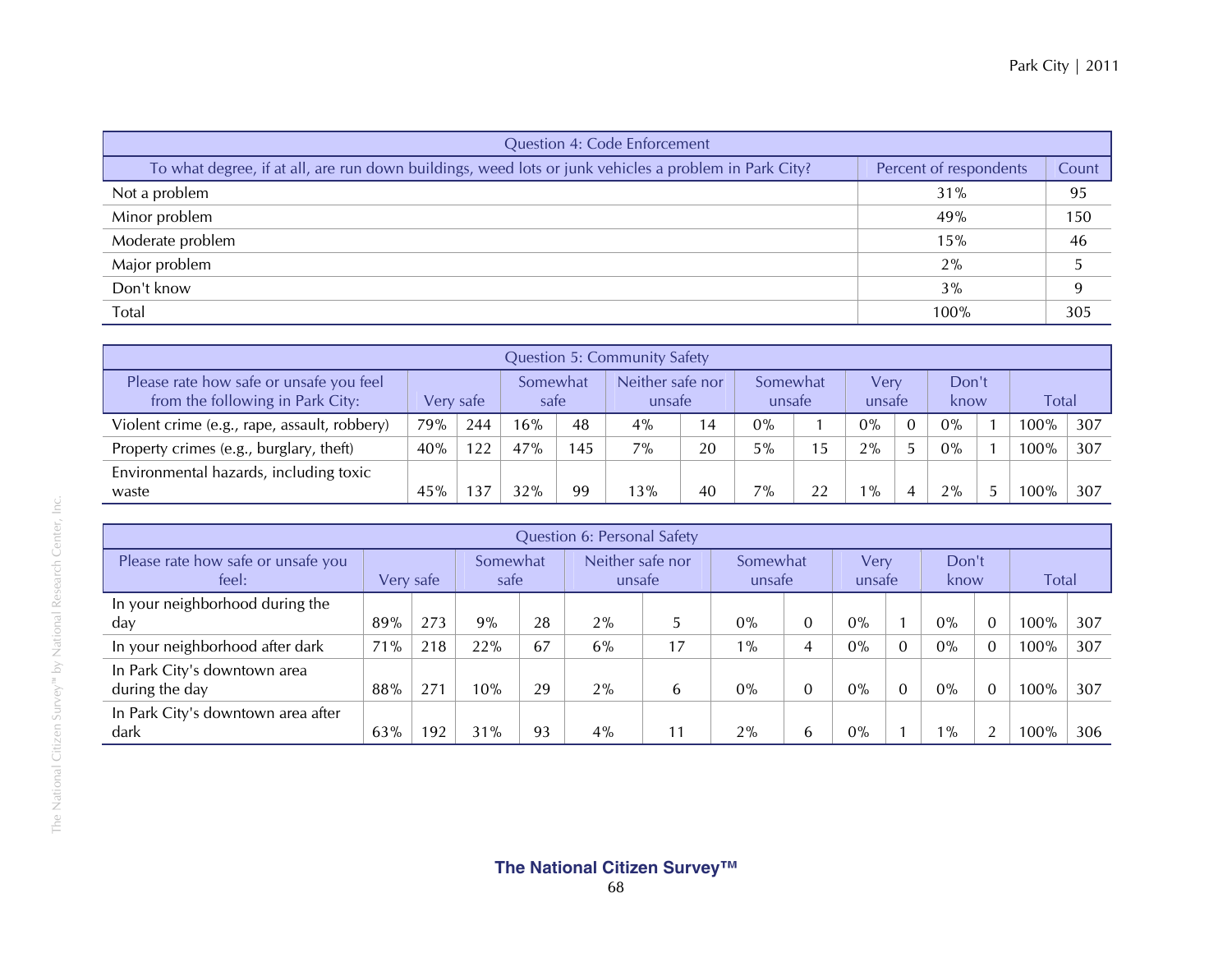| Question 7: Contact with Police Department                                                                                    |     |     |     |      |               |  |              |     |  |  |  |  |
|-------------------------------------------------------------------------------------------------------------------------------|-----|-----|-----|------|---------------|--|--------------|-----|--|--|--|--|
| Have you had any in-person or phone contact with an employee of the Park City Police<br>Department within the last 12 months? | No  |     |     | Yes. | Don't<br>know |  | <b>Total</b> |     |  |  |  |  |
| Have you had any in-person or phone contact with an employee of the Park City Police<br>Department within the last 12 months? | 48% | 146 | 52% | 157  | $0\%$         |  |              | 303 |  |  |  |  |

| Question 8: Ratings of Contact with Police Department                                                 |           |    |      |    |       |  |        |  |               |  |              |  |
|-------------------------------------------------------------------------------------------------------|-----------|----|------|----|-------|--|--------|--|---------------|--|--------------|--|
| What was your overall impression of your most recent contact with<br>the Park City Police Department? | Excellent |    | Good |    | Fair  |  | Poor   |  | Don't<br>know |  | <b>Total</b> |  |
| What was your overall impression of your most recent contact with<br>the Park City Police Department? |           | 71 | 33%  | 51 | $1\%$ |  | $11\%$ |  | $0\%$         |  | $100\%$      |  |

| <b>Question 9: Crime Victim</b>                                                          |                        |       |  |  |  |  |  |
|------------------------------------------------------------------------------------------|------------------------|-------|--|--|--|--|--|
| During the past 12 months, were you or anyone in your household the victim of any crime? | Percent of respondents | Count |  |  |  |  |  |
| N <sub>0</sub>                                                                           | 90%                    | 273   |  |  |  |  |  |
| Yes                                                                                      | 10%                    | 29    |  |  |  |  |  |
| Don't know                                                                               | $0\%$                  |       |  |  |  |  |  |
| Total                                                                                    | 100%                   | 303   |  |  |  |  |  |

| <b>Question 10: Crime Reporting</b> |                                                               |                        |       |  |  |  |  |
|-------------------------------------|---------------------------------------------------------------|------------------------|-------|--|--|--|--|
|                                     | If yes, was this crime (these crimes) reported to the police? | Percent of respondents | Count |  |  |  |  |
| No                                  |                                                               | 14%                    |       |  |  |  |  |
| Yes                                 |                                                               | 72%                    |       |  |  |  |  |
| Don't know                          |                                                               | 14%                    |       |  |  |  |  |
| Total                               |                                                               | 100%                   |       |  |  |  |  |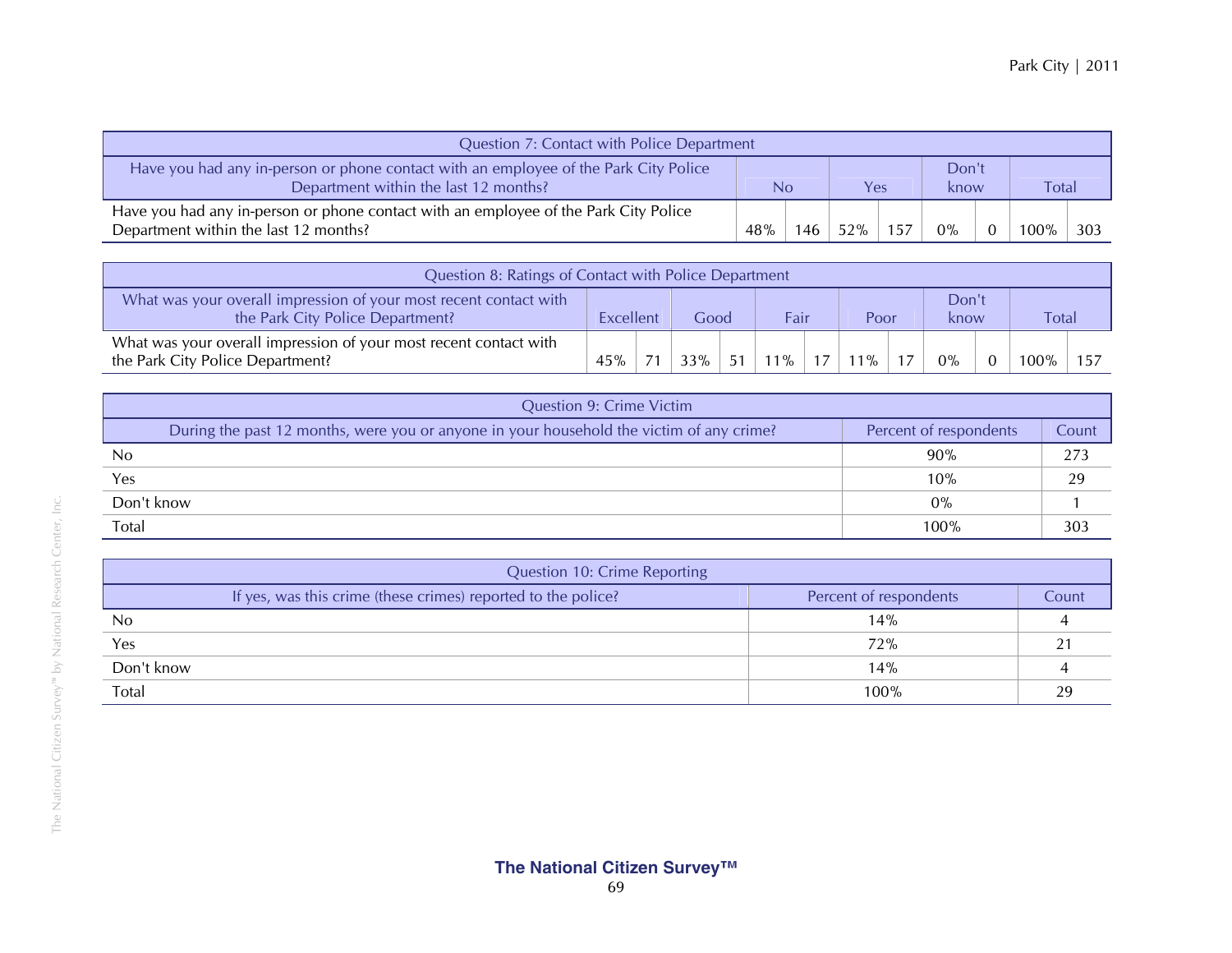|                                                                                                                                                        |              |     | Question 11: Resident Behaviors |    |                  |     |                   |                |                       |     |              |     |
|--------------------------------------------------------------------------------------------------------------------------------------------------------|--------------|-----|---------------------------------|----|------------------|-----|-------------------|----------------|-----------------------|-----|--------------|-----|
| In the last 12 months, about how many times, if ever, have<br>you or other household members participated in the<br>following activities in Park City? | <b>Never</b> |     | Once or<br>twice                |    | 3 to 12<br>times |     | 13 to 26<br>times |                | More than 26<br>times |     | <b>Total</b> |     |
| Used Park City public libraries or their services                                                                                                      | 18%          | 54  | 27%                             | 84 | 29%              | 90  | 12%               | 37             | 14%                   | 42  | 100%         | 307 |
| Used Park City recreation centers                                                                                                                      | 17%          | 53  | 16%                             | 48 | 20%              | 62  | 22%               | 66             | 25%                   | 77  | 100%         | 306 |
| Participated in a recreation program or activity                                                                                                       | 27%          | 81  | 24%                             | 72 | 16%              | 48  | 16%               | 48             | 18%                   | 56  | 100%         | 303 |
| Visited a neighborhood park or City park                                                                                                               | 4%           | 13  | 8%                              | 25 | 27%              | 83  | 27%               | 84             | 32%                   | 99  | 100%         | 304 |
| Ridden a local bus within Park City                                                                                                                    | 15%          | 46  | 22%                             | 67 | 29%              | 87  | 15%               | 45             | 18%                   | 56  | 100%         | 302 |
| Attended a meeting of local elected officials or other local<br>public meeting                                                                         | 56%          | 167 | 24%                             | 71 | 15%              | 45  | 2%                | $\overline{7}$ | 3%                    | 8   | 100%         | 299 |
| Read Park City Municipal Newsletter                                                                                                                    | 38%          | 114 | 29%                             | 88 | 21%              | 65  | 6%                | 20             | 6%                    | 17  | 100%         | 304 |
| Visited the Park City Web site (at www.parkcity.org)                                                                                                   | 25%          | 76  | 24%                             | 71 | 32%              | 98  | 10%               | 32             | 9%                    | 26  | 100%         | 303 |
| Recycled used paper, cans or bottles from your home                                                                                                    | 11%          | 32  | 3%                              | 9  | 9%               | 26  | 14%               | 41             | 64%                   | 191 | 100%         | 299 |
| Volunteered your time to some group or activity in Park City                                                                                           | 30%          | 90  | 28%                             | 85 | 19%              | 59  | 10%               | 30             | 13%                   | 40  | 100%         | 304 |
| Participated in religious or spiritual activities in Park City                                                                                         | 64%          | 197 | 11%                             | 33 | 12%              | 38  | 5%                | 16             | 7%                    | 22  | 100%         | 305 |
| Participated in a club or civic group in Park City                                                                                                     | 49%          | 150 | 20%                             | 60 | 18%              | 55  | 6%                | 20             | 6%                    | 19  | 100%         | 304 |
| Provided help to a friend or neighbor                                                                                                                  | 4%           | 11  | 14%                             | 43 | 45%              | 138 | 19%               | 57             | 18%                   | 56  | 100%         | 305 |

| Question 12: Neighborliness                                                                                                                                |                           |       |  |  |  |  |  |
|------------------------------------------------------------------------------------------------------------------------------------------------------------|---------------------------|-------|--|--|--|--|--|
| About how often, if at all, do you talk to or visit with your immediate neighbors (people who live in the 10 or 20<br>households that are closest to you)? | Percent of<br>respondents | Count |  |  |  |  |  |
| Just about everyday                                                                                                                                        | 27%                       | 81    |  |  |  |  |  |
| Several times a week                                                                                                                                       | 27%                       | 81    |  |  |  |  |  |
| Several times a month                                                                                                                                      | 19%                       | 58    |  |  |  |  |  |
| Less than several times a month                                                                                                                            | 28%                       | 84    |  |  |  |  |  |
| Total                                                                                                                                                      | 100%                      | 305   |  |  |  |  |  |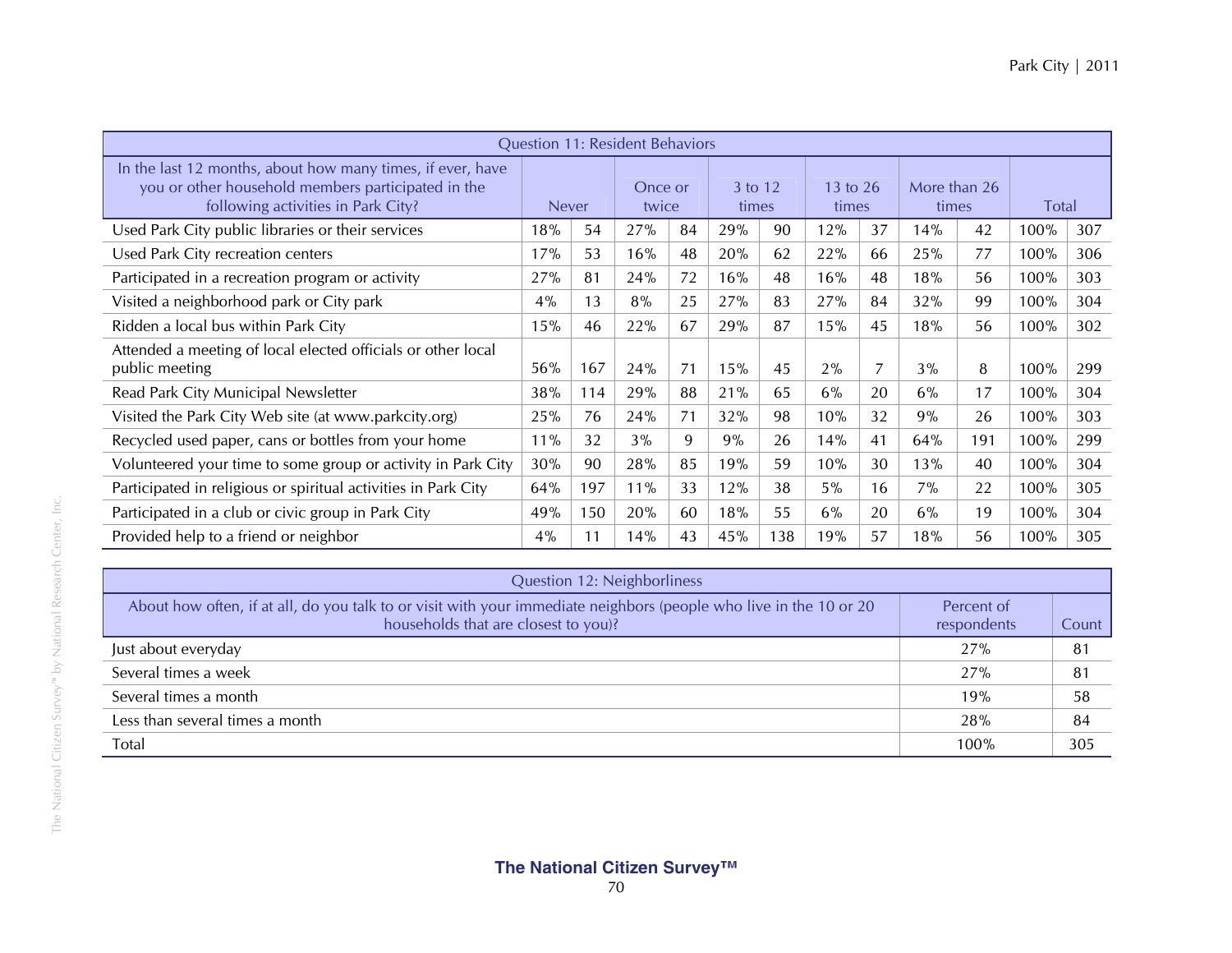| <b>Question 13: Service Quality</b>                               |           |     |      |     |      |                |       |                |       |                |              |     |
|-------------------------------------------------------------------|-----------|-----|------|-----|------|----------------|-------|----------------|-------|----------------|--------------|-----|
| Please rate the quality of each of the following services in Park |           |     |      |     |      |                |       |                | Don't |                |              |     |
| City:                                                             | Excellent |     | Good |     | Fair |                | Poor  |                | know  |                | <b>Total</b> |     |
| Police services                                                   | 29%       | 86  | 48%  | 144 | 12%  | 36             | 6%    | 18             | 6%    | 17             | 100%         | 300 |
| Fire services                                                     | 36%       | 108 | 39%  | 116 | 4%   | 12             | $0\%$ | $\mathbf{1}$   | 20%   | 61             | 100%         | 298 |
| Ambulance or emergency medical services                           | 29%       | 85  | 39%  | 117 | 4%   | 12             | $1\%$ | 3              | 27%   | 81             | 100%         | 299 |
| Crime prevention                                                  | 25%       | 73  | 44%  | 130 | 13%  | 39             | 2%    | 6              | 16%   | 48             | 100%         | 295 |
| Fire prevention and education                                     | 20%       | 57  | 39%  | 112 | 11%  | 32             | $1\%$ | 3              | 30%   | 87             | 100%         | 292 |
| Municipal courts                                                  | 11%       | 33  | 24%  | 70  | 7%   | 22             | 6%    | 19             | 51%   | 148            | 100%         | 290 |
| Traffic enforcement                                               | 17%       | 51  | 41%  | 120 | 26%  | 76             | 10%   | 29             | 6%    | 16             | 100%         | 292 |
| Street repair                                                     | 8%        | 25  | 28%  | 82  | 45%  | 135            | 17%   | 52             | $1\%$ | $\overline{4}$ | 100%         | 299 |
| Street cleaning                                                   | 17%       | 51  | 51%  | 153 | 24%  | 71             | 6%    | 17             | 3%    | 8              | 100%         | 300 |
| Street lighting                                                   | 10%       | 31  | 58%  | 173 | 23%  | 69             | 7%    | 21             | $1\%$ | $\overline{2}$ | 100%         | 296 |
| Snow removal                                                      | 27%       | 81  | 50%  | 153 | 18%  | 54             | $5\%$ | 14             | 0%    | $\mathbf{1}$   | 100%         | 303 |
| Sidewalk maintenance                                              | 18%       | 55  | 46%  | 137 | 25%  | 75             | 7%    | 21             | 4%    | 11             | 100%         | 299 |
| Traffic signal timing                                             | $8\%$     | 24  | 46%  | 138 | 29%  | 88             | 13%   | 40             | 4%    | 11             | 100%         | 301 |
| Bus or transit services                                           | 48%       | 144 | 42%  | 127 | 2%   | 5              | $1\%$ | 3              | 7%    | 22             | 100%         | 301 |
| Garbage collection                                                | 35%       | 107 | 48%  | 146 | 10%  | 31             | $1\%$ | $\overline{2}$ | 6%    | 17             | 100%         | 302 |
| Recycling                                                         | 42%       | 126 | 36%  | 107 | 10%  | 30             | 9%    | 28             | 3%    | 10             | 100%         | 302 |
| Storm drainage                                                    | 20%       | 60  | 56%  | 168 | 13%  | 40             | 3%    | 8              | 8%    | 24             | 100%         | 301 |
| Drinking water                                                    | 10%       | 30  | 32%  | 97  | 30%  | 89             | 26%   | 79             | 2%    | 5              | 100%         | 300 |
| Sewer services                                                    | 23%       | 70  | 43%  | 130 | 15%  | 44             | 3%    | 10             | 15%   | 45             | 100%         | 299 |
| Power (electric and/or gas) utility                               | 26%       | 78  | 56%  | 167 | 12%  | 35             | 2%    | 6              | 4%    | 12             | 100%         | 299 |
| City parks                                                        | 64%       | 193 | 32%  | 97  | 2%   | $\overline{7}$ | $0\%$ | $\Omega$       | $1\%$ | 3              | 100%         | 300 |
| Recreation programs or classes                                    | 39%       | 117 | 37%  | 111 | 5%   | 16             | 0%    | $\Omega$       | 18%   | 54             | 100%         | 298 |
| Recreation centers or facilities                                  | 38%       | 113 | 44%  | 130 | 7%   | 20             | $1\%$ | 3              | 10%   | 30             | 100%         | 296 |
| Land use, planning and zoning                                     | 12%       | 34  | 41%  | 122 | 27%  | 80             | 12%   | 36             | 8%    | 23             | 100%         | 295 |
| Code enforcement (weeds, abandoned buildings, etc.)               | 9%        | 28  | 37%  | 111 | 22%  | 66             | 11%   | 34             | 20%   | 58             | 100%         | 298 |
| Animal control                                                    | 13%       | 39  | 44%  | 131 | 17%  | 51             | 9%    | 26             | 18%   | 54             | 100%         | 300 |

The National Citizen Survey™ by National Research Center, Inc.

The National Citizen Survey<sup>m</sup> by National Research Center, Inc.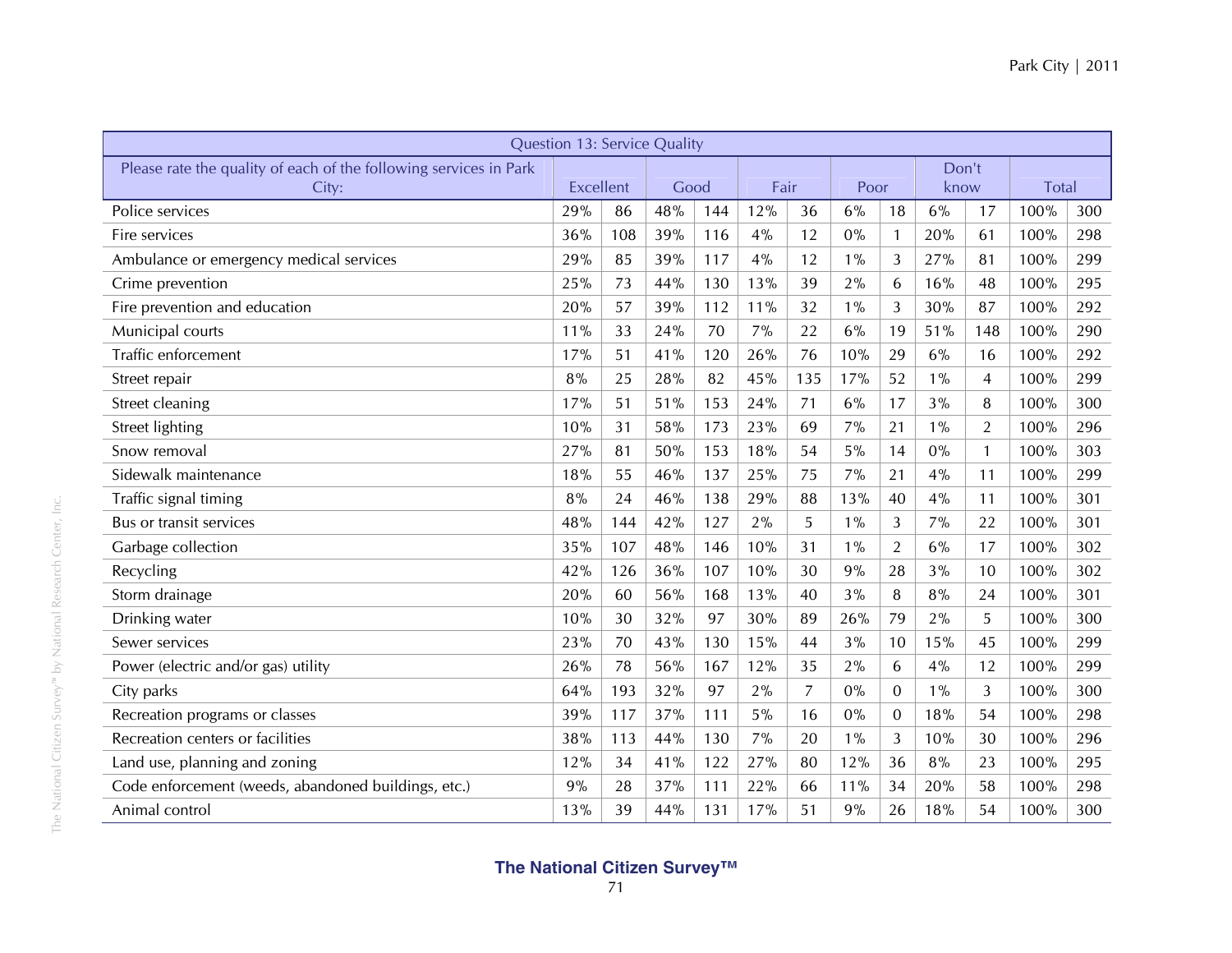|                                                                                                                     | <b>Question 13: Service Quality</b> |     |     |      |     |      |       |          |               |     |         |     |
|---------------------------------------------------------------------------------------------------------------------|-------------------------------------|-----|-----|------|-----|------|-------|----------|---------------|-----|---------|-----|
| Please rate the quality of each of the following services in Park<br>City:                                          | Excellent                           |     |     | Good |     | Fair | Poor  |          | Don't<br>know |     | Total   |     |
| Economic development                                                                                                | 9%                                  | 26  | 42% | 125  | 25% | 75   | 11%   | 33       | 14%           | 42  | 100%    | 300 |
| Health services                                                                                                     | 25%                                 | 76  | 44% | 134  | 11% | 32   | 2%    | 6        | 17%           | 52  | 100%    | 301 |
| Services to seniors                                                                                                 | 10%                                 | 29  | 18% | 55   | 8%  | 23   | $4\%$ | 13       | 60%           | 180 | 100%    | 300 |
| Services to youth                                                                                                   | 22%                                 | 66  | 32% | 96   | 8%  | 22   | $1\%$ | 4        | 37%           | 108 | 100%    | 296 |
| Services to low-income people                                                                                       | $11\%$                              | 32  | 18% | 54   | 21% | 61   | 10%   | 29       | 41%           | 122 | 100%    | 297 |
| Public library services                                                                                             | 41%                                 | 122 | 43% | 130  | 8%  | 23   | $0\%$ | $\Omega$ | 9%            | 27  | 100%    | 302 |
| Public information services                                                                                         | 22%                                 | 67  | 47% | 140  | 13% | 40   | $1\%$ | 3        | 17%           | 50  | 100%    | 300 |
| Public schools                                                                                                      | 25%                                 | 75  | 33% | 99   | 9%  | 28   | 2%    | 5        | 30%           | 91  | 100%    | 297 |
| Emergency preparedness (services that prepare the community<br>for natural disasters or other emergency situations) | 10%                                 | 30  | 27% | 80   | 16% | 49   | $4\%$ | 12       | 43%           | 129 | 100%    | 300 |
| Preservation of natural areas such as open space, farmlands and<br>greenbelts                                       | 34%                                 | 100 | 36% | 108  | 19% | 56   | 5%    | 14       | 6%            | 19  | $100\%$ | 298 |

| <b>Question 14: Government Services Overall</b>                                               |           |    |      |      |      |     |      |    |               |     |              |     |
|-----------------------------------------------------------------------------------------------|-----------|----|------|------|------|-----|------|----|---------------|-----|--------------|-----|
| Overall, how would you rate the quality of the services provided<br>by each of the following? | Excellent |    | Good |      | Fair |     | Poor |    | Don't<br>know |     | <b>Total</b> |     |
| Park City Municipal Government                                                                | 18%       | 54 | 58%  | i 75 | 13%  | 38  | 3%   | 10 | 8%            | 23  | $100\%$      | 300 |
| The Federal Government                                                                        | 7%        | 20 | 31%  | 93   | 31%  | 92  | 18%  | 53 | 14%           | 42  | $100\%$      | 300 |
| The State Government                                                                          | 5%        | 16 | 31%  | 93   | 35%  | 104 | 17%  | 51 | 12%           | 37  | $100\%$      | 301 |
| <b>Summit County Government</b>                                                               | 9%        | 26 | 54%  | 162  | 18%  | 55  | 7%   | 20 | 12%           | 37  | $100\%$      | 301 |
| <b>Wasatch County Government</b>                                                              | 5%        | 16 | 28%  | 83   | 12%  | 36  | 8%   | 24 | 47%           | 140 | 100%         | 298 |

| Question 15: Recommendation and Longevity                                      |     |                                   |     |    |                      |    |                  |    |               |  |              |     |
|--------------------------------------------------------------------------------|-----|-----------------------------------|-----|----|----------------------|----|------------------|----|---------------|--|--------------|-----|
| Please indicate how likely or unlikely you are to do<br>each of the following: |     | Somewhat<br>Very likely<br>likely |     |    | Somewhat<br>unlikely |    | Very<br>unlikely |    | Don't<br>know |  | <b>Total</b> |     |
| Recommend living in Park City to someone who asks                              | 72% | 218                               | 23% | 70 | $4\%$                |    | $1\%$            |    | $0\%$         |  | 100%         | 302 |
| Remain in Park City for the next five years                                    | 70% | 212                               | 17% | 53 | 7%                   | 23 | 4%               | 12 | $1\%$         |  | 100%         | 303 |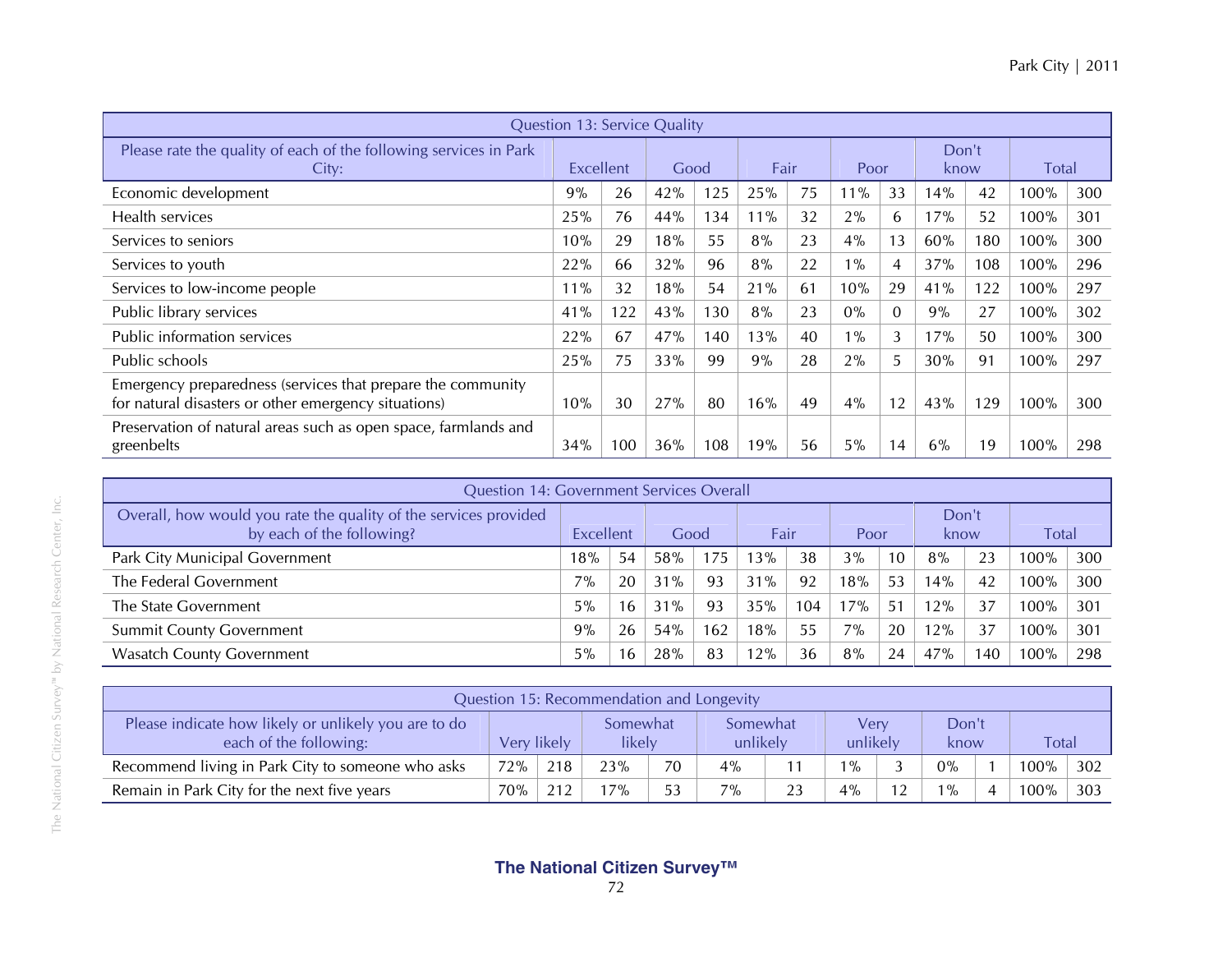|       | Park City   2011 |
|-------|------------------|
|       |                  |
| onomy |                  |

| Question 16: Impact of the Economy                                                                                                      |                           |       |  |  |  |  |  |  |  |
|-----------------------------------------------------------------------------------------------------------------------------------------|---------------------------|-------|--|--|--|--|--|--|--|
| What impact, if any, do you think the economy will have on your family income in the next 6 months? Do you<br>think the impact will be: | Percent of<br>respondents | Count |  |  |  |  |  |  |  |
| Very positive                                                                                                                           | 3%                        | 10    |  |  |  |  |  |  |  |
| Somewhat positive                                                                                                                       | 21%                       | 62    |  |  |  |  |  |  |  |
| Neutral                                                                                                                                 | 39%                       | 117   |  |  |  |  |  |  |  |
| Somewhat negative                                                                                                                       | 33%                       | 98    |  |  |  |  |  |  |  |
| Very negative                                                                                                                           | 4%                        | 13    |  |  |  |  |  |  |  |
| Total                                                                                                                                   | 100%                      | 300   |  |  |  |  |  |  |  |

| Question 17: Contact with Fire Department                                                                                         |     |           |     |    |       |               |         |              |  |  |  |  |
|-----------------------------------------------------------------------------------------------------------------------------------|-----|-----------|-----|----|-------|---------------|---------|--------------|--|--|--|--|
| Have you had any in-person or phone contact with an employee of the Park City Fire Service<br>District within the last 12 months? |     | Yes<br>No |     |    |       | Don't<br>know |         | <b>Total</b> |  |  |  |  |
| Have you had any in-person or phone contact with an employee of the Park City Fire Service<br>District within the last 12 months? | 85% | 255       | 15% | 44 | $0\%$ |               | $100\%$ | 298          |  |  |  |  |

| Question 18: Ratings of Contact with Fire Department                                                             |           |    |        |    |      |                |      |  |               |  |       |  |
|------------------------------------------------------------------------------------------------------------------|-----------|----|--------|----|------|----------------|------|--|---------------|--|-------|--|
| What was your overall impression of your most recent contact with the Park<br><b>City Fire Service District?</b> | Excellent |    | Good   |    | Fair |                | Poor |  | Don't<br>know |  | Total |  |
| What was your overall impression of your most recent contact with the Park<br>City Fire Service District?        | 51%       | 22 | $39\%$ | 17 | 7%   | $\overline{3}$ | 2%   |  | $0\%$         |  | 100%  |  |

| Question 19: Contact with City Employees                                                                                                                                                  |                           |       |
|-------------------------------------------------------------------------------------------------------------------------------------------------------------------------------------------|---------------------------|-------|
| Have you had any in-person, phone or email with an employee of the Park City Municipal Government within the last<br>12 months (including police, receptionists, planners or any others)? | Percent of<br>respondents | Count |
| No                                                                                                                                                                                        | 43%                       | 129   |
| Yes                                                                                                                                                                                       | 57%                       | 169   |
| Total                                                                                                                                                                                     | 100%                      | 298   |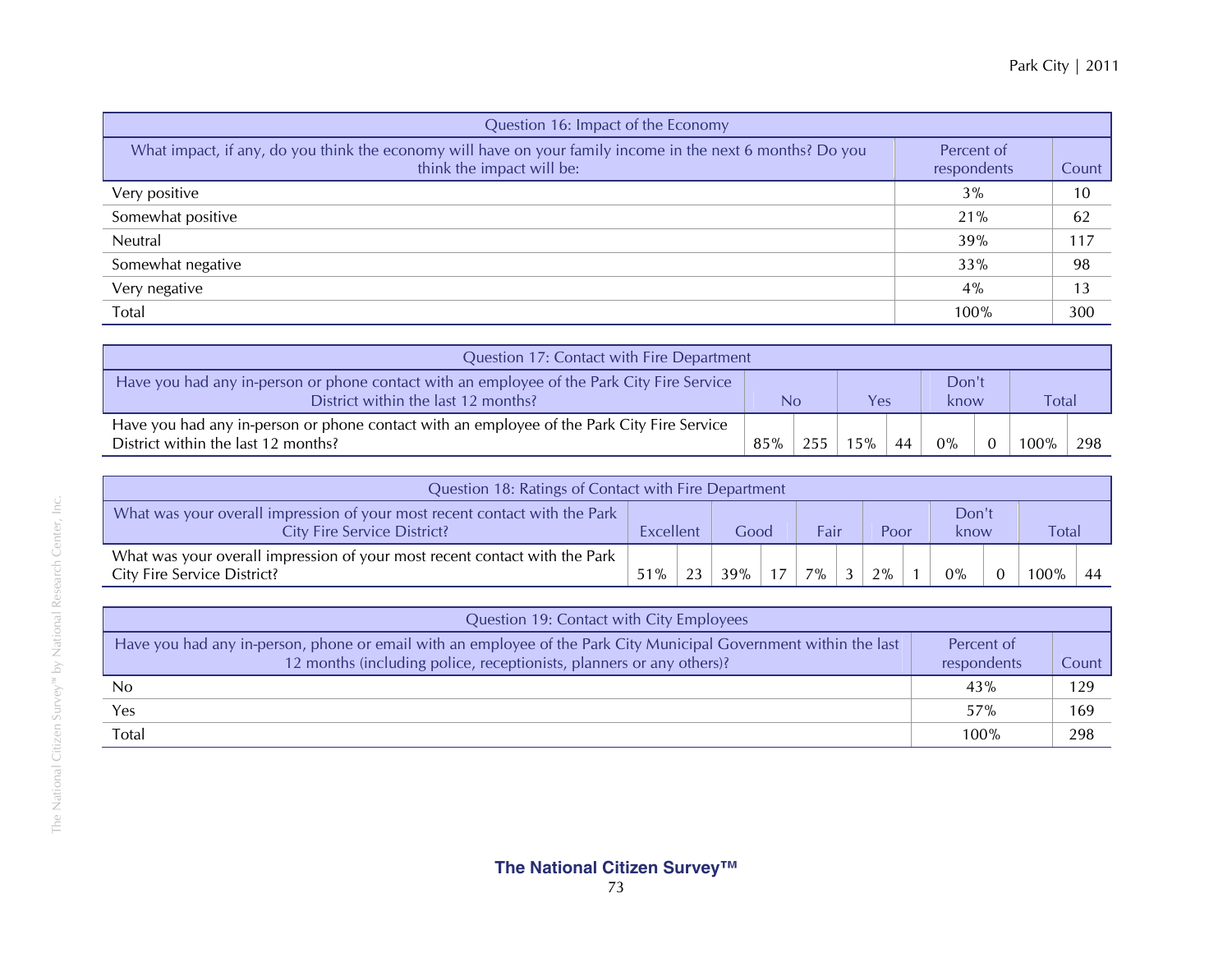| <b>Question 20: City Employees</b>                                                                                |           |    |      |                |      |    |       |          |               |  |              |     |
|-------------------------------------------------------------------------------------------------------------------|-----------|----|------|----------------|------|----|-------|----------|---------------|--|--------------|-----|
| What was your impression of the employee(s) of the Park City<br>Municipal Government in your most recent contact? | Excellent |    | Good |                | Fair |    | Poor  |          | Don't<br>know |  | <b>Total</b> |     |
| Knowledge                                                                                                         | 45%       | 76 | 36%  | 60             | 15%  | 26 | $2\%$ | 4        | $1\%$         |  | $100\%$      | 168 |
| Responsiveness                                                                                                    | 49%       | 83 | 26%  | 44             | 18%  | 31 | 6%    | $\Omega$ | $1\%$         |  | $100\%$      | 168 |
| Courtesy                                                                                                          | 51%       | 87 | 29%  | 50             | 13%  | 23 | $5\%$ | Q        | $0\%$         |  | $100\%$      | 169 |
| Overall impression                                                                                                | 47%       | 80 | 30%  | 5 <sup>1</sup> | 15%  | 26 | 7%    |          | $0\%$         |  | 100%         | 168 |

| <b>Question 21: Government Performance</b>                                   |           |    |      |     |      |    |      |                |               |    |              |     |
|------------------------------------------------------------------------------|-----------|----|------|-----|------|----|------|----------------|---------------|----|--------------|-----|
| Please rate the following categories of Park City government<br>performance: | Excellent |    | Good |     | Fair |    | Poor |                | Don't<br>know |    | <b>Total</b> |     |
| The value of services for the taxes paid to Park City                        | 18%       | 54 | 49%  | 150 | 24%  | 72 | 6%   | $\overline{ }$ | 4%            |    | 100%         | 306 |
| The overall direction that Park City is taking                               | 14%       | 41 | 55%  | 168 | 21%  | 64 | 8%   |                | 2%            |    | $100\%$      | 304 |
| The job Park City government does at welcoming citizen<br>involvement        | 24%       |    |      | 143 | 12%  | 36 | 6%   | 18             | 2%            | 36 |              | 306 |

| Question 22: Custom Question 1                                                                                                                                                                           |                           |       |  |  |  |  |  |  |  |
|----------------------------------------------------------------------------------------------------------------------------------------------------------------------------------------------------------|---------------------------|-------|--|--|--|--|--|--|--|
| FEMA recommends that each household have sufficient food, water and other necessities to cover a 72-hour time frame<br>during an emergency. How prepared, if at all, is your household for an emergency? | Percent of<br>respondents | Count |  |  |  |  |  |  |  |
| Fully prepared                                                                                                                                                                                           | 16%                       | 48    |  |  |  |  |  |  |  |
| Somewhat prepared                                                                                                                                                                                        | 62%                       | 189   |  |  |  |  |  |  |  |
| Not at all prepared                                                                                                                                                                                      | 22%                       | 68    |  |  |  |  |  |  |  |
| Don't know                                                                                                                                                                                               | $0\%$                     |       |  |  |  |  |  |  |  |
| Total                                                                                                                                                                                                    | 100%                      | 304   |  |  |  |  |  |  |  |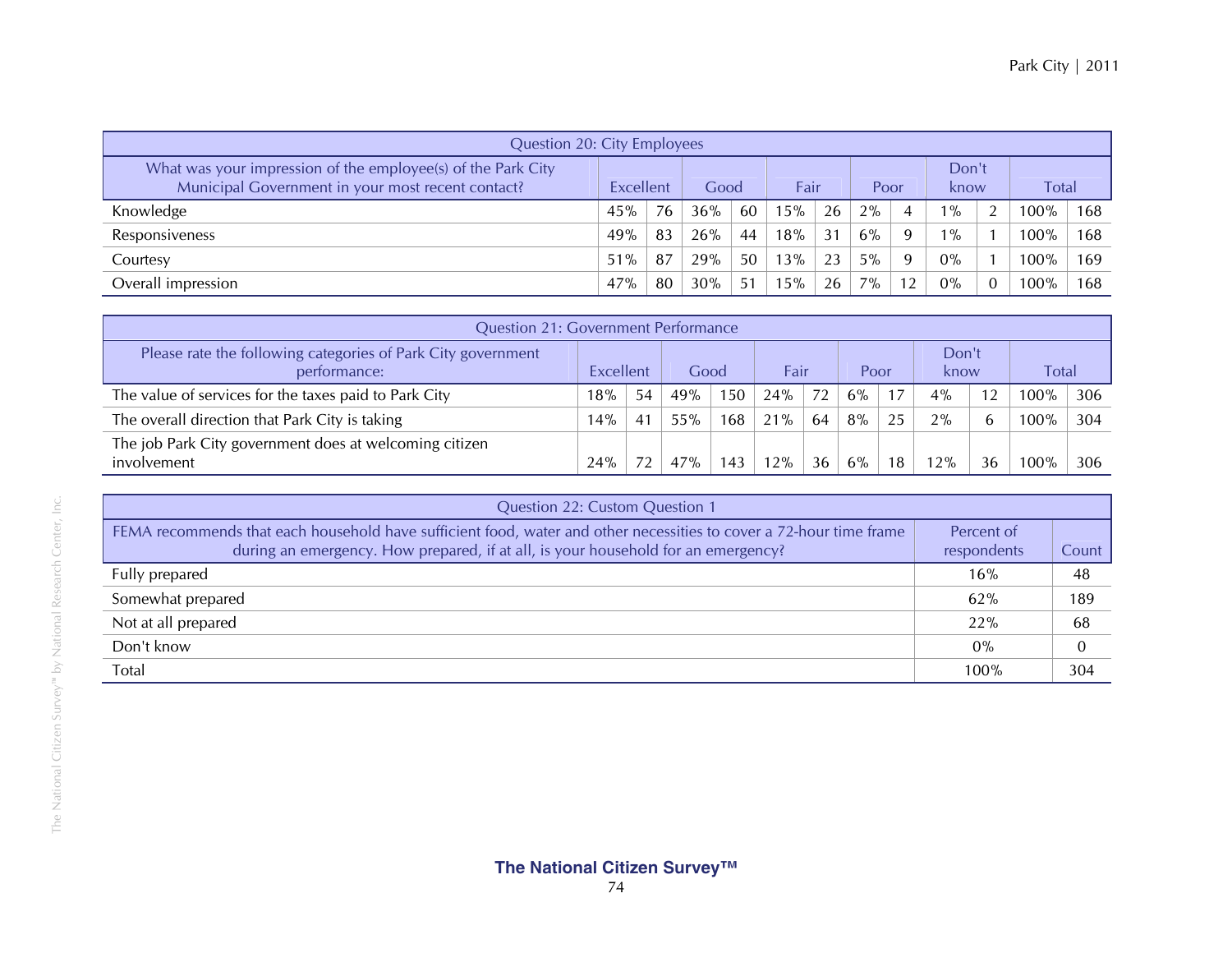|                                                                                                                                                                                                                                                                                                                                                                                                      |                              |    |                               |    |                               |    |                               |    | Question 23: Custom Question 2 |    |                             |    |                          |    |                                                     |     |       |     |
|------------------------------------------------------------------------------------------------------------------------------------------------------------------------------------------------------------------------------------------------------------------------------------------------------------------------------------------------------------------------------------------------------|------------------------------|----|-------------------------------|----|-------------------------------|----|-------------------------------|----|--------------------------------|----|-----------------------------|----|--------------------------|----|-----------------------------------------------------|-----|-------|-----|
| Reducing the size of the<br>Treasure Hill project would<br>require a voter-approved<br>bond held during a special<br>bond election. The source of<br>repayment would be a special<br>assessment on residents'<br>property tax bills for 15 years.<br>Please indicate how much<br>your household would be<br>willing to pay annually, if<br>anything, for the following<br>density reduction options: | \$500 or<br>more per<br>year |    | \$400 to<br>\$499 per<br>year |    | \$300 to<br>\$399 per<br>year |    | \$200 to<br>\$299 per<br>year |    | \$100 to<br>\$199 per<br>year  |    | \$50 to<br>\$99 per<br>year |    | \$1 to $$49$<br>per year |    | \$0/not<br>willing to<br>pay<br>additional<br>funds |     | Total |     |
| Removing ALL of the density<br>from Treasure Hill<br>approximately 400,000<br>square feet, and preserving<br>the land as Open Space:                                                                                                                                                                                                                                                                 | 17%                          | 46 | 5%                            | 13 | 7%                            | 20 | 5%                            | 14 | 11%                            | 29 | 13%                         | 36 | 15%                      | 42 | 28%                                                 | 77  | 100%  | 277 |
| Reallocate approximately<br>100,000 square feet of the<br>Treasure Hill Project to the<br>Park City Mountain Resort<br>and leave approximately<br>200,000 square feet at<br>Treasure Hill as a hotel:                                                                                                                                                                                                | 8%                           | 20 | $0\%$                         |    | 2%                            | 5  | 4%                            | 12 | 9%                             | 23 | 10%                         | 27 | 18%                      | 46 | 49%                                                 | 129 | 100%  | 263 |

| <b>Question D1: Employment Status</b> |                        |       |  |  |
|---------------------------------------|------------------------|-------|--|--|
| Are you currently employed for pay?   | Percent of respondents | Count |  |  |
| No                                    | 19%                    | 57    |  |  |
| Yes, full-time                        | 71%                    | 215   |  |  |
| Yes, part-time                        | 10%                    | 30    |  |  |
| Total                                 | 100%                   | 301   |  |  |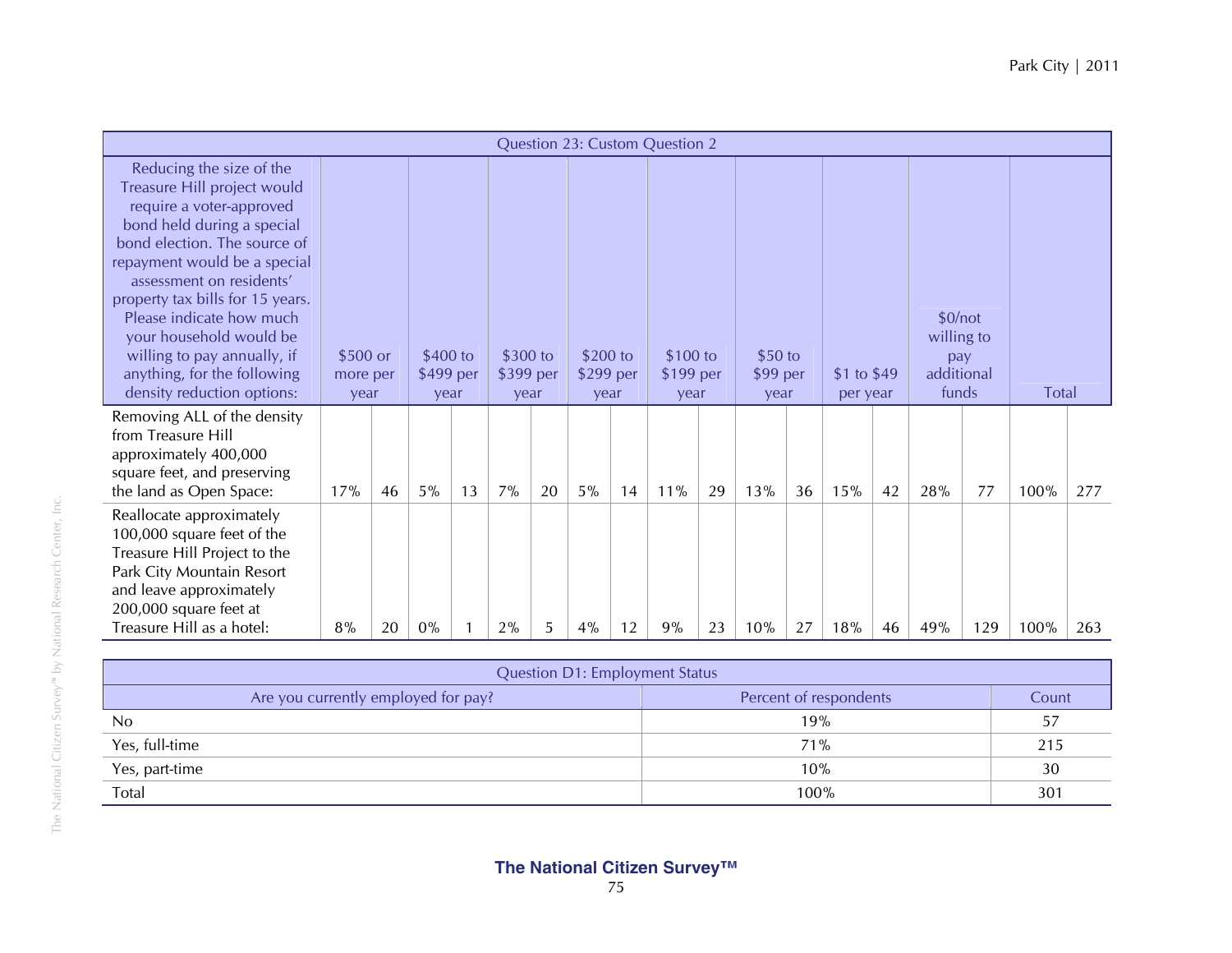| Question D2: Mode of Transportation Used for Commute                                                                                        |                              |  |  |  |
|---------------------------------------------------------------------------------------------------------------------------------------------|------------------------------|--|--|--|
| During a typical week, how many days do you commute to work (for the longest distance of your commute) in each of the<br>ways listed below? | Percent of days mode<br>used |  |  |  |
| Motorized vehicle (e.g., car, truck, van, motorcycle, etc.) by myself                                                                       | 65%                          |  |  |  |
| Motorized vehicle (e.g., car, truck, van, motorcycle, etc.) with other children or adults                                                   | $6\%$                        |  |  |  |
| Bus, rail, subway or other public transportation                                                                                            | 4%                           |  |  |  |
| Walk                                                                                                                                        | 7%                           |  |  |  |
| Bicycle                                                                                                                                     | 5%                           |  |  |  |
| Work at home                                                                                                                                | 11%                          |  |  |  |
| Other                                                                                                                                       | $1\%$                        |  |  |  |

| Question D3: Length of Residency            |                        |       |
|---------------------------------------------|------------------------|-------|
| How many years have you lived in Park City? | Percent of respondents | Count |
| Less than 2 years                           | 13%                    | 39    |
| 2 to 5 years                                | 17%                    | 52    |
| 6 to 10 years                               | 22%                    | 66    |
| 11 to 20 years                              | 23%                    | 69    |
| More than 20 years                          | 26%                    | 79    |
| Total                                       | 100%                   | 305   |

| <b>Question D4: Housing Unit Type</b>                             |                        |       |  |
|-------------------------------------------------------------------|------------------------|-------|--|
| Which best describes the building you live in?                    | Percent of respondents | Count |  |
| One family house detached from any other houses                   | 57%                    | 172   |  |
| House attached to one or more houses (e.g., a duplex or townhome) | 18%                    | 54    |  |
| Building with two or more apartments or condominiums              | 22%                    | 68    |  |
| Mobile home                                                       | $0\%$                  |       |  |
| Other                                                             | 3%                     | 10    |  |
| Total                                                             | 100%                   | 304   |  |

h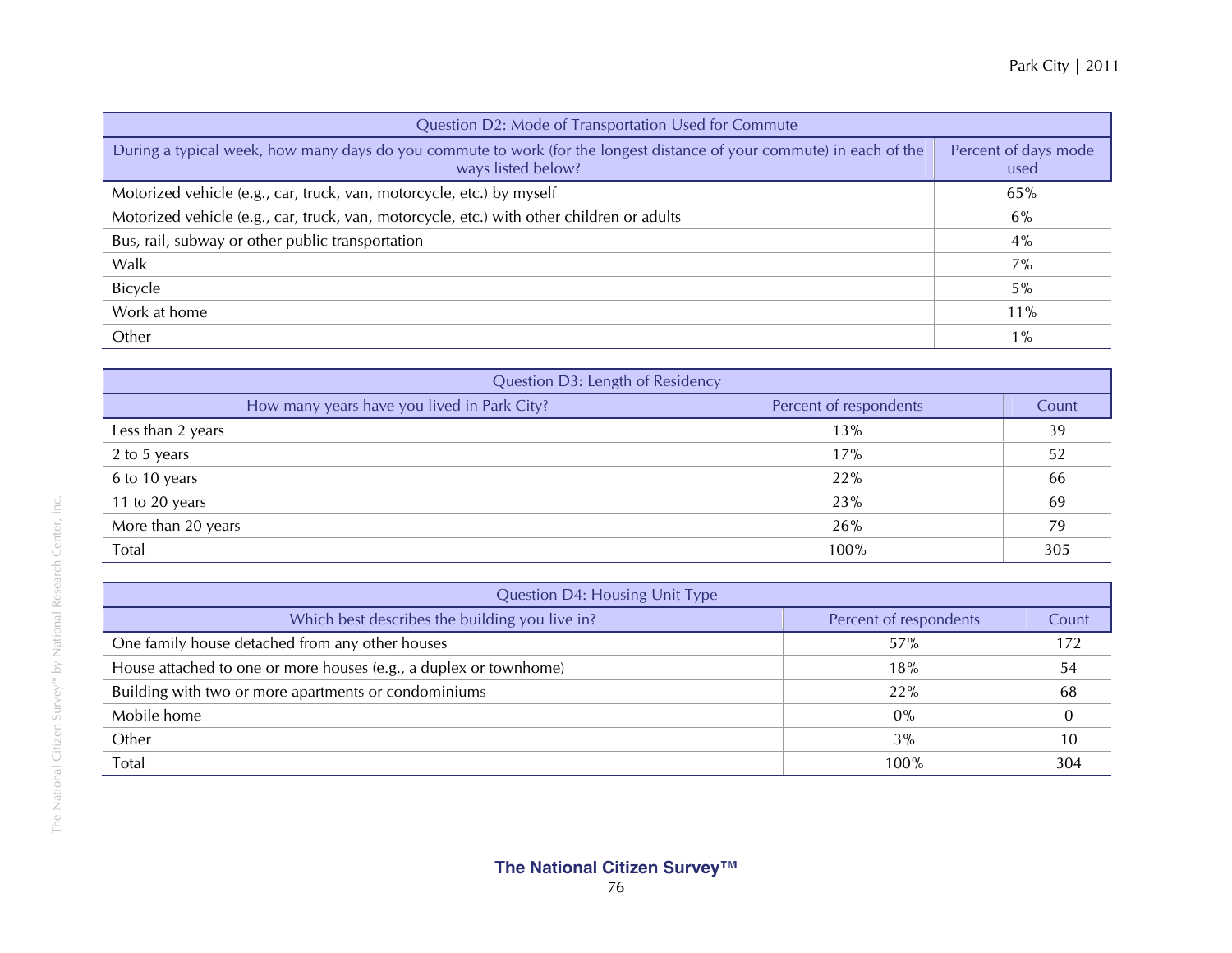| Question D5: Housing Tenure (Rent/Own)                                  |                        |       |  |
|-------------------------------------------------------------------------|------------------------|-------|--|
| Is this house, apartment or mobile home                                 | Percent of respondents | Count |  |
| Rented for cash or occupied without cash payment                        | 39%                    | 117   |  |
| Owned by you or someone in this house with a mortgage or free and clear | 61%                    | 183   |  |
| Total                                                                   | 100%                   | 300   |  |

| <b>Question D6: Monthly Housing Cost</b>                                                                                                                                                |                           |       |
|-----------------------------------------------------------------------------------------------------------------------------------------------------------------------------------------|---------------------------|-------|
| About how much is the total monthly housing cost for the place you live (including rent, mortgage payment, property<br>tax, property insurance and homeowners" association (HOA) fees)? | Percent of<br>respondents | Count |
| Less than \$300 per month                                                                                                                                                               | 2%                        |       |
| \$300 to \$599 per month                                                                                                                                                                | 14%                       | 43    |
| \$600 to \$999 per month                                                                                                                                                                | 12%                       | 36    |
| \$1,000 to \$1,499 per month                                                                                                                                                            | 23%                       | 68    |
| \$1,500 to \$2,499 per month                                                                                                                                                            | 25%                       | 74    |
| \$2,500 or more per month                                                                                                                                                               | 24%                       | 72    |
| Total                                                                                                                                                                                   | 100%                      | 298   |

| Question D7: Presence of Children in Household      |                        |       |
|-----------------------------------------------------|------------------------|-------|
| Do any children 17 or under live in your household? | Percent of respondents | Count |
| N <sub>0</sub>                                      | 71%                    |       |
| Yes                                                 | 29%                    | 89    |
| Total                                               | 100%                   | 304   |

| Question D8: Presence of Older Adults in Household               |                        |       |  |  |
|------------------------------------------------------------------|------------------------|-------|--|--|
| Are you or any other members of your household aged 65 or older? | Percent of respondents | Count |  |  |
| N <sub>0</sub>                                                   | 87%                    | 266   |  |  |
| Yes                                                              | 13%                    | 39    |  |  |
| Total                                                            | $100\%$                | 305   |  |  |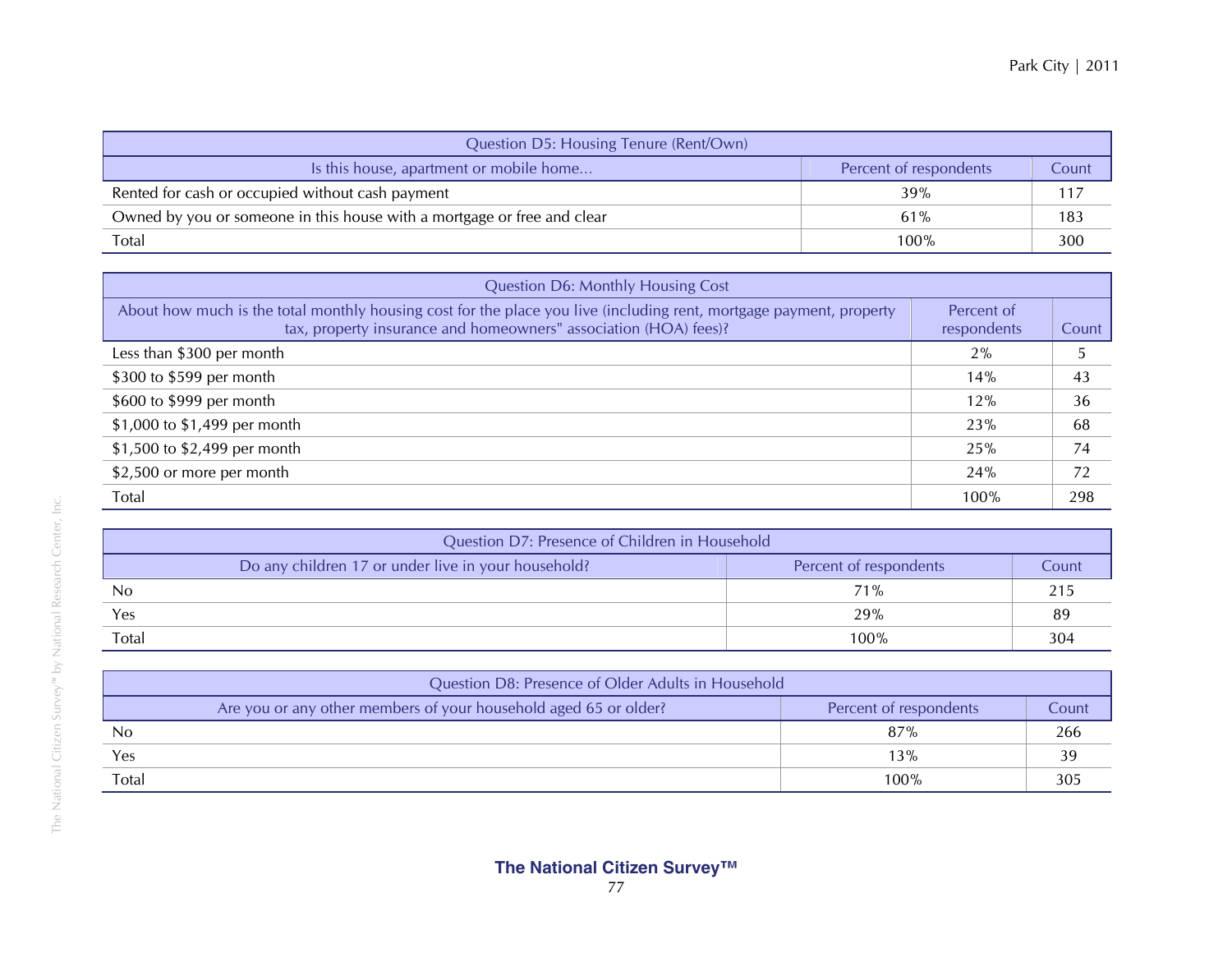| Question D9: Household Income                                                                                                                                                                                 |                           |       |
|---------------------------------------------------------------------------------------------------------------------------------------------------------------------------------------------------------------|---------------------------|-------|
| How much do you anticipate your household's total income before taxes will be for the current year? (Please include in<br>your total income money from all sources for all persons living in your household.) | Percent of<br>respondents | Count |
| Less than $$24,999$                                                                                                                                                                                           | 9%                        | 25    |
| \$25,000 to \$49,999                                                                                                                                                                                          | 21%                       | 63    |
| \$50,000 to \$99,999                                                                                                                                                                                          | 28%                       | 84    |
| \$100,000 to \$149,000                                                                                                                                                                                        | 17%                       | 50    |
| \$150,000 or more                                                                                                                                                                                             | 25%                       | 73    |
| Total                                                                                                                                                                                                         | 100%                      | 295   |

| <b>Question D10: Ethnicity</b>                           |                        |       |
|----------------------------------------------------------|------------------------|-------|
| Are you Spanish, Hispanic or Latino?                     | Percent of respondents | Count |
| No, not Spanish, Hispanic or Latino                      | 89%                    | 267   |
| Yes, I consider myself to be Spanish, Hispanic or Latino | $11\%$                 |       |
| <b>Total</b>                                             | $100\%$                | 301   |

| Percent of respondents | Count |
|------------------------|-------|
| 2%                     |       |
| 5%                     | 16    |
| $1\%$                  |       |
| 89%                    | 261   |
| 6%                     |       |
|                        |       |

Total may exceed 100% as respondents could select more than one option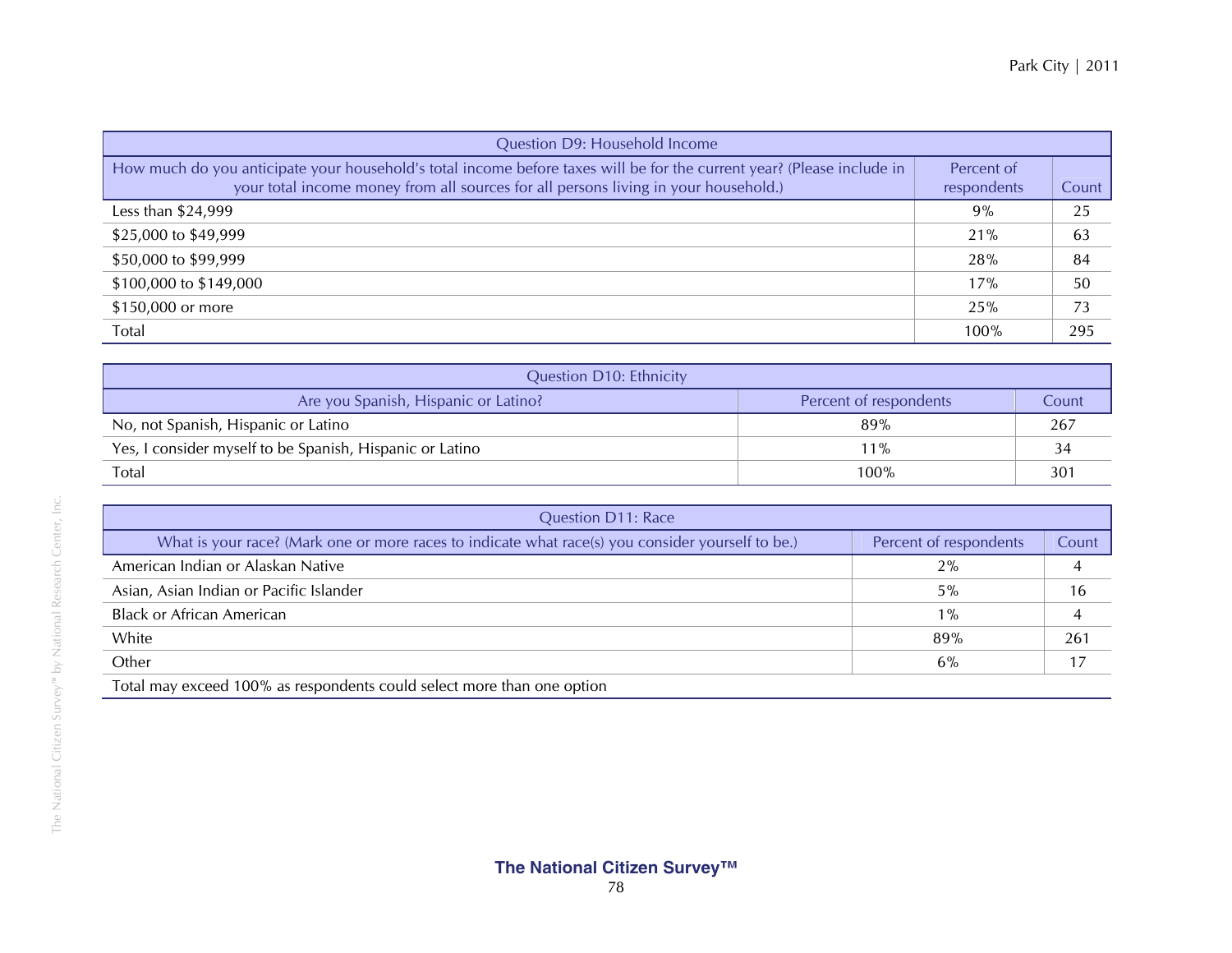| Question D12: Age              |                        |       |  |  |
|--------------------------------|------------------------|-------|--|--|
| In which category is your age? | Percent of respondents | Count |  |  |
| 18 to 24 years                 | $7\%$                  | 22    |  |  |
| 25 to 34 years                 | 33%                    | 101   |  |  |
| 35 to 44 years                 | 12%                    | 36    |  |  |
| 45 to 54 years                 | 21%                    | 64    |  |  |
| 55 to 64 years                 | 17%                    | 51    |  |  |
| 65 to 74 years                 | $7\%$                  | 21    |  |  |
| 75 years or older              | 3%                     | 9     |  |  |
| Total                          | 100%                   | 303   |  |  |

| <b>Question D13: Gender</b>                          |      |     |  |  |  |
|------------------------------------------------------|------|-----|--|--|--|
| What is your sex?<br>Percent of respondents<br>Count |      |     |  |  |  |
| Female                                               | 50%  | 150 |  |  |  |
| Male                                                 | 50%  | 149 |  |  |  |
| Total                                                | 100% | 299 |  |  |  |

| Question D14: Registered to Vote                                           |       |     |  |  |
|----------------------------------------------------------------------------|-------|-----|--|--|
| Are you registered to vote in your jurisdiction?<br>Percent of respondents |       |     |  |  |
| No                                                                         | 15%   | 47  |  |  |
| Yes                                                                        | 80%   | 243 |  |  |
| Ineligible to vote                                                         | 3%    |     |  |  |
| Don't know                                                                 | $1\%$ |     |  |  |
| Total                                                                      | 100%  | 304 |  |  |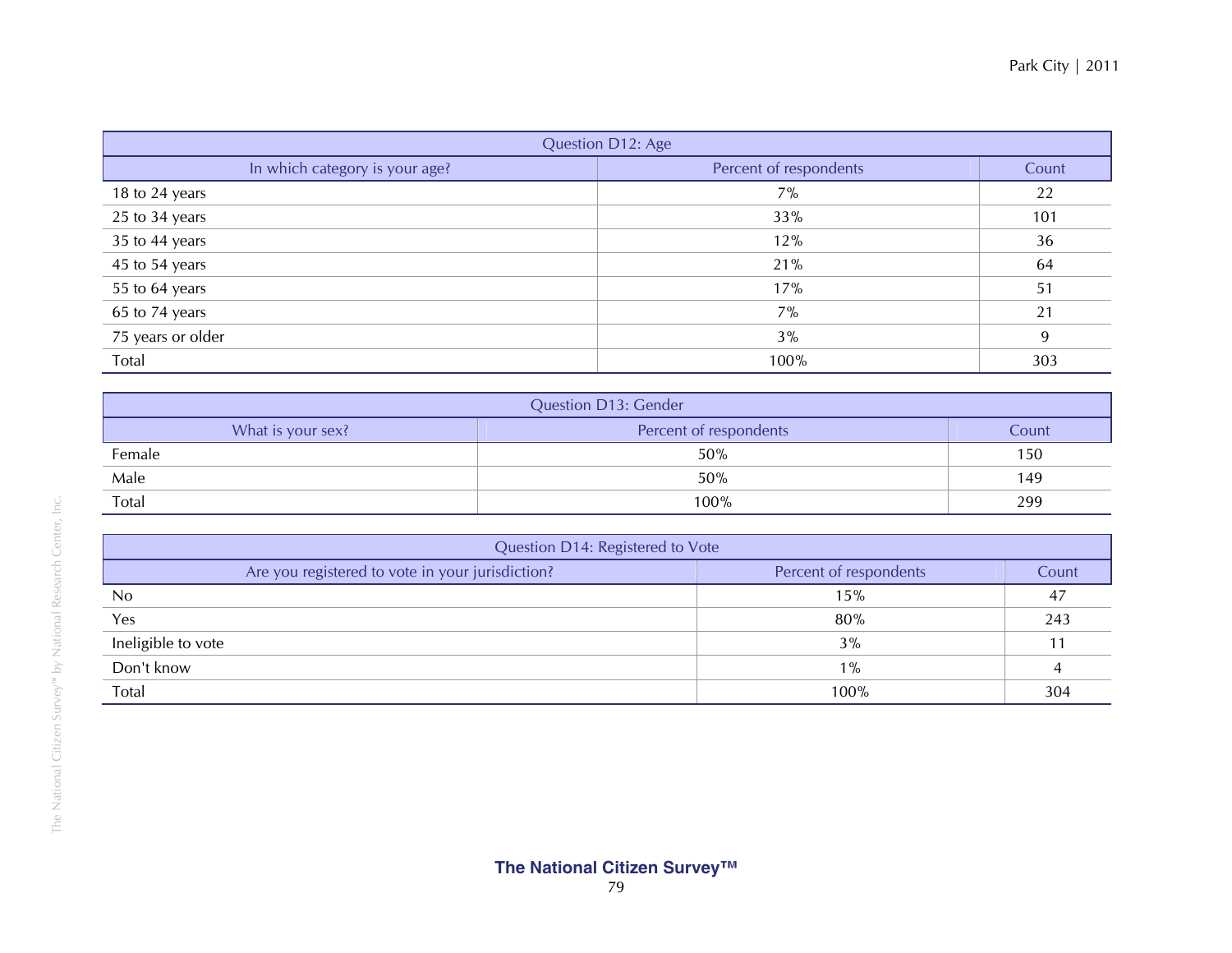| Question D15: Voted in Last General Election                                                 |                        |       |  |  |  |
|----------------------------------------------------------------------------------------------|------------------------|-------|--|--|--|
| Many people don't have time to vote in elections. Did you vote in the last general election? | Percent of respondents | Count |  |  |  |
| N <sub>0</sub>                                                                               | 25%                    | 75    |  |  |  |
| Yes                                                                                          | 71%                    | 215   |  |  |  |
| Ineligible to vote                                                                           | 3%                     |       |  |  |  |
| Don't know                                                                                   | 2%                     |       |  |  |  |
| Total                                                                                        | 100%                   | 305   |  |  |  |

| Question D16: Has Cell Phone                                 |       |     |  |  |
|--------------------------------------------------------------|-------|-----|--|--|
| Do you have a cell phone?<br>Percent of respondents<br>Count |       |     |  |  |
| No                                                           | $1\%$ |     |  |  |
| Yes                                                          | 99%   | 301 |  |  |
| Total                                                        | 100%  | 304 |  |  |

| Question D17: Has Land Line                                         |      |     |  |  |  |
|---------------------------------------------------------------------|------|-----|--|--|--|
| Do you have a land line at home?<br>Percent of respondents<br>Count |      |     |  |  |  |
| No                                                                  | 52%  | 159 |  |  |  |
| Yes                                                                 | 48%  | 146 |  |  |  |
| Total                                                               | 100% | 305 |  |  |  |

| Question D18: Primary Phone                                                                         |                        |       |  |  |
|-----------------------------------------------------------------------------------------------------|------------------------|-------|--|--|
| If you have both a cell phone and a land line, which do you consider your primary telephone number? | Percent of respondents | Count |  |  |
| Cell                                                                                                | 52%                    | 74    |  |  |
| Land line                                                                                           | 31%                    | 44    |  |  |
| Both                                                                                                | 17%                    | 25    |  |  |
| Total                                                                                               | 100%                   | 143   |  |  |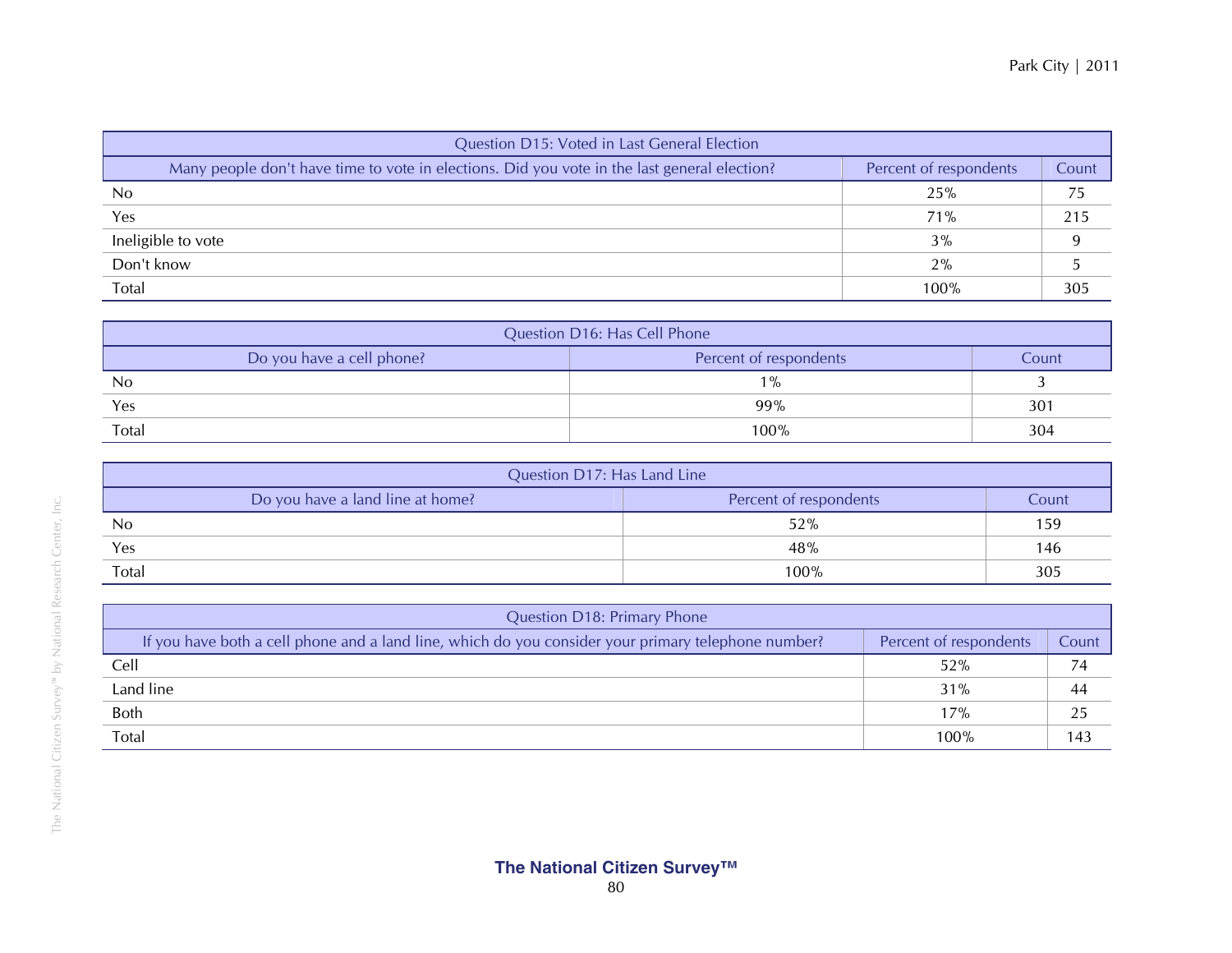## Appendix B: Survey Methodology

The National Citizen Survey™ (The NCS™) was developed to provide local jurisdictions an accurate, affordable and easy way to assess and interpret resident opinion about important community issues. While standardization of question wording and survey methods provide the rigor to assure valid results, each jurisdiction has enough flexibility to construct a customized version of The NCS™ that asks residents about key local services and important local issues.

Results offer insight into residents' perspectives about local government performance and as such provide important benchmarks for jurisdictions working on performance measurement. The NCS™ is designed to help with budget, land use and strategic planning as well as to communicate with local residents. The NCS™ permits questions to test support for local policies and answers to its questions also speak to community trust and involvement in community-building activities as well as to resident demographic characteristics.

## SURVEY VALIDITY

The question of survey validity has two parts: 1) how can a jurisdiction be confident that the results from those who completed the questionnaire are representative of the results that would have been obtained had the survey been administered to the entire population? and 2) how closely do the perspectives recorded on the survey reflect what residents really believe or do?

To answer the first question, the best survey research practices were used for the resources spent to ensure that the results from the survey respondents reflect the opinions of residents in the entire jurisdiction. These practices include:

- Using a mail-out/mail-back methodology, which typically gets a higher response rate than phone for the same dollars spent. A higher response rate lessens the worry that those who did not respond are different than those who did respond.
- Selecting households at random within the jurisdiction to receive the survey. A random selection ensures that the households selected to receive the survey are similar to the entire population. A non-random sample may only include households from one geographic area, or from households of only one type.
- **Didde** Over-sampling multi-family housing units to improve response from hard-to-reach, lower income, or younger apartment dwellers.
- Selecting the respondent within the household using an unbiased sampling procedure; in this case, the "birthday method." The cover letter included an instruction requesting that the respondent in the household be the adult (18 years old or older) who most recently had a birthday, irrespective of year of birth.
- Contacting potential respondents three times to encourage response from people who may have different opinions or habits than those who would respond with only a single prompt.
- Soliciting response on jurisdiction letterhead signed by the highest ranking elected official or staff member, thus appealing to the recipients' sense of civic responsibility.
- **Providing a self-addressed, postage-paid return envelope.**
- Offering the survey in Spanish when appropriate and requested by City officials.
- Using the most recent available information about the characteristics of jurisdiction residents to weight the data to reflect the demographics of the population.

The answer to the second question about how closely the perspectives recorded on the survey reflect what residents really believe or do is more complex. Resident responses to surveys are influenced by a variety of factors. For questions about service quality, residents' expectations for

## **The National Citizen Survey™**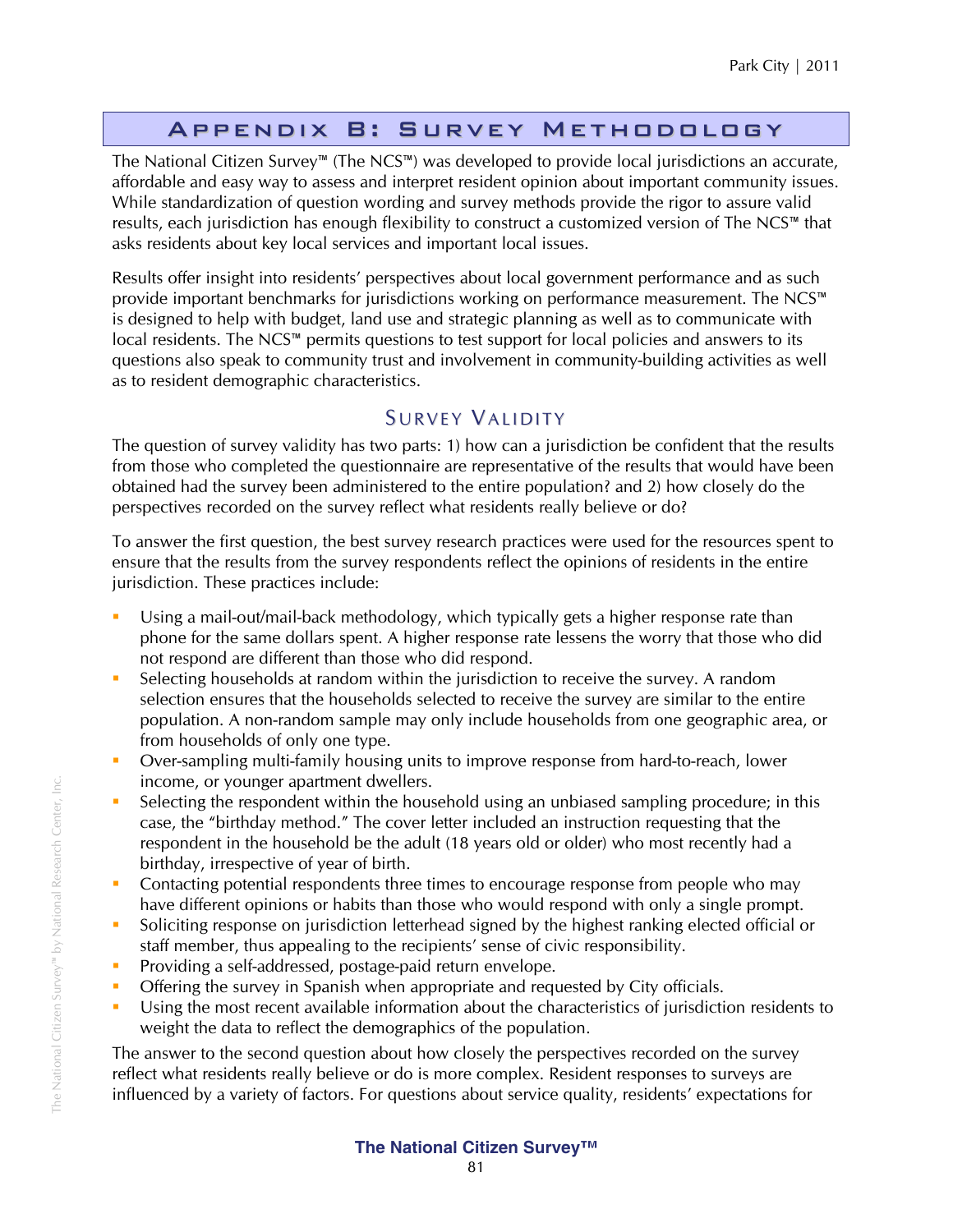service quality play a role as well as the "objective" quality of the service provided, the way the resident perceives the entire community (that is, the context in which the service is provided), the scale on which the resident is asked to record his or her opinion and, of course, the opinion, itself, that a resident holds about the service. Similarly a resident's report of certain behaviors is colored by what he or she believes is the socially desirable response (e.g., reporting tolerant behaviors toward "oppressed groups," likelihood of voting a tax increase for services to poor people, use of alternative modes of travel to work besides the single occupancy vehicle), his or her memory of the actual behavior (if it is not a question speculating about future actions, like a vote), his or her confidence that he or she can be honest without suffering any negative consequences (thus the need for anonymity) as well as the actual behavior itself.

How closely survey results come to recording the way a person really feels or behaves often is measured by the coincidence of reported behavior with observed current behavior (e.g., driving habits), reported intentions to behave with observed future behavior (e.g., voting choices) or reported opinions about current community quality with objective characteristics of the community (e.g., feelings of safety correlated with rates of crime). There is a body of scientific literature that has investigated the relationship between reported behaviors and actual behaviors. Well-conducted surveys, by and large, do capture true respondent behaviors or intentions to act with great accuracy. Predictions of voting outcomes tend to be quite accurate using survey research, as do reported behaviors that are not about highly sensitive issues (e.g., family abuse or other illegal or morally sanctioned activities). For self-reports about highly sensitive issues, statistical adjustments can be made to correct for the respondents' tendency to report what they think the "correct" response should be.

Research on the correlation of resident opinion about service quality and "objective" ratings of service quality tend to be ambiguous, some showing stronger relationships than others. NRC's own research has demonstrated that residents who report the lowest ratings of street repair live in communities with objectively worse street conditions than those who report high ratings of street repair (based on road quality, delay in street repair, number of road repair employees). Similarly, the lowest rated fire services appear to be "objectively" worse than the highest rated fire services (expenditures per capita, response time, "professional" status of firefighters, breadth of services and training provided). Whether or not some research confirms the relationship between what residents think about a community and what can be seen "objectively" in a community, NRC has argued that resident opinion is a perspective that cannot be ignored by government administrators. NRC principals have written, "If you collect trash three times a day but residents think that your trash haul is lousy, you still have a problem."

## SURVEY SAMPLING

"Sampling" refers to the method by which survey recipients were chosen. All households within Park City were eligible to participate in the survey; 1,200 were selected to receive the survey. These 1,200 households were randomly selected from a comprehensive list of all housing units within Park City boundaries. The basis of the list of all housing units was a United States Postal Service listing of housing units within zip codes. Since some of the zip codes that serve Park City households may also serve addresses that lie outside of the jurisdiction, the exact geographic location of each housing unit was compared to jurisdiction boundaries, using the most current municipal boundary file (updated on a quarterly basis), and addresses located outside of Park City boundaries were removed from consideration.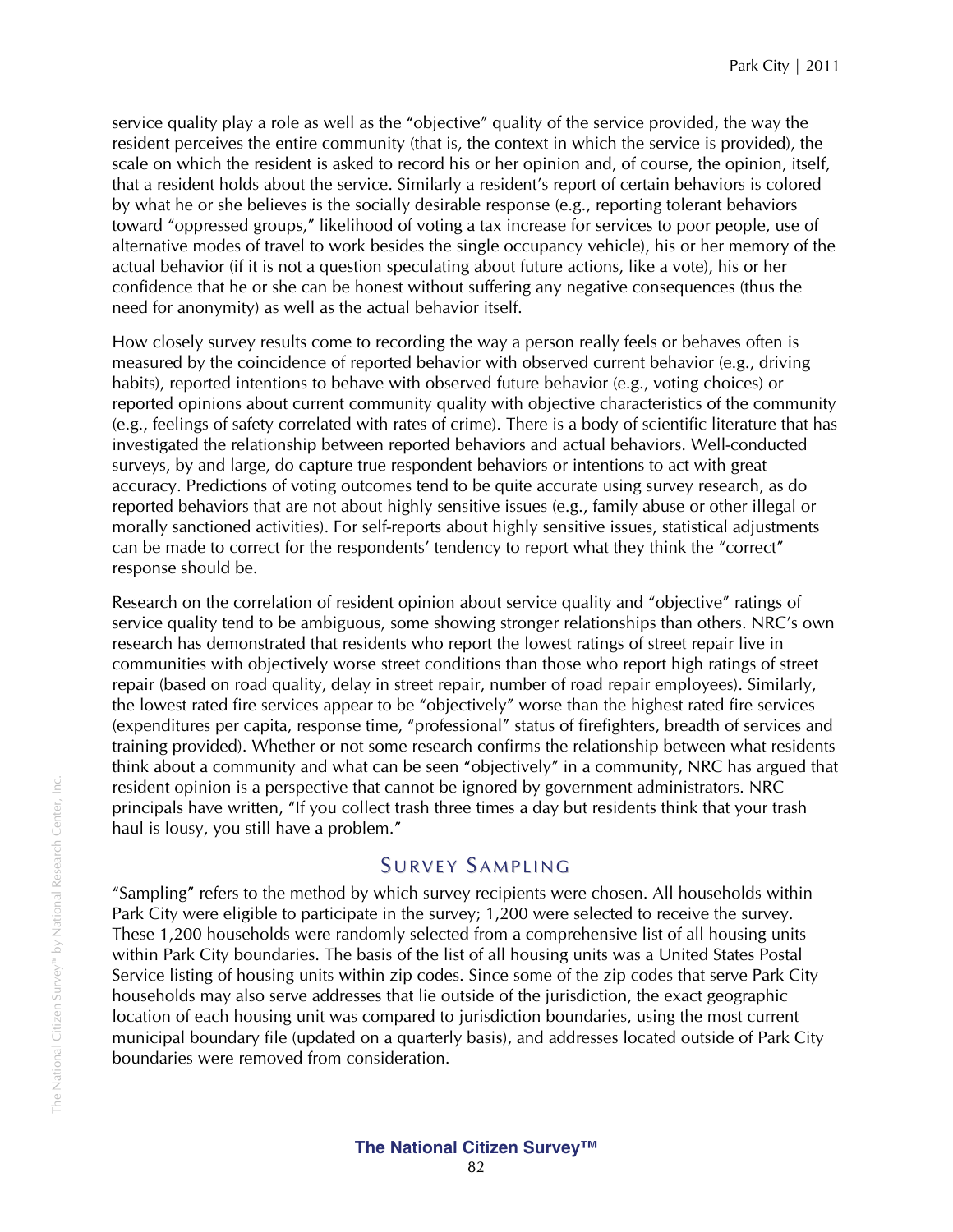To choose the 1,200 survey recipients, a systematic sampling method was applied to the list of households known to be within Park City. Systematic sampling is a procedure whereby a complete list of all possible items is culled, selecting every Nth one until the appropriate amount of items is selected. Multi-family housing units were over sampled as residents of this type of housing typically respond at lower rates to surveys than do those in single-family housing units.

FIGURE 93: LOCATION OF SURVEY RECIPIENTS<sup>1</sup>

# The National Citizen Survey<sup>™</sup> The City of Park City, UT 2011



l <sup>1</sup> Park City has a large proportion of households that are only served by post office boxes. Those households were included in the random sample, but do not appear on this map.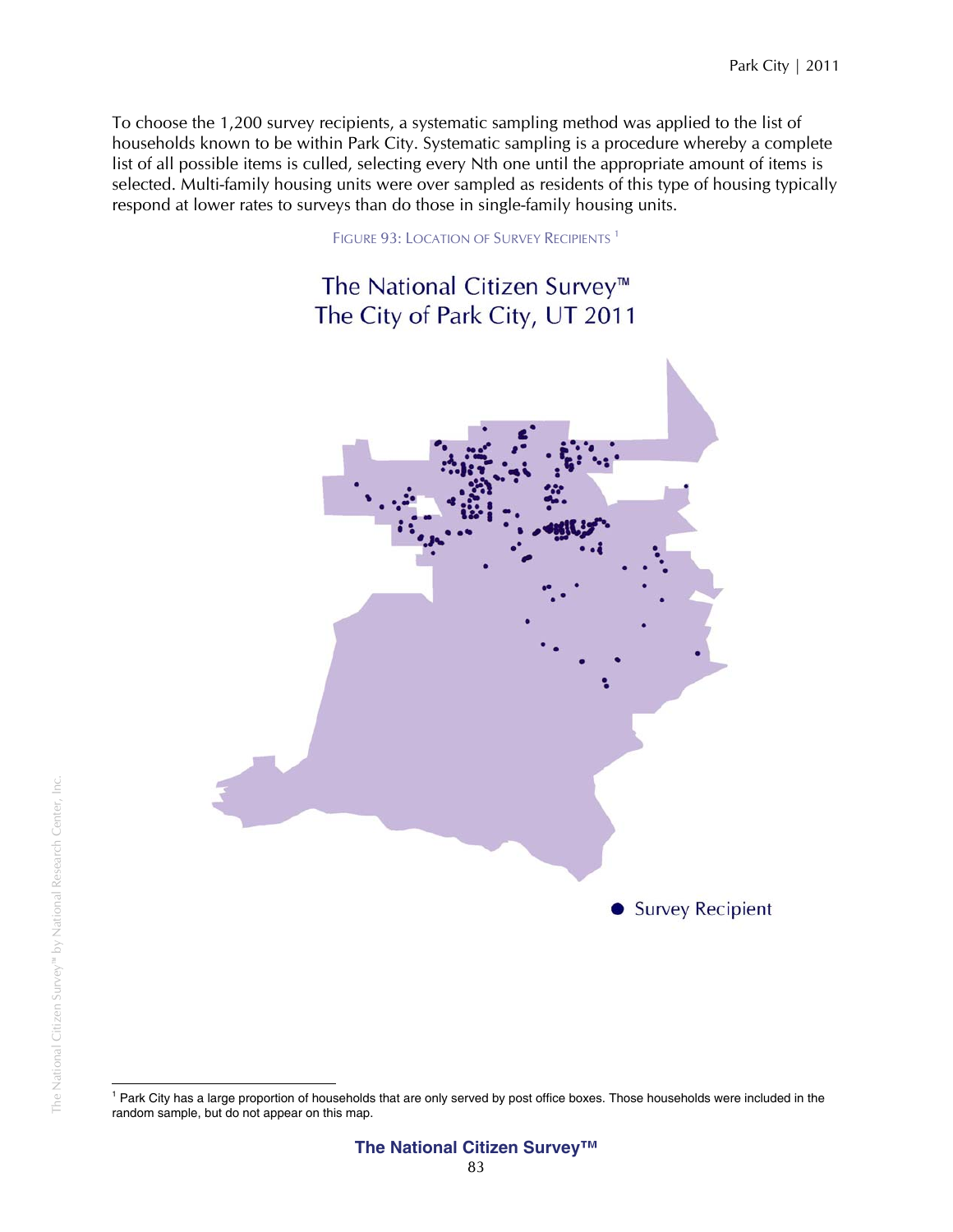An individual within each household was selected using the birthday method. The birthday method selects a person within the household by asking the "person whose birthday has most recently passed" to complete the questionnaire. The underlying assumption in this method is that day of birth has no relationship to the way people respond to surveys. This instruction was contained in the cover letter accompanying the questionnaire.

In response to the growing number of the cell-phone population (so-called "cord cutters"), which includes a large proportion of young adults, questions about cell phones and land lines are included on The NCS™ questionnaire. As of the middle of 2010 (the most recent estimates available as of the end of 2010), 26.6% of U.S. households had a cell phone but no landline.<sup>2</sup> Among younger adults (age 18-34), 53.7% of households were "cell-only." Based on survey results, Park City has a "cord cutter" population greater than the nationwide 2010 estimates.





 2 http://www.cdc.gov/nchs/data/nhis/earlyrelease/wireless201012.pdf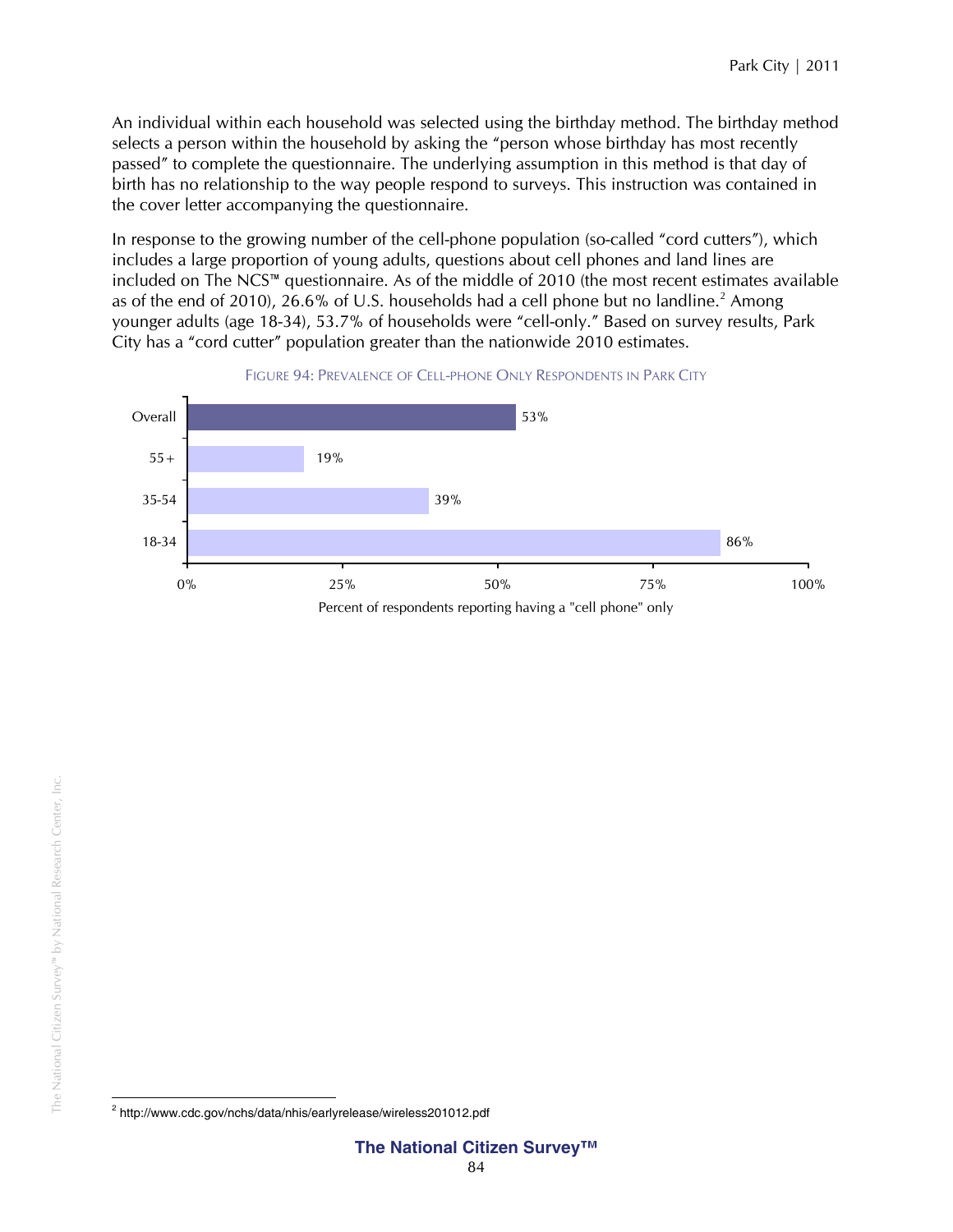## **SURVEY ADMINISTRATION**

Selected households received three mailings, one week apart, beginning July 8, 2011. The first mailing was a prenotification postcard announcing the upcoming survey. The next mailing contained a letter from the mayor inviting the household to participate, a questionnaire and a postage-paid return envelope. The final mailing contained a reminder letter, another survey and a postage-paid return envelope. The second cover letter asked those who had not completed the survey to do so and those who have already done so to refrain from turning in another survey. Completed surveys were collected over the following five weeks.

## SURVEY RESPONSE RATE AND CONFIDENCE INTERVALS

It is customary to describe the precision of estimates made from surveys by a "level of confidence" and accompanying "confidence interval" (or margin of error). A traditional level of confidence, and the one used here, is 95%. The 95% confidence interval can be any size and quantifies the sampling error or imprecision of the survey results because some residents' opinions are relied on to estimate all residents' opinions. The confidence interval for the Park City survey is no greater than plus or minus five percentage points around any given percent reported for the entire sample (323 completed surveys).

A 95% confidence interval indicates that for every 100 random samples of this many residents, 95 of the confidence intervals created will include the "true" population response. This theory is applied in practice to mean that the "true" perspective of the target population lies within the confidence interval created for a single survey. For example, if 75% of residents rate a service as "excellent" or "good," then the 4% margin of error (for the 95% confidence interval) indicates that the range of likely responses for the entire jurisdiction is between 71% and 79%. This source of error is called sampling error. In addition to sampling error, other sources of error may affect any survey, including the non-response of residents with opinions different from survey responders. Though standardized on The NCS, on other surveys, differences in question wording, order, translation and data entry, as examples, can lead to somewhat varying results.

For subgroups of responses, the margin of error increases because the sample size for the subgroup is smaller. For subgroups of approximately 100 respondents, the margin of error is plus or minus 10 percentage points

## SURVEY PROCESSING (DATA ENTRY)

Completed surveys received by NRC were assigned a unique identification number. Additionally, each survey was reviewed and "cleaned" as necessary. For example, a question may have asked a respondent to pick two items out of a list of five, but the respondent checked three; NRC staff would choose randomly two of the three selected items to be coded in the dataset.

Once all surveys were assigned a unique identification number, they were entered into an electronic dataset. This dataset was subject to a data entry protocol of "key and verify," in which survey data were entered twice into an electronic dataset and then compared. Discrepancies were evaluated against the original survey form and corrected. Range checks as well as other forms of quality control were also performed.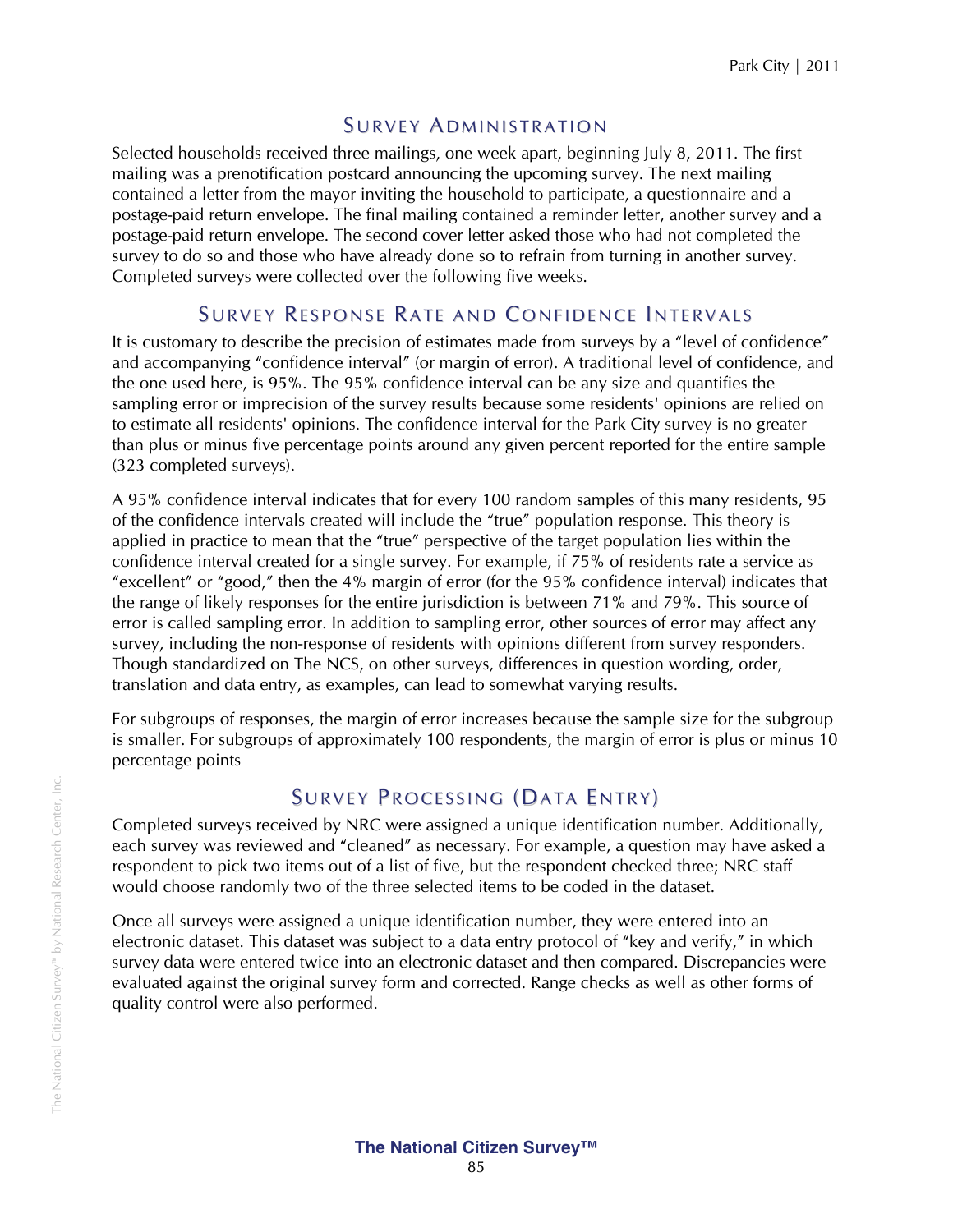## SURVEY DATA WEIGHTING

The demographic characteristics of the survey sample were compared to those found in the 2005- 2009 American Community Survey Census estimates for adults in Park City. Sample results were weighted using the population norms to reflect the appropriate percent of those residents. Other discrepancies between the whole population and the sample were also aided by the weighting due to the intercorrelation of many socioeconomic characteristics.

The variables used for weighting were housing tenure, race and ethnicity, and sex and age. This decision was based on:

- The disparity between the survey respondent characteristics and the population norms for these variables
- The saliency of these variables in detecting differences of opinion among subgroups
- The importance to the community of racial or ethnic representation

The primary objective of weighting survey data is to make the survey sample reflective of the larger population of the community. This is done by: 1) reviewing the sample demographics and comparing them to the population norms from the most recent Census or other sources and 2) comparing the responses to different questions for demographic subgroups. The demographic characteristics that are least similar to the Census and yield the most different results are the best candidates for data weighting. A third criterion sometimes used is the importance that the community places on a specific variable. For example, if a jurisdiction feels that accurate race representation is key to staff and public acceptance of the study results, additional consideration will be given in the weighting process to adjusting the race variable.

A special software program using mathematical algorithms is used to calculate the appropriate weights. Data weighting can adjust up to 5 demographic variables. Several different weighting "schemes" may be tested to ensure the best fit for the data.

The process actually begins at the point of sampling. Knowing that residents in single family dwellings are more likely to respond to a mail survey, NRC oversamples residents of multi-family dwellings to ensure their proper representation in the sample data. Rather than giving all residents an equal chance of receiving the survey, this is systematic, stratified sampling, which gives each resident of the jurisdiction a known chance of receiving the survey (and apartment dwellers, for example, a greater chance than single family home dwellers). As a consequence, results must be weighted to recapture the proper representation of apartment dwellers.

The results of the weighting scheme are presented in the table on the following page.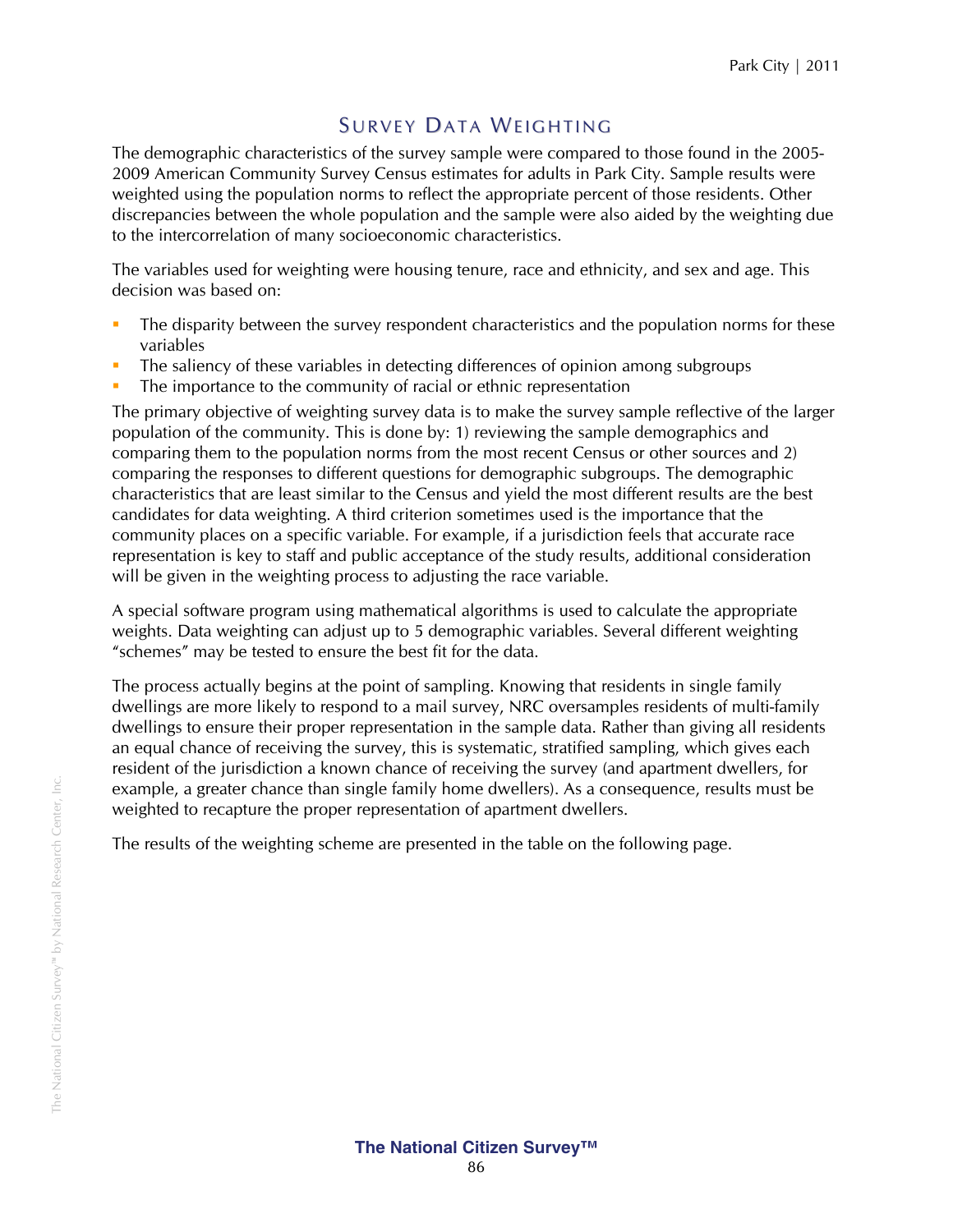| Park City Citizen Survey Weighting Table |                              |                 |                      |  |  |  |
|------------------------------------------|------------------------------|-----------------|----------------------|--|--|--|
| Characteristic                           | Population Norm <sup>3</sup> | Unweighted Data | <b>Weighted Data</b> |  |  |  |
| <b>Housing</b>                           |                              |                 |                      |  |  |  |
| Rent home                                | 43%                          | 17%             | 39%                  |  |  |  |
| Own home                                 | 57%                          | 83%             | 61%                  |  |  |  |
| Detached unit                            | 54%                          | 69%             | 57%                  |  |  |  |
| Attached unit                            | 46%                          | 31%             | 43%                  |  |  |  |
| <b>Race and Ethnicity</b>                |                              |                 |                      |  |  |  |
| White                                    | 90%                          | 93%             | 86%                  |  |  |  |
| Not white                                | 10%                          | 7%              | 14%                  |  |  |  |
| Not Hispanic                             | 81%                          | 96%             | 89%                  |  |  |  |
| Hispanic                                 | 19%                          | 4%              | 11%                  |  |  |  |
| White alone, not Hispanic                | 75%                          | 90%             | 79%                  |  |  |  |
| Hispanic and/or other race               | 25%                          | 10%             | 21%                  |  |  |  |
| Sex and Age                              |                              |                 |                      |  |  |  |
| Female                                   | 51%                          | 49%             | 50%                  |  |  |  |
| Male                                     | 49%                          | 51%             | 50%                  |  |  |  |
| 18-34 years of age                       | 45%                          | 10%             | 41%                  |  |  |  |
| 35-54 years of age                       | 32%                          | 40%             | 33%                  |  |  |  |
| $55 +$ years of age                      | 23%                          | 50%             | 26%                  |  |  |  |
| Females 18-34                            | 22%                          | 5%              | 21%                  |  |  |  |
| Females 35-54                            | 16%                          | 21%             | 17%                  |  |  |  |
| Females $55+$                            | 12%                          | 23%             | 13%                  |  |  |  |
| <b>Males 18-34</b>                       | 23%                          | 5%              | 21%                  |  |  |  |
| <b>Males 35-54</b>                       | 15%                          | 20%             | 17%                  |  |  |  |
| Males $55+$                              | 11%                          | 26%             | 12%                  |  |  |  |

 3 Source: 2005-2009 ACS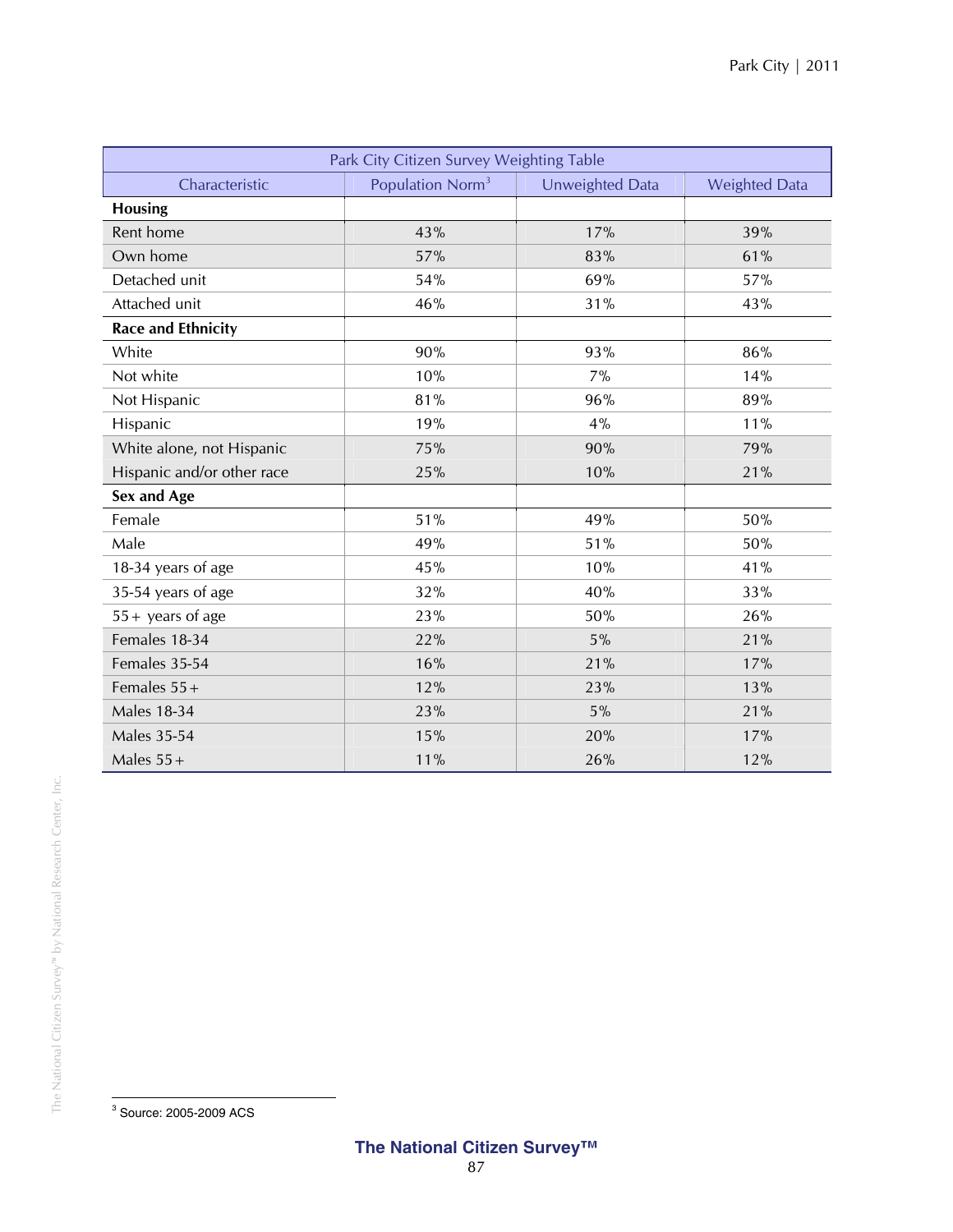## SURVEY DATA ANALYSIS AND REPORTING

The survey dataset was analyzed using the Statistical Package for the Social Sciences (SPSS). Frequency distributions were presented in the body of the report.

## **Use of the "Excellent, Good, Fair, Poor " Response Scale**

The scale on which respondents are asked to record their opinions about service and community quality is "excellent," "good," "fair" or "poor" (EGFP). This scale has important advantages over other scale possibilities (very good to very bad; very satisfied to very dissatisfied; strongly agree to strongly disagree, as examples). EGFP is used by the plurality of jurisdictions conducting citizen surveys across the U.S. The advantage of familiarity was one that NRC did not want to dismiss when crafting The National Citizen Survey™ questionnaire, because elected officials, staff and residents already are acquainted with opinion surveys measured this way. EGFP also has the advantage of offering three positive options, rather than only two, over which a resident can offer an opinion. While symmetrical scales often are the right choice in other measurement tasks, NRC has found that ratings of almost every local government service in almost every jurisdiction tend, on average, to be positive (that is, above the scale midpoint). Therefore, to permit finer distinctions among positively rated services, EGFP offers three options across which to spread those ratings. EGFP is more neutral because it requires no positive statement of service quality to judge (as agreedisagree scales require) and, finally, EGFP intends to measure absolute quality of service delivery or community quality (unlike satisfaction scales which ignore residents' perceptions of quality in favor of their report on the acceptability of the level of service offered).

## **" Don't Kno w" Responses**

On many of the questions in the survey respondents may answer "don't know." The proportion of respondents giving this reply is shown in the full set of responses included in Appendix A. However, these responses have been removed from the analyses presented in the body of the report. In other words, the tables and graphs display the responses from respondents who had an opinion about a specific item.

## Benchmark Comparisons

NRC has been leading the strategic use of surveys for local governments since 1991, when the principals of the company wrote the first edition of what became the classic text on citizen surveying. In *Citizen Surveys: how to do them, how to use them, what they mean*, published by ICMA, not only were the principles for quality survey methods articulated, but both the idea of benchmark data for citizen opinion and the method for gathering benchmark data were pioneered. The argument for benchmarks was called "In Search of Standards." "What has been missing from a local government's analysis of its survey results is the context that school administrators can supply when they tell parents how an 80 percent score on the social studies test compares to test results from other school systems..."

NRC's database of comparative resident opinion is comprised of resident perspectives gathered in citizen surveys from approximately 500 jurisdictions whose residents evaluated local government services. Conducted with typically no fewer than 400 residents in each jurisdiction, opinions are intended to represent over 30 million Americans. NRC has innovated a method for quantitatively integrating the results of surveys that are conducted by NRC with those that others have conducted. The integration methods have been thoroughly described not only in the Citizen Surveys book, but also in *Public Administration Review*, *Journal of Policy Analysis* and *Management*. Scholars who specialize in the analysis of citizen surveys regularly have relied on this work (e.g., Kelly, J. &

#### **The National Citizen Survey™**  88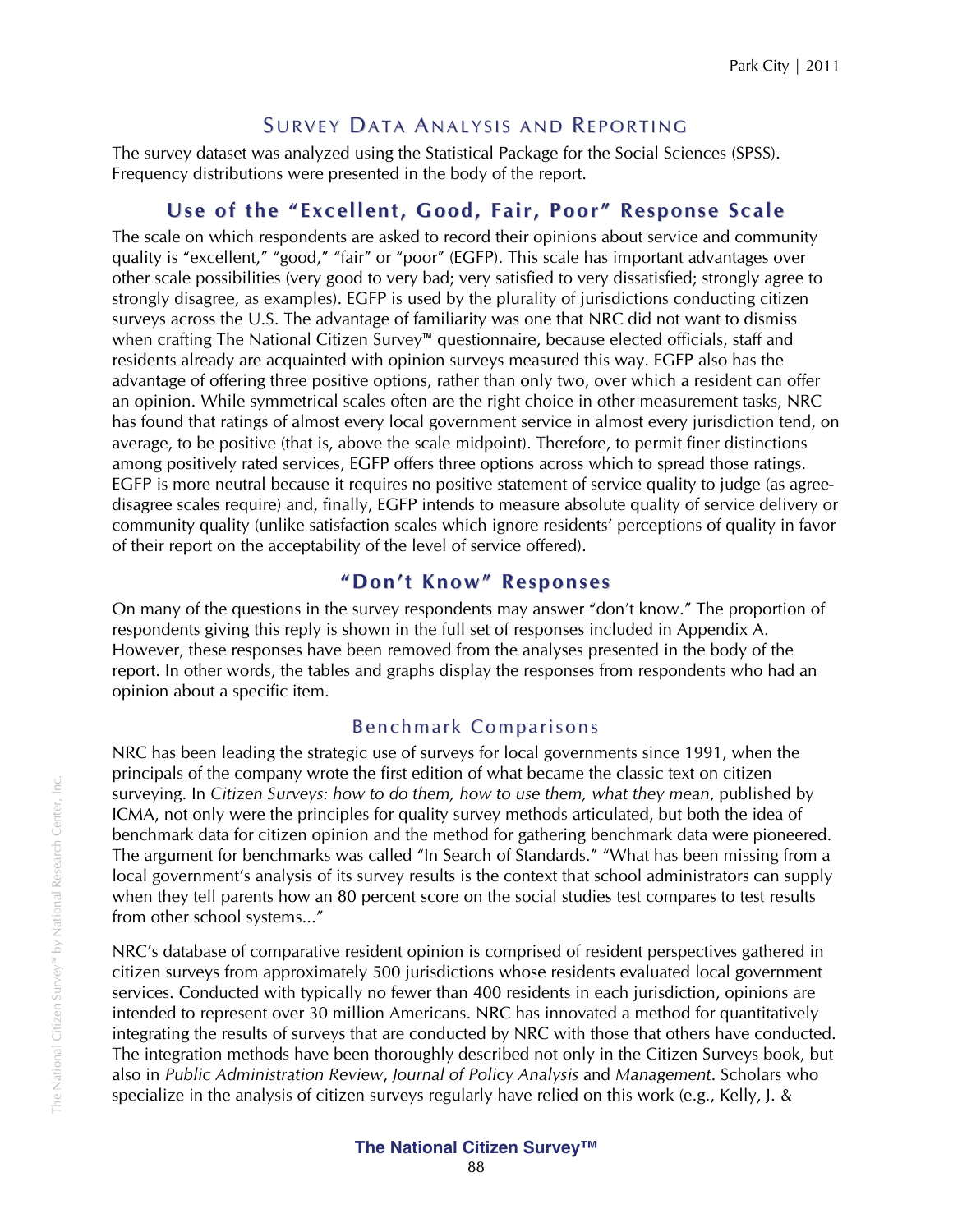Swindell, D. (2002). Service quality variation across urban space: First steps towards a model of citizen satisfaction. *Journal of Urban Affairs*, 24, 271-288.; Van Ryzin, G., Muzzio, D., Immerwahr, S., Gulick, L. & Martinez, E. (2004). Drivers and consequences of citizen satisfaction: An application of the American Customer Satisfaction Index Model to New York City, *Public Administration Review*, 64, 331- 341). The method described in those publications is refined regularly and statistically tested on a growing number of citizen surveys in NRC's proprietary databases. NRC's work on calculating national benchmarks for resident opinions about service delivery and quality of life won the Samuel C. May award for research excellence from the Western Governmental Research Association.

The comparison evaluations are from the most recent survey completed in each jurisdiction; most communities conduct surveys every year or in alternating years. NRC adds the latest results quickly upon survey completion, keeping the benchmark data fresh and relevant.

## The Role of Comparisons

Benchmark comparisons are used for performance measurement. Jurisdictions use the comparative information to help interpret their own citizen survey results, to create or revise community plans, to evaluate the success of policy or budget decisions and to measure local government performance. Taking the pulse of the community has little meaning without knowing what pulse rate is too high and what is too low. When surveys of service satisfaction turn up "good" citizen evaluations, jurisdictions need to know how others rate their services to understand if "good" is good enough. Furthermore, in the absence of national or peer community comparisons, a jurisdiction is left with comparing its fire protection rating to its street maintenance rating. That comparison is unfair. Streets always lose to fire. More important and harder questions need to be asked; for example, how do residents' ratings of fire service compare to opinions about fire service in other communities?

A police department that provides the fastest and most efficient service – one that closes most of its cases, solves most of its crimes and keeps the crime rate low – still has a problem to fix if the residents in the community it intends to protect believe services are not very good compared to ratings given by residents to their own objectively "worse" departments. The benchmark data can help that police department – or any department – to understand how well citizens think it is doing. Without the comparative data, it would be like bowling in a tournament without knowing what the other teams are scoring. NRC recommends that citizen opinion be used in conjunction with other sources of data about budget, personnel and politics to help managers know how to respond to comparative results.

Jurisdictions in the benchmark database are distributed geographically across the country and range from small to large in population size. Most commonly, comparisons are made to the entire database. Comparisons may also be made to subsets of jurisdictions (for example, within a given region or population category). Despite the differences in jurisdiction characteristics, all are in the business of providing local government services to residents. Though individual jurisdiction circumstances, resources and practices vary, the objective in every community is to provide services that are so timely, tailored and effective that residents conclude the services are of the highest quality. High ratings in any jurisdiction, like SAT scores in any teen household, bring pride and a sense of accomplishment.

**The National Citizen Survey™**  89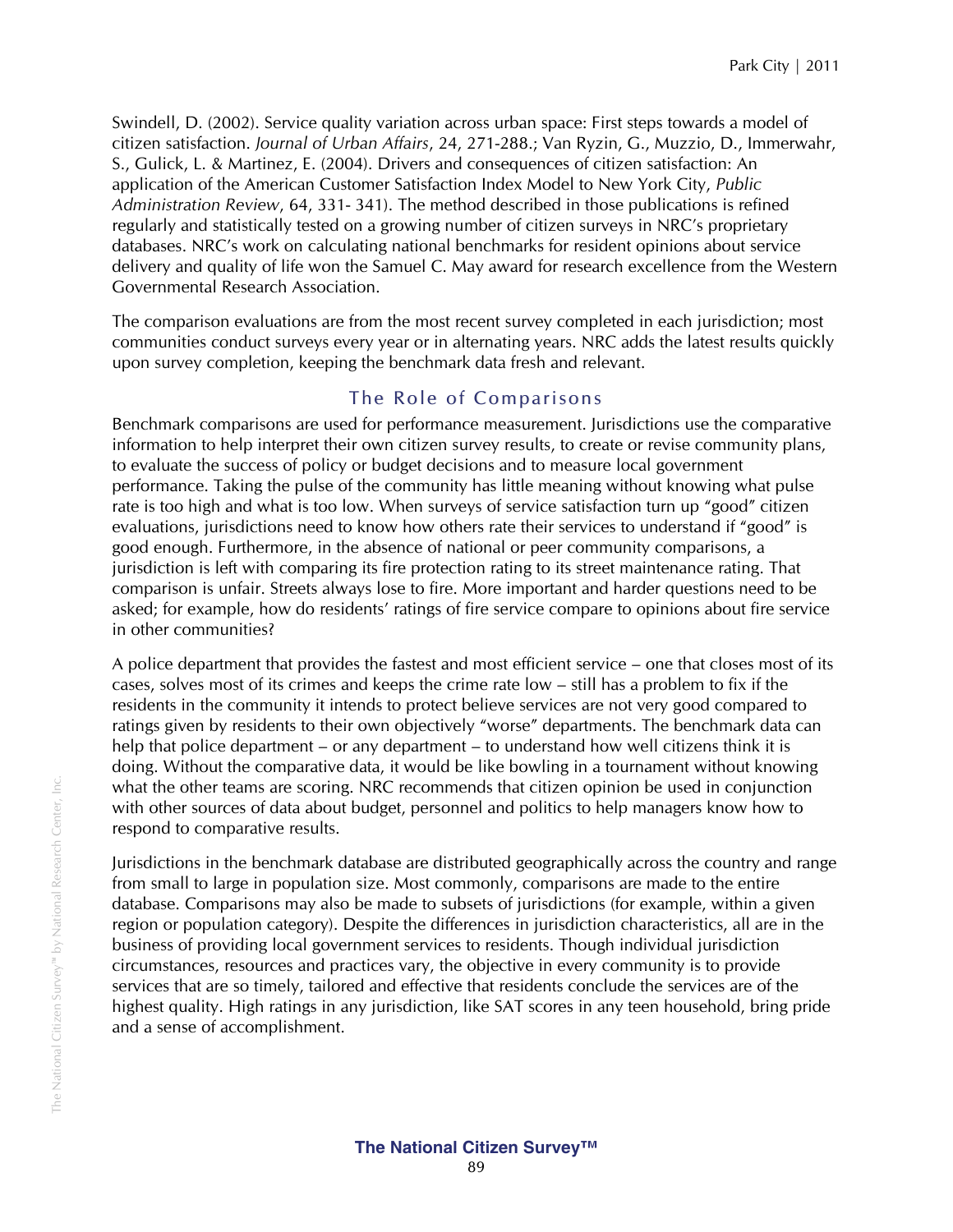## Comparison of Park City to the Benchmark Database

Park City chose to have comparisons made to the entire database. A benchmark comparison (the average rating from all the comparison jurisdictions where a similar question was asked) has been provided when a similar question on the Park City survey was included in NRC's database and there were at least five jurisdictions in which the question was asked. For most questions compared to the entire dataset, there were more than 100 jurisdictions included in the benchmark comparison.

Where comparisons for quality ratings were available, Park City's results were generally noted as being "above" the benchmark, "below" the benchmark or "similar" to the benchmark. For some questions – those related to resident behavior, circumstance or to a local problem – the comparison to the benchmark is designated as "more," "similar" or "less" (for example, the percent of crime victims, residents visiting a park or residents identifying code enforcement as a problem.) In instances where ratings are considerably higher or lower than the benchmark, these ratings have been further demarcated by the attribute of "much," (for example, "much less" or "much above"). These labels come from a statistical comparison of Park City's rating to the benchmark where a rating is considered "similar" if it is within the margin of error; "above," "below," "more" or "less" if the difference between your jurisdiction's rating and the benchmark is greater the margin of error; and "much above," "much below," "much more" or "much less" if the difference between your jurisdiction's rating and the benchmark is more than twice the margin of error.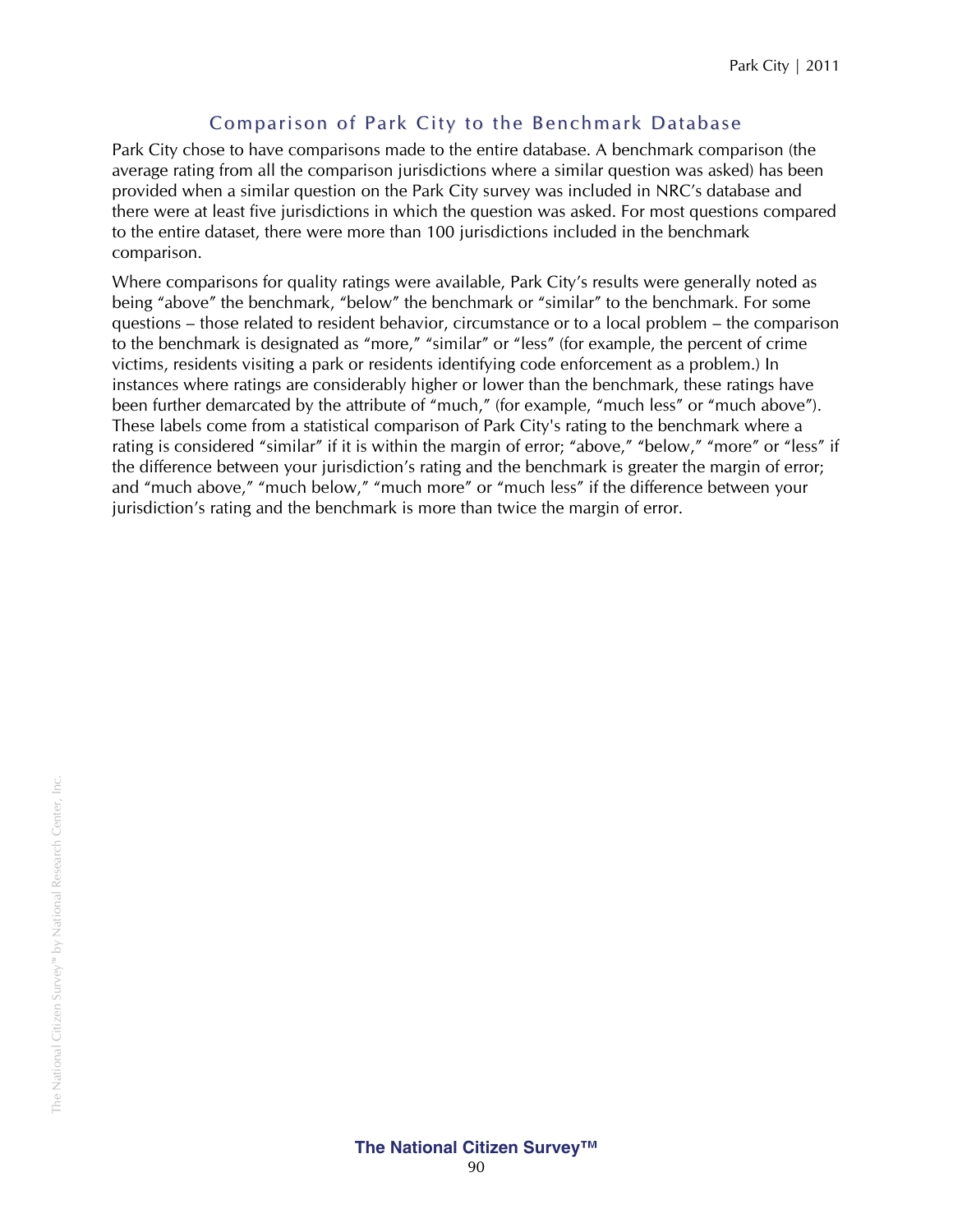## Appendix C: Survey Materials

The following pages contain copies of the survey materials sent to randomly selected households within Park City.

**The National Citizen Survey™**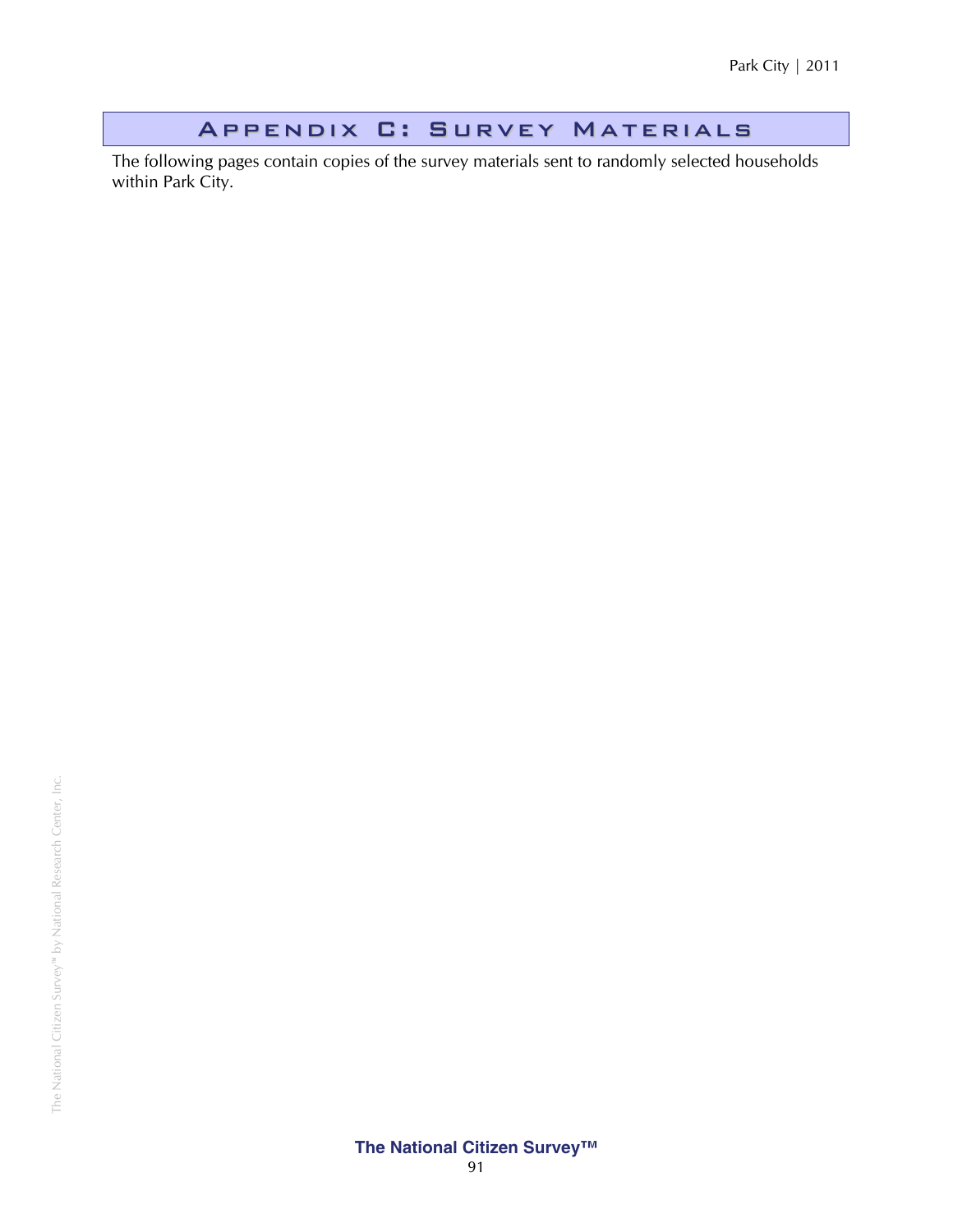Dear Park City Resident,

Your household has been selected at random to participate in an anonymous community survey about Park City. You will receive a copy of the survey next week in the mail with instructions for completing and returning it. Thank you in advance for helping us with this important project!

Sincerely,

Dana (i) illiano

Dana Williams Mayor

Dear Park City Resident,

Your household has been selected at random to participate in an anonymous community survey about Park City. You will receive a copy of the survey next week in the mail with instructions for completing and returning it. Thank you in advance for helping us with this important project!

Sincerely,

Dana (1) illiano

Dana Williams Mayor

Dear Park City Resident,

Your household has been selected at random to participate in an anonymous community survey about Park City. You will receive a copy of the survey next week in the mail with instructions for completing and returning it. Thank you in advance for helping us with this important project!

Sincerely,

Dana Williams

Dana Williams Mayor

Dear Park City Resident,

Your household has been selected at random to participate in an anonymous community survey about Park City. You will receive a copy of the survey next week in the mail with instructions for completing and returning it. Thank you in advance for helping us with this important project!

Sincerely,

Dana Williams

Dana Williams Mayor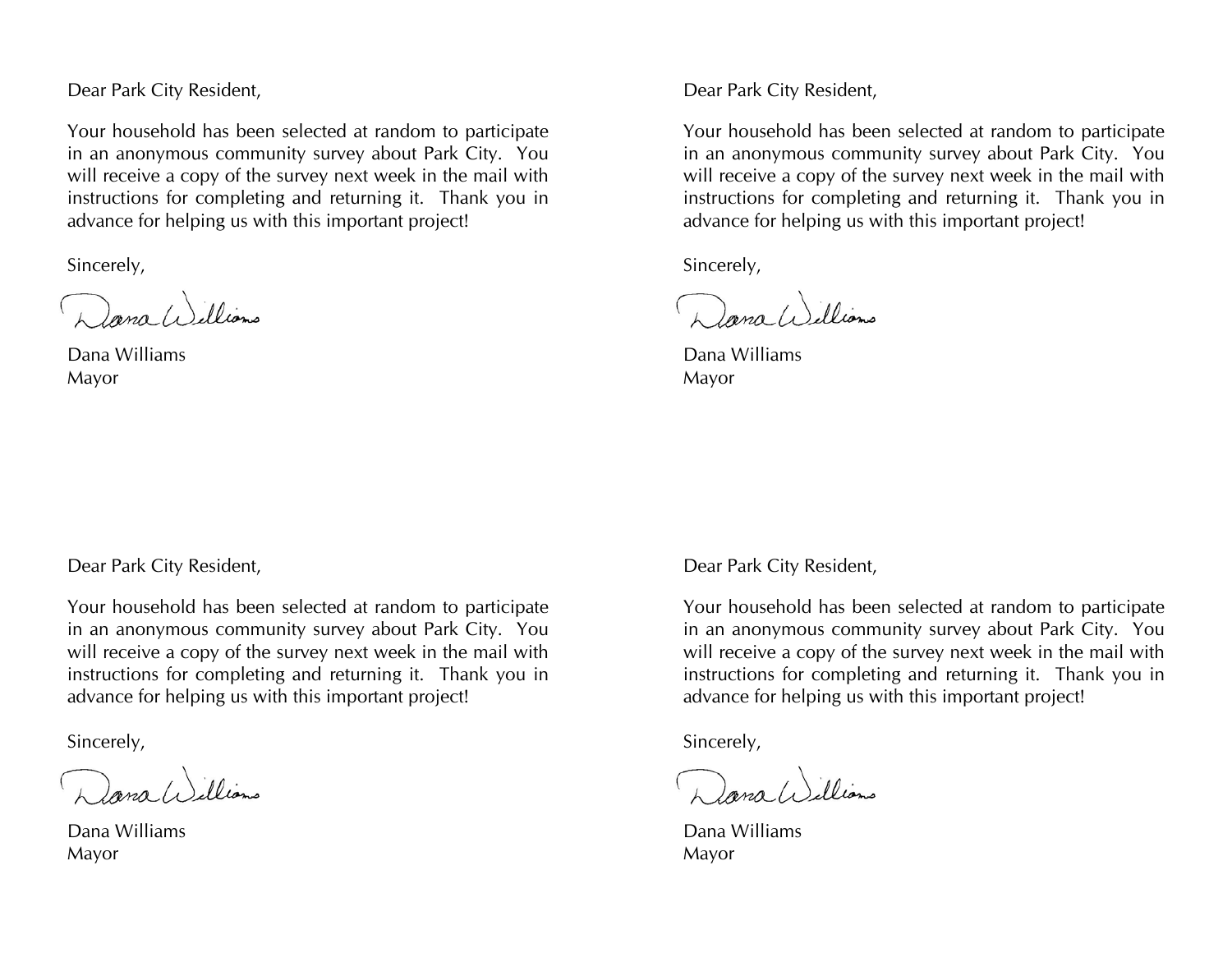

Office of the Mayor Park City Municipal Corporation P O Box 1480 Park City UT 84060

Presorted First Class Mail US Postage PAID Boulder, CO<br>Permit NO. 94



Office of the Mayor Park City Municipal Corporation P O Box 1480 Park City UT 84060

Presorted First Class Mail US Postage PAID Boulder, CO<br>Permit NO. 94



Office of the Mayor Park City Municipal Corporation P O Box 1480 Park City UT 84060

Presorted First Class Mail US Postage PAID Boulder, CO<br>Permit NO. 94



Office of the Mayor Park City Municipal Corporation P O Box 1480 Park City UT 84060

Presorted First Class Mail US Postage PAID Boulder, CO<br>Permit NO. 94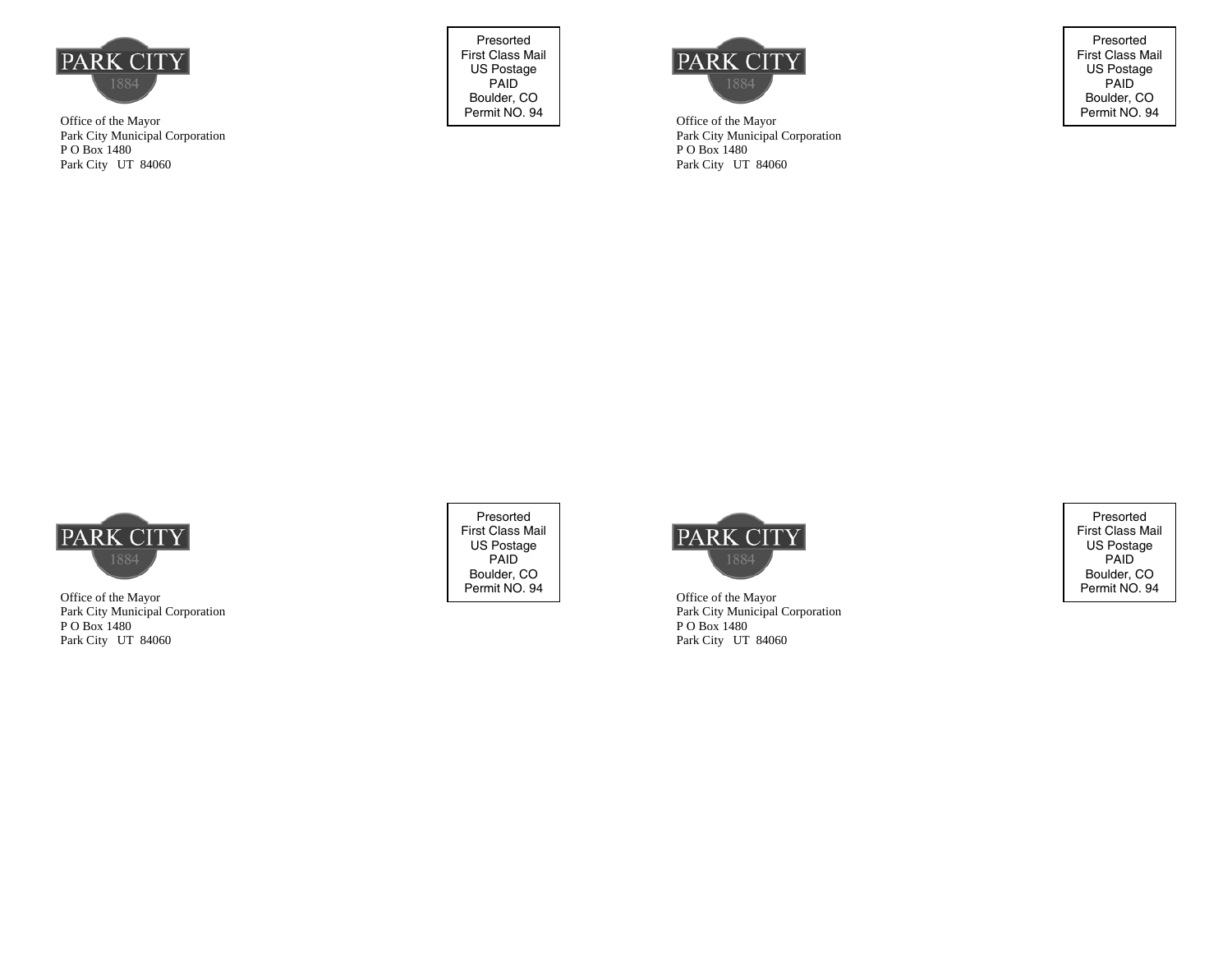

July 2011

Dear Park City Resident:

Park City wants to know what you think about our community and municipal government. You have been randomly selected to participate in Park City's 2011 Community Survey.

Please take a few minutes to fill out the enclosed Community Survey. Your feedback will help the City set benchmarks for tracking the quality of services provided to residents. Your answers will help the City Council make decisions that affect our community. You should find the questions interesting and we will definitely find your answers useful. Please participate!

**To get a representative sample of Park City residents, the adult (anyone 18 years or older) in your household who most recently had a birthday should complete this survey. Year of birth of the adult does not matter.** 

Please have the appropriate member of the household spend a few minutes to answer all the questions and return the survey in the enclosed postage-paid envelope. **Your responses will remain completely anonymous.** 

Your participation in this survey is very important – especially since your household is one of only a small number of households being surveyed. If you have any questions about the Community Survey please call 435-615-5011.

Please help us shape the future of Park City. Thank you for your time and participation.

Sincerely,

Dana (1) illiano

Dana Williams Mayor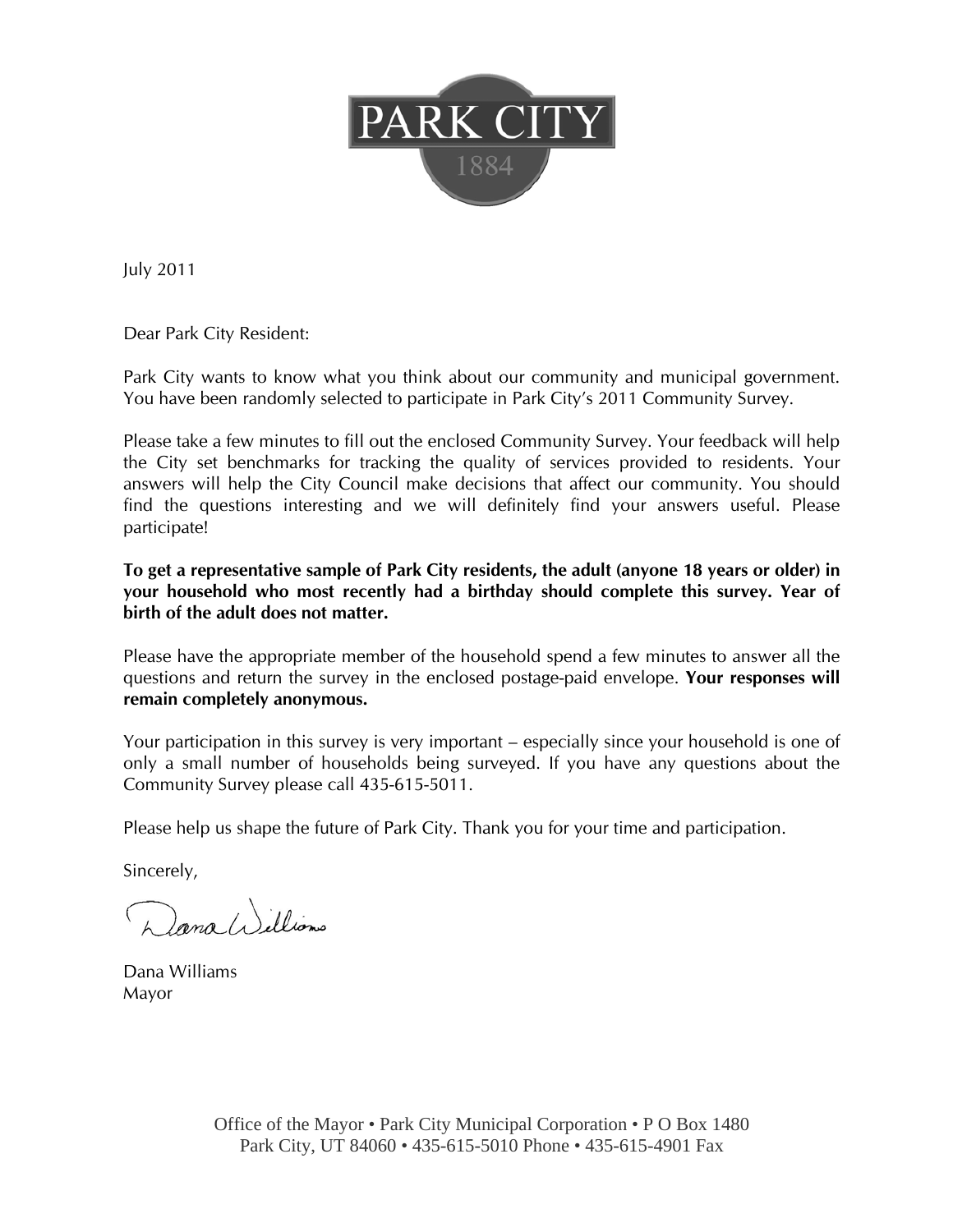

July 2011

Dear Park City Resident:

About one week ago, you should have received a copy of the enclosed survey. **If you completed it and sent it back, we thank you for your time and ask you to discard this survey. Please do not respond twice.** If you have not had a chance to complete the survey, we would appreciate your response. Park City wants to know what you think about our community and municipal government. You have been randomly selected to participate in Park City's Community Survey.

Please take a few minutes to fill out the enclosed Community Survey. Your feedback will help the City set benchmarks for tracking the quality of services provided to residents. Your answers will help the City Council make decisions that affect our community. You should find the questions interesting and we will definitely find your answers useful. Please participate!

### **To get a representative sample of Park City residents, the adult (anyone 18 years or older) in your household who most recently had a birthday should complete this survey. Year of birth of the adult does not matter.**

Please have the appropriate member of the household spend a few minutes to answer all the questions and return the survey in the enclosed postage-paid envelope. **Your responses will remain completely anonymous.** 

Your participation in this survey is very important – especially since your household is one of only a small number of households being surveyed. If you have any questions about the Community Survey please call 435-615-5011.

Please help us shape the future of Park City. Thank you for your time and participation.

Sincerely,

Dana Williams

Dana Williams Mayor

Office of the Mayor • Park City Municipal Corporation • P O Box 1480 Park City UT 84060 • 435-615-5010 Phone • 435-615-4901 Fax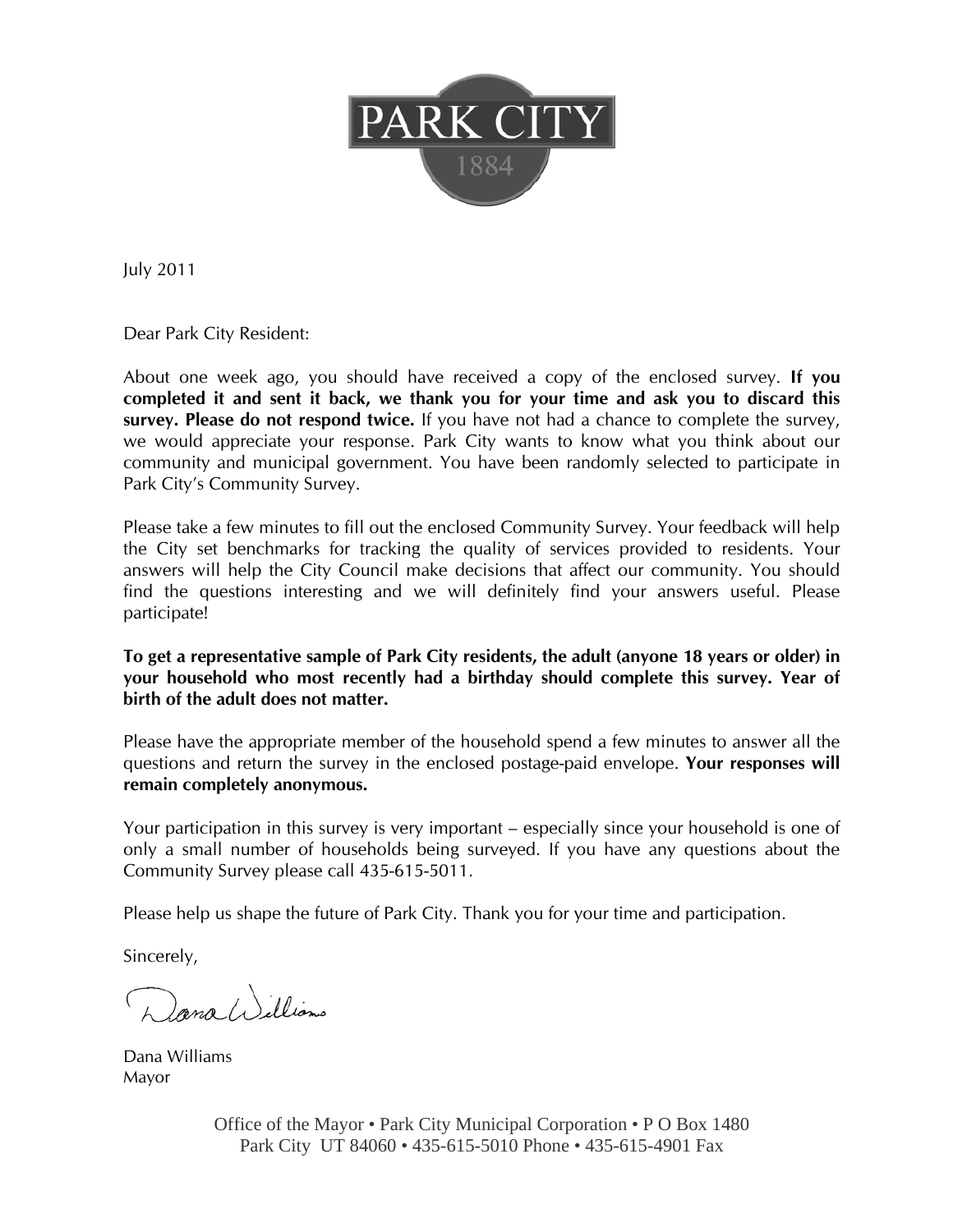# **Park City 2011 Community Survey**

**Please complete this questionnaire if you are the adult (age 18 or older) in the household who most recently had a birthday. The adult's year of birth does not matter. Please select the response (by circling the number or checking the box) that most closely represents your opinion for each question. Your responses are anonymous and will be reported in group form only.** 

|    |                                                                                           | Excellent | Good           | Fair | Poor                     | Don't know |
|----|-------------------------------------------------------------------------------------------|-----------|----------------|------|--------------------------|------------|
|    |                                                                                           |           | $\overline{2}$ | 3    | 4                        | 5          |
|    |                                                                                           |           | $\overline{2}$ | 3    | $\overline{4}$           | 5          |
|    |                                                                                           |           | $\overline{2}$ | 3    | 4                        | 5          |
|    |                                                                                           |           | $\overline{2}$ | 3    | $\overline{4}$           | 5          |
|    |                                                                                           |           | $\overline{2}$ | 3    | 4                        | 5          |
|    |                                                                                           |           | $\overline{2}$ | 3    | $\overline{4}$           | 5          |
| 2. | Please rate each of the following characteristics as they relate to Park City as a whole: |           |                |      |                          |            |
|    |                                                                                           | Excellent | Good           | Fair | Poor                     | Don't know |
|    |                                                                                           |           | $\overline{2}$ | 3    | 4                        | 5          |
|    | Openness and acceptance of the community toward people of                                 |           |                |      |                          |            |
|    |                                                                                           |           | $\overline{2}$ | 3    | 4                        | 5          |
|    |                                                                                           |           | $\overline{2}$ | 3    | 4                        | 5          |
|    |                                                                                           |           | $\overline{2}$ | 3    | 4                        | 5          |
|    |                                                                                           |           | $\overline{2}$ | 3    | 4                        | 5          |
|    |                                                                                           |           | $\overline{2}$ | 3    | 4                        | 5          |
|    | Overall quality of business and service establishments in Park City 1                     |           | $\overline{2}$ | 3    | 4                        | 5          |
|    |                                                                                           |           | $\overline{2}$ | 3    | 4                        | 5          |
|    |                                                                                           |           | $\overline{2}$ | 3    | 4                        | 5          |
|    |                                                                                           |           | $\overline{2}$ |      | 4                        |            |
|    |                                                                                           |           | $\overline{2}$ | 3    |                          | 5          |
|    |                                                                                           |           | $\overline{2}$ | 3    | 4                        | 5          |
|    |                                                                                           |           |                | 3    | 4                        | 5          |
|    |                                                                                           |           | 2              | 3    | 4                        | 5          |
|    | Opportunities to participate in religious or spiritual events                             |           |                |      |                          |            |
|    |                                                                                           |           | $\overline{2}$ | 3    | 4                        | 5          |
|    |                                                                                           |           | $\overline{2}$ | 3    | 4                        | 5          |
|    |                                                                                           |           | $\overline{2}$ | 3    | $\overline{4}$           | 5          |
|    |                                                                                           |           | $\overline{2}$ | 3    | 4                        | 5          |
|    |                                                                                           |           | $\overline{2}$ | 3    | $\overline{4}$           | 5          |
|    |                                                                                           |           | $\overline{2}$ | 3    | 4                        | 5          |
|    |                                                                                           |           | $\overline{2}$ | 3    | 4                        | 5          |
|    |                                                                                           |           | $\overline{2}$ | 3    | 4                        | 5          |
|    |                                                                                           |           | $\overline{2}$ | 3    | 4                        | 5          |
|    |                                                                                           |           | $\overline{2}$ | 3    | 4                        | 5          |
|    |                                                                                           |           | $\overline{2}$ | 3    | 4                        | 5          |
|    |                                                                                           |           | $\overline{2}$ | 3    | 4                        | 5          |
|    |                                                                                           |           | $\overline{2}$ | 3    | $\overline{4}$           | 5          |
|    |                                                                                           |           | $\overline{2}$ | 3    | 4                        | 5          |
|    |                                                                                           |           | $\overline{2}$ | 3    | $\overline{4}$           | 5          |
|    |                                                                                           |           | 2              | 3    | 4                        | 5          |
|    |                                                                                           |           | $\overline{2}$ | 3    | $\overline{\mathcal{A}}$ | 5          |

**1. Please rate each of the following aspects of quality of life in Park City:** 

#### **3. Please rate the speed of growth in the following categories in Park City over the past 2 years:**

| Much     | Somewhat | Right  | Somewhat | Much     | Don't |
|----------|----------|--------|----------|----------|-------|
| too slow | too slow | amount | too fast | too fast | know  |
|          |          |        |          |          |       |
|          |          |        |          |          |       |
|          |          |        |          |          |       |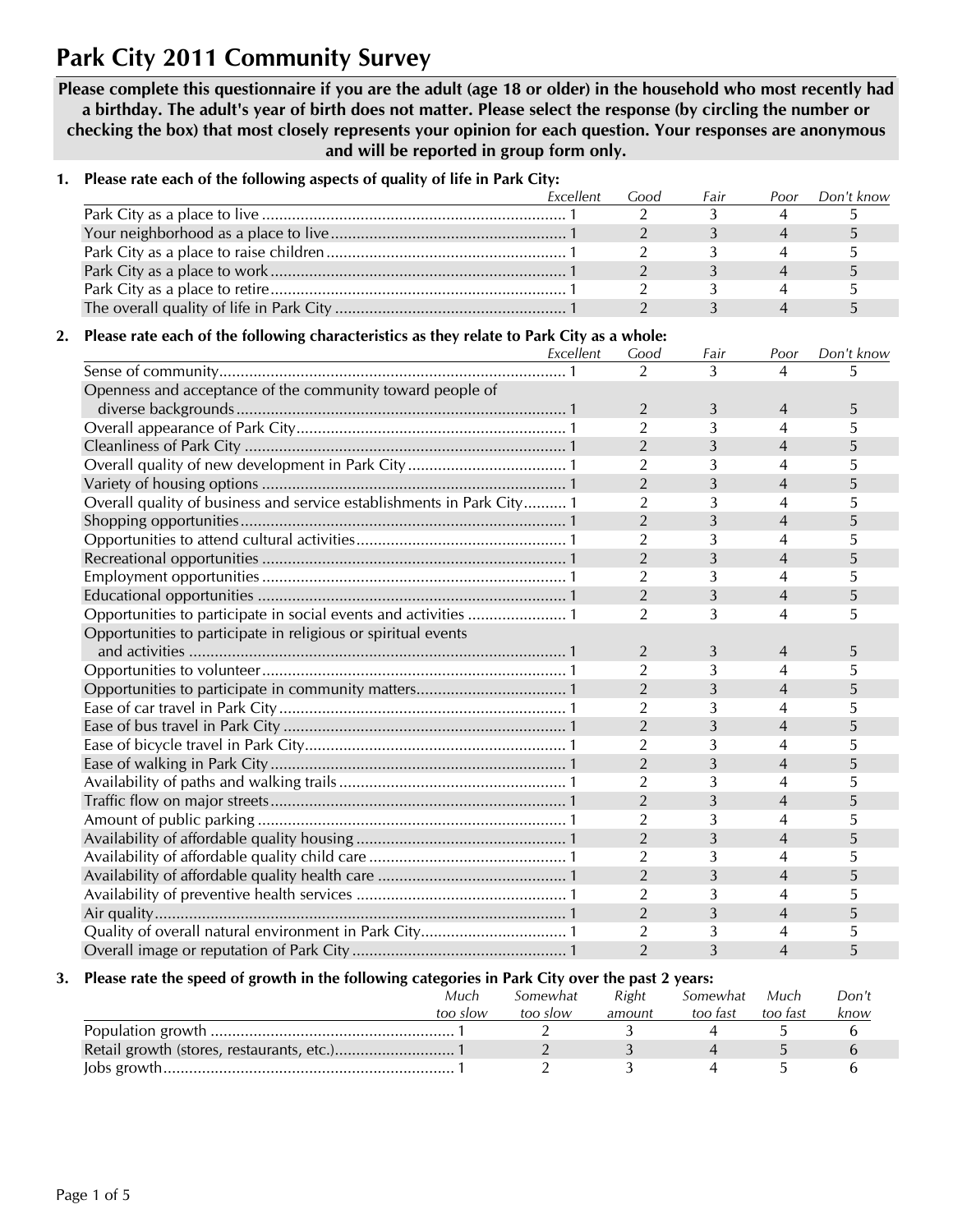

### **4. To what degree, if at all, are run down buildings, weed lots or junk vehicles a problem in Park City?**

Q Not a problem Q Minor problem Q Moderate problem Q Major problem Q Don't know

| 5. | Please rate how safe or unsafe you feel from the following in Park City:                                                                                                                                                 |      |                |                                  |                |                          |           |
|----|--------------------------------------------------------------------------------------------------------------------------------------------------------------------------------------------------------------------------|------|----------------|----------------------------------|----------------|--------------------------|-----------|
|    |                                                                                                                                                                                                                          | Very | Somewhat       | Neither safe                     | Somewhat       | Very                     | Don't     |
|    |                                                                                                                                                                                                                          | safe | safe           | nor unsafe                       | unsafe         | unsafe                   | know      |
|    | Violent crime (e.g., rape, assault, robbery)  1                                                                                                                                                                          |      | 2              | 3                                | 4              | 5                        | 6         |
|    |                                                                                                                                                                                                                          |      | $\overline{2}$ | 3                                | $\overline{4}$ | 5                        | 6         |
|    | Environmental hazards, including toxic waste 1                                                                                                                                                                           |      | $\overline{2}$ | 3                                | 4              | 5                        | 6         |
| 6. | Please rate how safe or unsafe you feel:                                                                                                                                                                                 |      |                |                                  |                |                          |           |
|    |                                                                                                                                                                                                                          | Very | Somewhat       | Neither safe                     | Somewhat       | Very                     | Don't     |
|    |                                                                                                                                                                                                                          | safe | safe           | nor unsafe                       | unsafe         | unsafe                   | know      |
|    |                                                                                                                                                                                                                          |      | 2              | 3                                | 4              | 5.                       | 6         |
|    |                                                                                                                                                                                                                          |      | 2              | 3                                | $\overline{4}$ | 5                        | 6         |
|    | In Park City's downtown area during the day  1                                                                                                                                                                           |      | 2              | 3                                | $\overline{4}$ | 5                        | 6         |
|    |                                                                                                                                                                                                                          |      | $\overline{2}$ | 3                                | $\overline{4}$ | 5                        | 6         |
| 7. | Have you had any in-person or phone contact with an employee of the Park City Police Department within the last 12<br>months?<br>$\bigcirc$ No $\bigstar$ Go to Question 9<br>$\bigcirc$ Yes $\bigstar$ Go to Question 8 |      |                | ○ Don't know → Go to Question 9  |                |                          |           |
|    | What was your overall impression of your most recent contact with the Park City Police Department?<br>8.<br><b>Q</b> Excellent<br>O Good<br><b>Q</b> Fair                                                                |      |                | O Poor                           |                | O Don't know             |           |
| 9. | During the past 12 months, were you or anyone in your household the victim of any crime?<br>$\bigcirc$ No $\bigstar$ Go to Question 11<br>$\bigcirc$ Yes $\bigstar$ Go to Question 10                                    |      |                | ○ Don't know → Go to Question 11 |                |                          |           |
|    | 10. If yes, was this crime (these crimes) reported to the police?<br>$Q$ No<br><b>O</b> Yes                                                                                                                              |      |                | O Don't know                     |                |                          |           |
|    |                                                                                                                                                                                                                          |      |                |                                  |                |                          |           |
|    | 11. In the last 12 months, about how many times, if ever, have you or other household members participated in the<br>following activities in Park City?                                                                  |      |                |                                  |                |                          |           |
|    |                                                                                                                                                                                                                          |      |                | Once or                          | 3 to 12        | 13 to 26                 | More than |
|    |                                                                                                                                                                                                                          |      | Never          | twice                            | times          | times                    | 26 times  |
|    |                                                                                                                                                                                                                          |      |                | $\overline{2}$                   | 3              | $\overline{4}$           | 5         |
|    |                                                                                                                                                                                                                          |      |                | $\overline{2}$                   | 3              | $\overline{4}$           | 5         |
|    |                                                                                                                                                                                                                          |      |                | 2                                | 3              | $\overline{4}$           | 5         |
|    |                                                                                                                                                                                                                          |      |                | $\overline{2}$                   | $\overline{3}$ | $\overline{4}$           | 5         |
|    |                                                                                                                                                                                                                          |      |                | $\overline{2}$                   | 3              | $\overline{\mathcal{A}}$ | 5         |

meeting ................................................................................................ 1 2 3 4 5 Read Park City Municipal Newsletter....................................................... 1 2 3 4 5

Recycled used paper, cans or bottles from your home.............................. 1 2 3 4 5 Volunteered your time to some group or activity in Park City................... 1 2 3 4 5 Participated in religious or spiritual activities in Park City ........................ 1 2 3 4 5

Provided help to a friend or neighbor ...................................................... 1 2 3 4 5

Visited the Park City Web site (at www.parkcity.org) ............................... 1 2 3 4 5

Participated in a club or civic group in Park City...................................... 1 2 3 4 5

**12. About how often, if at all, do you talk to or visit with your immediate neighbors (people who live in the 10 or 20** 

- Just about every day
- O Several times a week
- Several times a month
- Less than several times a month

**households that are closest to you)?** 

The National Citizen Survey™ • © 2001-2011 National Research Center, Inc. The National Citizen Survey<sup>™</sup> . © 2001-2011 National Research Center, Inc.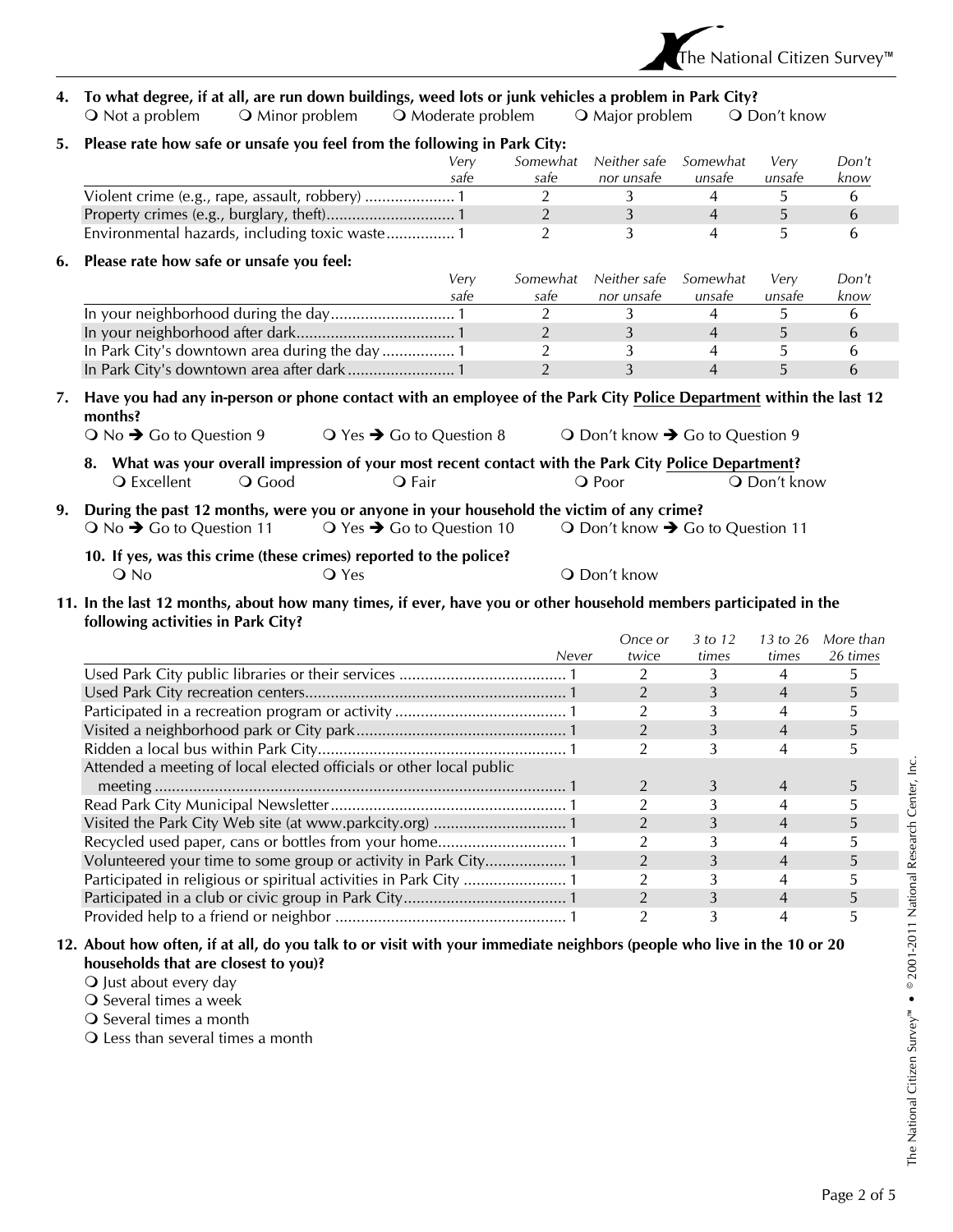# **Park City 2011 Community Survey**

### **13. Please rate the quality of each of the following services in Park City:**

|                                                                                                | Excellent | Good           | Fair     | Poor           | Don't know |
|------------------------------------------------------------------------------------------------|-----------|----------------|----------|----------------|------------|
|                                                                                                |           | $\overline{2}$ | 3        | 4              | 5          |
|                                                                                                |           | $\overline{2}$ | 3        | $\overline{4}$ | 5          |
|                                                                                                |           | $\overline{2}$ | 3        | 4              | 5          |
|                                                                                                |           | $\overline{2}$ | 3        | $\overline{4}$ | 5          |
|                                                                                                |           | 2              | 3        | 4              | 5          |
|                                                                                                |           | $\overline{2}$ | 3        | $\overline{4}$ | 5          |
|                                                                                                |           | 2              | 3        | 4              | 5          |
|                                                                                                |           | $\overline{2}$ | 3        | $\overline{4}$ | 5          |
|                                                                                                |           | 2              | 3        | 4              | 5          |
|                                                                                                |           | $\overline{2}$ | 3        | $\overline{4}$ | 5          |
|                                                                                                |           | $\overline{2}$ | 3        | 4              | 5          |
|                                                                                                |           | $\overline{2}$ | 3        | $\overline{4}$ | 5          |
|                                                                                                |           | $\overline{2}$ | 3        | 4              | 5          |
|                                                                                                |           | $\overline{2}$ | 3        | $\overline{4}$ | 5          |
|                                                                                                |           | $\overline{2}$ | 3        | 4              | 5          |
|                                                                                                |           | $\overline{2}$ | 3        | $\overline{4}$ | 5          |
|                                                                                                |           | $\overline{2}$ | 3        | 4              | 5          |
|                                                                                                |           | $\overline{2}$ | 3        | $\overline{4}$ | 5          |
|                                                                                                |           | $\overline{2}$ | 3        | 4              | 5          |
|                                                                                                |           | $\overline{2}$ | 3        | $\overline{4}$ | 5          |
|                                                                                                |           | 2              | 3        | 4              | 5          |
|                                                                                                |           | $\overline{2}$ | 3        | $\overline{4}$ | 5          |
|                                                                                                |           | $\overline{2}$ | 3        | 4              | 5          |
|                                                                                                |           | $\overline{2}$ | 3        | $\overline{4}$ | 5          |
| Code enforcement (weeds, abandoned buildings, etc.)  1                                         |           | $\overline{2}$ | 3        | 4              | 5          |
|                                                                                                |           | $\overline{2}$ | 3        | $\overline{4}$ | 5          |
|                                                                                                |           | $\overline{2}$ | 3        | 4              | 5          |
|                                                                                                |           | $\overline{2}$ | 3        | $\overline{4}$ | 5          |
|                                                                                                |           | 2              | 3        | 4              | 5          |
|                                                                                                |           | $\overline{2}$ | 3        | $\overline{4}$ | 5          |
|                                                                                                |           | $\overline{2}$ | 3        | 4              | 5          |
|                                                                                                |           | $\overline{2}$ | 3        | $\overline{4}$ | 5          |
|                                                                                                |           | 2              | 3        | 4              | 5          |
|                                                                                                |           | 2              | 3        | $\overline{4}$ | 5          |
| Emergency preparedness (services that prepare the community for                                |           |                |          |                |            |
|                                                                                                |           | 2              | 3        | 4              | 5          |
| Preservation of natural areas such as open space, farmlands and                                |           |                |          |                |            |
|                                                                                                |           | 2              | 3        | $\overline{4}$ | 5          |
|                                                                                                |           |                |          |                |            |
| 14. Overall, how would you rate the quality of the services provided by each of the following? |           |                |          |                |            |
|                                                                                                | Excellent | Good           | Fair     | Poor           | Don't know |
|                                                                                                |           | 2              | 3        | 4              | 5          |
|                                                                                                |           | 2              | 3        | 4              | 5          |
|                                                                                                |           | 2              | 3        | 4              | 5          |
|                                                                                                |           | $\overline{2}$ | 3        | 4              | 5          |
|                                                                                                |           | 2              | 3        | 4              | 5          |
| 15. Please indicate how likely or unlikely you are to do each of the following:                |           |                |          |                |            |
|                                                                                                | Very      | Somewhat       | Somewhat | Very           | Don't      |
|                                                                                                | likely    | likely         | unlikely | unlikely       | know       |
|                                                                                                |           |                |          |                |            |
|                                                                                                |           | $\overline{2}$ | 3        | 4              | 5          |
|                                                                                                |           | $\overline{2}$ | 3        | $\overline{4}$ | 5          |

#### **the impact will be:**

O Very positive  $\bigcirc$  Somewhat positive  $\bigcirc$  Neutral  $\bigcirc$  Somewhat negative  $\bigcirc$  Very negative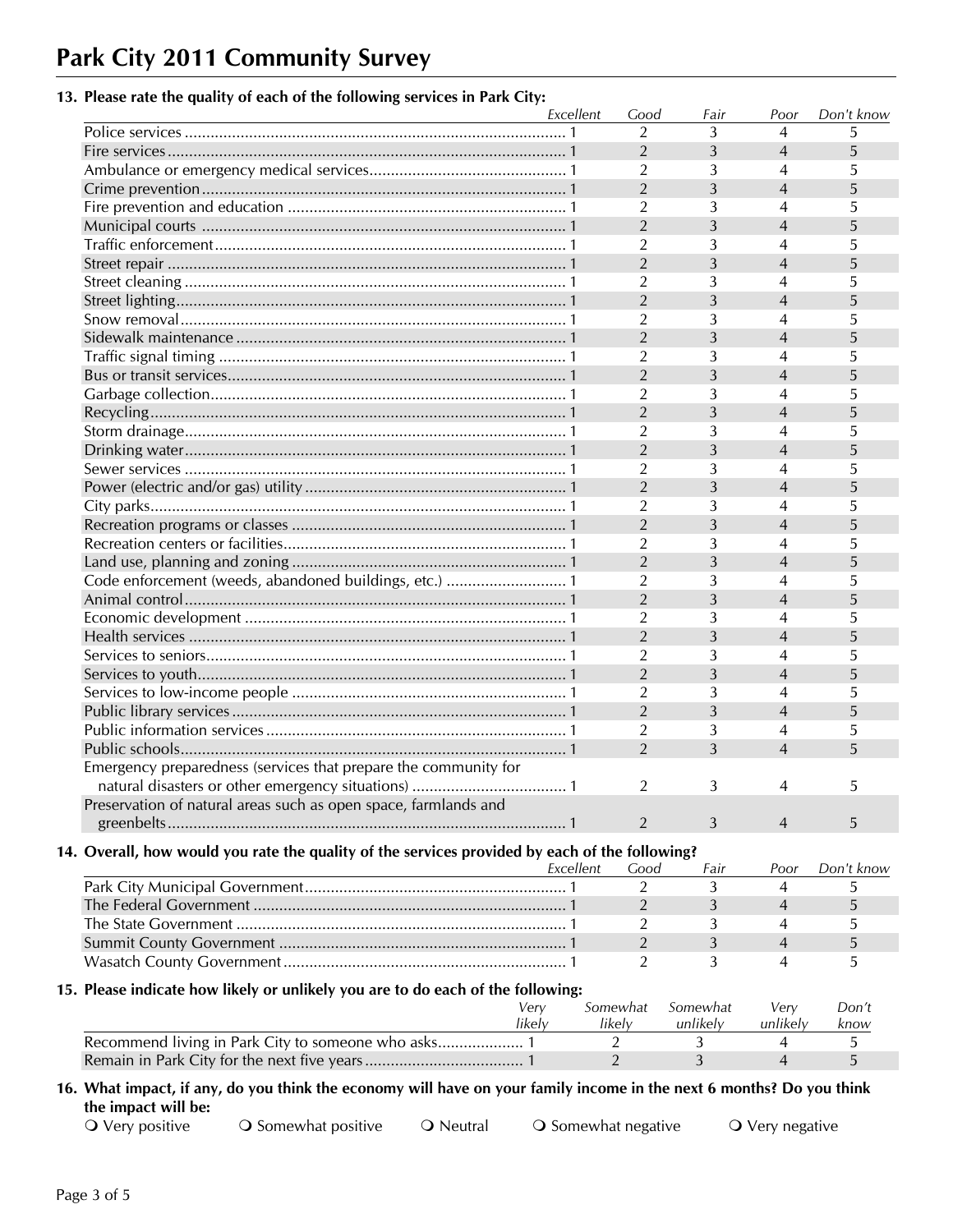- **17. Have you had any in-person or phone contact with an employee of the Park City Fire Service District within the last 12 months?** 
	- $\bigcirc$  No  $\bigstar$  Go to Question 19  $\bigcirc$  Yes  $\bigstar$  Go to Question 18  $\bigcirc$  Don't know  $\bigstar$  Go to Question 19
	- **18. What was your overall impression of your most recent contact with the Park City Fire Service District?**  Q Excellent Q Good Q Fair Q Poor Q Don't know
- **19. Have you had any in-person, phone or email contact with an employee of the Park City Municipal Government within the last 12 months (including police, receptionists, planners or any others)?**   $\overline{O}$  No  $\rightarrow$  Go to Question 21  $\overline{O}$  Yes  $\rightarrow$  Go to Question 20
	- **20. What was your impression of the employee(s) of the Park City Municipal Government in your most recent contact? (Rate each characteristic below.)**

| Fxcellent | ാററ | <b>Fair</b> | Poor | Don't know |
|-----------|-----|-------------|------|------------|
|           |     |             |      |            |
|           |     |             |      |            |
|           |     |             |      |            |
|           |     |             |      |            |

#### **21. Please rate the following categories of Park City government performance:**

|                                                                      | Excellent | Good | Fair | Poor | Don't know |
|----------------------------------------------------------------------|-----------|------|------|------|------------|
|                                                                      |           |      |      |      |            |
|                                                                      |           |      |      |      |            |
| The job Park City government does at welcoming citizen involvement 1 |           |      |      |      |            |

- **22. FEMA recommends that each household have sufficient food, water and other necessities to cover a 72-hour time frame during an emergency. How prepared, if at all, is your household for an emergency?** 
	- O Fully prepared **S** Somewhat prepared **S** Not at all prepared **O** Don't know
- **23. Reducing the size of the Treasure Hill project would require a voter-approved bond held during a special bond election. The source of repayment would be a special assessment on residents' property tax bills for 15 years. Please indicate how much your household would be willing to pay annually, if anything, for the following density reduction options:**

|                              | \$500<br>or more<br>per year | \$400<br>to \$499<br>per year | \$300<br>to \$399<br>per year | \$200<br>to \$299<br>per year | \$100<br>to \$199<br>per year | \$50<br>to \$99<br>per year | \$1<br>to $$49$<br>per year | \$0/<br>not willing<br>to pay<br>additional funds |
|------------------------------|------------------------------|-------------------------------|-------------------------------|-------------------------------|-------------------------------|-----------------------------|-----------------------------|---------------------------------------------------|
| Removing ALL of the density  |                              |                               |                               |                               |                               |                             |                             |                                                   |
| from Treasure Hill           |                              |                               |                               |                               |                               |                             |                             |                                                   |
| approximately 400,000        |                              |                               |                               |                               |                               |                             |                             |                                                   |
| square feet, and preserving  |                              |                               | 3                             | 4                             | 5                             | 6                           |                             | 8                                                 |
| Reallocate approximately     |                              |                               |                               |                               |                               |                             |                             |                                                   |
| 100,000 square feet of the   |                              |                               |                               |                               |                               |                             |                             |                                                   |
| Treasure Hill Project to the |                              |                               |                               |                               |                               |                             |                             |                                                   |
| Park City Mountain Resort    |                              |                               |                               |                               |                               |                             |                             |                                                   |
| and leave approximately      |                              |                               |                               |                               |                               |                             |                             |                                                   |
| 200,000 square feet at       |                              |                               |                               |                               |                               |                             |                             |                                                   |
| Treasure Hill as a hotel:    |                              |                               | 3                             | $\overline{4}$                | 5                             | 6                           |                             | 8                                                 |

 $\mathcal{L}_\text{max} = \mathcal{L}_\text{max} = \mathcal{L}_\text{max} = \mathcal{L}_\text{max} = \mathcal{L}_\text{max} = \mathcal{L}_\text{max} = \mathcal{L}_\text{max} = \mathcal{L}_\text{max} = \mathcal{L}_\text{max} = \mathcal{L}_\text{max} = \mathcal{L}_\text{max} = \mathcal{L}_\text{max} = \mathcal{L}_\text{max} = \mathcal{L}_\text{max} = \mathcal{L}_\text{max} = \mathcal{L}_\text{max} = \mathcal{L}_\text{max} = \mathcal{L}_\text{max} = \mathcal{$ 

 $\mathcal{L}_\text{max} = \mathcal{L}_\text{max} = \mathcal{L}_\text{max} = \mathcal{L}_\text{max} = \mathcal{L}_\text{max} = \mathcal{L}_\text{max} = \mathcal{L}_\text{max} = \mathcal{L}_\text{max} = \mathcal{L}_\text{max} = \mathcal{L}_\text{max} = \mathcal{L}_\text{max} = \mathcal{L}_\text{max} = \mathcal{L}_\text{max} = \mathcal{L}_\text{max} = \mathcal{L}_\text{max} = \mathcal{L}_\text{max} = \mathcal{L}_\text{max} = \mathcal{L}_\text{max} = \mathcal{$ 

 $\mathcal{L}_\text{max} = \mathcal{L}_\text{max} = \mathcal{L}_\text{max} = \mathcal{L}_\text{max} = \mathcal{L}_\text{max} = \mathcal{L}_\text{max} = \mathcal{L}_\text{max} = \mathcal{L}_\text{max} = \mathcal{L}_\text{max} = \mathcal{L}_\text{max} = \mathcal{L}_\text{max} = \mathcal{L}_\text{max} = \mathcal{L}_\text{max} = \mathcal{L}_\text{max} = \mathcal{L}_\text{max} = \mathcal{L}_\text{max} = \mathcal{L}_\text{max} = \mathcal{L}_\text{max} = \mathcal{$ 

 $\mathcal{L}_\text{max} = \mathcal{L}_\text{max} = \mathcal{L}_\text{max} = \mathcal{L}_\text{max} = \mathcal{L}_\text{max} = \mathcal{L}_\text{max} = \mathcal{L}_\text{max} = \mathcal{L}_\text{max} = \mathcal{L}_\text{max} = \mathcal{L}_\text{max} = \mathcal{L}_\text{max} = \mathcal{L}_\text{max} = \mathcal{L}_\text{max} = \mathcal{L}_\text{max} = \mathcal{L}_\text{max} = \mathcal{L}_\text{max} = \mathcal{L}_\text{max} = \mathcal{L}_\text{max} = \mathcal{$ 

#### **24. What do you think will be the single greatest challenge facing Park City in the next three to five years?**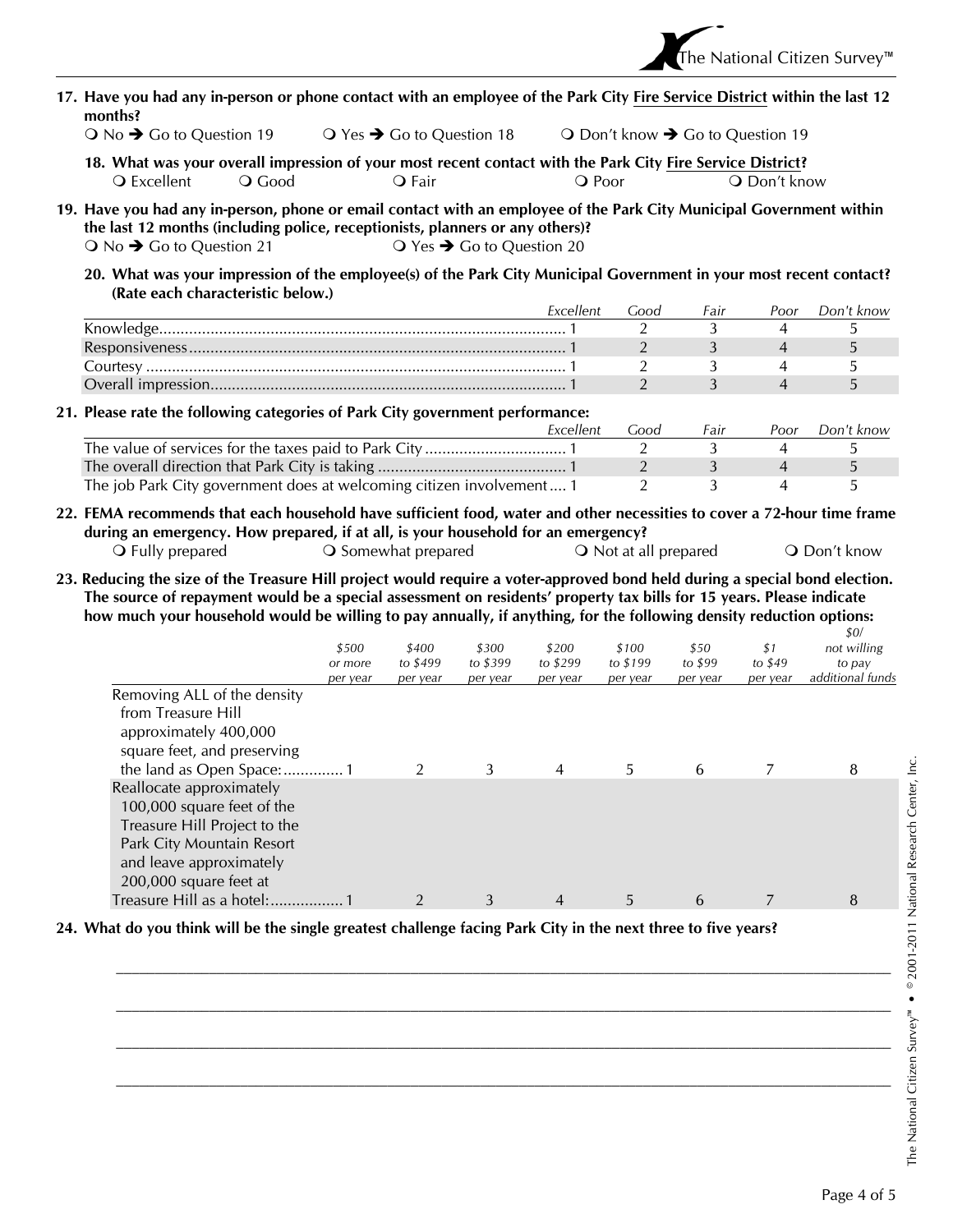**Our last questions are about you and your household. Again, all of your responses to this survey are completely anonymous and will be reported in group form only.** 

#### **D1. Are you currently employed for pay?**

 $\bigcirc$  No  $\bigcirc$  Go to Question D3

 $\bigcirc$  Yes, full time  $\bigcirc$  Go to Question D2

 $\bigcirc$  Yes, part time  $\bigcirc$  Go to Question D2

#### **D2. During a typical week, how many days do you commute to work (for the longest distance of your commute) in each of the ways listed below? (Enter the total number of days, using whole numbers.)**

| Motorized vehicle (e.g., car, truck, van,<br>motorcycle, etc.) by myself | days |
|--------------------------------------------------------------------------|------|
| Motorized vehicle (e.g., car, truck, van,                                |      |
| motorcycle, etc.) with other                                             |      |
|                                                                          | days |
| Bus, rail, subway or other public                                        |      |
|                                                                          | days |
|                                                                          | days |
|                                                                          | days |
|                                                                          | days |
| Other                                                                    | days |

#### **D3. How many years have you lived in Park City?**

- $\bigcirc$  Less than 2 years  $\bigcirc$  11-20 years
- $\overline{Q}$  2-5 years  $\overline{Q}$  More than 20 years
- $\overline{O}$  6-10 years

#### **D4. Which best describes the building you live in?**

One family house detached from any other houses

- House attached to one or more houses (e.g., a duplex or townhome)
- O Building with two or more apartments or condominiums
- **O** Mobile home
- Q Other

#### **D5. Is this house, apartment or mobile home...**

- O Rented for cash or occupied without cash payment? Owned by you or someone in this house with a
- mortgage or free and clear?
- **D6. About how much is your monthly housing cost for the place you live (including rent, mortgage payment, property tax, property insurance and homeowners' association (HOA) fees)?** 
	- Less than \$300 per month
	- $\bigcirc$  \$300 to \$599 per month
	- \$600 to \$999 per month
	- \$1,000 to \$1,499 per month
	- \$1,500 to \$2,499 per month
	- \$2,500 or more per month
- **D7. Do any children 17 or under live in your household?**  O No O Yes

**D8. Are you or any other members of your household aged 65 or older?**   $Q$  No

- **D9. How much do you anticipate your household's total income before taxes will be for the current year? (Please include in your total income money from all sources for all persons living in your household.)**  Less than \$24,999 \$25,000 to \$49,999 \$50,000 to \$99,999
	- \$100,000 to \$149,999
	- \$150,000 or more

#### **Please respond to both questions D10 and D11:**

#### **D10. Are you Spanish, Hispanic or Latino?**

- O No, not Spanish, Hispanic or Latino
- Yes, I consider myself to be Spanish, Hispanic or Latino

#### **D11. What is your race? (Mark one or more races to indicate what race you consider yourself to be.)**

- American Indian or Alaskan Native
	- Asian, Asian Indian or Pacific Islander
	- **Q** Black or African American
- White O Other

#### **D12. In which category is your age?**

| $\bigcirc$ 18-24 years     | $\overline{O}$ 55-64 years |
|----------------------------|----------------------------|
| $\overline{O}$ 25-34 years | $\overline{O}$ 65-74 years |

- Q 35-44 years Q 75 years or older
- $\overline{O}$  45-54 years
- **D13. What is your sex?**  O Female O Male
- **D14. Are you registered to vote in your jurisdiction?**  O No **O** Ineligible to vote
	- Q Yes Q Don't know
- **D15. Many people don't have time to vote in elections. Did you vote in the last general election?**  O No **O** Ineligible to vote O Yes O Don't know
- **D16. Do you have a cell phone?**  O No O Yes
- **D17. Do you have a land line at home?**  O No O Yes
- **D18. If you have both a cell phone and a land line, which do you consider your primary telephone number?**  O Cell **O** Land line **O** Both

**Thank you for completing this survey. Please return the completed survey in the postage-paid envelope to: National Research Center, Inc., PO Box 549, Belle Mead, NJ 08502**